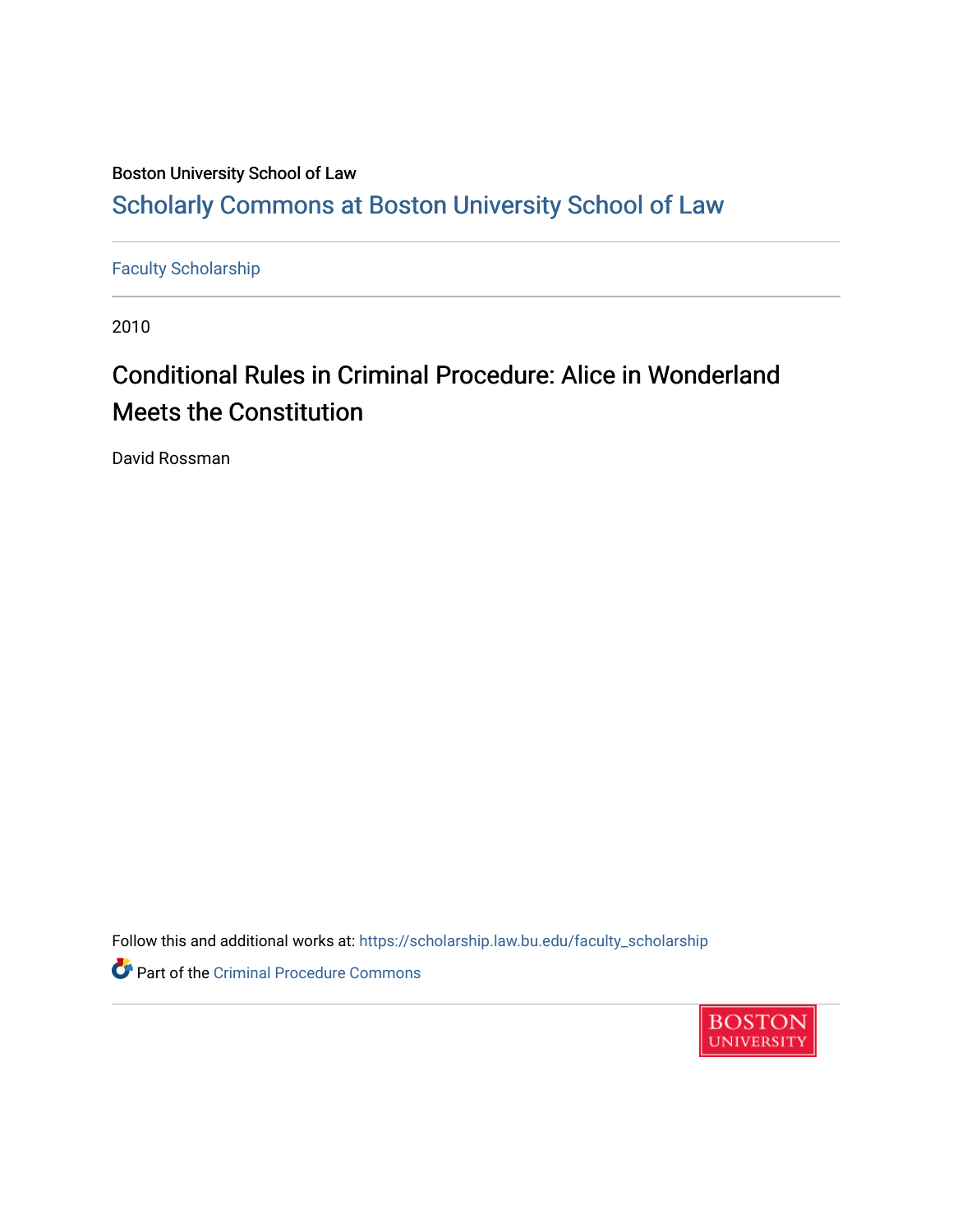

## **CONDITIONAL RULES IN CRIMINAL PROCEDURE: ALICE IN WONDERLAND MEETS THE CONSTITUTION**

Boston University School of Law Working Paper No. 08-25

David Rossman

This paper can be downloaded without charge at:

<http://www.bu.edu/law/faculty/scholarship/workingpapers/2008.html>

The Social Science Research Network Electronic Paper Collection:

[http://ssrn.com/abstract\\_id=1262283](http://ssrn.com/abstract_id=1262283)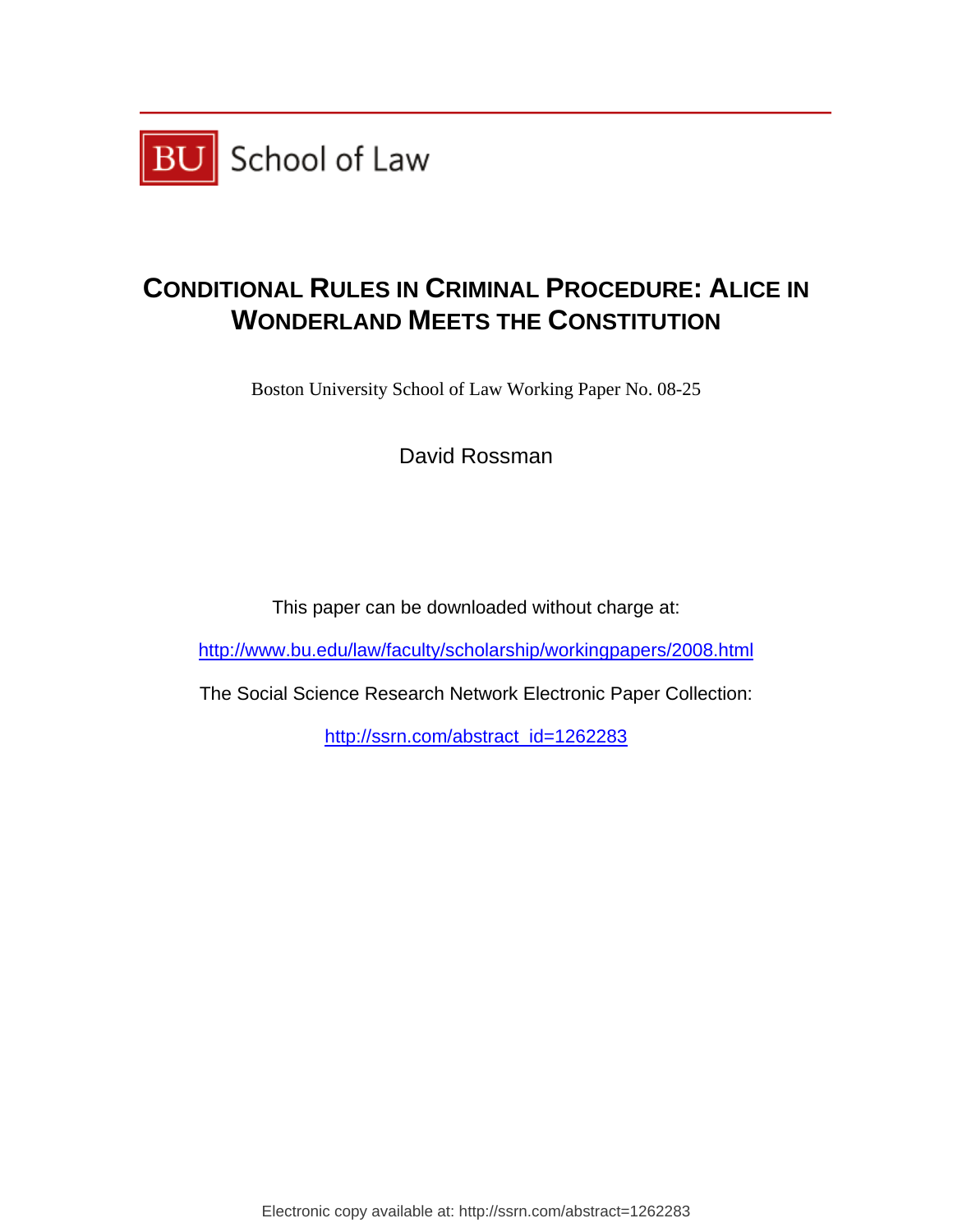#### **Conditional Rules in Criminal Procedure: Alice in Wonderland Meets the Constitution**

#### David Rossman<sup>\*</sup>

 *Without recognizing that it has done so, the Supreme Court has created a category of constitutional rules of criminal procedure that are all in a peculiar format, conditional rules. A conditional rule depends on some future event to determine whether one has failed to honor it. In a wide variety of contexts, if a police officer, prosecutor, judge or defense attorney does something that the Constitution regulates, one cannot determine if the constitutional rule has been violated or not until some point in the future.* 

 *The Court has used three methods to create these rules. One looks to prejudice, and requires an evaluation at the end of the trial process to see if what happened had an adverse effect on the result. Another method creates rules that depend on the reaction of someone else, typically the defendant, to trigger the violation. The last way the Court has created conditional rules is to aggregate the time frame in which to make a judgment about the legitimacy of the actor's behavior, so that it must await further behavior by the same actor or someone exercising governmental power toward the same end.* 

 *These rules superficially resemble applications of the harmless error doctrine or examples of waivers of rights, but they differ in fundamental ways. They are far less protective of the rights of defendants and they send a much different message about the limits of government power to those who control the criminal justice system. They create confusion, fail to guide the behavior of the government actors whose power the Constitution limits, stand as barriers to institutional efforts at ex ante prevention, mislead the public about the scope of their rights, and often do not take into account any of the symbolic values that lay behind the provisions of the Constitution governing the state's power to use a criminal sanction.*

"Sentence first -- verdict afterwards." Lewis Carroll, *Alice's Adventures in Wonderland, in* The Illustrated Lewis Carroll 99 (Roy Gasson ed., 1978).

#### I. The Quiz

 $\overline{a}$ 

If you are reading this article, it is a fair assumption that you are familiar, at least in a general way, with the basic constitutional rules that govern the criminal process in the United States. You know that the privilege against self incrimination prevents the prosecutor from calling the defendant in a criminal trial as a witness for the state.<sup>1</sup> You're acquainted with the fact that the Supreme Court used the privilege in Miranda v.

Electronic copy available at: http://ssrn.com/abstract=1262283

<sup>∗</sup> Professor of Law, Boston University Law School. Invaluable assistance in completing this article came from David Kantrowitz and Lucas Oppenheim.

<sup>&</sup>lt;sup>1</sup> See U.S. CONST. amend. V; Michigan v. Tucker, 417 U.S. 433, 440 (1974) ("the constitutional language in which the privilege is cast might be construed to apply only to situations in which the prosecution seeks to call a defendant to testify against himself at his criminal trial, its application has not been so limited.")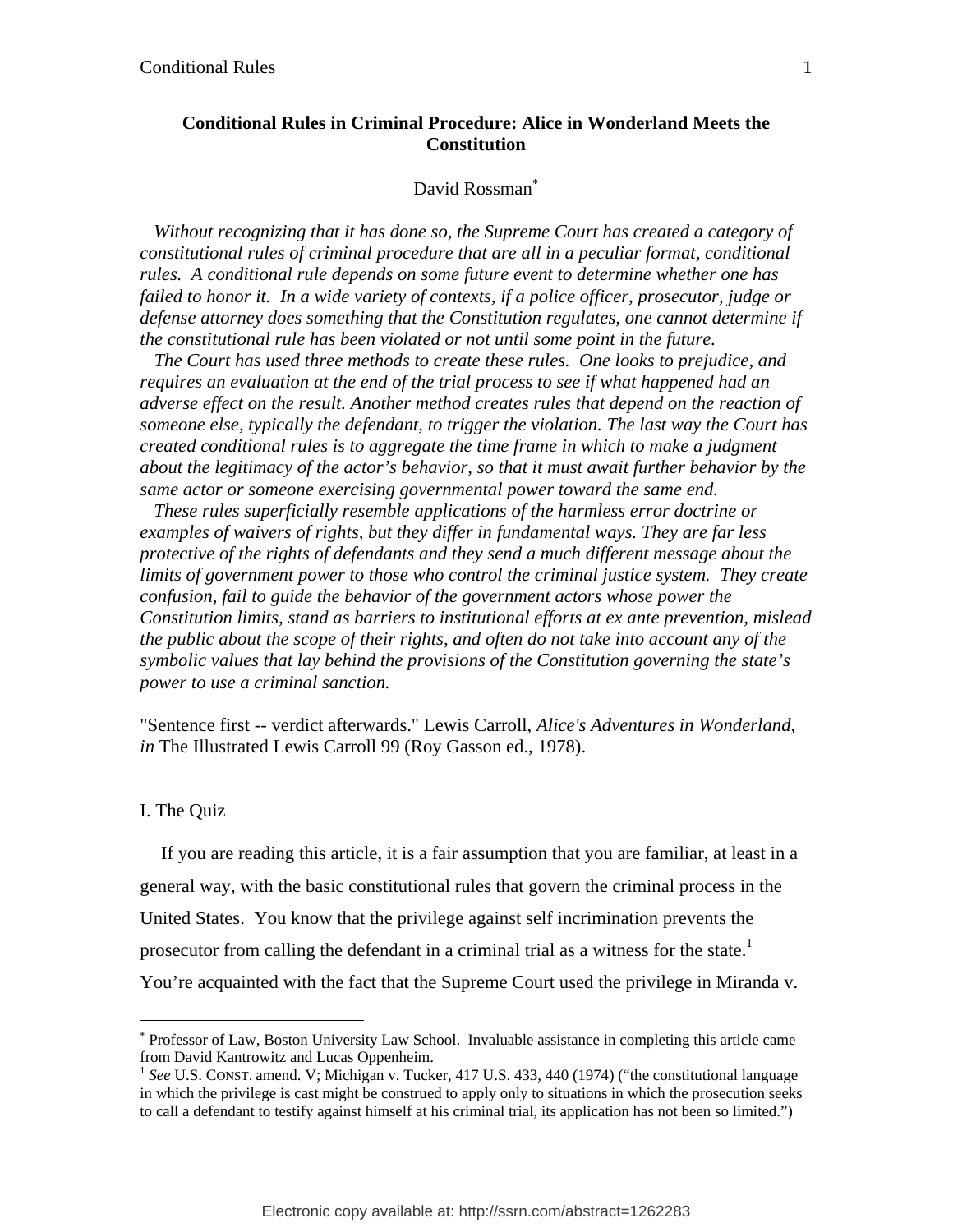Arizona<sup>2</sup> as the basis for requiring police officers to warn suspects in custody of their right to remain silent before interrogating them. And if you're particularly well versed, you may know that if a defendant remains silent after receiving a *Miranda* warning, that Doyle v. Ohio<sup>3</sup> prevents the prosecutor from using that fact as evidence of the defendant's guilt.

You are almost certainly aware that the Constitution prohibits unreasonable searches and seizures and probably know that the Supreme Court's decision in Terry v. Ohio<sup>4</sup> required police officers to have reasonable suspicion that a suspect was involved in a crime in order to detain the suspect briefly in a public setting. You know that the Sixth Amendment not only guarantees defendants the right to be represented by an attorney but imposes an obligation on the state to provide lawyers for the indigent.<sup>5</sup> You surely have some sense that the same right to counsel provision has additional implications for the way the system implements it in practice. The prosecution, you might well believe, cannot listen in on privileged conversations between the lawyer and his client.<sup>6</sup> And, you might remember that there is some quality control mechanism, the idea of effective assistance of counsel, directed toward the competence level of a defendant's attorney.<sup>7</sup>

You may have a vague memory from law school about the famous *Brady* case that prohibits the prosecutor from hiding exculpatory evidence.<sup>8</sup> And if *Brady* ever led you to think at all about the Compulsory Process Clause, you may believe that the prosecutor cannot prevent the defendant from having access to a potential witness.<sup>9</sup>

I am quite confident that you are familiar with the concept of the presumption of innocence, though you may not be quite sure where in the Constitution it appears. I have to admit, though, that it is unrealistic to expect you, the casual reader, to be aware at all of the implication it has for the practice of requiring a defendant to appear in front of the jury in prison clothes. $^{10}$  I trust, however, that you can see the problem.

<u>.</u>

<sup>&</sup>lt;sup>2</sup> See 384 U.S. 436 (1966).<br>
<sup>3</sup> See 426 U.S. 610 (1976).<br>
<sup>4</sup> See 392 U.S. 1 (1968).<br>
<sup>5</sup> See Gideon v. Wainwright, 372 U.S. 335 (1963).<br>
<sup>6</sup> See Weatherford v. Bursey, 429 U.S. 545 (1977).<br>
<sup>7</sup> See Strickland v. Washin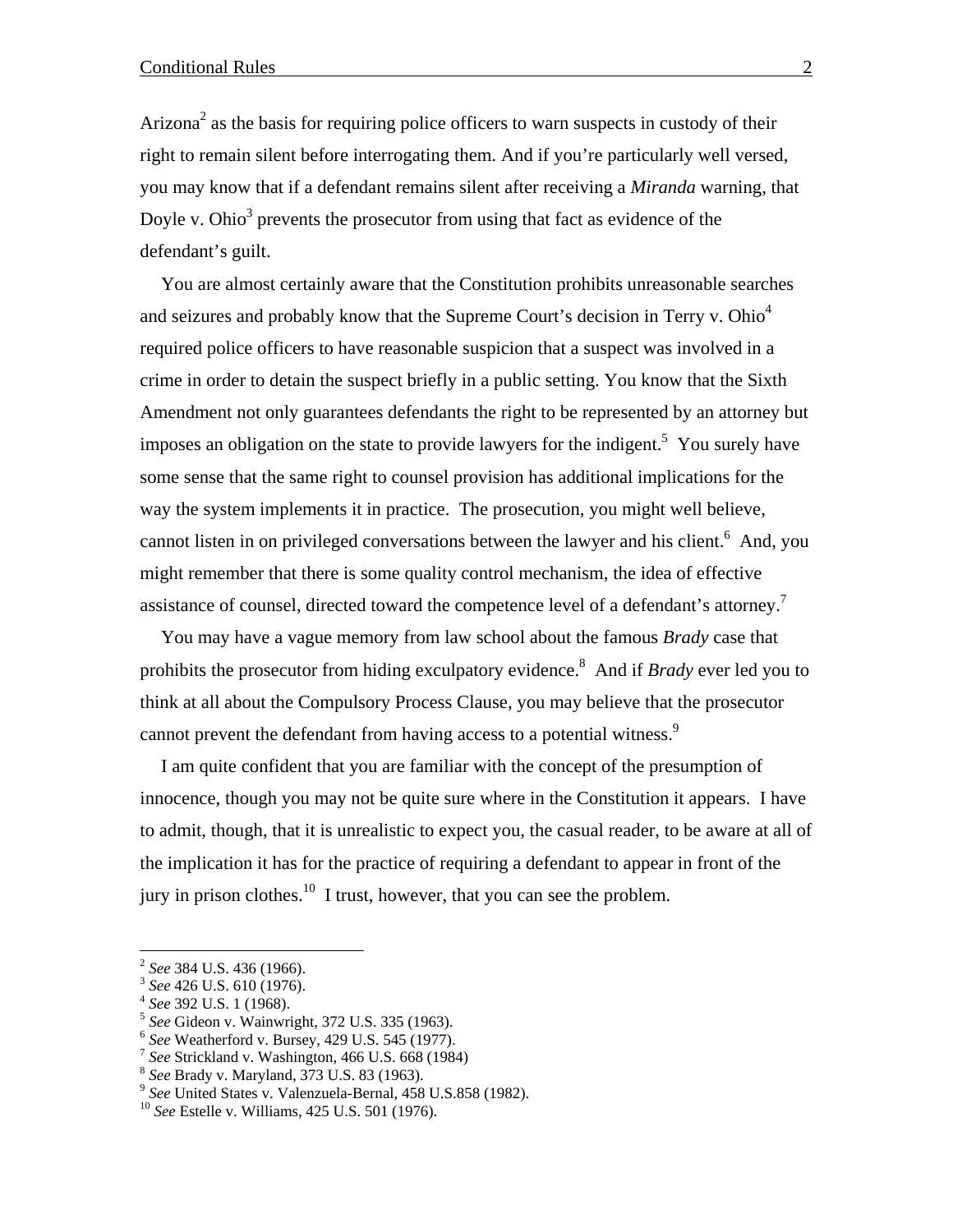The stage having been set, it is now fair to ask you to hazard a guess about whether the examples that follow describe situations in which there is a violation of the constitutional rule that governs in each case. And, yes, for each of these examples, there is a rule that controls.

 1. A police officer comes upon someone standing in the street and with no reason at all to think that the person is involved in criminal activity, other than the fact that the person is wearing a hooded sweatshirt, the officer pulls out his gun and announces: "Don't move."

2. The prosecutor in a bank robbery case does not reveal to defense counsel that an eyewitness to the crime told the police that a third person, not the defendant, was the culprit.

3. The judge presiding over the arraignment of a defendant charged with assault and battery, which is a misdemeanor that has a maximum sentence of two and one half years, refuses to appoint a lawyer to represent her even though the defendant insists she is going to take her case to trial in front of a jury.

4. After the defendant testifies on direct that he was just an innocent bystander and not an active participant in the crime, the prosecutor asks on cross examination: "Isn't it true that after the police gave you a *Miranda* warning, you remained silent and never told them you were an innocent bystander?"

5. A police detective gives a *Miranda* warning, and hears the suspect say he wants to remain silent. Ignoring the suspect's statements, the detective continues to question him and elicits a confession.

6. Prior to trial, the defendant's court appointed attorney has spoken to him for only one half hour. In that time, the defendant did manage to tell his lawyer that he had an alibi, and identifies the friends who would corroborate his whereabouts at the time of the crime. The defense attorney does nothing to investigate the alibi.

7. The judge orders a defendant brought into the courtroom for trial, in front of the jury, knowing that the defendant is wearing distinctive prison clothes. 8. An undercover police agent is indicted as a codefendant, though the prosecutor never intends to place him on trial, and, pretending to be on the defendant's side,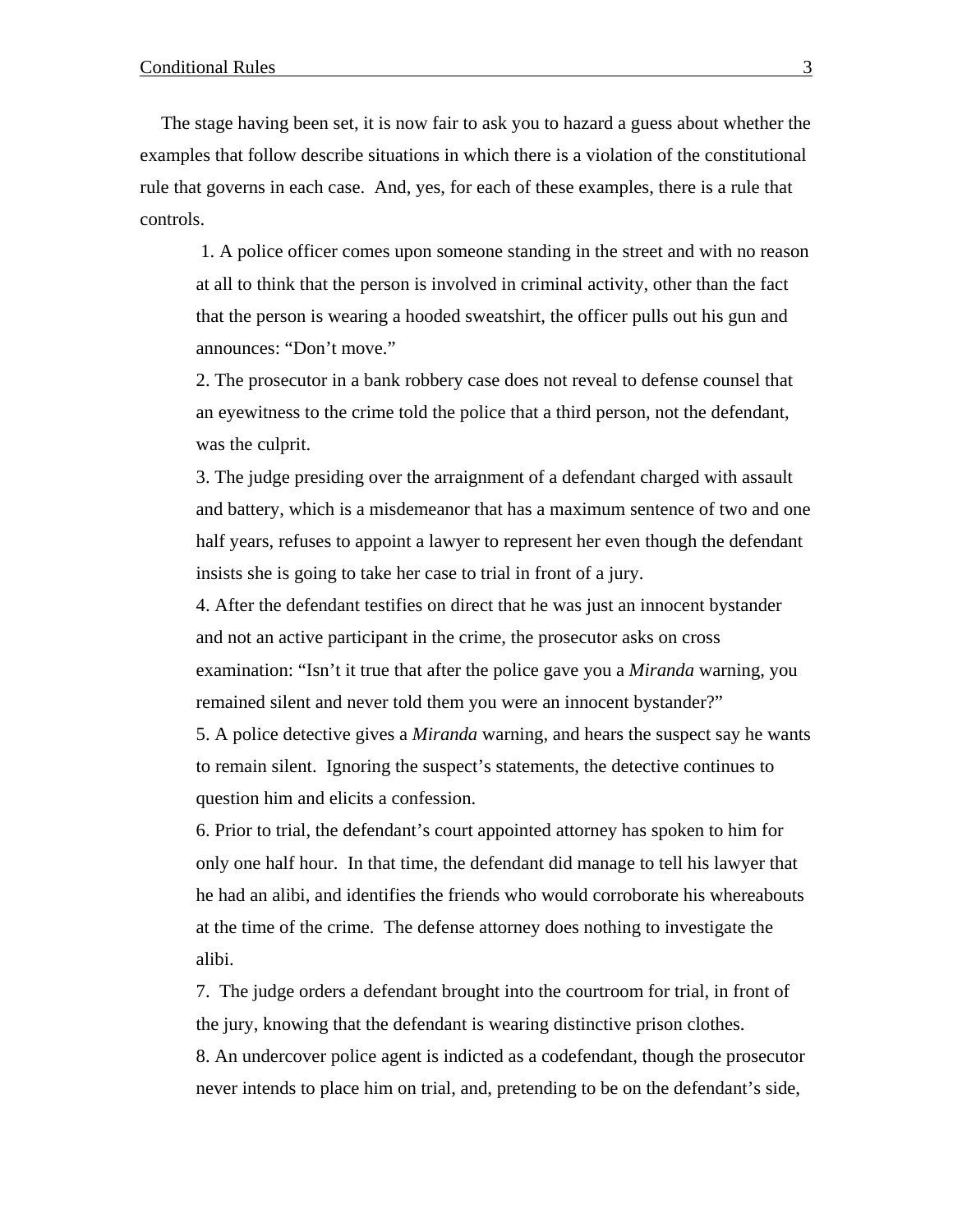attends a meeting between defendant and his lawyer where they discuss trial strategy.

9. Law enforcement authorities deport a person in their custody who was arrested at the same time as the defendant and who was a joint venturer in the crime with which the defendant is charged, making the person unavailable to the defense as a witness.

You suspected some sort of trick, didn't you? Of course, none of the examples have obvious answers. In each and every case, the correct answer is: you cannot tell if the relevant constitutional rule has been violated or not. In none of the examples do you have enough information to be able to answer the question. What's missing in each case is something that will only happen in the future.

The reason for this, in a nutshell, is that the rule that governs each situation is a conditional rule. There are three elements that define a conditional rule. First, there must be some actor whose behavior is the target of the rule. Second, the actor must engage in some predicate behavior that triggers the rule. And third, there is some future consequence that defines a violation of the rule.

Each of the examples has an actor whose behavior is evaluated by a constitutional rule: a judge, prosecutor, policeman or defense attorney. Each actor has engaged in the predicate behavior that triggers the rule. But in none of the examples has the story unfolded to allow you to determine if the consequence that defines the violation has occurred.

The police officer in the first example may end up violating the Fourth Amendment, but if the sweatshirted suspect shows foolhardy valor and runs away, the officer is guilty of doing nothing more than displaying extraordinary uncivility. The prosecutor in the second example may never reveal the troublesome eyewitness, but if the evidence she introduces at trial is sufficiently strong, she may get in trouble with the ethics authorities in her jurisdiction but certainly will not have violated the constitutional right of the defendant. And the judge who refuses to appoint a lawyer for the misdemeanor defendant facing two and one half years in jail can insulate himself from any possibility of reversal on appeal, and probably win plaudits from the court administrator responsible for keeping the budget in check, by sentencing the defendant to pay a fine if he is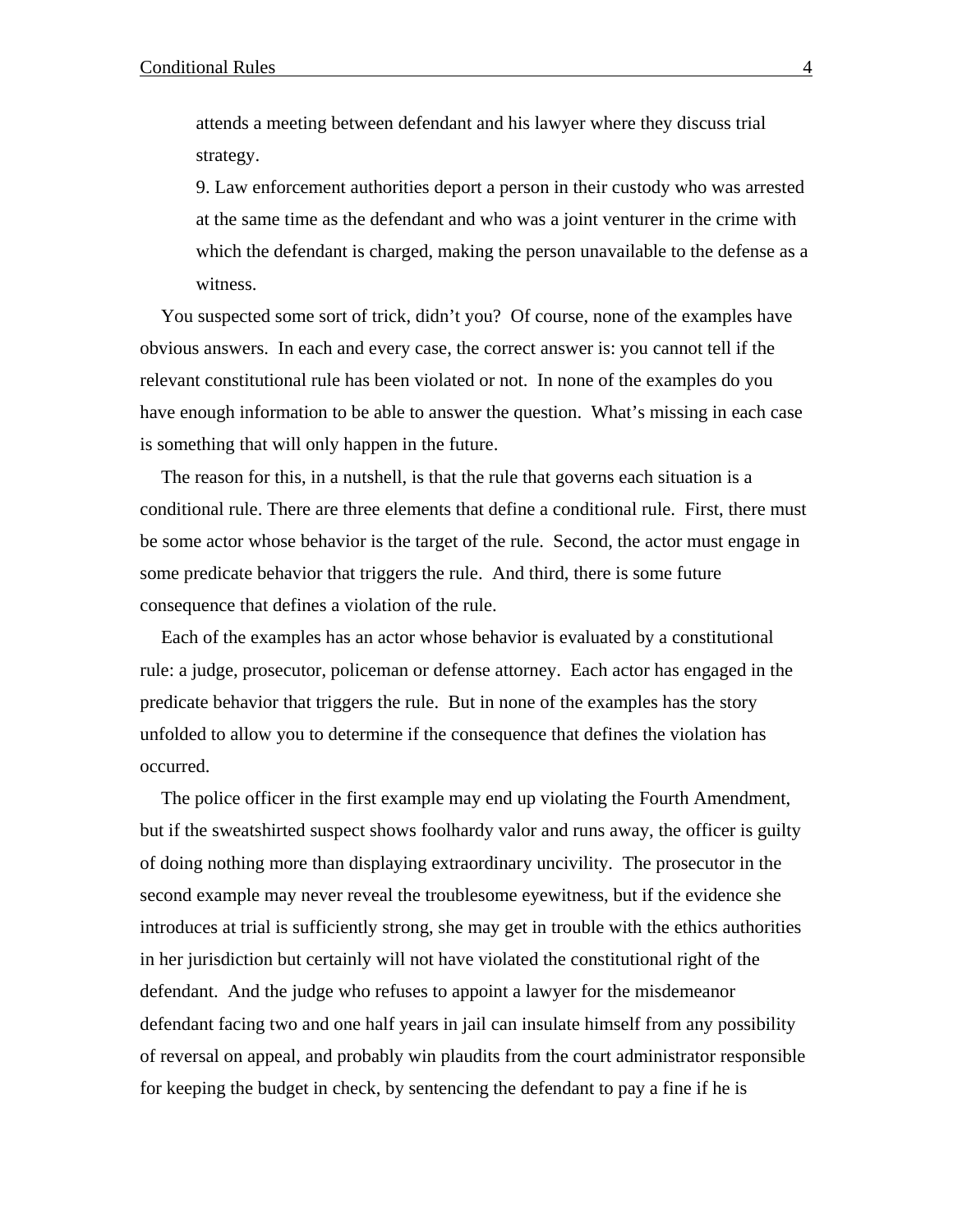convicted rather than incarcerating him. As you read through the rest of this discussion, you'll see that you can tell a similar story about all of the others. Their behavior on its face may not be laudable. But unless some future event unfolds in a certain way, they will have done nothing that violates the Constitution.

The discussion that follows first explores the different methods the Court has used to craft conditional rules. It describes them in roughly the order in which they appeared. First came rules that incorporated prejudice, in terms of having an adverse effect on outcome of the case, as the future consequence that defined the violation. Next are rules that depend on the person whose interests the rule protects reacting in some way to the predicate behavior. And last are cases in which the future consequence is some subsequent behavior by the actor or someone else working in concert with him or her.

The next section of the discussion attempts to evaluate the phenomenon of conditional rules from the point of view of their desirability as policy, both pragmatic and constitutional. First it discusses the disadvantages of these types of rules. It considers their efficacy in shaping the behavior of the actors whose behavior conditional rules regulate. It discusses the effect conditional rules have on the ability of courts to serve as vehicles for institutional reform of the agencies responsible for the actors the rules regulate and the practices in which they engage. It takes account of the effect that conditional rules have in sending misleading messages about the limits that the Constitution places on the exercise of power in the criminal justice system. And, it explores the problems with the special case of rules that rely on a showing of prejudice.

 The discussion then turns to the reasons why one might prefer a conditional rule. The first two are the utility of the underlying behavior and a reluctance to specify the rules that govern the primary actors. Then it explores the pragmatic considerations, like cost and collateral effects, that might influence a court to adopt a conditional rule. And last, it explores whether the language of the Constitution itself, specifically the Due Process Clause, compels the adoption fo a conditional rule.

The conclusion is followed by two appendices, one that lists all of the cases in which the Court either discussed adopting or actually adopted a conditional rule and the other indicating the votes of the Justices in each of those cases.

II. The Development of Conditional Rules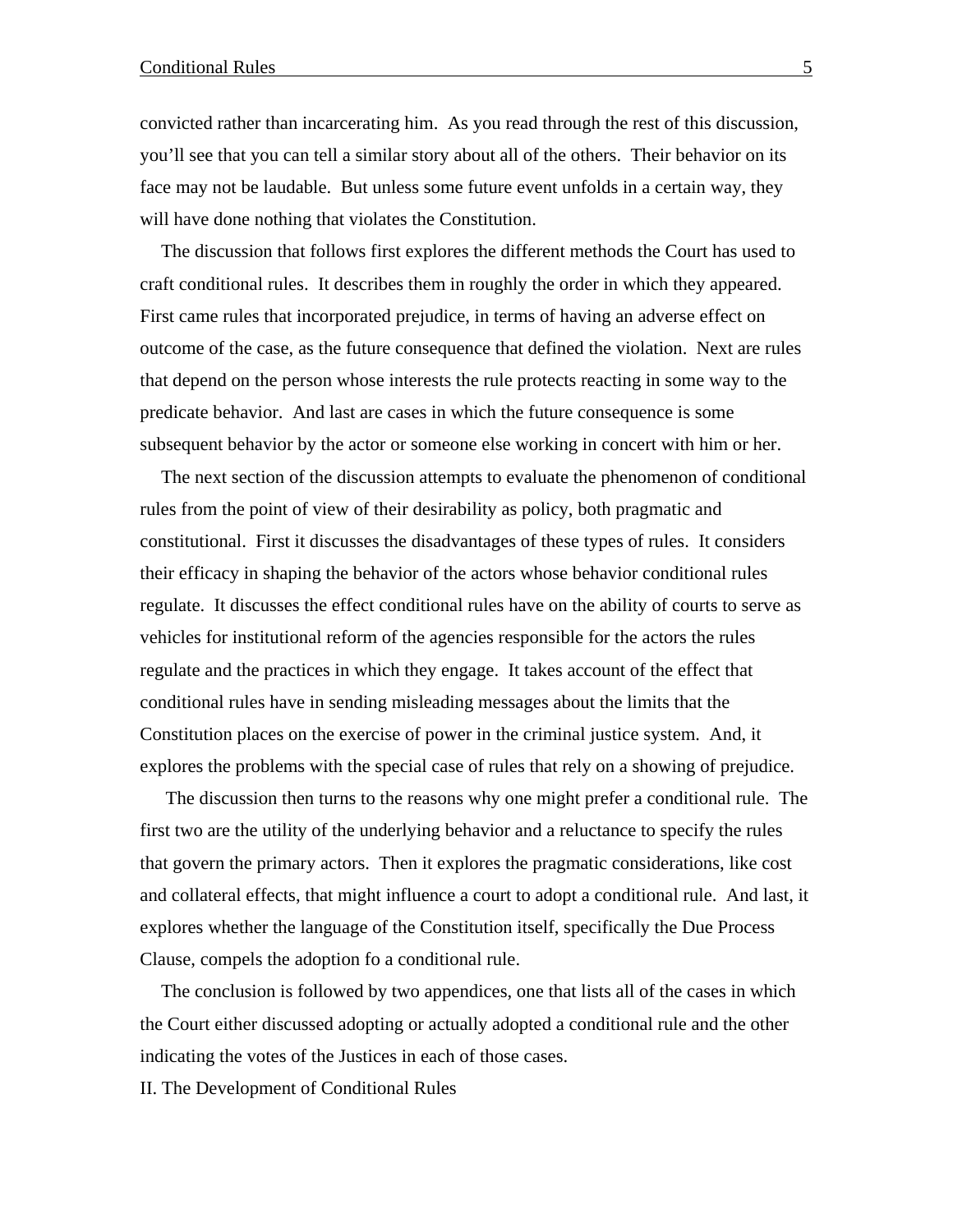$\overline{a}$ 

#### *A. Conditional Admission in the Law of Evidence*

The concept underlying a conditional rule, that future events must unfold before one can make a final judgment about the legitimacy of an action, is a familiar one in the law of evidence. Common law judges often found themselves in the position of having to rule on the admissibility of evidence in circumstances where all of the facts necessary to establish either its relevance or competence had not yet been established. Rather than suffering the inconvenience of requiring the party offering the evidence to prove foundational facts out of the order which logic commended, a judge would allow the evidence to come in *de bene*, or conditionally.<sup>11</sup> If the proponent of the evidence subsequently "brought home" or "connected  $up$ "<sup>12</sup> the evidence, then it became part of the proof the jury could consider. If, however, the proponent failed to come forward with the necessary predicate for the evidence that had already been admitted, in the ordinary course of events the judge ordered it stricken and told the jury to disregard it.<sup>13</sup>

<sup>&</sup>lt;sup>11</sup> *See* 6 Wigmore, EVIDENCE §1871 (Chadbourn rev. 1976) ("Thus the fundamental rule, universally accepted, is that with reference to facts whose relevancy depends upon others, the *order of presentation is left to he discretion of the party himself*, subject of course to the general discretion of the trial court in controlling the order of evidence.); Morgan, *Functions of Judge and Jury in the Determination of Preliminary Questions of Fact*, 43 HARV. L. Rev. 165, 166-67 (1929) (questions of relevancy and competence often depend on the existence of other facts); Maguire & Epstein, *Preliminary Questions of Fact in Determining the Admissibility of Evidence*, 40 HARV. L. REV. 392, 394 n. 9 (1927) ("Judges

sometimes admit evidence conditionally or *de bene* subject to a motion to strike out.")<br><sup>12</sup> *See* Mueller, *The Federal Coconspirator Exception: Action, Assertion, and Hearsay*, 12 HOFSTRA L.<br>REV. 323, 326 (1984).

<sup>&</sup>lt;sup>13</sup> *See e.g.*, O'Brien v. Keefe, 175 Mass. 274, 279 (1900):

the possibility of testimony admitted *de bene* not being subsequently made competent is one of the considerations to be passed upon by the presiding magistrate in determining whether to admit such evidence at the time it is offered or not; and it is necessary, in the conduct of trials, that such discretion should be exercised; if evidence admitted *de bene* is not subsequently made good, the only remedy that can be given is, on the proper application being subsequently made, to rule out the testimony. Whether, in such a case, the party, who produces the witness whose testimony has been confused, or the party who has undertaken to assert that the witness is not to be believed because he is a criminal, and it turns out that that assertion is unfounded, is the greater sufferer, is open to question; if he has suffered an injury, it is one inherent in the trial of causes and it is well settled, when such evidence is admitted in a jury trial, that the objecting party cannot be heard to complain, if the evidence is ruled out and the jury are instructed to disregard it. *Smith* v. *Whitman,* 6 Allen, 562. *Selkirk* v. *Cobb,* 13 Gray, 313. *Whitney* v. *Bayley,* 4 Allen, 173.

*See also*, Maguire & Epstein, *Preliminary Questions of Fact in Determining the Admissibility of Evidence*, 40 HARV. L. REV. 392, 411 n. 65 (1927) (referring to "the time-saving device of tentatively admitting the [evidence] subject at the close of the case to a motion to strike out," in reference to Lord Penzance's ruling in Hitchens v. Eardley, L.R. 2 P. & D. 248 (1871).)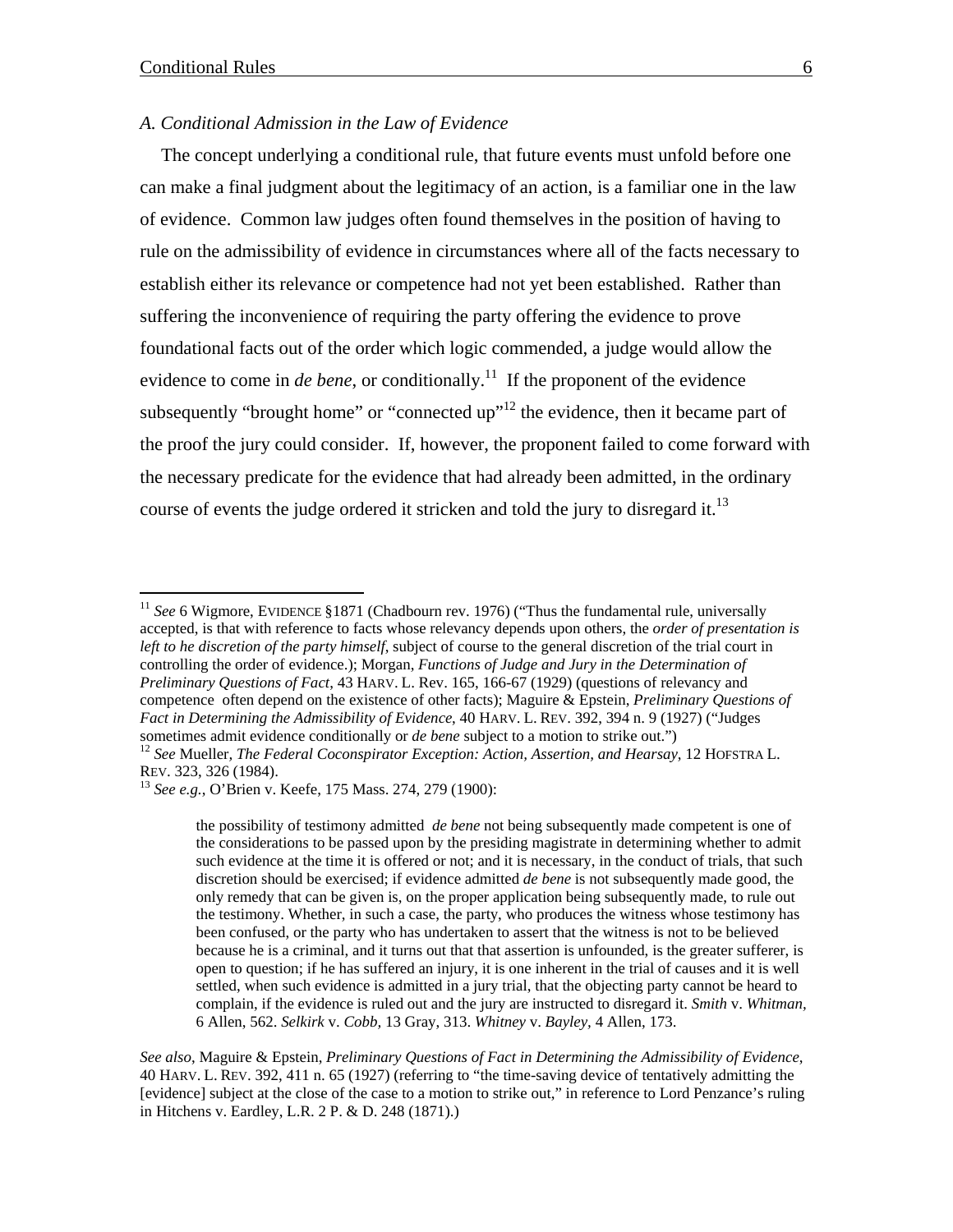1

When a judge conditionally admits evidence in a criminal case, it can have constitutional implications. Where an out of court statement by an absent witness is part of the prosecution's case, it can violate the defendant's right under the Confrontation Clause to deprive the defendant in this way of the right to cross examine.<sup>14</sup> However, if the statement was made by a co-conspirator while the conspiracy was ongoing and the statement was in furtherance of the conspiracy's objective, there is a long standing practice that allows the statement into evidence.<sup>15</sup> The historical pedigree removes the coconspirator exception from the realm of practices prohibited by the Confrontation  $Clause.<sup>16</sup>$ 

Conspiracy cases are often by their nature quite complex. Requiring the prosecutor to establish the existence of the conspiracy, the defendant's involvement, and the connection of the out of court statement with the conspiracy's objective before allowing the statement into evidence can be a logistical nightmare.<sup>17</sup> Thus, early on in the American courts' encounters with these types of trials, judges had the leeway to allow the statements in conditionally.<sup>18</sup> If the prosecutor did not follow through on the necessary

<sup>&</sup>lt;sup>14</sup> *See e.g.* Lyle v. Koehler, 720 F.2d 426, 433 n.12 (6<sup>th</sup> Cir. 1983) (violation of defendant's Confrontation Clause right to admit statement of co-conspirator when statement was not made in furtherance of the conspiracy); Sanders v. Moore, 156 F. Supp. 2d 1301, 1312 (M.D. Fla. 2001) (habeas relief granted because out of court statements offered in evidence were not made by a coconspirator during and in furtherance of the conspiracy: "if the evidence did not satisfy the requirements of the coconspirator exception to the rule, then there was not only an evidentiary error, there was also a violation of the right of confrontation.")

<sup>15</sup> *See* United States v. Gooding, 12 Wheat. 460 (1827) (interpreting statements of co-conspirator as *res gestae* and thus admissible against defendant); Mueller, *supra* note 12 at 323 (tracing the co-conspirator exception to English treason trials in the late eighteenth century). 16 *See* Crawford v. Washington, 541 U.S. 36, 56 (2004) (recognizing coconspirator's statements as an

historically recognized exception to the hearsay rule); Bourjaily v. United States, 483 U.S. 171, 183 (1987) ("the co-conspirator exception to the hearsay rule is steeped in our jurisprudence."); Dutton v. Evans, 400 U.S. 74, 89 (1970) (the Confrontation Clause does not prohibit the introduction of a statement by a coconspirator made during the concealment phase of the conspiracy). 17 *See e.g.*, State v. Winner, 17 Kan. 298, 305 (1876):

Ordinarily when the acts and declarations of one co-conspirator are offered in evidence as against another co-conspirator, the conspiracy itself should first be established *prima facie*, and to the satisfaction of the judge of the court trying the cause. But this cannot always be required. It cannot well be required where the proof of the conspiracy depends upon a vast amount of circumstantial evidence -- a vast number of isolated and independent facts.<br><sup>18</sup> *See id.*; Greenleaf, A TREATISE ON THE LAW OF EVIDENCE, Vol. I, sec. 111 (p.127) (2<sup>nd</sup> Ed. 1844).

Sometimes, for the sake of convenience, the acts or declarations of one are admitted in evidence, before sufficient proof is given of the conspiracy; the prosecutor undertaking to furnish such proof in a subsequent stage of the cause. But this rests in the discretion of the Judge, and is not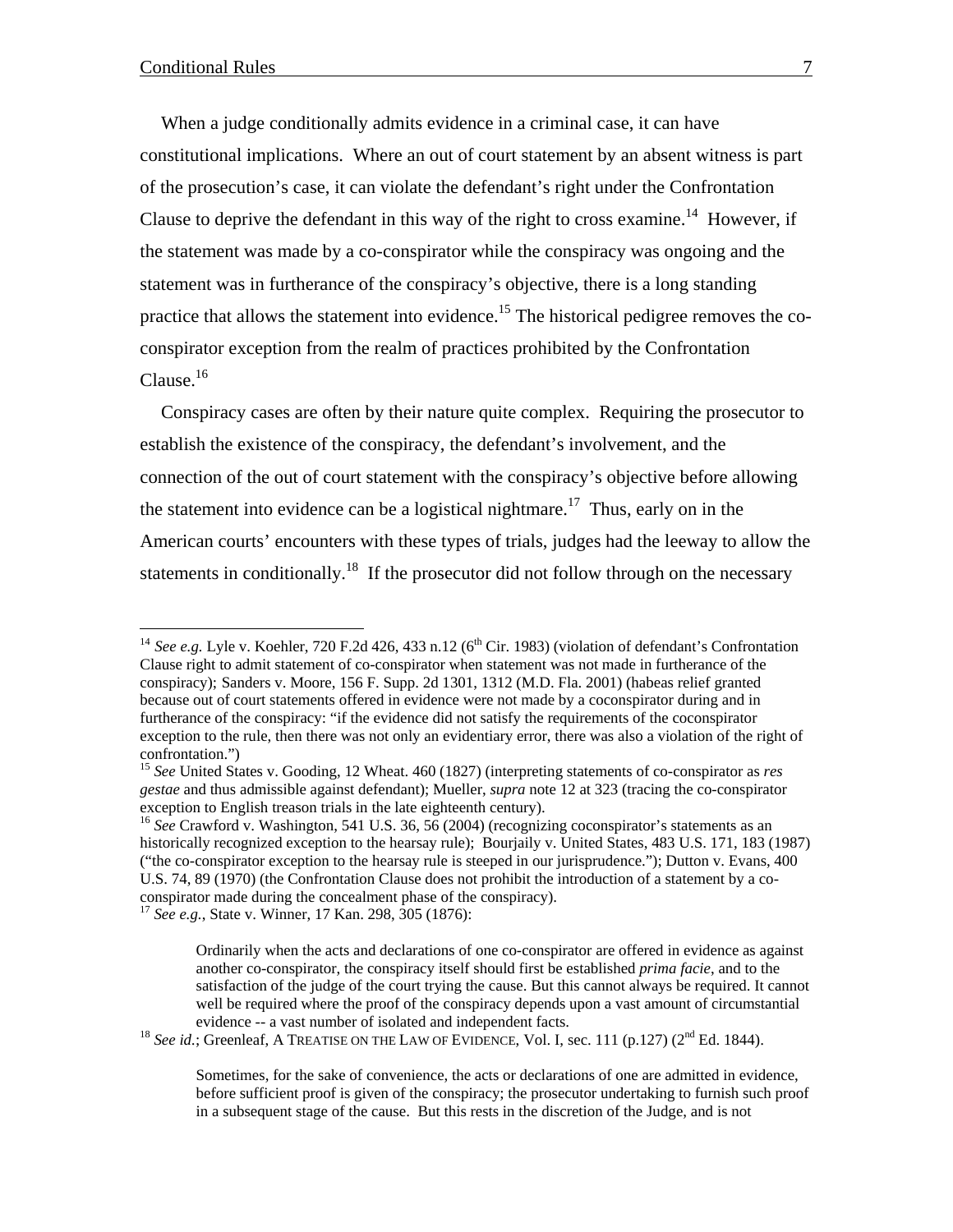proof concerning the conspiracy, however, the judge either had to instruct the jury to disregard the statement or declare a mistrial.<sup>19</sup> While the preferred practice was for the prosecutor to establish the foundation before admitting an absent co-conspirator's statement,<sup>20</sup> if it was not reasonably practicable to do so, courts universally allowed the judge to admit the statement conditionally. $^{21}$ 

The doctrine of conditional admission in the law of evidence differs from the type of conditional rules that are the subject of this article in one important respect. In the evidentiary context there is a shared expectation among all of the participants in the process that the actor whose behavior is governed by the rule, the lawyer seeking to admit the evidence conditionally, will bring about the future consequence necessary to legitimize the original action. Establishing the reasonableness of this expectation, in fact, is a necessary ingredient for the conditional admission of the evidence in the first place.<sup>22</sup> The conditional rules that the Supreme Court has adopted in the area of constitutional criminal procedure, on the other hand, do not proceed on this assumption at all. When the initial action takes place, there is no obligation on the part of the actor to establish that the future consequence legitimizing it will occur. In fact, it is often the case that the future consequence is entirely outside of the control of the actor and as a result it would not be reasonable, or even possible, for the actor to claim that the future event will take place.

#### *B. Incorporating Prejudice*

One future event that can make a rule conditional is the admission of additional evidence that renders the outcome of the trial a foregone conclusion despite the existence

permitted, except under particular and urgent circumstances; lest the Jury should be misled to infer the fact itself of the conspiracy from the declarations of strangers.<br><sup>19</sup> See Weinstein, FEDERAL EVIDENCE, § 801.34[6][c] (1997).

<sup>&</sup>lt;sup>20</sup> See id.; Greenleaf, supra note 18.<br><sup>21</sup> See Weinstein, supra note 19, at § 801.34[6][c] [ii] (listing the rule in each federal circuit]. In Bourjaily v. United States, 483 UY.S. 171, 176 (1987), the Court specifically declined to address the question of the proper order of proof in establishing the foundation for the admission of an absent co-conspirator's statement. However, the law in every circuit allows a judge to admit the statement conditionally where it is not reasonably practicable to require the foundation to come beforehand.

<sup>&</sup>lt;sup>22</sup> See 6 Wigmore, EVIDENCE §1871 (Chadbourn rev. 1976) (("if the evidential fact thus put forward has on its face *no apparent connection with the case, an accompanying statement of the connecting facts must be made* by counsel, and a *promise to introduce them* at a later time if they have not already been introduced.")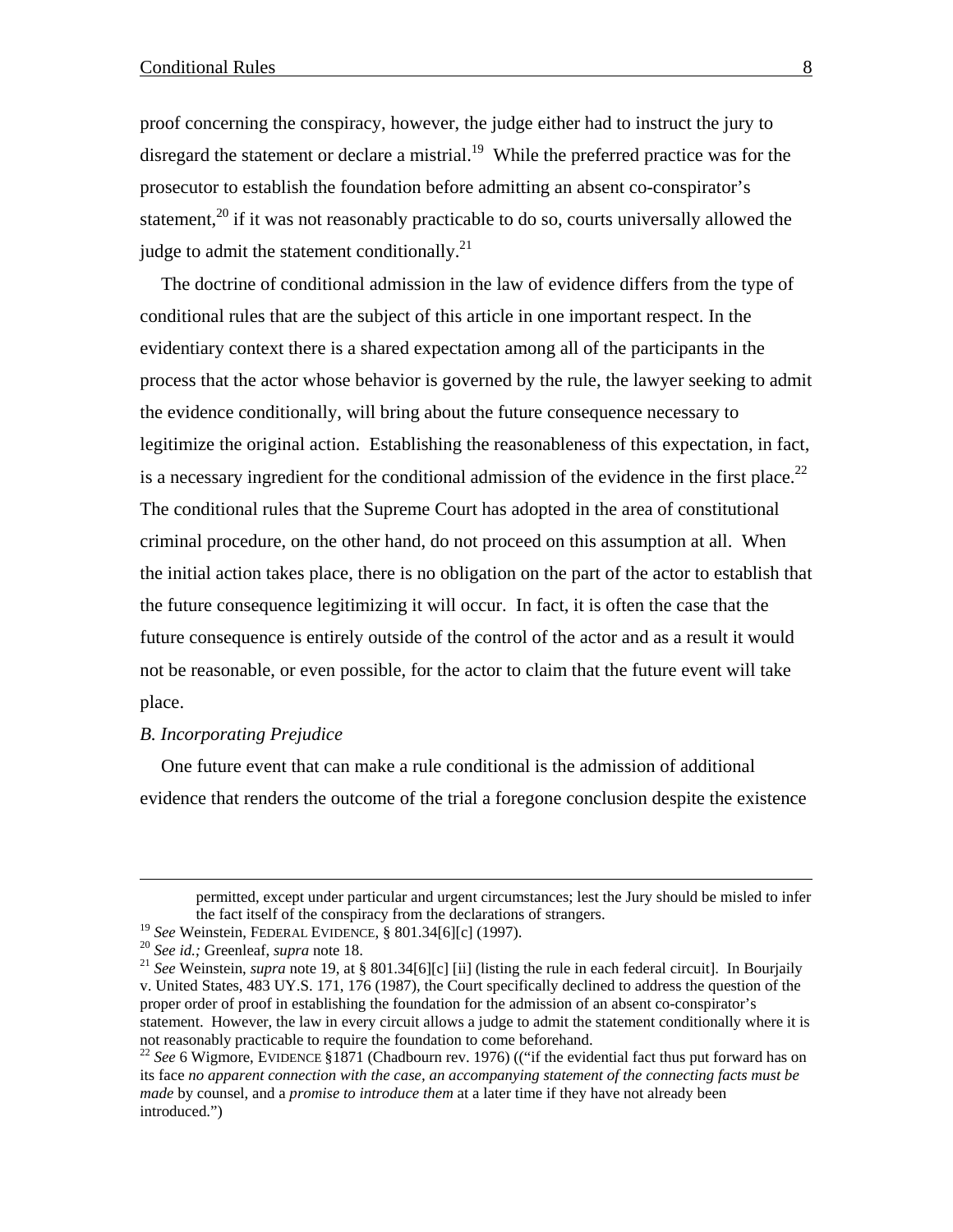of the predicate action that triggered the rule. In other words, simply incorporate a requirement of *ex post* prejudice in defining the rule.

For those who find that sports analogies make articles about legal doctrine more fun to read, it is very much like the off sides rule in soccer. Players in the half of the field closest to their opponent's goal are penalized for being in a off sides position (when they do not have two opposing players between them and the end line at the moment when one of their teammates touches the ball) only if they gain some advantage by failing to stay on sides.<sup>23</sup> When the ball is played, the assistant referee on the sideline raises a flag to indicate that someone is in an off sides position but subsequent events must often unfold before the referee on the field can make a decision about whether the rule was violated and the defending team awarded an indirect free kick.

Incorporating prejudice is the way that the Court first adopted a conditional rule and it remains the most common technique in the Court's conditional rules universe. The value to which the Court has directed the prejudice inquiry considers whether there was any affect on the defendant's ability to convince the fact finder to return a not guilty verdict or a more lenient sentence. It is, in order words, entirely result oriented.

#### *i. Harmless Error and Conditional Rules*

A conditional rule based on *ex post* prejudice sounds a lot like the doctrine of harmless error. Contemporary appellate courts affirm convictions all the time despite the presence of some constitutional rule violation because they determine that the error did not affect the result of the trial.<sup>24</sup> Both harmless error and this type of conditional rule stem from a concern that defendants not escape convictions for "technical" rule violations that do not affect the fundamental integrity of the process*.*

<sup>23</sup> *See* Federation Internationale de Football Association, LAWS OF THE GAME 2005 at 34 (Law 11): A player in an offside position is only penalised if, at the moment the ball touches or is played by one of his team, he is, in the opinion of the referee, involved in active play by:

• interfering with play or

 $\overline{a}$ 

- 
- interfering with an opponent or<br>• gaining an advantage by being in that position

<sup>24</sup> See, e.g., United States v. Williams,  $\overline{461}$  F.3d  $\overline{441}$ , 448 ( $\overline{4}$ <sup>th</sup> Cir. 2006); United States v. Allen, 406 F.3d 940, 949 (8<sup>th</sup> Cir. 2005); Parsad v. Greiner, 337 F.3d 175, 185 (2<sup>nd</sup> Cir. 2003).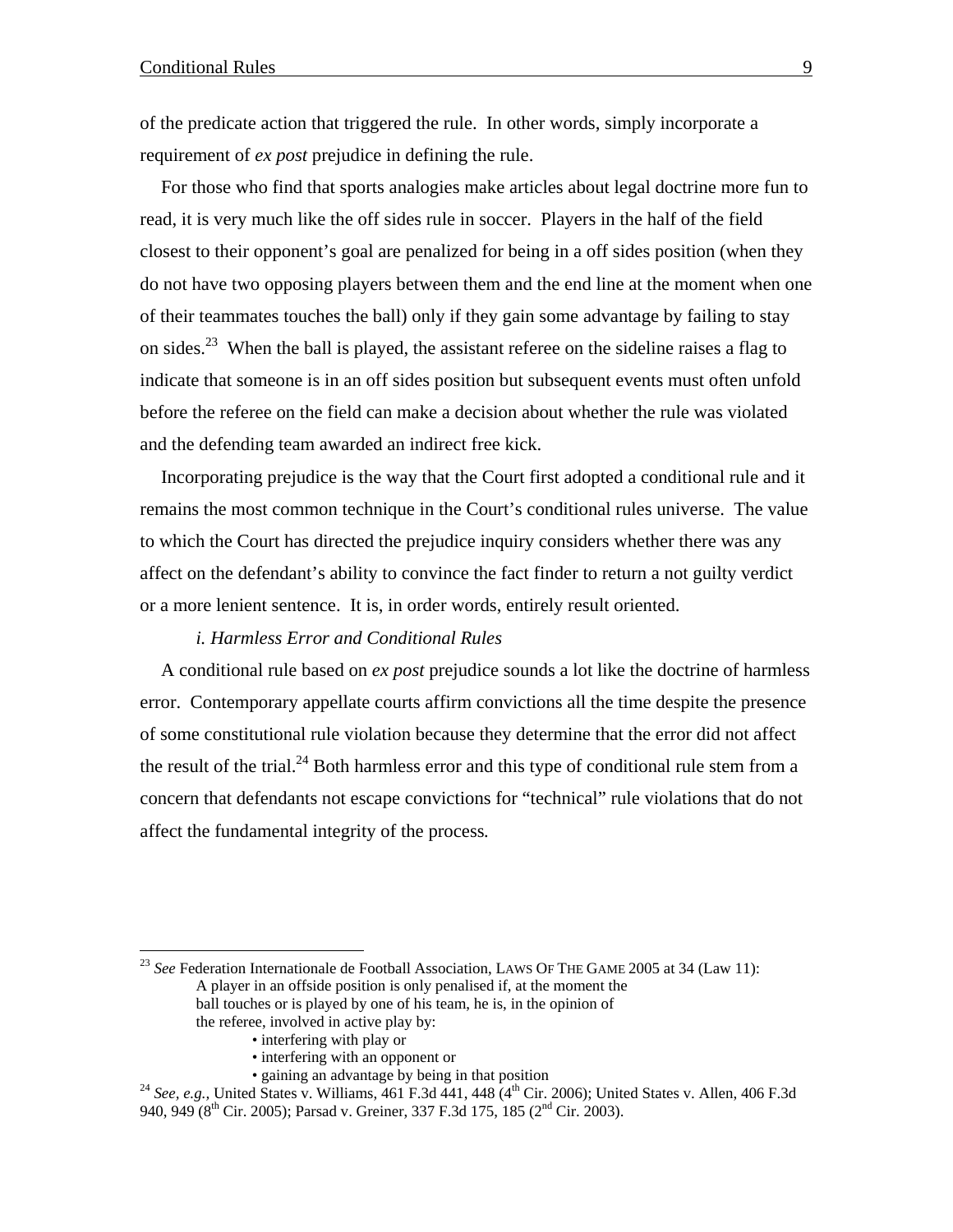<u>.</u>

The concept of harmless error came about as a reaction to the rigid rule based system of appellate review that prevailed prior to the early decades of the twentieth century.<sup>25</sup> In the words of one early proponent, the doctrine was a necessary antidote to the prevailing process of review that allowed appellate courts to "tower above the trials of criminal cases as impregnable citadels of technicality."26 To curb the formalistic practice of

*Id.* at 645. Refusing to draw the inescapable inference that the defendant did enter the appropriate plea from the fact that the jury "was sworn to and tried 'the issue joined,'" *id.,* the Court in *Crain* acted on the basis of a formalist principle, handed down through the centuries, that "safety lies in adhering to established modes of procedure devised for the security of life and liberty." *Id.* at 644. The four dissenting Justices in *Crain* derided the Court's decision as resting "upon the merest technicality," only the second time in the Court's history that this pejorative appears as a label for the claim put forward by a criminal defendant.(The first was in United States v. Staats, 49 U.S. 41, 46 (1850) ("the principle [on which the defendant relies] is here but the merest technicality**,** it is difficult to perceive any ground for still giving effect to it  $\dots$ ").

*Crain* did not last long as binding precedent. By 1914, the dissent's position commanded a unanimous Court. In Garland v. Washington, 232 U.S. 642 (1914). the Court overruled *Crain*, explaining that:

Technical objections of this character were undoubtedly given much more weight formerly than they are now. Such rulings originated in that period of English history when the accused was entitled to few rights in the presentation of his defense, when he could not be represented by counsel, nor heard upon his own oath, and when the punishment of offenses, even of a trivial character, was of a severe and often of a shocking nature. Under that system the courts were disposed to require that the technical forms and methods of procedure should be fully complied with. But with improved methods of procedure and greater privileges to the accused, any reason for such strict adherence to the mere formalities of trial would seem to have passed away.

*Id*. at 646. The Court that decided *Garland* evinced a sense of confidence in the overall integrity of the process that allowed it to dispense with technical compliance with formality as a bulwark against incursions on liberty, the same impulse that motivated the adoption of the harmless error doctrine.

26 Kavanagh, *Improvement of Administration of Criminal Justice by Exercise of Judicial Power* (1925) 11 A. B. A. J. 217, 222 *cited at* Kotteakos v. United States, 328 U.S. 750, 759 n. 13 (1946).

<sup>25</sup> *See* Chapman v. California, 386 U.S. 18, 48 (1967) ( Harlan, J. dissenting) ("The harmless-error rules now utilized by all the States and in the federal judicial system are the product of judicial reform early in this century. Previously most American appellate courts, concerned about the harshness of criminal penalties, followed the rule imposed on English courts through the efforts of Baron Parke, and held that any error of substance required a reversal of conviction.")

The anti-formalist movement that led to the adoption of the harmless error rule on appeal also affected the way the Court interpreted constitutional rules that applied in the trial process. Two cases bracketing the turn of the century that dealt with the same issue display the philosophical current that underlay each position. Both cases dealt with whether the Due Process Clause requires that before a trial can commence the accused must first formally enter a not guilty plea.

The Court first encountered this application of due process in 1896, in Crain v. United States, 162 U.S. 625 (1896). *Crain* reversed a conviction because the record of the trial did not reflect the fact that the defendant entered a not guilty plea.

It is true that the Constitution does not, in terms, declare that a person accused of crime cannot be tried until it be demanded of him that he plead, or unless he pleads, to the indictment. But it does forbid the deprivation of liberty without due process of law; and due process of law requires that the accused plead, or be ordered to plead, or, in a proper case, that a plea of not guilty be filed for him, before his trial can rightfully proceed.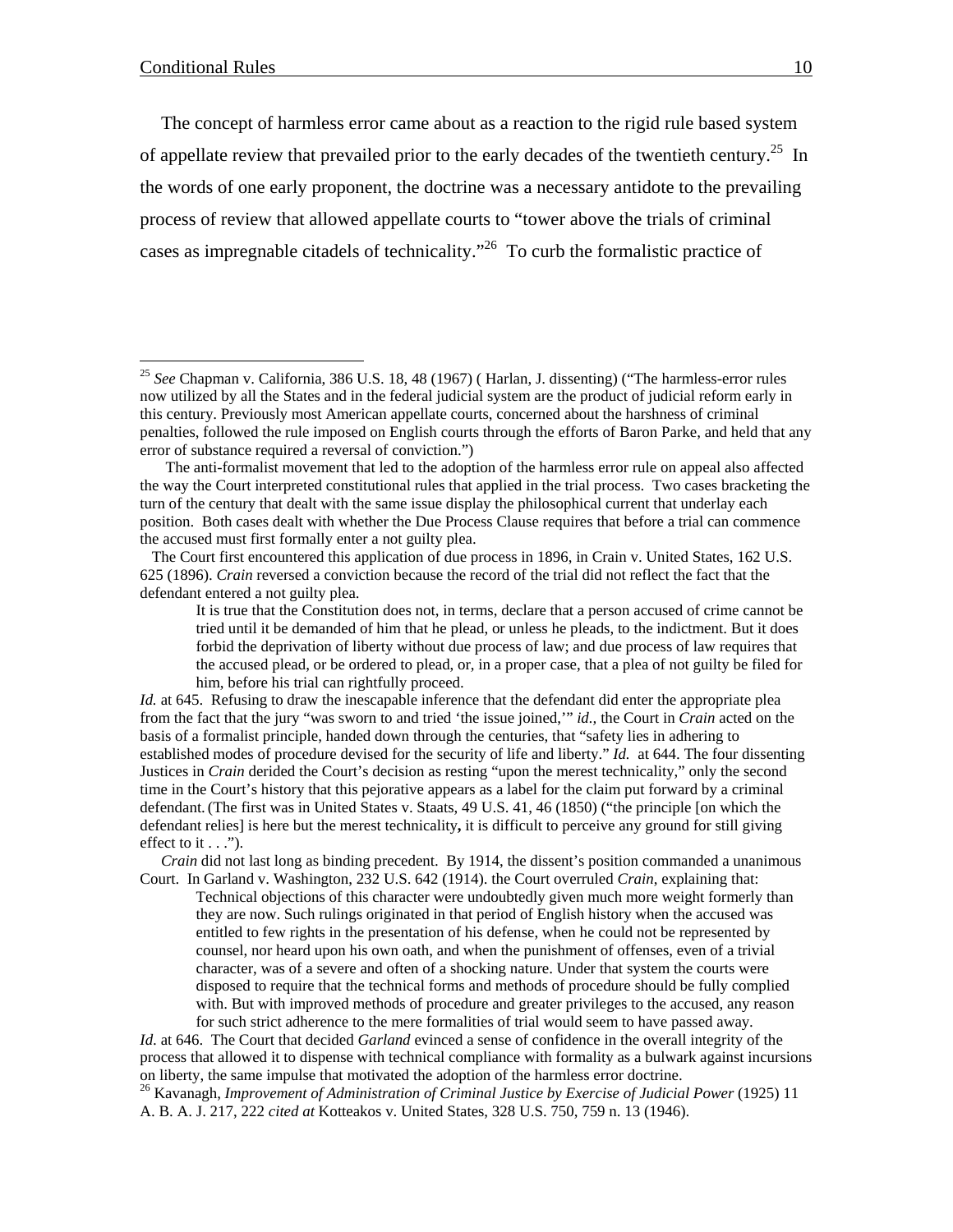"record worship,"27 Congress first adopted a statute dealing with the necessity for prejudice in overturning criminal judgments in  $1872<sup>28</sup>$ 

The Supreme Court first dipped its toe into the pool of constitutional harmless error in a criminal case in 1900, in Motes v. United States.29 *Motes* involved the conviction of six defendants for a civil rights violation arising out of the murder of a witness in a bootlegging case in rural Alabama. The Court reversed the conviction of five of the six on the ground that their rights under the Confrontation Clause had been violated by the admission into evidence of the written statement of a witness who was not available for cross examination at the trial.<sup>30</sup> The sixth defendant, Columbus Motes, was not so lucky. His case was different because at trial he evidently tried to save his codefendants by taking the stand and testifying that only two people were responsible for the murder, himself and the missing witness.<sup>31</sup> The Court explained why Motes was to be hoist on his own petard:

In this evidence the jury had conclusive proof of the guilt of Columbus W. Motes of the crime charged in the indictment. The admission of the statement of [the witness] in evidence was, therefore, of no consequence as to him; for in his own testimony enough was stated to require a verdict of guilty as to him, even if the jury had disregarded [the witness'] statements altogether. We can therefore say, upon the record before us, that the evidence furnished by [the witness'] statement was not so materially to the prejudice of Columbus W. Motes as to justify a reversal of the judgment as to him. It would be trifling with the administration of the criminal law to award him a new trial because of a particular error committed

<sup>27</sup> *See* R. Pound, CRIMINAL JUSTICE IN AMERICA, at 161 (1930) (record worship is "an excessive regard for the formal record at the expense of the case, a strict scrutiny of that record for 'errors of law' at the expense of scrutiny of the case to insure the consonance of the result to the demands of substantive law.")

<sup>28</sup> *See* Russell v. United States, 369 U.S. 749, 761-62 (1962). The original statute, 17 Stat. 198, provided: "no indictment found and presented by a grand jury in any district or circuit or other court of the United States shall be deemed insufficient, nor shall the trial, judgment, or other proceeding thereon be affected by reason of any defect or imperfection in matter of form only, which shall not tend to the prejudice of the defendant." The statute morphed in that form into Rev. Stat. § 1025, which was cited by both the majority and dissent in *Crain, supra* note 25.

In 1919, Congress mandated the use of a more general harmless error doctrine. Act of February 26, 1919, c. 48, 40 Stat. 1181. Section 269 of the Judicial Code required that:

On the hearing of any appeal, certiorari, writ of error, or motion for a new trial, in any case, civil or criminal, the court shall give judgment after an examination of the entire record before the court, without regard to technical errors, defects, or exceptions which do not affect the substantial rights of the parties.

<sup>&</sup>lt;sup>29</sup> 178 U.S. 458 (1900).

<sup>30</sup> *Id.* at 471. 31 *Id.* at 474-75.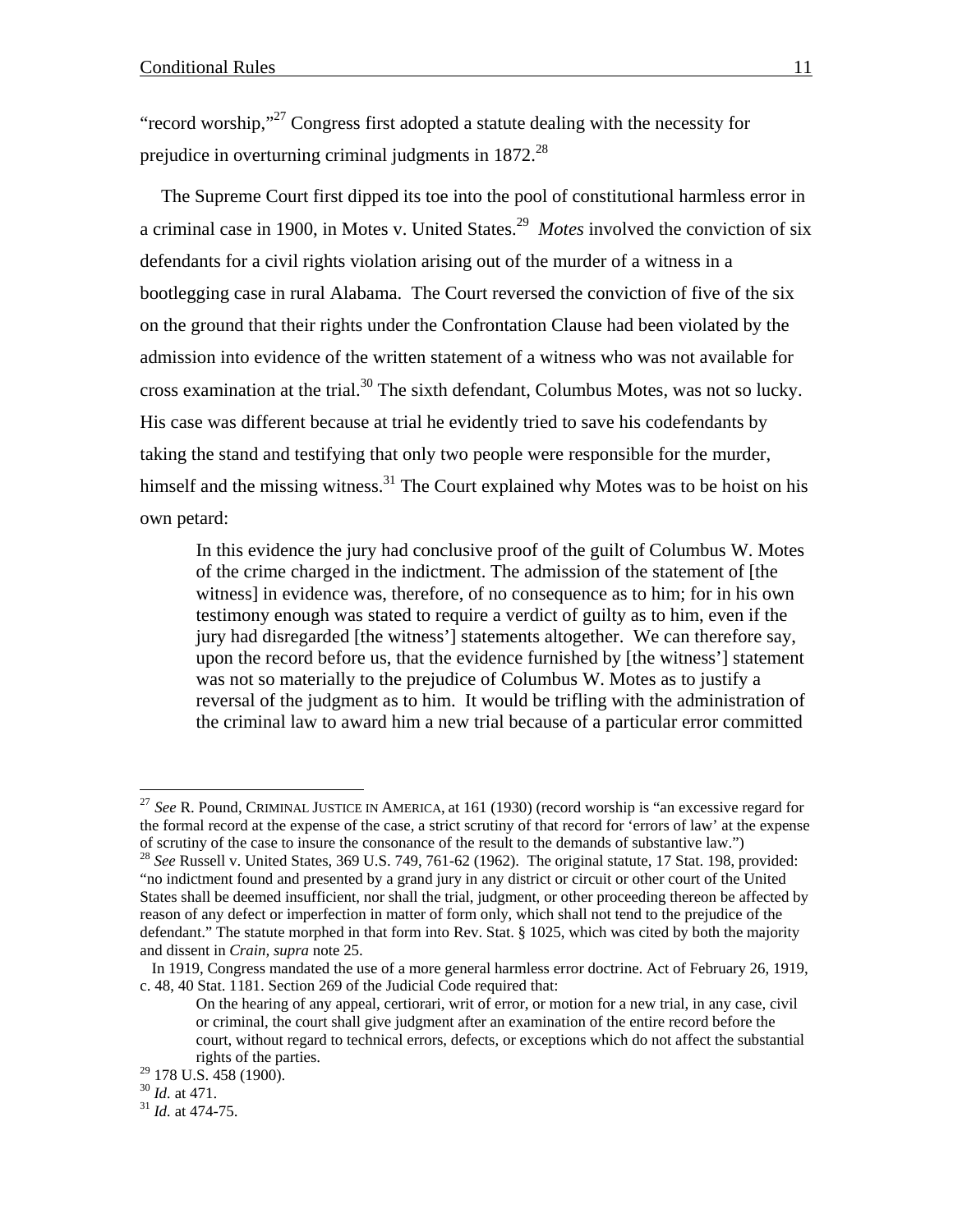by the trial court, when in effect he has stated under oath that he was guilty of the charge preferred against him.32

It took some time, however, for the Supreme Court formally to recognize that the Constitution allowed a permanent breach in the wall of automatic reversal. In the first substantial opinion grappling with the application of the harmless error statute, Kotteakos v. United States,<sup>33</sup> the Court averred to the possibility that constitutional errors might be outside the scope of the harmless error doctrine.<sup>34</sup> But it was not until 1967, in Chapman v. California,<sup>35</sup> that the Court first made explicit the application of harmless error to constitutional defects in a criminal conviction.

*Chapman* came to the Court from a California Supreme Court decision ruling that a prosecutor's comment on the fact that the defendant did not testify was, despite being a violation of the defendant's privilege against self incrimination, harmless error under the state's formulation "which forbids reversal unless 'the court shall be of the opinion that the error complained of has resulted in a miscarriage of justice.<sup>"36</sup> The Court concluded that the question of what remedy a state must provide in reviewing a conviction based on an error of constitutional magnitude was just as much a federal question as was the standard for defining the constitutional right that the trial process disregarded in the first place.<sup>37</sup> After establishing its role in saying how harmless error applied in constitutional cases, the Court for the first time rejected the claim that no constitutional error could be harmless:

We conclude that there may be some constitutional errors which in the setting of a particular case are so unimportant and insignificant that they may, consistent with the Federal Constitution, be deemed harmless, not requiring the automatic reversal of the conviction.<sup>38</sup>

<sup>36</sup> *Id.* at 20. 37 *Id.* at 21. 38 *Id*. at 22.

 $32$  *Id.* at 475-76.

<sup>&</sup>lt;sup>33</sup> 328 U.S. 750 (1946).

<sup>34</sup> *Id*. at 764-64:

If, when all is said and done, the conviction is sure that the error did not influence the jury, or had but very slight effect, the verdict and the judgment should stand, except perhaps where the departure is from a constitutional norm n19 or a specific command of Congress. n19 Thus, when forced confessions have been received, reversals have followed although on other evidence guilt might be taken to be clear. See Malinski v. New York, 324 U.S. 401, 404; Lyons v. Oklahoma, 322 U.S. 596, 597, n. 1; Bram v. United States, 168 U.S. 532, 540-542; United States v. Mitchell, 137 F.2d 1006, dissenting opinion at 1012.<br><sup>35</sup> 386 U.S. 18 (1967).<br><sup>36</sup> Id. at 20.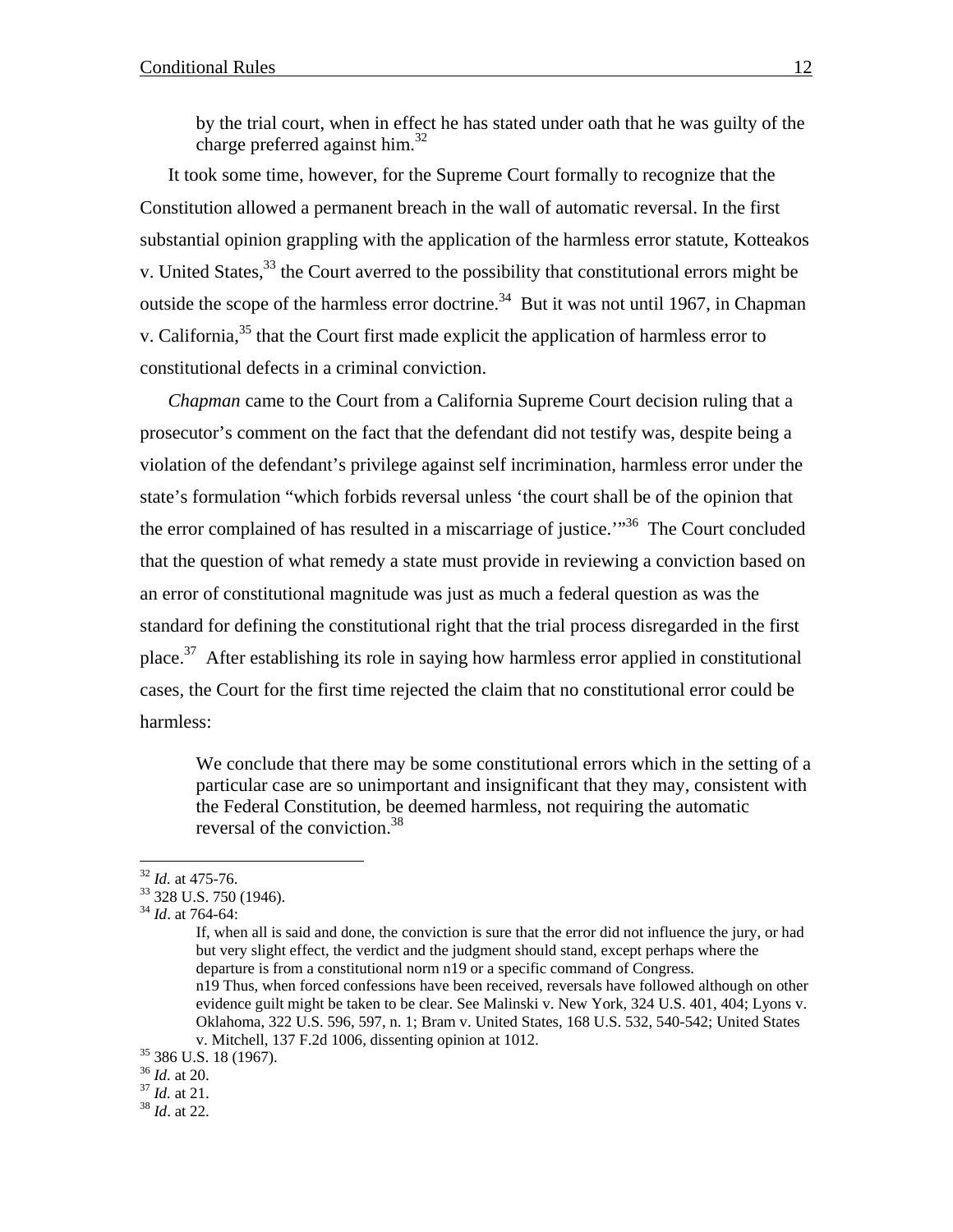Then the Court went on to disapprove of California's formulation of the harmless error test, and adopted one articulated in an earlier case, Fahy v. Connecticut,  $39$  which concluded, without deciding the issue, that even if a harmless error rule applied to the erroneous admission of evidence seized in violation of the Fourth Amendment, the conviction it was reviewing still could not stand: "The question is whether there is a reasonable possibility that the evidence complained of might have contributed to the conviction."40

Ever since *Chapman*, it has been commonplace to accept the notion that a deprivation of a defendant's constitutional rights need not invalidate a conviction. There is only a relatively small category of errors for which the Constitution requires automatic reversal. In making the list, the Court identified those "defect[s] affecting the framework within which the trial proceeds,"<sup>41</sup> so that they 'necessarily render a trial fundamentally unfair."<sup>42</sup> For constitutional errors not on this list, the Constitution allows a court to sanction a conviction so long as it meets the appropriate harmless error test.<sup>43</sup>

There is, of course, a difference between the doctrine of harmless error and the idea of a conditional rule. The most significant is in the audience to whom each is relevant.  $44$ 

 $\overline{a}$ 

• giving the jury a defective instruction concerning reasonable doubt, *see* Sullivan v. Louisiana, 508 U.S. 275 (1993);

of a conviction in a collateral review process such as habeas corpus, the harmless error test can be more forgiving. *See* Brecht v. Abrahamson, 507 U.S. 619, 627 (1993) (on habeas review, the Constitution allows a test that asks whether the error "had substantial and injurious effect or influence in determining the jury's verdict.").

<sup>44</sup> There are, of course, other differences, such as which party bears the burden of proof and the effect each has on the behavior of the actors who must obey constitutional rules. These issues are discussed in Section *III-A-iv-a.*

 $39$  375 U.S. 85 (1963).

<sup>40</sup> *Id.* at 86-87. 41 Arizona v. Fulimante, 499 U.S. 279, 310 (1991)

 $^{42}$  Rose v. Clark, 478 U.S. 570, 577 (1986). The Court's latest version of these "structural" errors, from United States v. Gonzalez-Lopez, 548 U.S. 140, 149 (2006), includes:

<sup>•</sup> the total deprivation of the right to counsel at trial, *see* Gideon v. Wainwright, 372 U.S. 335 (1963);

<sup>•</sup> lack of impartiality on the part of the judge, *see* Tumey v. Ohio, 273 U.S. 510 (1927);

<sup>•</sup> the unlawful exclusion of members of the defendant's race from a grand or petit jury, *see*  Vasquez v. Hillery, 474 U.S. 254 (1986);

<sup>•</sup> denying a defendant the right to self-representation at trial, *see* McKaskle v. Wiggins, 465 U.S. 168, 177-178, n. 8 (1984);

<sup>•</sup> failing to respect the right to public trial, *see* Waller v. Georgia, 467 U.S. 39, 49, n. 9 (1984);

<sup>•</sup> denying the defendant the right to select counsel of his own choice, *see* United States v. Gonzalez-Lopez, 548 U.S. 140 (2006). 43 The *Chapman* test applies when a conviction is reviewed on appeal. If a court is considering the validity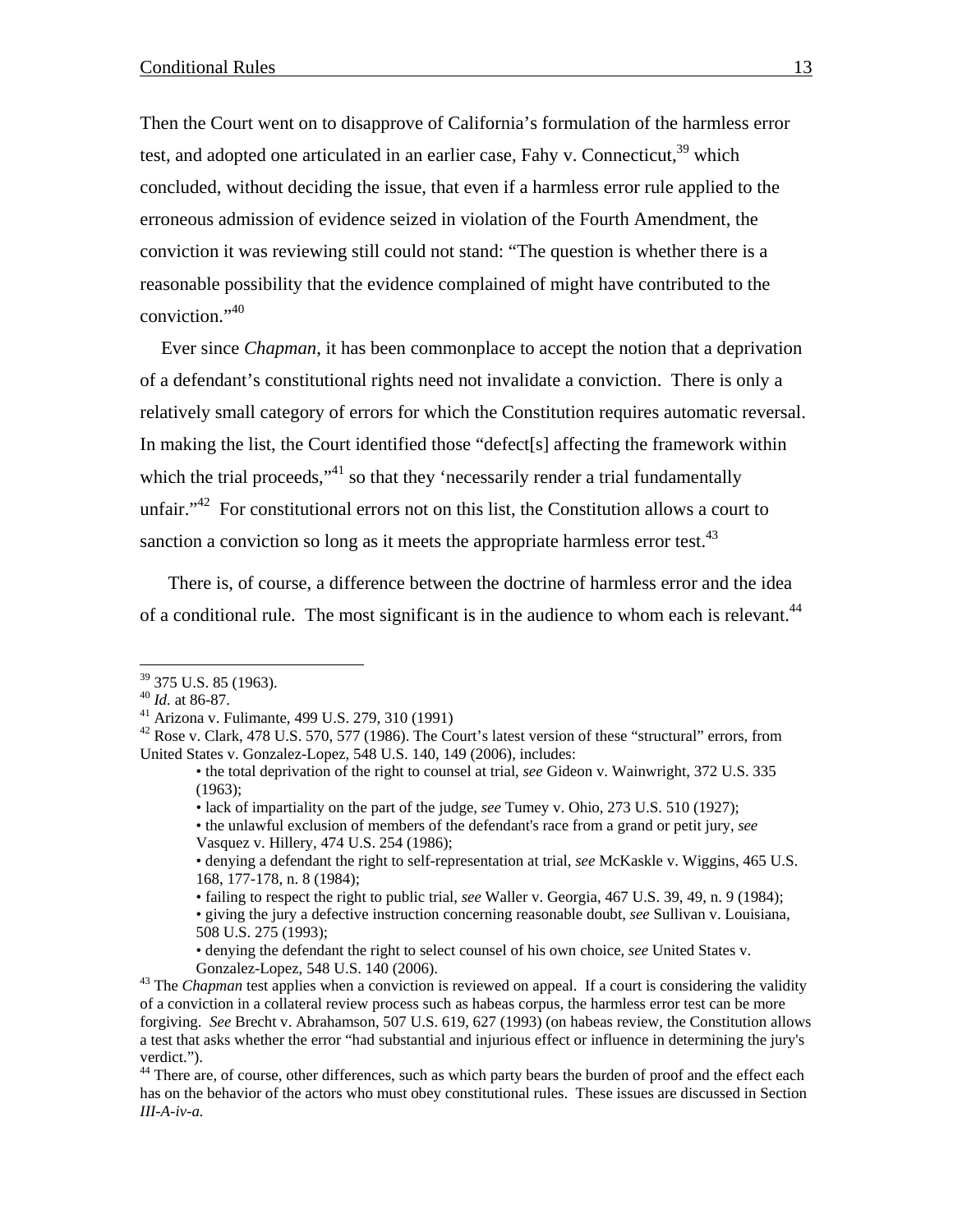Harmless error is a constitutional mandate that directs only the behavior of judges reviewing the validity of a conviction. It tells them when they must prevent the state from upholding a conviction that results from a constitutionally flawed process and when they can validate a conviction despite the state's failure to abide by all of the constitutional rules that govern the process. Conditional rules, on the other hand, are directed to the primary actors in the trial process and govern the behavior that leads to a conviction in the first place. Saying that a conviction can stand despite a harmless error does not validate the behavior of the state actor who deprived the defendant of a constitutional right. It simply means that the defendant will be unable to void the conviction as a remedy. Saying that a state actor did not violate a conditional rule, however, means that the defendant has not been deprived of anything the Constitution promises. It not only validates the end result, if it happens to be a guilty verdict, it validates each step in the process by which the state obtained the result.

*ii. Due Process and The Defendant's Right to Be Present at Trial* 

The first time the Supreme Court announced a constitutional rule in a conditional format was in 1933, when it decided Snyder v. Massachusetts.45 *Snyder* did so by incorporating an *ex post* prejudice evaluation into the definition of the right. The issue in *Snyder* was whether Due Process required the defendant's presence when the jury goes on a view. A view is essentially a field trip for the jury at the start of the trial, where they get to look at the scene of the crime. Under Massachusetts procedure, what the jury learned on the view was part of the evidence they could consider in arriving at a verdict.<sup>46</sup> The jury in *Snyder* went with the prosecutor, judge and defense attorney to the location of the murder for which the defendant was on trial. The judge refused to let the defendant accompany the group. However, essentially all that occurred was for the lawyers to call the jury's attention to various aspects of the physical surroundings. The defendant only learned about what happened on the view after the fact.

Snyder's lawyer in the Supreme Court was not exactly clear about where in the Constitution he was basing his client's claim. The Confrontation Clause was an attractive choice, since it directly addressed the issue of a defendant's presence in the trial process.

1

<sup>&</sup>lt;sup>45</sup> 291 U.S. 97 (1934).

<sup>46</sup> *See Snyder*, 291 U.S. at 125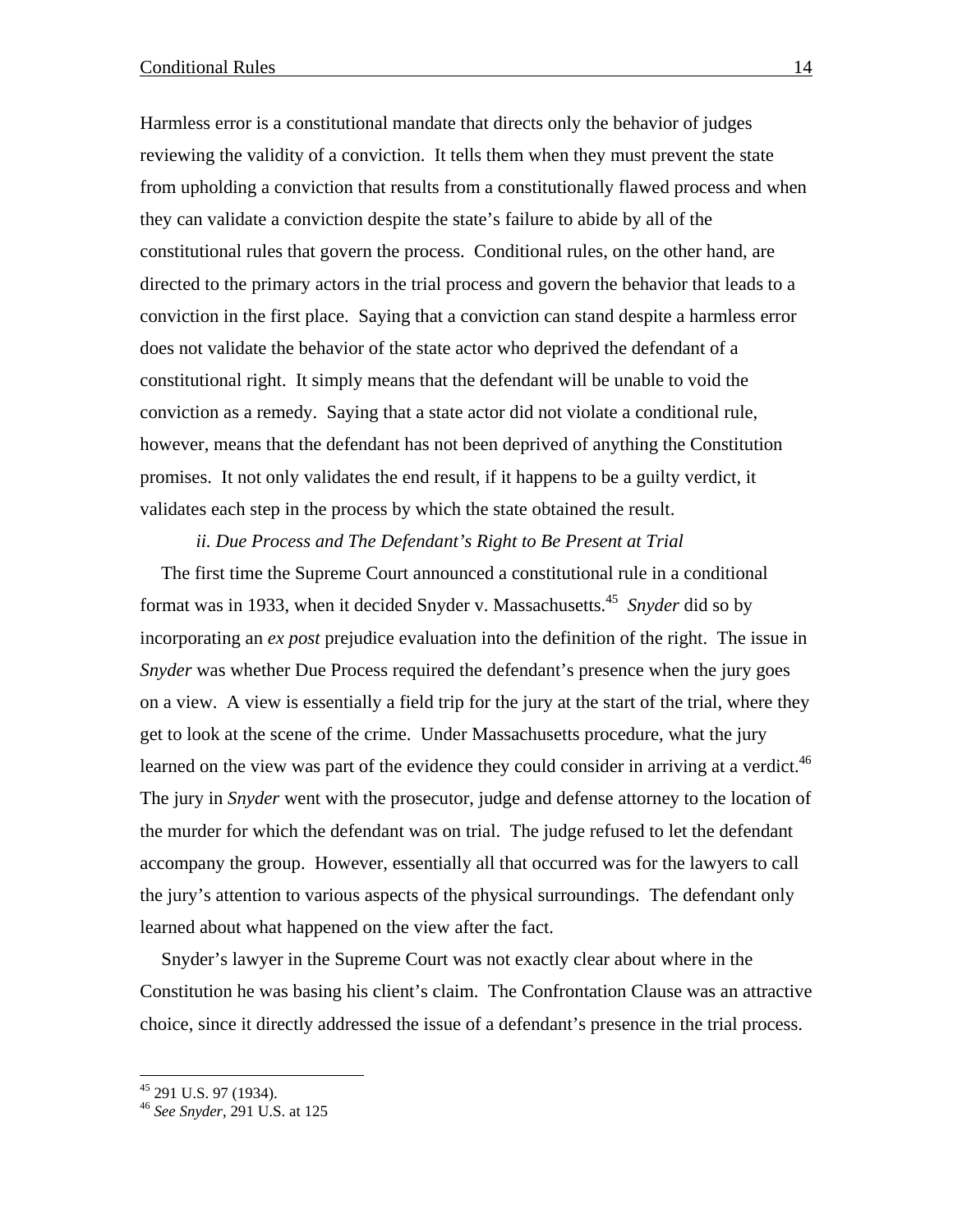But since a view entails neither having witnesses make statements nor lawyers ask questions, the Court refused to expand the reach of a defendant's confrontation right to the context of a view.<sup>47</sup> What did govern the process, though, was an implication from the right to defend oneself that the Court found in the general guarantee of due process. "In a prosecution for a felony," Justice Cardozo wrote, "the defendant has the privilege under the Fourteenth Amendment to be present in his own person whenever his presence has a relation, reasonably substantial, to the fullness of his opportunity to defend against the charge."<sup>48</sup>

But how does one determine if a defendant's presence is substantially related to the opportunity to defend himself? The Court's description of the general method was somewhat ambiguous. The opinion states only that "the justice or injustice of that exclusion must be determined in the light of the whole record."<sup>49</sup> This is certainly consistent with the way that one would articulate a conditional rule. You would look to the record at the end of the trial to see if the defendant's absence from the view detracted from his opportunity to defend himself. But it could also mean that the judge must evaluate the whole record at the time the defendant makes the request to join the jury on its adventure rather than waiting for the view and the trial that follows.

What the Court had in mind, however, becomes clearer by looking at the way that the opinion justified rejecting Snyder's claim. The Court evaluated whether it was unjust to bar Synder from the view by examining what happened when the jury visited the scene and at the trial proceedings that followed.<sup>50</sup> The jury was taken to the proper place.<sup>51</sup> They were shown features of the scene that the defendant agreed were there at the time of the crime.<sup>52</sup> The defendant learned everything that happened after the fact and had an opportunity to raise an objection to any misimpression or misinformation the jury might have received.<sup>53</sup> Based on the way the events in *Snyder* unfolded after the judge made the decision to bar the defendant's presence, the Court was at a loss to see any conceivable way that he could have gained even "a shred of advantage" by going on the

- <sup>49</sup> *Id.* at 115. 50 *Id.* at 103-04. 51 *Id*. at 103. 52 *Id*. at 104.
- 

 $47$  *Id.* at 108.

<sup>&</sup>lt;sup>48</sup> *Id.* at 105-06.<br><sup>49</sup> *Id.* at 115.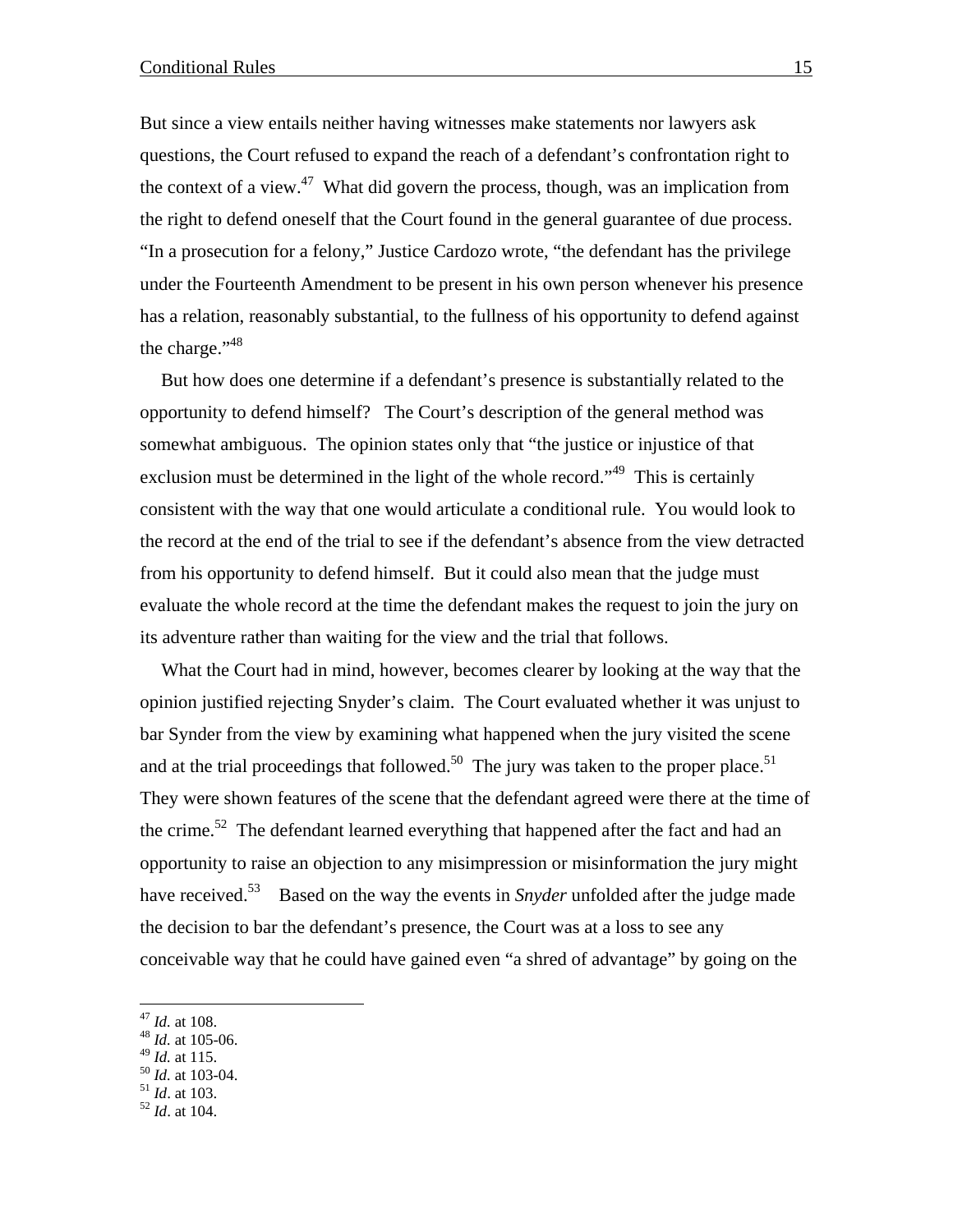view.54 Since Snyder could not show a "reasonable probability that injustice had been done" his claim that the Commonwealth of Massachusetts violated a rule established by the federal Constitution failed.<sup>55</sup>

Why did the Court adopt a conditional rule in *Snyder*? Because of the same impulse that led, decades later, to the adoption of the harmless error doctrine. "There is danger," Justice Cardozo wrote, "that the criminal law will be brought into contempt -- that discredit will even touch the great immunities assured by the Fourteenth Amendment -- if gossamer possibilities of prejudice to a defendant are to nullify a sentence pronounced by a court of competent jurisdiction in obedience to local law, and set the guilty free."<sup>56</sup> What sense, one imagines the *Snyder* Court asking itself, would it have made to overturn the conviction when the defendant could not possibly have suffered any ill effect from the practice of which he complained.

The concern with not reversing a case because of a mistake that could have had no effect on the outcome, to the modern ear, makes *Snyder* sound a lot like a garden variety harmless error case. So does the textual justification that Justice Cardozo gave for why prejudice was a necessary component of the right at issue in *Snyder.* He explained that only rights that the Constitution expressly conferred "would not be overlooked as immaterial [if] the evidence thus procured was persuasive of the defendant's guilt."<sup>57</sup> A prejudice requirement was also unnecessary for a right a like the opportunity to be heard, which though not expressly mentioned in the Constitution was "obviously

<sup>53</sup> *Id.* at 118.<br><sup>54</sup> *Id.* at 108.<br><sup>55</sup> *Id.* at 113.<br><sup>56</sup> *Id.* at 1122.<br><sup>57</sup> *Id.* at 116. This textual argument is one the Court would repeat over the years, always with as little explanation as in *Snyder* for why the source of the right makes it necessary to incorporate a prejudice requirement. *See* Delaware v. Van Arsdall, 475 U.S. 673, 679-80 (1986); Donnelly v. DeChristoforo, 416 U.S. 637, 643 (1974). Certainly, subsequent cases have not consistently hewed to this line. Cases based on the Due Process Clause that have not incorporated a prejudice requirement include: Penson v. Ohio, 488 U.S. 75, 85-89 (1988) (denying the appointment of counsel on appeal); Mullaney v. Wilbur, 421 U.S. 684, 702-04 (1975) (improperly shifting of burden of proof); Wardius v. Oregon, 412 U.S. 470, 475-76 (1973) (lacking reciprocity in discovery); Jackson v. Denno, 378 U.S. 368, 389 (1964) (no judicial determination of voluntariness of confession); Tumey v. Ohio, 273 U.S. 510, 523 (1927) (judge having a financial interest in a criminal conviction). It is not intuitively obvious that the underlying rights involved in all of these cases are more fundamental than the one at issue in *Snyder*. Of these cases, only *Tumey* was decided before *Snyder*. *Tumey*, however, was mentioned only by the dissent in *Snyder*, *see Snyder*, 291 U.S. at 128 (citing *Tumey*). This issue is discussed in more detail in Section *III-A-iv-a.*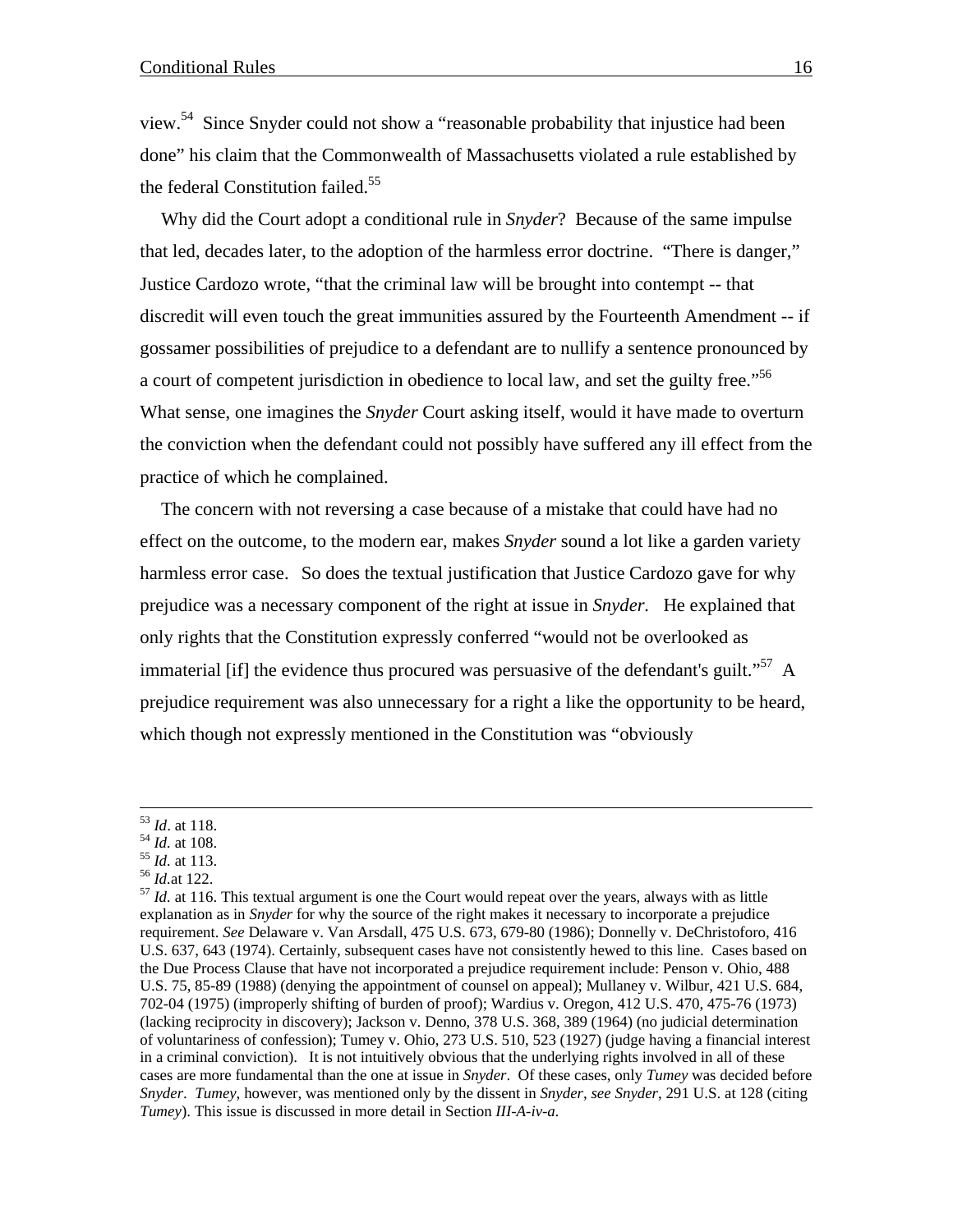fundamental."58 But for rights merely implied by the Due Process Clause, as was the right to accompany the jury on a view, the Court was left with the task of making a contextual judgment about whether the proceedings were fair, by reference to the entire record.<sup>59</sup> This division of rights into those that are express or fundamental and those that are merely implied is very similar to the way the Court, decades later, bifurcated harmless error analysis into those rights subject to its application and those so fundamental that they constituted "structural error" which were never harmless. $60$ 

Indeed, in a case raising the question of whether the due process right involved in *Snyder* is the sort of constitutional claim that is subject to harmless error analysis, Rushen, Director, California Department of Corrections v. Spain,  $61$  the Court cited *Snyder* for the proposition that the right to be personally present was subject to harmless  $error<sup>62</sup>$ 

The reference to *Snyder* as a harmless error case, however, was not quite accurate. The language *Snyder* used was phrased in terms that made clear excluding the defendant from the view did not violate his right to be personally present at all. You cannot have harmless error without error in the first place.

The fact that *Snyder* failed to use the framework of harmless error but instead incorporated prejudice into the terms of the constitutional rule was hardly surprising. In 1933 when *Snyder* was decided, the Supreme Court, and most everyone else, assumed that *any* constitutional error required reversal.<sup>63</sup> So if the Court felt it necessary to take

 $\overline{a}$ <sup>58</sup> *Id.* 

<sup>&</sup>lt;sup>59</sup> *Id.* at 117.<br><sup>60</sup> *See* footnote 42 *supra.*<br><sup>61</sup> 464 U.S. 114 (1983). *Spain* presented the Court with a question about the consequence of the trial judge holding an *ex parte* conference with a juror. Spain, on trial for several murders committed during the course of a prison break, was a member of the Black Panther Party. During *voir dire,* the juror in question said she did not particularly associate the Black Panthers with any sort of violence. *Id*. at 115. However, months later during the course of trial testimony the juror recalled that she personally knew the victim of a murder committed by a party member. The juror informed the judge, who met with her alone, to discuss her ability to remain impartial. The constitutional basis for the defendant's complaint in *Spain* about the judge's behavior was, as in *Snyder,* his right to be personally present at all critical stages of the trial, as well as his right to the assistance of counsel. *See id.* at 117 n. 2. Relying on the state's concession that the judge's behavior entailed an error of constitutional dimension, the Court assumed without deciding that these two constitutional rights were in fact implicated. The Court went on, however, to hold that whatever constitutional harm was involved in the judge's action was harmless error.<br> $\frac{62}{1}$  *Id.* 

<sup>62</sup> *Id.* <sup>63</sup> *See* Fallon and Meltzer, *New Law, Non-Retroactivity, and Constitutional Remedies*, 104 Harv. L. Rev. 1733, 1771-72 (1991) ("A finding that an error is harmless does not, even in theory, constitute a certain conclusion that the defendant was not prejudiced. Indeed, until early in this century, errors at trial were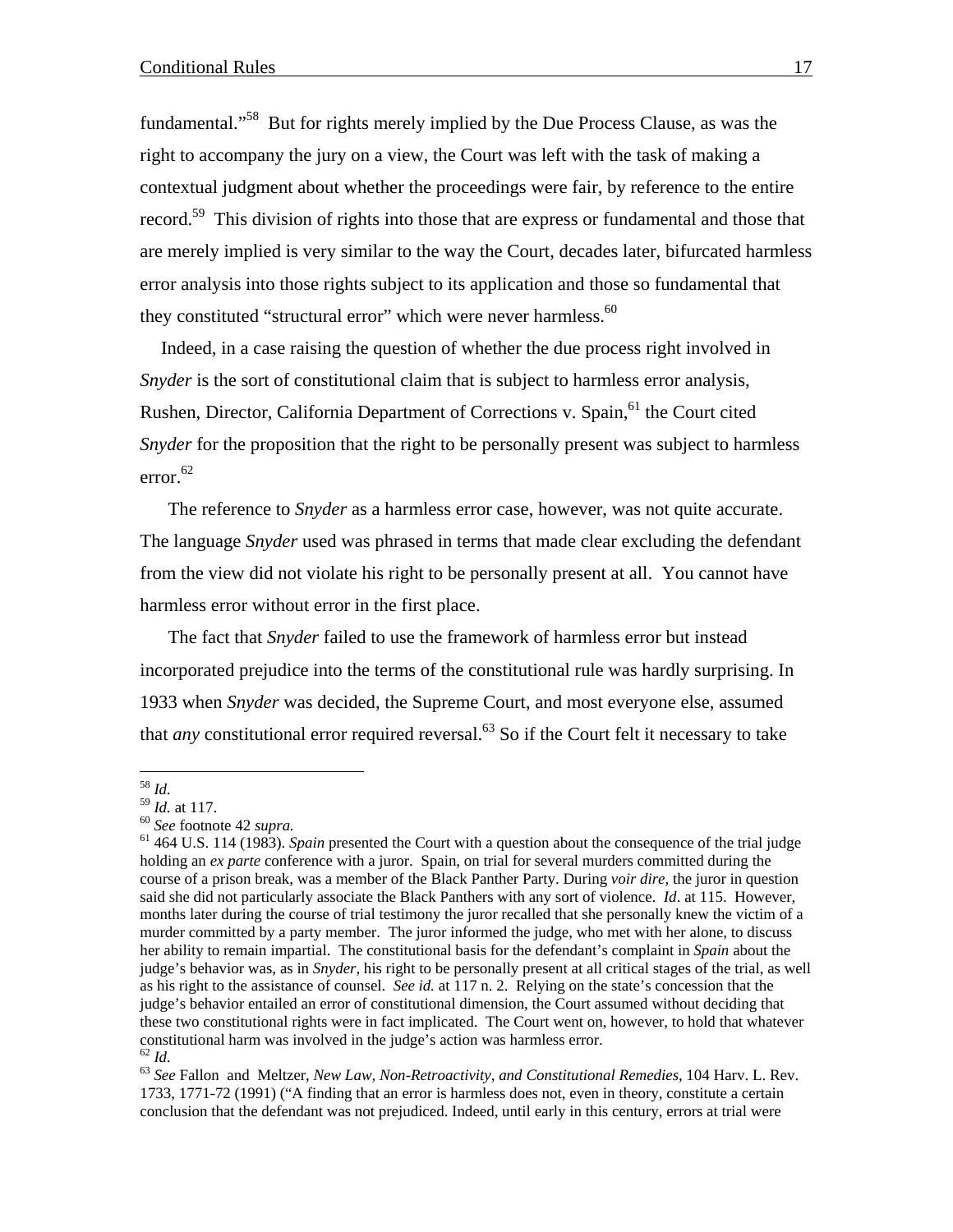into account the inevitability of a conviction despite the defendant's absence from the view, it had to make the underlying rule conditional, since harmless error was not yet available as a tool.<sup>64</sup>

 generally treated as requiring automatic reversal, and before 1967 it was generally assumed that constitutional errors were always prejudicial."); Stacy & Dayton, *Rethinking Harmless Constitutional Error*, 88 Colum. L. Rev. 79, 82-83 (1988) ("Until 1967 it was unclear whether constitutional errors occurring in a criminal trial could ever be harmless.").

 In a case decided five years after *Snyder*, Bruno v. United States, 308 U.S. 287 (1939), the Court gave a sense of the type of problem for which it thought harmless error was appropriate:

Suffice it to indicate, what every student of the history behind [harmless error statute], knows, that that Act was intended to prevent matters concerned with the mere etiquette of trials and with the formalities and minutiae of procedure from touching the merits of a verdict.

*Id.* at 294. Deprivation of a constitutional right, such as the one with which the *Snyder* Court grappled, would hardly have been seen as dealing merely with a formality and miniutiae of procedure. Not until *Chapman* was harmless error a viable alternative in the Supreme Court's decision making arsenal.

 That *Chapman* staked the flag of harmless error on virgin territory is clear from its failure to cite any previous Supreme Court decision, most notably not even *Snyder* or *Motes*, that affirmed a conviction despite finding that the defendant was denied a constitutional right. Justice Harlan's dissenting opinion did cite both cases for the proposition that "errors of constitutional dimension can be harmless, " 386 U.S. at 50 n. 3, but the majority opinion did not mention them at all.

Justice Stewart's dissent made the point explicitly, lamenting:

In devising a harmless-error rule for violations of federal constitutional rights, both the Court and [Justice Harlan's] dissent proceed as if the question were one of first impression. But in a long line of cases, involving a variety of constitutional claims in both state and federal prosecutions, this Court has steadfastly rejected any notion that constitutional violations might be disregarded on the ground that they were "harmless."

*Id.* at 42. The cases on which he relied dealt with a long list of constitutional provisions:

• the due process right against the admission into evidence of an involuntary confession, *see* Lynumn v. Illinois, 372 U.S. 528, 537 ("the argument that the error in admitting such a confession 'was a harmless one . . . is an impermissible doctrine.'") Malinski v. New York, 324 U.S. 401, 404; Payne v. Arkansas, 356 U.S. 560, 568; Spano v. New York, 360 U.S. 315, 324; Haynes v. Washington, 373 U.S. 503, 518-519; Jackson v. Denno, 378 U.S. 368, 376-377;

• the Sixth Amendment right to counsel, *see* Glasser v. United States, 315 U.S. 60, 76; Gideon v. Wainwright, 372 U.S. 335; Hamilton v. Alabama, 368 U.S. 52, 55; White v. Maryland, 373 U.S. 59, 60;

• the due process right against participation of a judge with a financial interest in the outcome of the case, *see* Tumey v. Ohio, 273 U.S. 510, 535;

• the due process protection against effect of pervasive negative pretrial publicity on the jury, *see* Sheppard v. Maxwell, 384 U.S. 333, 351-352; cf. Rideau v. Louisiana, 373 U.S. 723, 727. See also Estes v. Texas, 381 U.S. 532, 542-544; 562-564 (Warren, C.J., concurring); 593-594 (Harlan, J., concurring);

• the due process protection against jury instructions containing mandatory presumptions, *see*  Bollenbach v. United States, 326 U.S. 607, 614-615;

• the doctrine that convictions resting on both a valid and constitutionally invalid basis are never the less not legitimate, *see* Stromberg v. California, 283 U.S. 359, 367-368; Williams v. North Carolina, 317 U.S. 287, 292;

• and, the Sixth and FourteenthAmendments' protection discrimination in the selection of grand and petit jurors, *see* Whitus v. Georgia, 385 U.S. 545. 64 Although *Motes* had laid the groundwork for a harmless rule some years earlier, *Snyder* did not rely on

*Motes* for the proposition that a constitutional error could be harmless. While the opinion did cite *Motes*, it was not for that case's treatment of poor Columbus as compared to his five luckier codefendants, but for details about the application of the Confrontation Clause. *See* 291 U.S. at 107.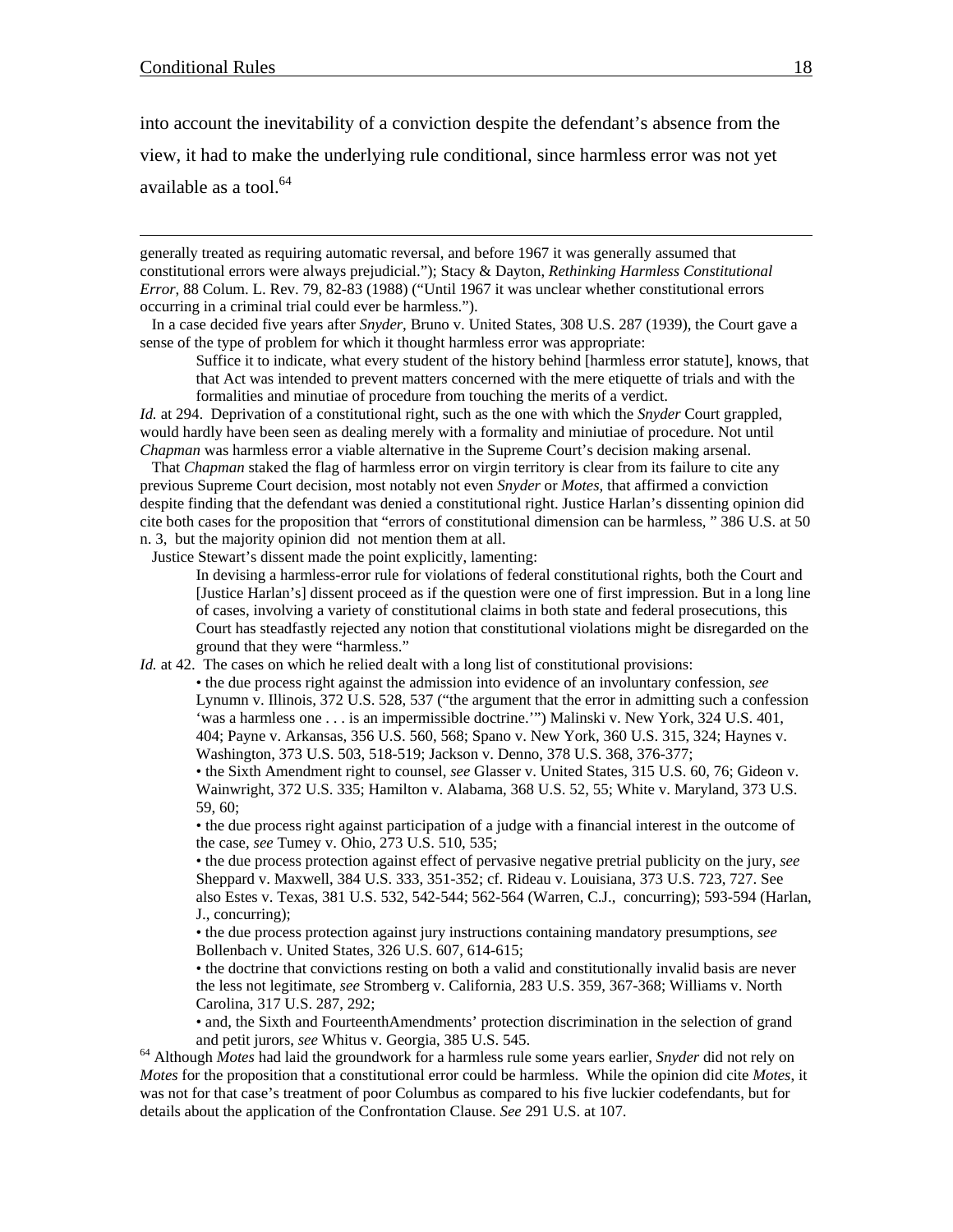*Snyder's* legacy in the Court's somewhat limited jurisprudence on the rule concerning a defendant's presence during the trial process makes clear that the basis for the decision was the conditional nature of the rule rather than an application of the harmless error doctrine. In fact, this was an explicit issue in a 1987 case, Kentucky v. Stincer.<sup>65</sup> Stincer also dealt with a defendant who was prohibited from attending a pretrial proceeding, in his case a competency hearing for two child witnesses held outside the presence of the jury.

 In concluding that the defendant's absence did not violate the *Snyder* rule, the Court found it necessary to respond to Justice Marshall's complaint in dissent that "the propriety of the decision to exclude respondent from this critical stage of his trial should not be evaluated in light of what transpired in his absence. To do so transforms the issue from whether a due process violation has occurred into whether the violation was harmless."<sup>66</sup> Justice Blackmun's majority opinion directly answered this charge:

We do not address the question whether harmless-error analysis applies in the situation where a defendant is excluded from a critical stage of the proceedings in which his presence would contribute to the fairness of the proceeding. In this case, respondent simply has failed to establish that his presence at the competency hearing would have contributed to the fairness of the proceeding. He thus fails to establish, as an initial matter, the presence of a constitutional deprivation.<sup>67</sup>

#### *ii. Due Process and the Prosecutor's Obligation to Reveal Exculpatory Evidence*

The next conditional rule to make its appearance also sprung from the Due Process Clause. As in *Snyder*, the complaint was not something addressed by one of the specific provisions of the Bill of Rights. It was, rather, a "free standing" due process dictate,<sup>68</sup> this one directed to the prosecutor. It dealt with the obligation to disclose exculpatory information to the defense. In 1985, the Court eventually cast this rule in a form that required prosecutors to reveal exculpatory information prior to trial only if its significance in the context of all evidence that was eventually admitted against the defendant was so great that it would raise a reasonable probability that the defendant

1

<sup>&</sup>lt;sup>65</sup> *See* 482 U.S. 730 (1987).<br><sup>66</sup> *Id.* at 754 (Marshall, J., dissenting).<br><sup>67</sup> *Id.* at 747.<br><sup>68</sup> *See* Israel, *Free Standing Due Process and Criminal Procedure: The Supreme Court's Search for Interpretive Guidelines*, 45 ST. LOUIS L.J. 303 (2001).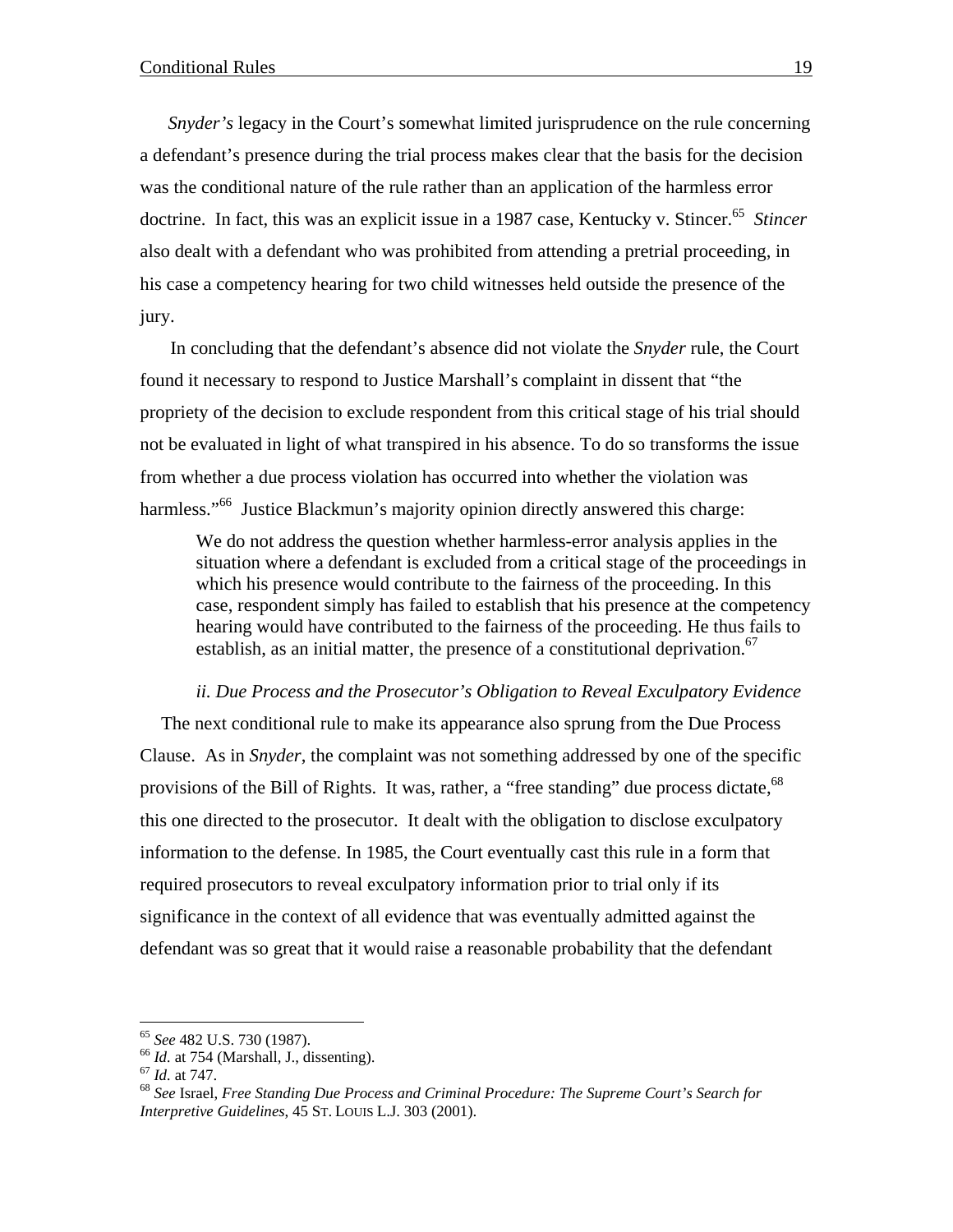would have been acquitted.<sup>69</sup> The rule, however, did not emerge in this format fully formed as a conditional one.

The path it took began in 1935, in Mooney v. Holohan.70 *Mooney* was a habeas corpus case based on a claim that the state's entire case rested on the prosecutor's knowing use of perjured testimony. This was the Court's first occasion to find in the Due Process Clause any constitutional rule limiting the power of a prosecutor. A unanimous Court concluded that due process "cannot be deemed to be satisfied by mere notice and hearing if a State has contrived a conviction through the pretense of a trial which in truth is but used as a means of depriving a defendant of liberty through a deliberate deception of court and jury by the presentation of testimony known to be perjured."<sup>71</sup>

*Mooney* did not present the Court with an occasion to consider whether to incorporate a prejudice requirement into the definition of its new rule, since there was no factual dispute about the habeas corpus petition's claim that the entire prosecution case consisted of suborned perjury. The same was true the next time the issue appeared seven years later, in Pyle v. Kansas.<sup>72</sup> But a case that arose in the 1950's, Napue v. Illinois, indicated that the Court was concerned to some degree with the effect that a prosecutor's knowing use of perjured testimony had on the jury's evaluation of all the evidence.<sup>73</sup>

*Napue* dealt with a prosecutor who allowed a witness to lie not about what the defendant had done, as was the case in the earlier decisions, but about something in the witness' background that affected his credibility. In extending the *Mooney* decision to this context, the Court addressed the state's contention that it was bound by a factual determination in the state court that "the false testimony could not in any reasonable likelihood have affected the judgment of the jury.<sup> $74$ </sup> Rather than rejecting the contention as irrelevant to the federal claim, the Court made its own examination of the record and concluded that "the false testimony used by the State in securing the conviction of petitioner may have had an effect on the outcome of the trial."75

<sup>&</sup>lt;sup>69</sup> See United State v. Bagley, 473 U.S. 667 (1985).<br>
<sup>70</sup> See 294 U.S. 103 (1935).<br>
<sup>71</sup> Id. at 112.<br>
<sup>72</sup> See 317 U.S. 213 (1942).<br>
<sup>73</sup> See 360 U.S. 264 (1959).<br>
<sup>74</sup> Id. at 271.<br>
<sup>75</sup> Id. at 272. The context in which the one that it subsequently adopted as part of the test for a prosecutor's obligation to reveal exculpatory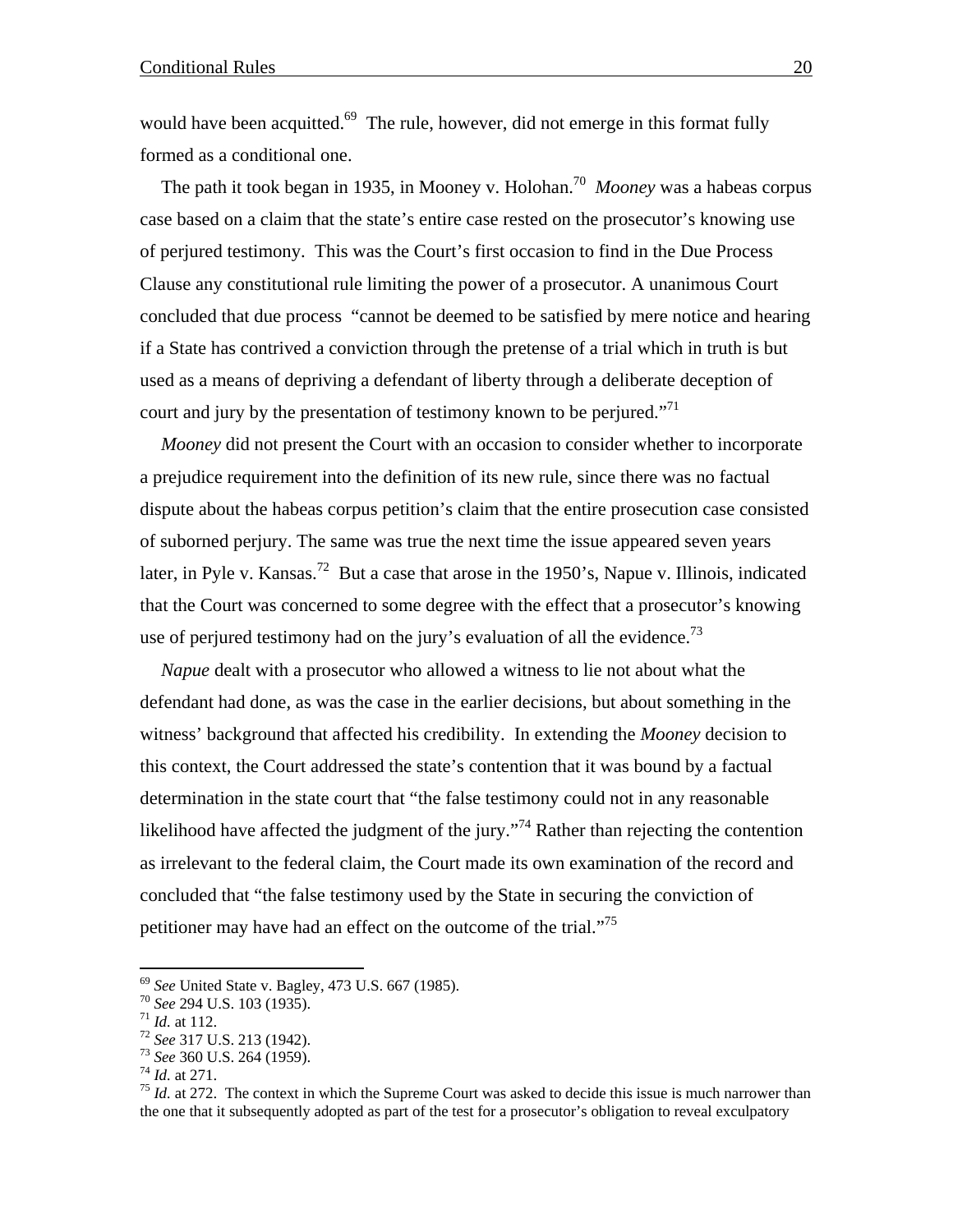A standard that asks a court reviewing a conviction to determine, as *Napue* requires, whether the evidence "may have had an effect on the trial" places it in exactly the same position it occupies when it considers whether to apply the harmless error rule that was first articulated in Chapman v. California eight years afterward: "whether there is a reasonable possibility that the evidence complained of might have contributed to the conviction. $176$  For this reason, a court considering a case dealing with the prosecutor's knowing use of perjured testimony would never have to choose between a conditional rule and harmless error. The process of applying the relevant legal doctrine to the facts will always be the same.

As a result, neither *Mooney* nor any of its progeny interpreting the rule preventing prosecutors from using perjured testimony ever truly cast it in conditional form. That opportunity came, however, when the Court had to consider extending the *Mooney* line of cases to situations where the prosecutor's actions consisted of withholding evidence that should have been revealed rather than presenting evidence that never should have come to the attention of the jury.

The case that the Court used as a vehicle to reach this issue was Brady v. Maryland.<sup>77</sup> Brady was tried for capital murder and sentenced to die. In the face of overwhelming evidence, his defense attorney's strategy was to concede his client's culpability but argue to the jury that they should spare him the death penalty. Brady, in fact, testified that he and a joint venturer, Boblit, both participated in the robbery that lead to the death of the victim but that Boblit, who was tried separately, was the actual killer.

In an effort to find information that would have bolstered this strategy, defense counsel had requested prior to the trial the discovery of any of Boblit's statements the prosecution had in its possession. Several were, in fact, produced. But not until after his conviction did Brady find out that the prosecutor withheld the only statement that Brady would have really wanted to see, the one where Boblit admitted the homicide. In a

<sup>76</sup> *See* Chapman v. United States, 287 U.S. 8, 23-24 (1967). 77 373 U.S. 83 (1963).

evidence. In *Napue*, the Illinois Supreme Court concluded that there was no "was no constitutional infirmity by virtue of the false statement," because the witness subsequently admitted that he had been promised that efforts would be made to see that he would receive a reduced sentence if he testified against Napue. *See* Napue v. Illinois, 13 Ill. 2d 566, 570, 150 N.E.2d 613, 615 (1958). This makes *Napue* close to a case where the question is whether the witness retracted his lie rather than one that looks at whether the lie was sufficiently important to have affected the jury's decision to convict.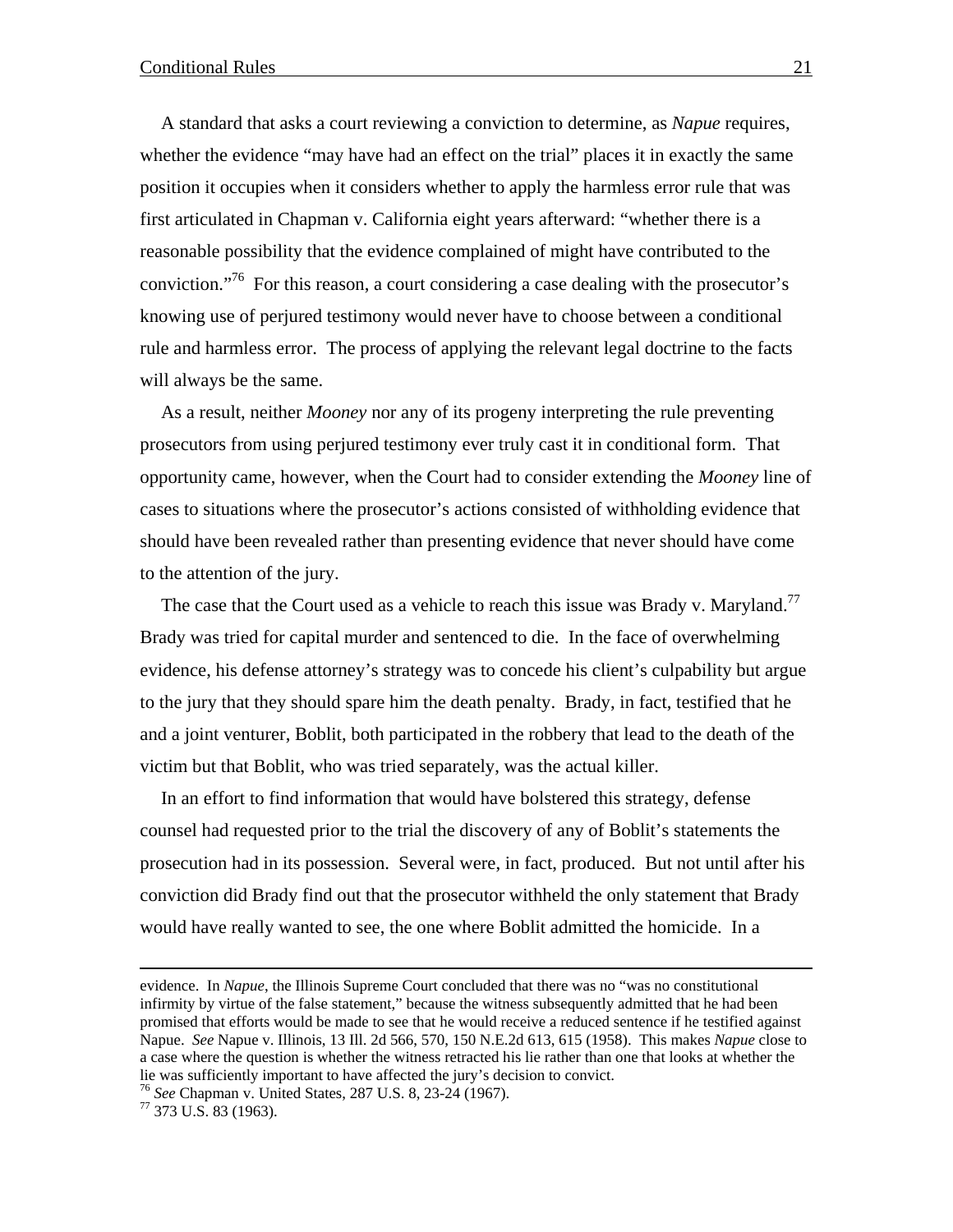collateral attack in state court, Brady got the death sentence vacated leaving the underlying murder conviction intact.<sup>78</sup>

The Supreme Court's articulation of the rule that governs situations like Brady's left room for an interpretation that it was a conditional one: "We now hold that the suppression by the prosecution of evidence favorable to an accused upon request violates due process where the evidence is material either to guilt or to punishment, irrespective of the good faith or bad faith of the prosecution."79 The key word is "material."

The *Brady* opinion gave no definition of the term. It is likely that Justice Douglas meant it simply in its usual courtroom evidentiary sense, to connote nothing more than evidence that is germane to the fact at issue. In this way, it serves to shed light on what the Court meant by "evidence *favorable* to an accused."

The *Brady* Court's application of its rule to the facts of the case before it is also consistent with this understanding. The Court left the underlying murder conviction standing and affirmed the lower court's ruling vacating the imposition of the death penalty. In explaining this split decision, *Brady* accepted, as it was obliged, the state court's interpretation of its own law of evidence and of the elements of its substantive crimes. Boblit's confession was not admissible on the question of Brady's guilt because even if the jury accepted it as true, it would have done nothing to negate any of the elements of first degree murder under Maryland law. It would, however, been admissible on the question of punishment.

 In this light, *Brady* is not exactly a conditional rule. It could simply mean that a prosecutor has the obligation of disclosing beforehand any evidence whose character met the terms of this evidentiary sense of materiality, without regard for the proof that was eventually admitted at trial. The rule morphed, however, in its subsequent appearances before the Court.

The first part of the transformation came in United States v. Agurs.<sup>80</sup> *Agurs* dealt with a slightly different scenario than *Brady* in terms of the interaction between the defense and prosecution prior to the trial. Whereas Brady's attorney had specifically asked for

<sup>78</sup> Brady v. State, 174 A.2d 167 (Md. 1961).

<sup>79</sup> *Brady*, 373 U.S. at 87. 80 *See* 427 U.S. 97 (1976).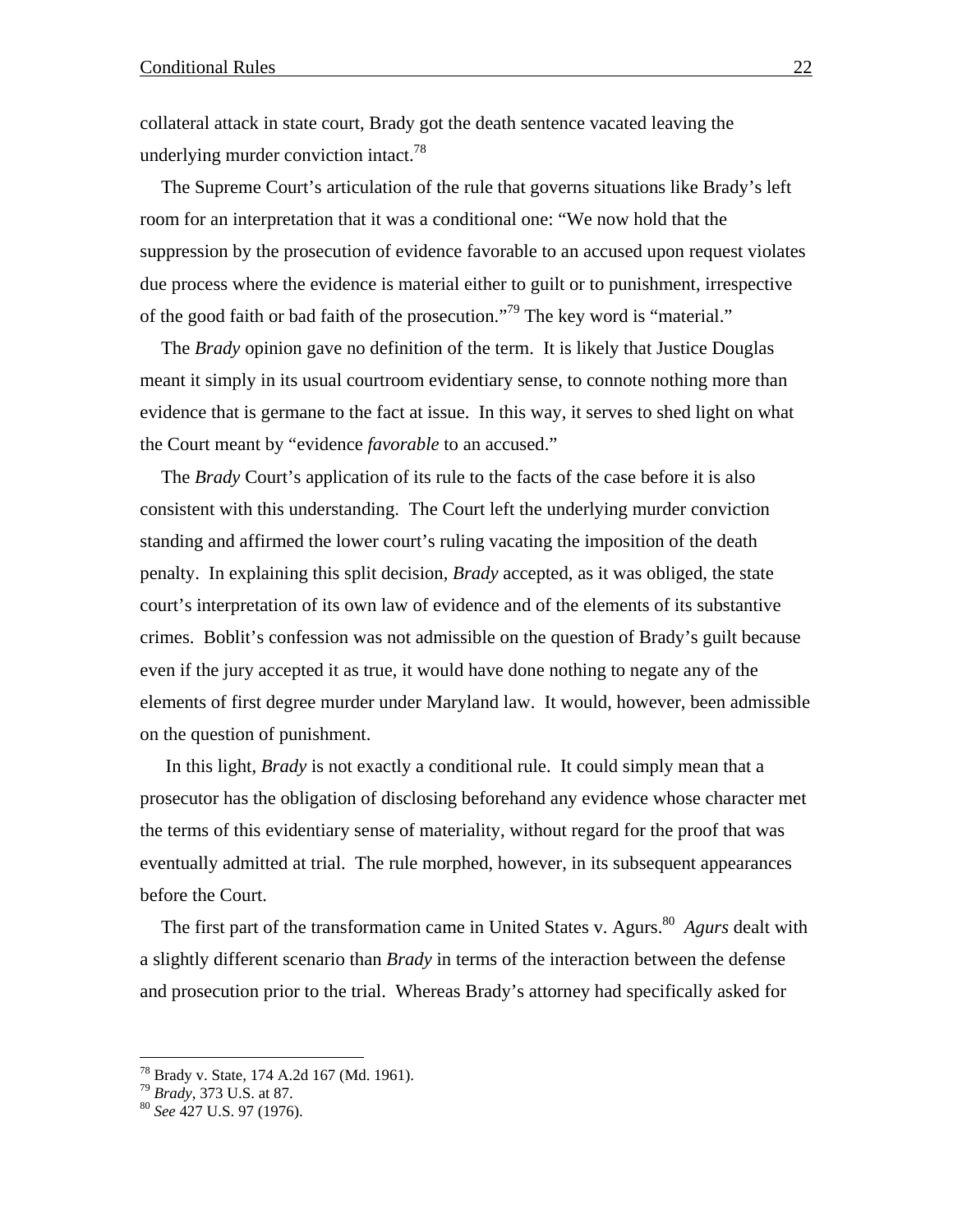the information that the prosecutor withheld, Augur's lawyer did not. This difference led the Court to adopt a different test for materiality, one that is expressly conditional.

*Agurs*, like Caesar, found that the territory it considered was divided into three parts. The first, knowing use of perjury, meant that the *Napue* formulation applied and a conviction "must be set aside if there is any reasonable likelihood that the false testimony could have affected the judgment of the jury."<sup>81</sup> This formulation is essentially a harmless error standard that puts the burden on the prosecutor to show that the conviction should not be overturned.<sup>82</sup> The second, where the prosecutor ignored a request for information specifically identifying what the defense sought, requires the prosecutor to comply if the information is material in the sense that *Brady* used the term, so that "the suppressed evidence might have affected the result of the trial. $10^{83}$  The third were situations where the defense either made no request or simply asked for exculpatory information in broad, nonspecific terms. $84$ 

 In this third category, the Court crafted a rule that required the prosecutor before trial to evaluate how the significance of the evidence would appear in context after the trial. "[I]f the omitted evidence creates a reasonable doubt that did not otherwise exist, constitutional error has been committed. This means that the omission must be evaluated in the context of the entire record."85 Unlike the *Brady* formulation, this clearly is conditional.

Taking this backward looking view, the prosecutor in *Agurs* did nothing wrong by withholding information that the murder victim, Sewell, had several convictions for crimes of violence, using a knife as the weapon, despite knowing that the defendant intended to rely on a claim of self defense in the face of a knife attack by Sewell. Knowing that the victim had a record would not, in the Justices' minds, have created a

 $81$  *Id.* at 120.

<sup>&</sup>lt;sup>82</sup> See Strickler v. Greene, 527 U.S. 263, 299 (1999) (opinion of Souter, J. concurring and dissenting) ("We have . . . equated materiality in the perjured-testimony cases with a showing that suppression of the evidence was not harmless beyond a reasonable doubt."); United States v. Bagley, 473 U.S. 667, 678-80 (1985) (*Agurs* first category stated a rule "in terms that treat the knowing use of perjured testimony as error subject to harmless-error review.")

<sup>83</sup> *Agurs,* 427 U.S*.* at 104. 84 *See id.* at 108. 85 *Id.* at 112.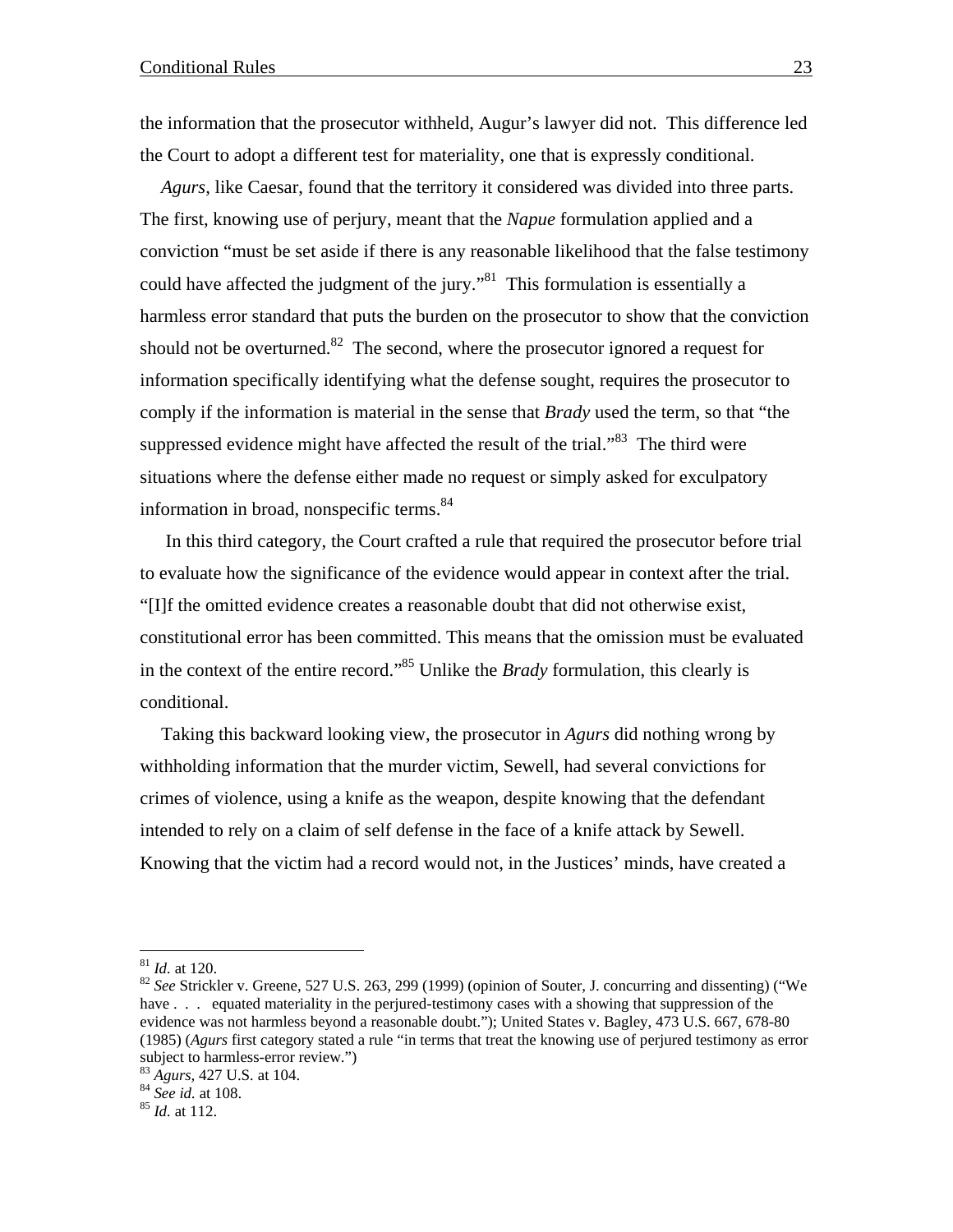reasonable doubt in light of the trial evidence revealing that the victim had been stabbed a number of times while the defendant had no injuries at all.

*Agurs* did not explain in any detail why it made the rule for this category of exculpatory information conditional. Justice Stevens pointed out that the problem of identifying what the Constitution requires prosecutors to do arises at two different time frames, prior to trial when the prosecutor has to decide whether to turn something over or not and after trial when a judge has to determine if the prosecutor's inaction at the earlier stage violated the defendant's right to exculpatory information.<sup>86</sup> From there, he concluded that logic required the rule to mean the same thing at both times.<sup>87</sup> "[U]nless the omission deprived the defendant of a fair trial," *Agurs* states, "there was no constitutional violation requiring that the verdict be set aside; and absent a constitutional violation, there was no breach of the prosecutor's constitutional duty to disclose."<sup>88</sup> But it is not obvious why this insight into the coherence of a constitutional rule requires that the Court adopt the *post hoc* vantage point rather than the *ex ante*.

Perhaps more significant were the brief allusions in the opinion to the difficulty the Court foresaw a non-conditional rule would create for prosecutors. The opinion noted how "imprecise" the standard was to identify exculpatory information and how "the significance of an item of evidence can seldom be predicted accurately until the entire record is complete."<sup>89</sup> The opinion went on to bemoan the impracticality of a nonconditional rule: "If everything that might influence a jury must be disclosed, the only way a prosecutor could discharge his constitutional duty would be to allow complete discovery of his files as a matter of routine practice."<sup>90</sup>

After *Agurs*, into which category one placed an exculpatory evidence case made all the difference. If defense counsel specifically requested the information, courts would apply a less forgiving standard than when counsel made no request or just asked for *Brady* material in general. However, nine years later, in United State v. Bagley,  $91$  the Court abandoned its categorization scheme and made clear that there was only one rule

<sup>86</sup> *See id.* at 107-08. 87 *See id.* at 108. 88 *Id.*

<sup>89</sup> *See id.*

<sup>90</sup> *See id.* at 109.

<sup>91</sup> *See* 473 U.S. 667 (1985).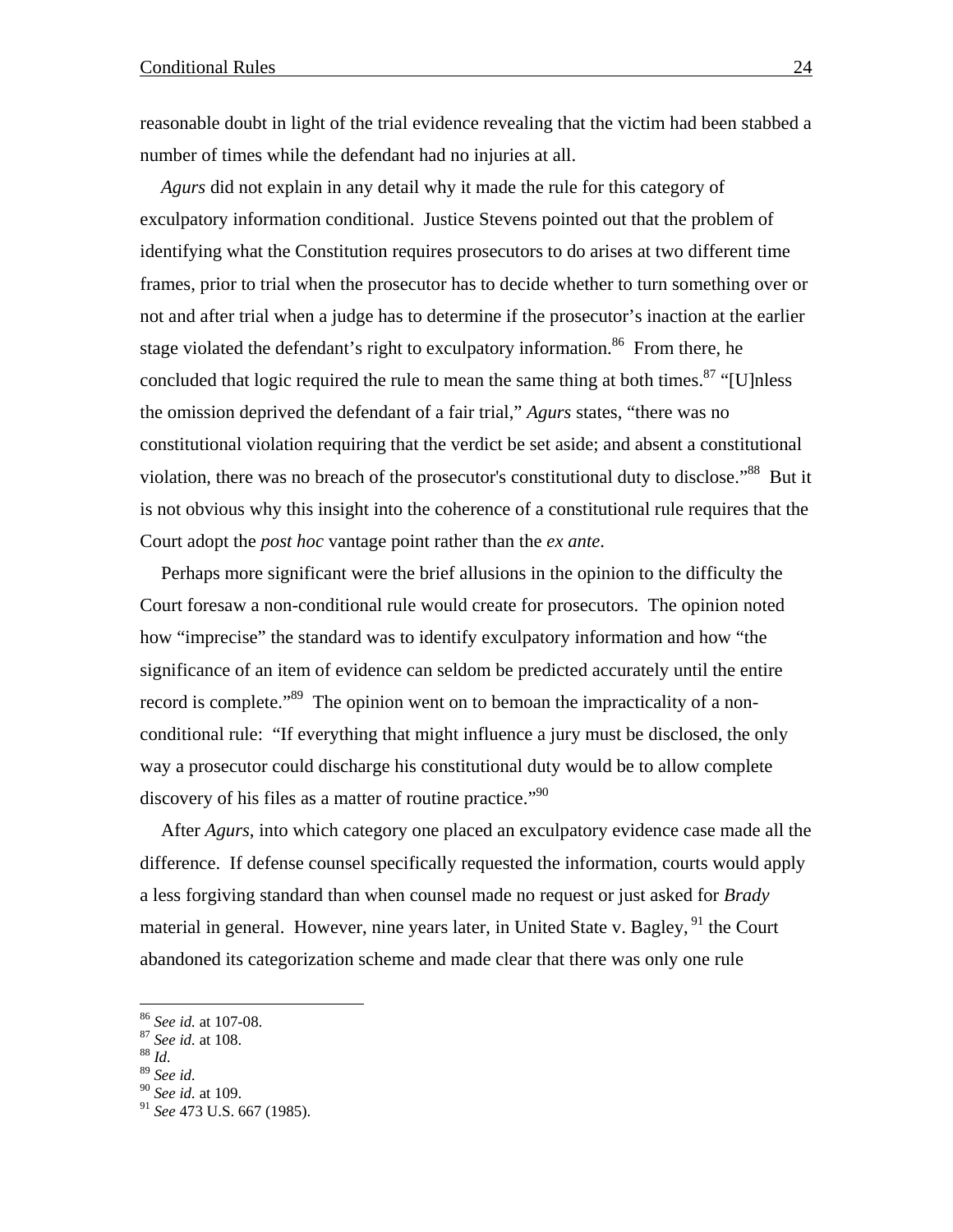governing a prosecutor's obligation to disclose exculpatory evidence, and that it was conditional.

Defense counsel in *Bagley* had requested information whether prosecution witnesses had received any "deals, promises or inducements" to testify. <sup>92</sup> The prosecution failed to disclose that its two principal witnesses had entered into written agreements with federal law enforcement authorities, literally titled a "Contract for Purchase of Information and Payment of Lump Sum Therefor," giving them money in return for gathering information and testifying against the defendant. $93$ 

The Court of Appeals relied on defense counsel's specific request as the trigger to apply the *Brady* test of materiality rather than the more forgiving *Agurs* conditional rule.<sup>94</sup> Since information that these witnesses were paid informants would have been material to the issue of the defendant's guilt, it meant that the prosecutor had violated the due process right of the defendant and left only the question of remedy. This, in turn, required the court to apply the harmless error rule. Casting about for the proper application of this doctrine, the court reasoned that what happened here could never be harmless because it not only implicated the defendant's right under the Due Process Clause to receive exculpatory evidence but impaired his right under the Confrontation Clause effectively to cross examine adverse witnesses.<sup>95</sup> That was a violation that Supreme Court precedent had placed outside the realm of harmless error.<sup>96</sup> It was, in other words, subject to automatic reversal.

The *Bagley* decision rejected the notion that harmless error was the lens through which it was appropriate to consider what the prosecutor had done. Rather than maintaining a separate regime for exculpatory evidence cases depending on whether there has been a request or not, the Court collapsed the two categories and adopted as the formulation for how to apply the conditional rule that now applied to both a test from Strickland v. Washington, an ineffective assistance of counsel case:

The evidence is material only if there is a reasonable probability that, had the evidence been disclosed to the defense, the result of the proceeding would have

<sup>92</sup> *See id.* at 669-70.

<sup>93</sup> *See id.* at 687.

<sup>&</sup>lt;sup>94</sup> *See* Bagley v. Lumpkin, 719 F.2d 1462, 1463 (9<sup>th</sup> Cir. 1983).<br><sup>95</sup> *See id.* at 1464.

<sup>&</sup>lt;sup>96</sup> See *id. citing* Davis v. Alaska, 415 U.S. 308, 318 (1974).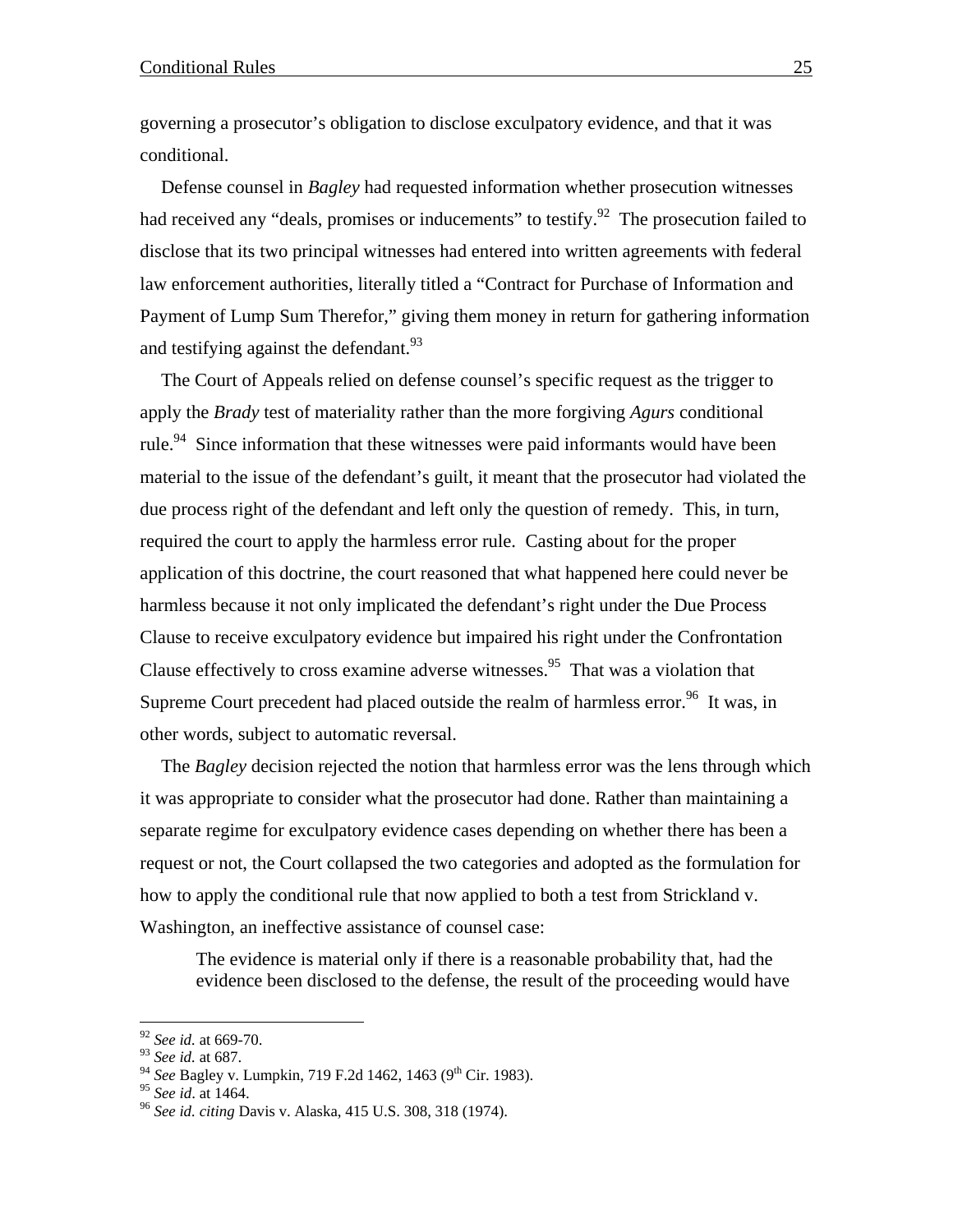been different. A "reasonable probability" is a probability sufficient to undermine confidence in the outcome. $97$ 

As before, the Court did not spend a lot of effort explaining why the Constitution required a conditional rule even when the prosecutor ignored defense counsel's specific request. It repeated the language from *Agurs* about the basis for the rule being to ensure fundamental fairness. The opinion also claimed that any non-conditional rule would be wildly impractical: "a rule that the prosecutor commits error by any failure to disclose evidence favorable to the accused, no matter how insignificant, would impose an impossible burden on the prosecutor and would undermine the interest in the finality of judgments."98 Taking this straw man on its face, the Court went on to comment that placing this type of obligation on prosecutors would fundamentally alter the adversary system, presumably a result that the Due Process Clause could not encompass.<sup>99</sup>

The *Bagley* Court remanded the case for the application of its newly announced standard. A Ninth Circuit panel of three former trial judges found that the impeachment information was so significant that it raised a reasonable probability that the result of the trial would have been different.<sup>100</sup> Bagley, serving a federal sentence on other charges, was never retried. $101$ 

1

<sup>97</sup> *Bagley*, 473 U.S. at 682.

<sup>&</sup>lt;sup>98</sup> *See id.* at 676.<br><sup>99</sup> *See id.* <br><sup>100</sup> *See* Bagley v. Lumpkin, 798 F.2d 1297, 1299 n.2 (9<sup>th</sup> Cir. 1985).<br><sup>101</sup> *See* United States v. Bagley, 837 F.2d 371 (9<sup>th</sup> Cir. 1988).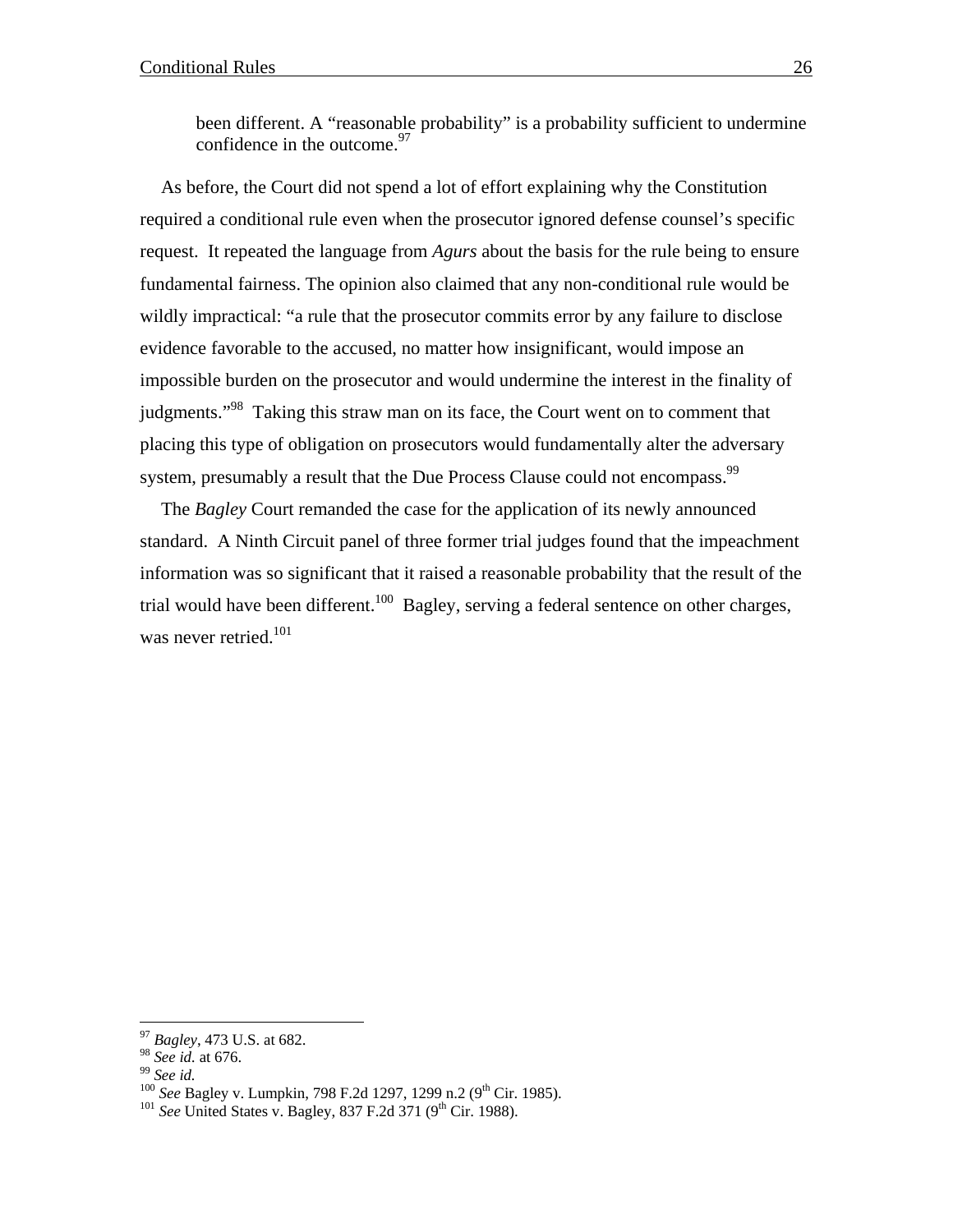*iii. Due Process and the Prosecutor's Obligation to Avoid Improper Pre-Indictment Delay* 

Prosecutors control the timing of much of the process that brings defendants to justice. They have total control over the decision whether to charge someone with a crime and when to initiate a complaint or indictment. The Due Process Clause provides the limit on how long a prosecutor can wait in the pre-charge stage of a case before initiating the process that brings the defendant into court. And the governing rule that controls is conditional. The line of cases dealing with exculpatory evidence influenced the format of the rule the Court crafted for pre-indictment delay.

In United States v. Marion,  $102$  the government brought a case directly to the Court after the trial judge dismissed the indictment on the ground that the three year delay between the end of the defendant's criminal behavior and the return of the grand jury's true bill violated the Speedy Trial Clause. The Court summarily rejected this claim on the ground that the speedy trial rule only governed the timing of the process after a defendant is first brought into court.<sup>103</sup>

However, that did not leave the timing of an indictment entirely unregulated. In a brief passage in the opinion, the Court accepted the government's concession that due process still served as a source for preventing governmental overreaching. The resulting test had two parts. First, a defendant had to show that the prosecutor delayed bringing charges to gain a tactical advantage. And second, citing both *Brady* and *Napue*, the defendant had to show that the delay "caused substantial prejudice to [his] rights to a fair trial." $104$ 

Because Marion had not yet been tried and had neither alleged nor proved any actual prejudice, relying only on the generic possibility that because of the delay "memories will  $\dim$ , witnesses become inaccessible, and evidence be lost,"<sup>105</sup> the Court found it easy to clear the path for his trial. In light of the lack of any facts against which to craft a more precise standard, the Court left the issue without further illumination.

<sup>102</sup> *See* 404 U.S. 307 (1971). 103 *See id.* at 313. 104 *See id.* at 324 (citing *Brady*, 373 U.S. 83; *Napue*, 360 U.S. 264). 105 *See id.* at 326.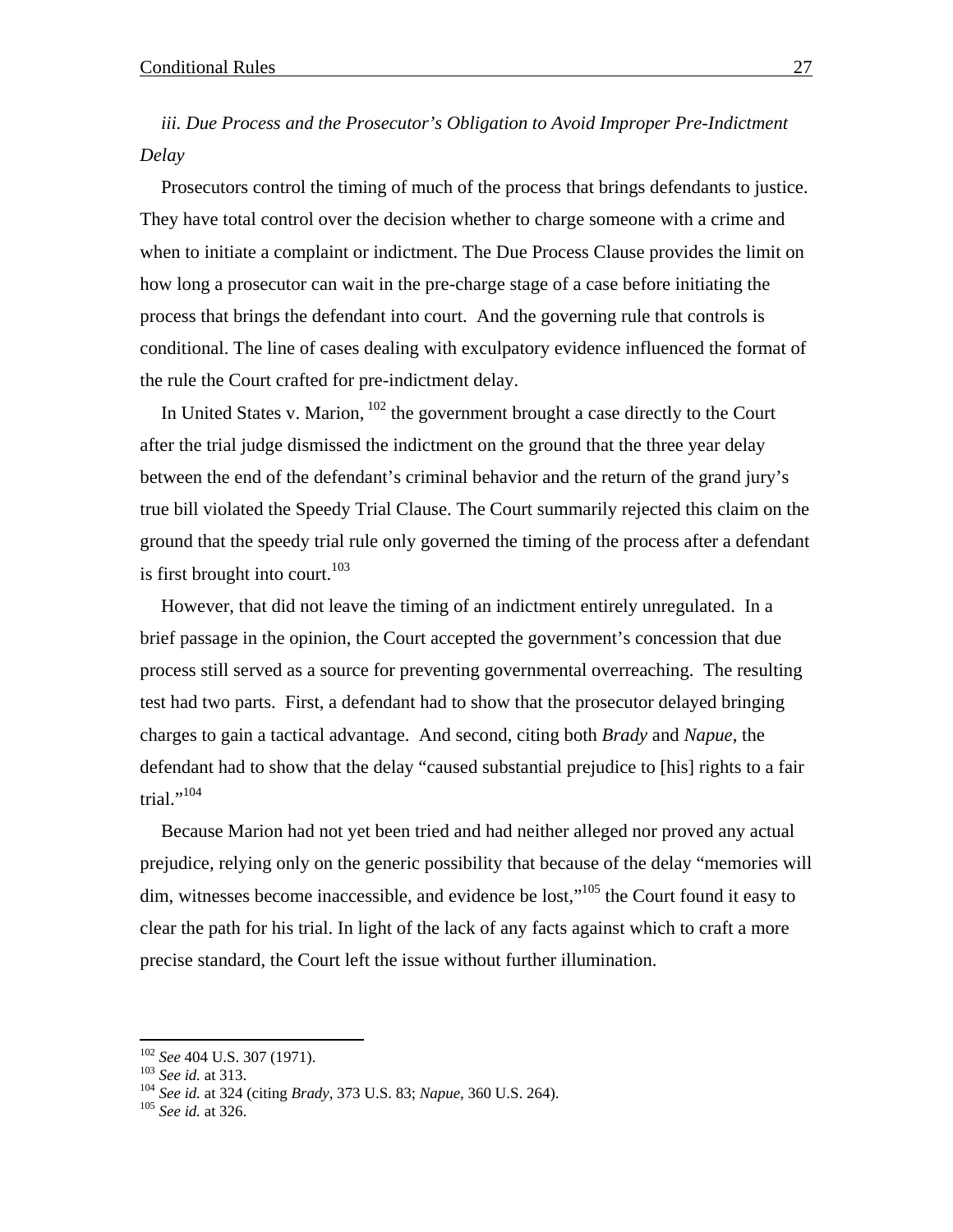One can glean the conditional nature of this rule, however, by looking to statements the Court has made in the closely related area of speedy trial law. Whereas prejudice is a necessary component of a due process claim based on pre-indictment delay, it is only one of the interests that the Speedy Trial Clause protects. However, in practical terms, it is the most important and almost always the only interest at stake in speedy trial case.

What the Court said about speedy trial claims in United States v. MacDonald,  $106$  as a reason to reject the legitimacy of an interlocutory appeal from the denial of a motion to dismiss based on lack of a speedy trial, applies as well to claims based on *Marion*: "a central interest served by the [due process rule dealing with pre-indictment delay] is the protection of the factfinding process at trial. The essence of a [*Marion*] claim in the usual case is that the passage of time has frustrated his ability to establish his innocence of the crime charged. Normally, it is only after trial that that claim may fairly be assessed."<sup>107</sup> The necessity for a post-trial evaluation is the hallmark of a conditional rule.

*iv. The Obligation of the Prosecutor Not to Impair the Sixth Amendment's Right to Compulsory Process* 

The Sixth Amendment guarantees that a defendant will have "compulsory process for obtaining witnesses in his favor."108 From this language, one can extract a number of specific rules that must limit what judges can do. At a minimum, a judge may not categorically refuse to issue a subpoena for a witness the defendant wishes to call, no matter how relevant the witness' testimony promises to be. And, by necessary implication a judge may not categorically refuse to allow a defense witness to testify, no matter how central the information the witness has may be to the issue the jury must decide. Without the ability to present a witness' testimony, the right to require the witness to attend the trial would be meaningless.

There must also be a rule that prevents the prosecutor from obstructing the defendant's efforts to bring witnesses into court. Otherwise, it would be too easy for the government to frustrate the obligation of a judge to give the defendant the benefit of what the Compulsory Process Clause requires. When a prosecutor contemplates action that will make a potential defense witness unavailable, however, she only has to avoid hindering

<sup>106 435</sup> U.S. 850 (1978). 107 *See id.* at 860.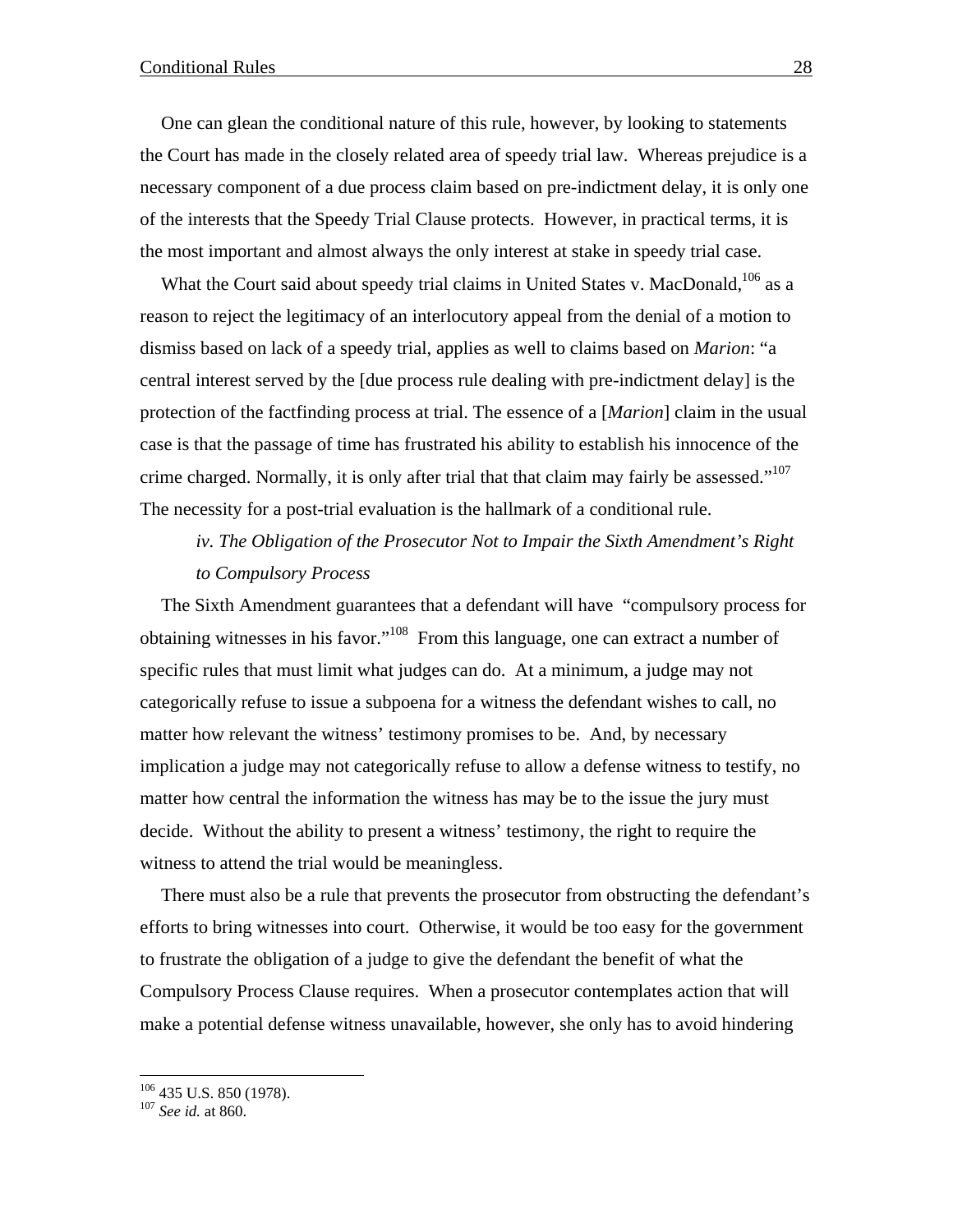the defendant's access to those witnesses for whom the defendant can establish that there was "a reasonable likelihood that the testimony could have affected the judgment of the trier of fact,"<sup>109</sup> a standard that makes the rule conditional.

In constructing this rule, the Court, in United States v. Valenzuela-Bernal,<sup>110</sup> borrowed heavily from the exculpatory evidence cases, as well as the undue pre-indictment delay and the speedy trial cases. *Valenzuela* involved a charge of transporting aliens into the country illegally. The defendant was arrested along with three Mexican aliens after fleeing from the car he was driving when he first came to the attention of Border Patrol agents. All of the aliens were interviewed by federal law enforcement authorities. One of them was held, to serve as a witness against the defendant. The other two were deported before defense counsel had an opportunity to interview them.

The Court's precedents on the right to compulsory process were sparse, but from them *Valenzuela* could extract a principle much like the one that animated the limit that *Brady* contemplated. The defendant must first establish that a witness whose testimony would be the subject of compulsory process would have something to say that could help the defendant on an issue material to the case against him.<sup>111</sup> Beyond this rather minimal test, however, the compulsory process cases could not go.

The Court, however, had a body of law from other parts of the Constitution that it thought related because they also dealt with "the area of constitutionally guaranteed access to evidence."112 Thus, the Court looked to *Agurs*, the exculpatory evidence case, *Marion*, which dealt with pre-indictment delay and *Barker v. Wingo*,<sup>113</sup> a speedy trial case. In each of these areas, *Valenzuela* noted, the defendant had to establish prejudice to his ability to mount a defense in order to make out a case that the constitutional rule had been violated.<sup>114</sup> So it would be with compulsory process. Although the Court did not rule out the possibility that a determination of whether the prosecutor violated the rule of compulsory process could be made prior to trial, in practical terms it is hard to see how a prosecutor can know at the point in the process when a decision has to be made whether

 <sup>108</sup> U.S. CONST. amend. VI.

<sup>109</sup> *See* United States v. Valenzuela-Bernal, 458 U.S. 858, 874 (1982).<br>
<sup>110</sup> 458 U.S. 858 (1982).<br>
<sup>111</sup> *See id.* at 867.<br>
<sup>112</sup> *See id.* at 867-68.<br>
<sup>113</sup> 407 U.S. 514 (1972).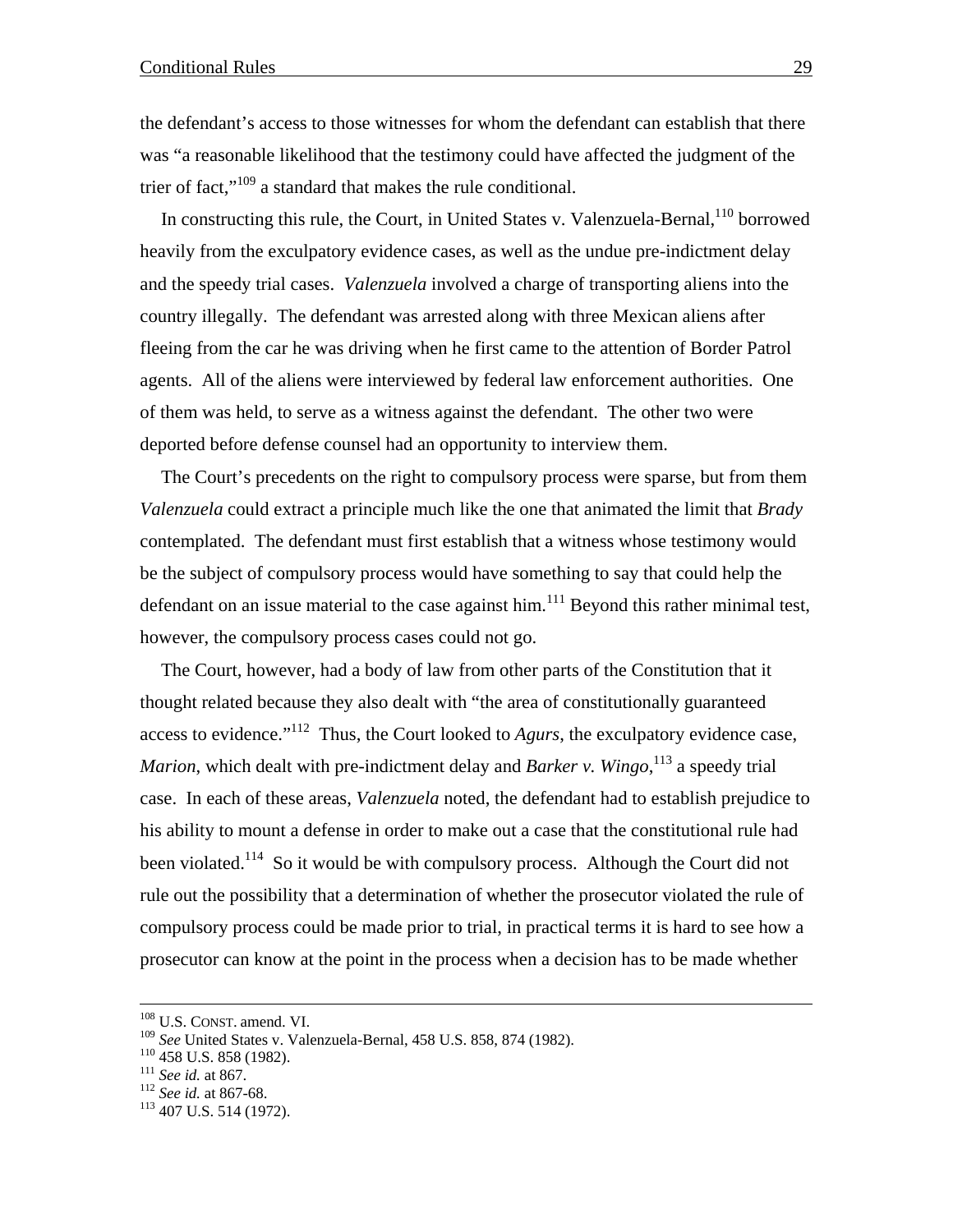to deport a potential defense witness or not whether it would violate the defendant's rights. "Because determinations of materiality are often best made in light of all of the evidence adduced at trial," then Justice Rehnquist wrote, "judges may wish to defer ruling on motions until after the presentation of evidence.<sup> $115$ </sup> Though phrased in terms of a suggestion, in practical terms there is often no other option than to wait until after trial to decide if a prosecutor has violated the rule. It is, for all intents and purposes, conditional.

### *v. The Sixth Amendment's Right to Counsel and the Defense Attorney's Obligation to Provide Effective Assistance*

One aspect of the Sixth Amendment's guarantee of the right to counsel is a quality control feature. Ever since the Court's first encounter in 1935 with the constitutional dimension of the right to counsel in the landmark decision in Powell v. Alabama,  $^{116}$  the "Scottsboro Boys" case, it has recognized that in order to serve the function contemplated by the Sixth Amendment, defense attorneys in criminal cases must meet a minimum standard of competence.

This feature of the Sixth Amendment makes it unique among constitutional rules because the actor whose behavior is subject to evaluation does not exercise state power in any conventional way. While some defense attorneys do work for the state, as full time public defenders, and others may take on the role of quasi-public employees by virtue of accepting a court appointment to represent an indigent defendant, the Sixth Amendment's guarantee of what has come to be known as the effective assistance of counsel applies as well to lawyers hired by defendants out of their own pockets.<sup>117</sup>

Nevertheless, it does make sense to talk about the Sixth Amendment as a rule that is directed toward the behavior of even these private actors. Their behavior in conducting the defense of their clients will determine the legitimacy of the process that the state has initiated in its attempt to impose a criminal sanction. Certainly, if the process ends in a conviction in which a private lawyer failed to provide effective assistance of counsel, the government may not legitimately deprive the defendant of life, liberty or property

<sup>&</sup>lt;sup>114</sup> *See* 458 U.S. at 868.<br><sup>115</sup> *Id.* at 874.<br><sup>116</sup> *See* 287 U.S. 45 (1932).<br><sup>117</sup> *See* Cuyler v. Sullivan, 446 U.S. 335, 343 (1980).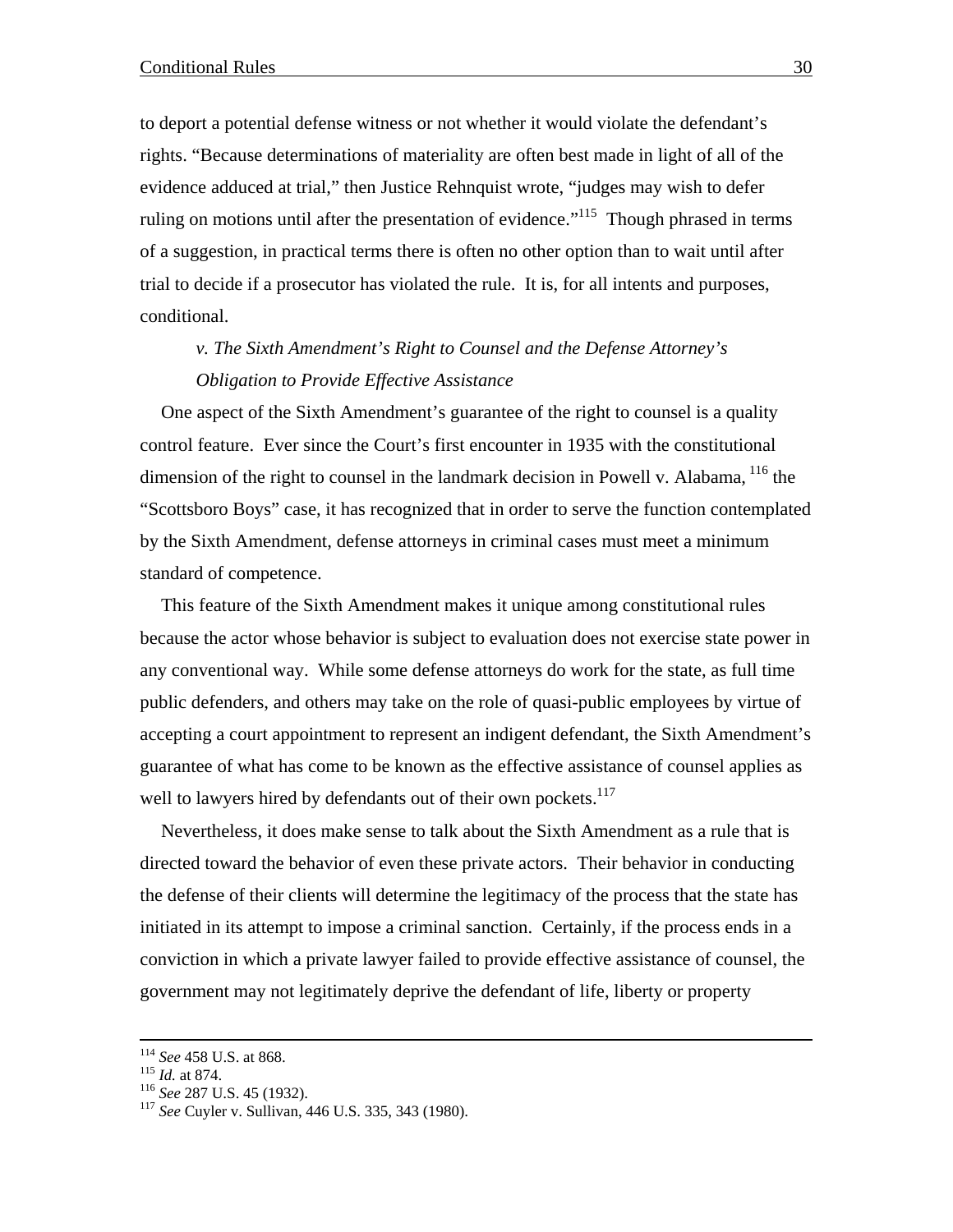consistent with the Sixth Amendment. And, even if the defendant is acquitted despite the bumbling efforts of an incompetent lawyer, one may certainly argue that defendant failed to receive some benefit that the Sixth Amendment incorporates. When one looks closer, however, at the details of the rule that defines competence, one finds that the Court has chosen a conditional format. Unless the lawyer's incompetence in fact deprived the defendant of a reasonable opportunity to achieve a better result, not even the most stark incompetence violates the Sixth Amendment's rule requiring effective assistance of counsel.

*Powell* and the right to counsel cases that followed over the next fifty years in the Supreme Court never fleshed out the test by which one could determine if a defendant received the effective assistance of counsel that the Sixth Amendment required. Strickland v. Washington<sup>118</sup> gave the Court its first opportunity.

David Leroy Washington was appointed a lawyer to represent him in a multiple capital murder case in a Florida state court. Against his lawyer's advice, Washington not only pled guilty to the murders but chose to waive a jury in the sentencing hearing that followed the plea by a week. Defense counsel, admitting later that he was overcome at that point in the case by a sense of hopelessness, ended his efforts to investigate the defendant's background.<sup>119</sup> By way of preparation for the proceeding which would decide his client's fate, he only spoke to two people who could provide insight into his background: the defendant's wife and mother. And those he spoke to over the telephone, not in person.<sup>120</sup> Counsel's performance at the sentencing hearing, which was the subject of Washington's claim that he did not receive effective assistance of counsel, was perfunctory. He failed to request a presentence investigation by the probation department, presented no evidence of his own nor did he not cross examine the witnesses the prosecutor presented or the medical experts who testified about the victims' injuries. $121$ 

The only sign that defense counsel was actively engaged as an advocate was his objection to the prosecutor's effort to introduce the record of the defendant's prior

1

<sup>118</sup> *See* 466 U.S. 668 (1984).

<sup>119</sup> *See id.* at 672. 120 *See id.* at 673. 121 *See id.*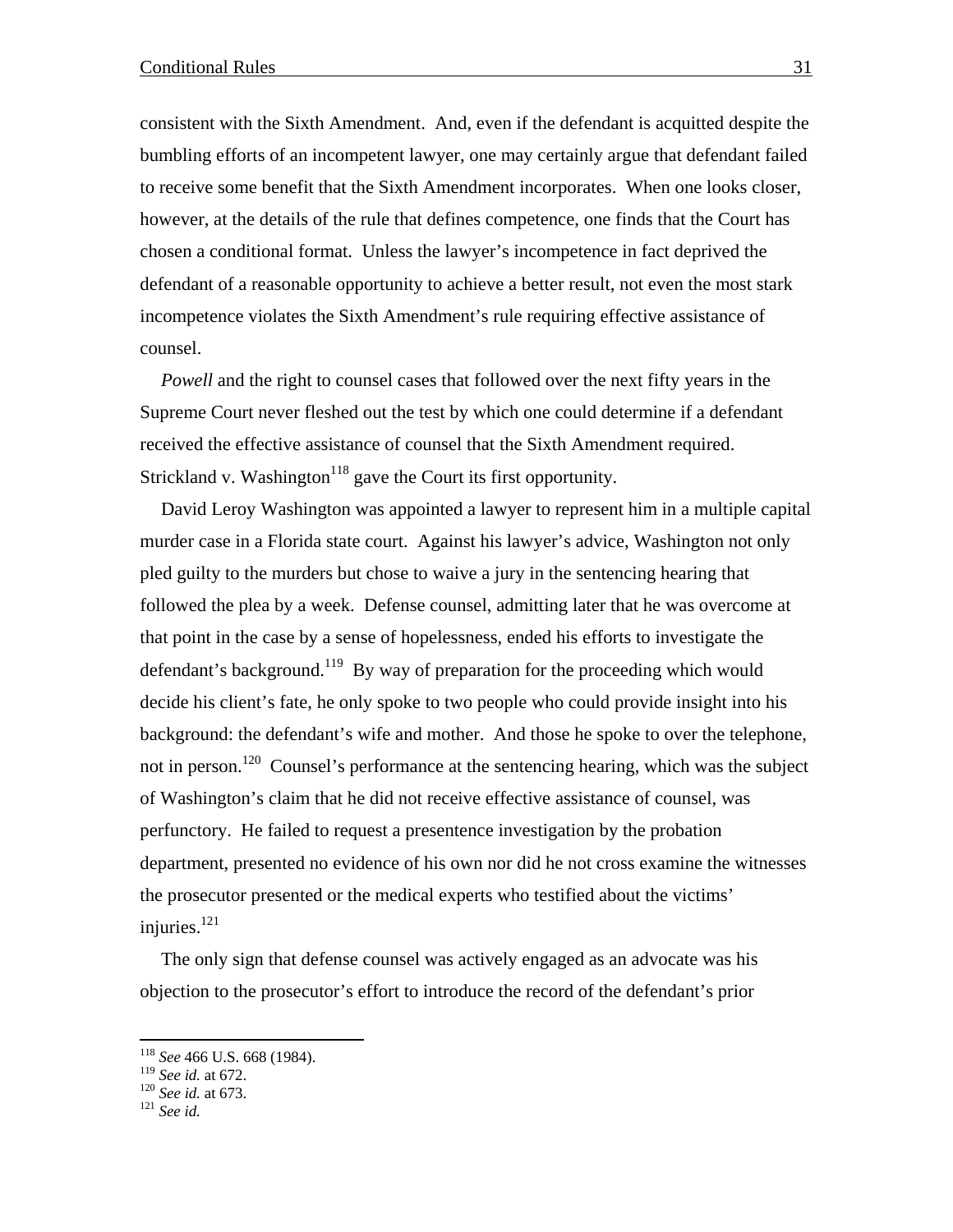criminal history, which was offered to prove that the defendant was a danger to commit further crimes of violence.<sup>122</sup> This piece of lawyering legerdemain he accomplished by objecting on the ground that the document the prosecutor was trying to get the judge to accept into evidence had not been properly certified, an accomplishment that is less impressive than it might otherwise seem in light of the fact that as part of his argument, defense counsel asked the judge to spare his client's life on the ground that he had no history of criminal activity.<sup>123</sup>

 Had Washington's attorney been more diligent in trying to discover information which might have swayed the judge to find some reason to sentence him to life imprisonment instead of death, he would have discovered, as did the lawyers who represented him in federal court, a lot. At least 14 acquaintances and neighbors, including a police officer, would have vouched for what an aberration this spree of violence was and the financial pressure he was under at the time.<sup>124</sup> In addition, he could have found expert witnesses, like the two psychologists discovered by post conviction counsel, who would have testified that at the time of the murders the defendant was chronically depressed. $125$ 

*Strickland* announced a two part test by which to judge the constitutional adequacy of a defense attorney's efforts. One part was to evaluate counsel's efforts, as the situation appeared at the time in which they were undertaken, against a standard of reasonableness under prevailing professional norms.<sup>126</sup> Nothing about this, so far, makes it a conditional rule. But the second half of the test did.

In addition to showing that counsel performed unreasonably, the constitutional rule the Court crafted requires a showing of prejudice. Justice O'Connor began her discussion of why this is so by noting that "An error by counsel, even if professionally unreasonable, does not warrant setting aside the judgment of a criminal proceeding if the error had no effect on the judgment," a proposition for which she cited United States v. Morrison.<sup>127</sup>

 $122$  See id.

<sup>&</sup>lt;sup>123</sup> See id. While it may not be obvious to the reader of this account, it must have been obvious to the judge that Washington did, in fact, have a criminal record because the judge had excluded the defendant's rap sheet on evidentiary grounds.<br> $^{124}$  See id. at 675.

*note id.* at 675-76.<br>
<sup>125</sup> *See id.* at 675-76.<br>
<sup>127</sup> *Id.* at 688.<br>
<sup>127</sup> *Id.* at 691 *citing* United States v. Morrison, 449 U.S. 361, 365 (1981).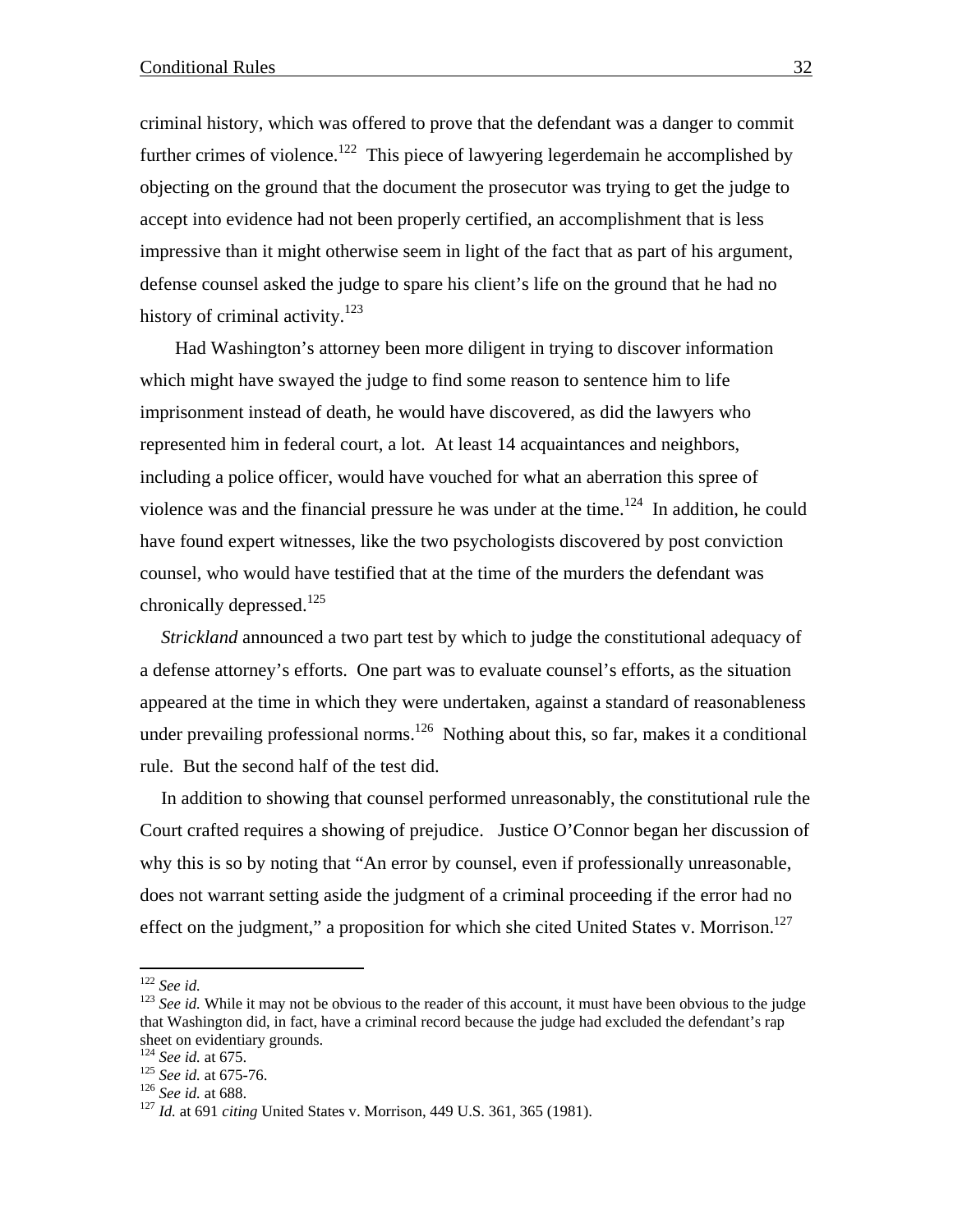*Morrison* was an interesting choice for this purpose. It involved the Court's review of the dismissal of an indictment because federal law enforcement agents had contacted the defendant after her indictment in order to persuade her to cooperate with their investigation against a bigger fish. It appears that the DEA agents involved saw the key to their success to be getting Ms. Morrison to jettison her attorney, whom they believed would not have been particularly hospitable to their suggestion.<sup>128</sup> In order to accomplish their end, they disparaged her attorney's merit and urged her to replace him with a public defender whom they thought more pliant. The government, once the case reached the Supreme Court, urged the Justices to hold that absent a showing of actual prejudice, the actions of its agents did not even violate the Sixth Amendment. The Court, however, assumed without deciding that what the stalwarts from the DEA did was in fact a violation of the constitutional rule, but agreed that it need not be remedied by dismissing the indictment since Morrison did not show prejudice of any kind.<sup>129</sup> She had, by the way, not only resisted the agents' entreaties to ditch her attorney, but promptly told him what they were up to and stood by his subsequent efforts on her behalf.

*Morrison*'s use of prejudice, then, is all about when you get a remedy and not about defining the rule which sets the boundaries of acceptable behavior for government agents in the sphere of interfering with a defendant's relationship to her attorney. Nevertheless, *Strickland* cited it as a basis for incorporating the question of prejudice into the definition of the right.

*Strickland* offered a number of reasons why prejudice was necessary as a definitional matter. Of primary importance was the Court's view of the underlying value that the right to effective assistance of counsel served: "The purpose of the Sixth Amendment guarantee of counsel is to ensure that a defendant has the assistance necessary to justify reliance on the outcome of the proceeding. Accordingly, any deficiencies in counsel's performance must be prejudicial to the defense in order to constitute ineffective assistance under the Constitution."130 Pragmatic concerns played a role as well.

The government is not responsible for, and hence not able to prevent, attorney errors that will result in reversal of a conviction or sentence. Attorney errors come

<sup>128</sup> *See* United States v. Morrison, 449 U.S. 361, 362 (1981).

<sup>129</sup> *See id.* at 365. 130 *See Strickland*, 466 U.S. at 692.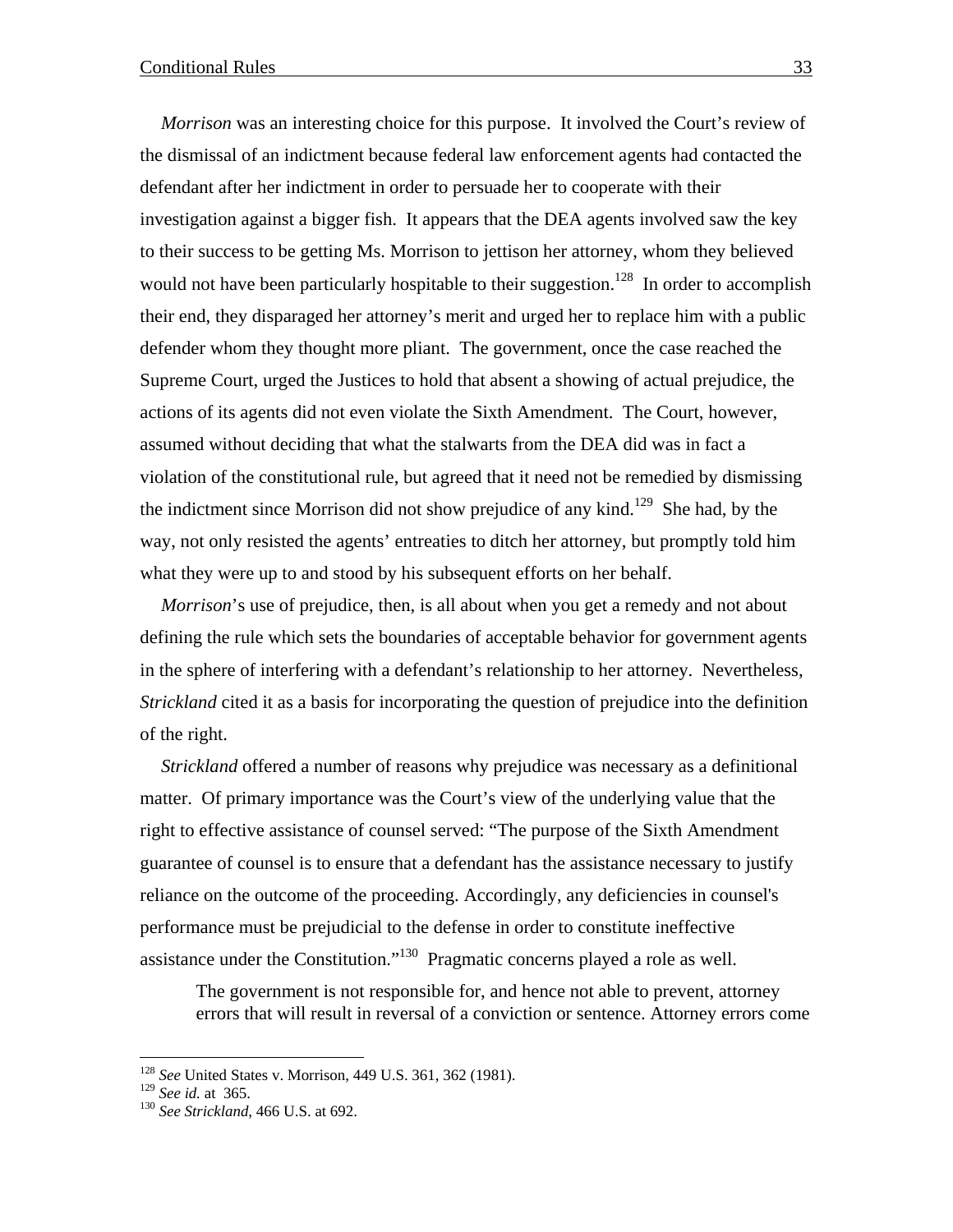in an infinite variety and are as likely to be utterly harmless in a particular case as they are to be prejudicial. They cannot be classified according to likelihood of causing prejudice. Nor can they be defined with sufficient precision to inform defense attorneys correctly just what conduct to avoid. Representation is an art, and an act or omission that is unprofessional in one case may be sound or even brilliant in another. Even if a defendant shows that particular errors of counsel were unreasonable, therefore, the defendant must show that they actually had an adverse effect on the defense.<sup>131</sup>

For the standard by which a court was to judge the defendant's claim of prejudice, *Strickland* borrowed from *Agurs* and *Valenzuela-Bernal*. The defendant must show that there is a reasonable probability that the attorney's inadequate representation adversely affected the result of the proceeding.<sup>132</sup> Using this standard, the Court concluded that none of the evidence that Strickland said his trial lawyer should have developed would have led to a sentencing profile very much different than the one which led to his eventual death.<sup>133</sup>

### *vi. The Sixth Amendment's Right to Counsel and the Responsibility of a Judge to Ensure that the Defendant's Attorney is Not Subject to a Conflict of Interest*

Another part of the problem of defining competent defense counsel comes in the context of conflict of interest. Ten years after *Powell*, Glasser v. United States<sup>134</sup> established that, "the 'assistance of counsel' guaranteed by the Sixth Amendment contemplates that such assistance be untrammeled and unimpaired by a court order requiring that one lawyer shall simultaneously represent conflicting interests."<sup>135</sup>

When a defendant or a lawyer, prior to trial, objects to the appointment of an attorney on the ground that the lawyer cannot provide unconflicted representation, the *Glasser* rule requires the judge to act, either by appointing separate counsel or investigating to ensure that the risk posed by joint representation is too remote. This rule is not conditional. The judge can determine if requiring the defendant to be represented by the

 $131$  See id. at 693.

<sup>131</sup> *See id.* at 693. 132 *See id.* at 694. 133 *See id.* at 700. Once a court is convinced that a defense attorney has performed incompetently, of course, it increases the probability that the defendant will be hampered in her effort to show the lawyer's incompetence adversely affected the result of the trial since, as Justice Marshall noted in his dissent: "evidence of injury to the defendant may be missing from the record precisely because of the incompetence of defense counsel." *See id*. at 710. 134 *See* 315 U.S. 60 (1942). 135 *Id.* at 70.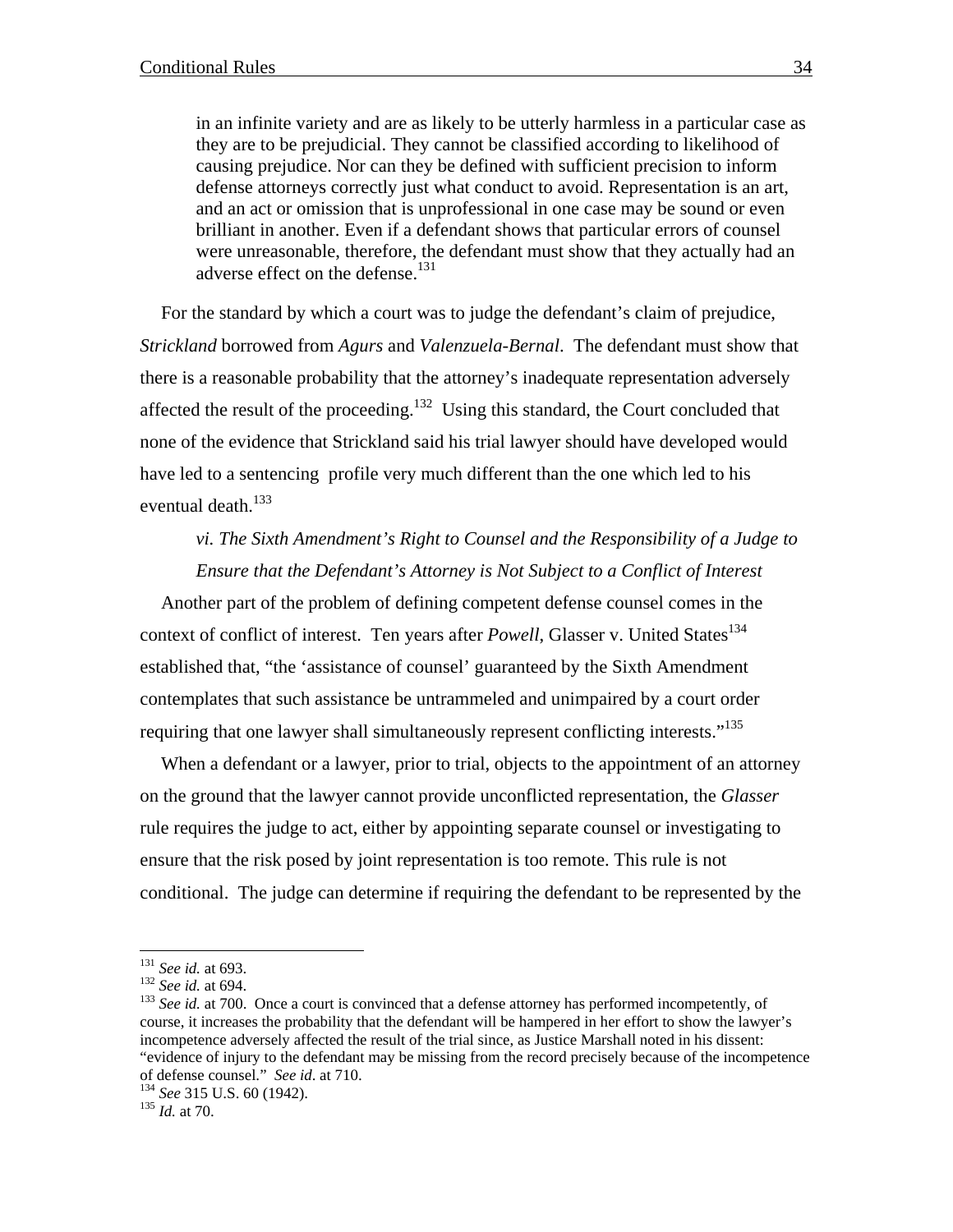attorney alleged to have a conflict of interest would violate the Constitution or not at the time that she makes the decision ruling on the facts that were brought to her attention.

But where the facts known to the judge prior to trial make it apparent that a lawyer appointed to represent the defendant serves conflicting interests, if neither the lawyer nor her client object the Constitution's mandate *is* conditional. The failure of the judge to act in the face of the facts available to her may, or may not, violate the rule that governs in this situation.

This conditional rule appeared in Mickens v. Taylor,  $^{136}$  a 2002 decision. The juvenile court judge who was responsible for appointing a lawyer to represent Mickens on the murder charge he faced had to have been struck by the coincidence of the victim's identity. She had appointed a lawyer for the victim on weapons and assault charges just 17 days earlier and had dismissed those charges when the victim's body was discovered.<sup>137</sup> The very next day, however, she called the lawyer she had appointed for the victim and asked him to "do her a favor" and represent the person who was charged with killing his former client.<sup>138</sup> The lawyer did not object to being placed in a situation that might compromise his ability to represent Mickens and Mickens himself did not discover the conflict until after he was convicted and sentenced to death.<sup>139</sup>

In these circumstances, the majority held, Mickens' right to effective assistance of counsel depended on his establishing that some action the lawyer took *after* being appointed was adversely affected by his prior representation of the murder victim. The message to judges charged with appointing lawyers in criminal cases is a conditional one: even if you are aware that a lawyer serves conflicting interests, your failure to act will only violate the Sixth Amendment if the lawyer's subsequent behavior shows some effect traceable to the conflict. $140$ 

Justice Scalia's opinion in *Mickens* offered several reasons why the rule should be a conditional one. One was the underlying purpose he attributed to the right to counsel, as in *Strickland*. The Constitution protects defendants from being represented by lawyers who have divided interests "not for its own sake, but because of the effect it has on the

<sup>136</sup> *See* 535 U.S. 162 (2002). 137 *See id*. at 164. 138 *See id*. at 165.

<sup>139</sup> *See id*.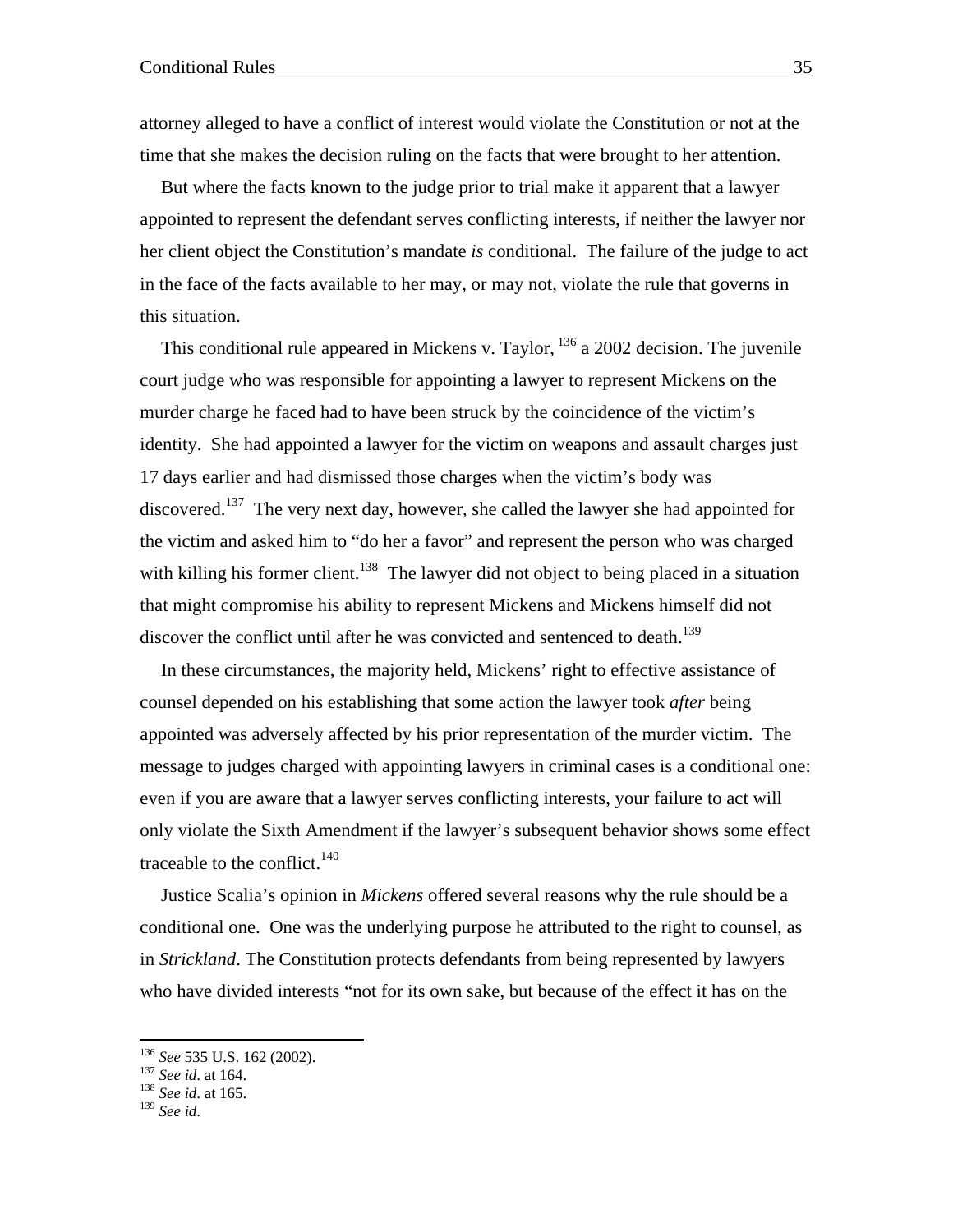ability of the accused to receive a fair trial."<sup>141</sup> And the way that the Court can tell if a defendant had a "fair trial" is to determine if "defects in assistance that have [a] probable effect upon the trial's outcome."<sup>142</sup>

In conflict of interest cases, though, the Court makes an exception to the rule that requires a defendant to show an effect on the outcome. Unless the judge improperly overrules an objection that has been raised prior to trial, as in *Glasser*, the defendant must show that the lawyer's divided loyalties had an effect on some action the lawyer took or neglected to take, but not a probable effect on the outcome.<sup>143</sup> Since the lawyer's dual representation may make it impossible for the defendant to show prejudice in terms of outcome, all that the Court looks for in this situation is a determination that the lawyer's performance was adversely affected by an actual conflict of interest. This future consequence still leaves the rule in conditional form. And in Justice Scalia's view, finding a violation of the rule from the facts in *Mickens* would be cutting the right to counsel too far adrift from its purpose of ensuring reliable results.

Justice Scalia also believed that it was unnecessary to abandon a conditional rule in *Mickens* as a way of ensuring that judges conscientiously carry out their obligation to ensure that a defendant receives conflict free counsel. Judges, he assumed, are not "as careless or as partial as those police officers who need the incentive of the exclusionary rule." $144$ 

Justice Souter's dissent addressed both these points. He saw a non-conditional rule requiring a judge to act whenever she learns that defense counsel labors under a conflict the only "sensible regime."<sup>145</sup> "The best time to deal with a known threat to the basic guarantee of fair trial," he wrote, "is before the trial has proceeded to become unfair."<sup>146</sup> The majority's position, he maintained, was "skewed against recognizing judicial responsibility."<sup>147</sup>

<sup>&</sup>lt;sup>140</sup> See id. at 166 (citing United States v. Cronic, 466 U.S. 648, 658 (1984)).<br><sup>142</sup> See id. at 166.<br><sup>142</sup> See id. at 166.<br><sup>143</sup> See id. at 173.<br><sup>144</sup> See id. at 207 (Souter, J., dissenting).<br><sup>145</sup> Id. at 203.<br><sup>145</sup> Id.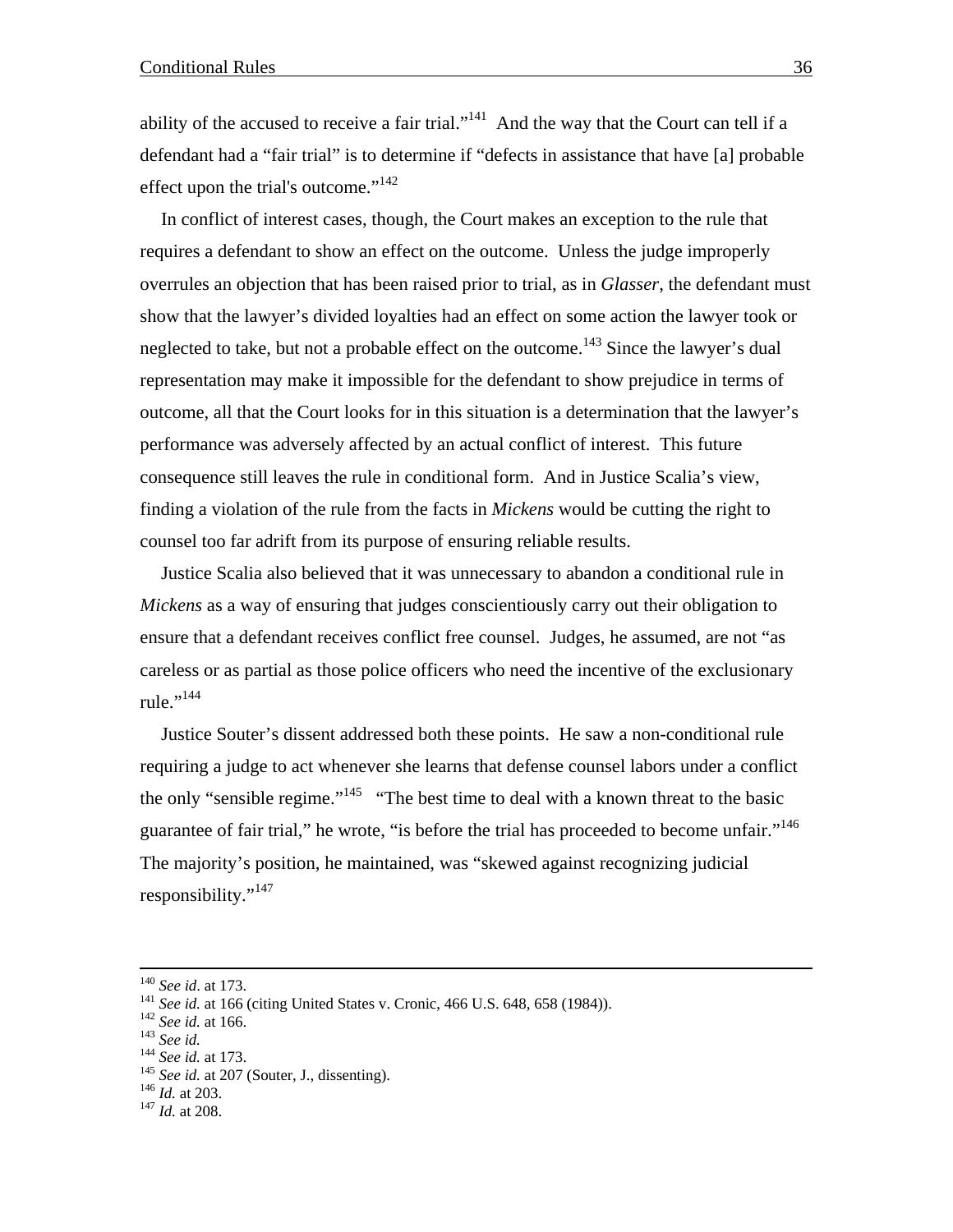Justice Souter also took aim at the majority's defense of a conditional rule on the ground of the underlying value of the Sixth Amendment right to counsel:

Requiring a criminal defendant to prove a conflict's adverse effect in all noobjection cases only makes sense on the Court's presumption that the Sixth Amendment right against ineffective assistance of counsel is at its core nothing more than a utilitarian right against unprofessional errors that have detectable effects on outcome. . . . the right against ineffective assistance of counsel has as much to do with public confidence in the professionalism of lawyers as with the results of legal proceedings. A revelation that a trusted advocate could not place his client's interest above the interests of self and others in the satisfaction of his professional responsibilities will destroy that confidence, regardless of  $\frac{148}{\text{outcome}}$ 

### *B. Liability Rules*

Conditional rules do not have to rely on a *post hoc* evaluation of whether there is prejudice. Another way to make a rule conditional is to cast it as a liability rule. This type of rule allows the actor to engage in the conduct that it addresses but gives to the person whose legal entitlement the act adversely affects the right to obtain a remedy. The essence of a liability rule is that it depends for its enforcement on the reaction of the person most closely affected seeing that the remedial mechanism that accompanies it is put into play.

It is, to pick a sports analogy closer to the American heart than soccer, like the rule in baseball that requires a base runner to wait until a fly ball is caught before leaving the base to advance her position. If a runner leaves early, the individuals charged with enforcing the rule will not act on their own. It is up to the opposing team to lodge an appeal which sets in motion the umpire's ruling that the runner left early and is, therefore, out.149

Liability rules play a major role in the law of torts, where they represent the most efficient way to distribute resources when negotiation between the parties is not practical.<sup>150</sup> As a mechanism for constitutional rules, the most familiar example for this

<sup>148</sup> *See id.* at 207.

<sup>&</sup>lt;sup>149</sup> *See* Rule 8, § 6 (a), N.C.A.A. 2007 BASEBALL RULES AND INTERPRETATIONS at 96-97.<br><sup>150</sup> *See* Guido Calabreasi and A. Douglas Melamed, *Property Rules, Liability Rules, and Inalienability: One View of the Cathedral*, 85 HARV. L. REV. 1089 (1972).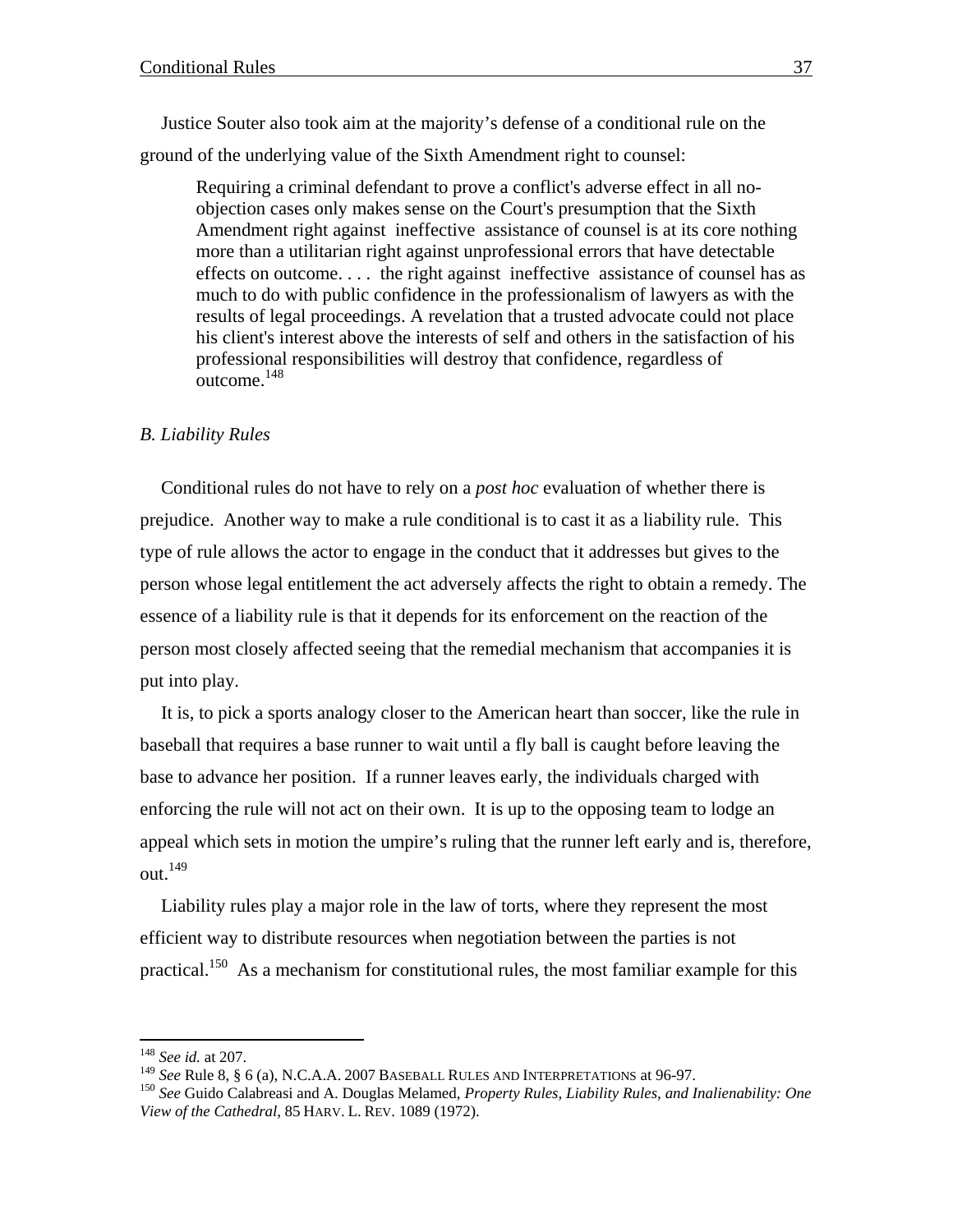type of format is the Takings Clause.<sup>151</sup> The Takings Clause does not regulate when or how or under what conditions the government may take private property for public use. The rule only prescribes what the government must do after it has taken the property.<sup>152</sup>

In three different situations (dressing the defendant in prison clothes at trial, asking a defendant on cross examination about exercising *Miranda* rights, and the police confronting a person with a show of force demanding that he or she submits), the Supreme Court has crafted constitutional rules that operate much like liability rules. They depend on the reaction of the person who is the rule's intended beneficiary to determine if the governmental actor whom the rule regulates has violated its precept. In each case, if the target does not respond in the way necessary to define a violation of the rule, the actor's behavior becomes unobjectionable. If, on the other hand, the target does react in the appropriate way, what the actor has done will have violated the target's rights. In a fourth context, a prosecutor's introduction into evidence of a confession by a codefendant implicating the defendant, the Court has molded a constitutional rule into an even more unwieldy format that resembles a liability rule but differs in one respect. The rule depends on the future action of someone other than the beneficiary of the rule to determine the legitimacy of what the government actor has done.

## *i. Due Process and the Defendant's Right Not to Appear at Trial in Prison Clothes*

A number of free standing dictates of the Due Process Clause flow from the concept of the presumption of innocence. This bedrock principle has implications for a variety of facets of the criminal trial system. It bears on the extent to which a defendant may be deprived of his liberty prior to conviction,  $153$  the instructions the jury receives about the significance of the fact that the defendant has been charged with a crime,  $154$  and the requirement that prosecution bear the burden of proof on each of its elements.<sup>155</sup> It also comes into play when the jury is exposed to information that presents an unacceptable risk of influencing them to convict the defendant not because of the strength of the evidence but because of his status as someone accused of a crime.

<sup>&</sup>lt;sup>151</sup> *See* U.S. CONST. amend. V.<br><sup>152</sup> *See* discussion at Section III-B-iv *infra*.<br><sup>153</sup> *See* United States. v. Salerno, 481 U.S. 739 (1987).<br><sup>154</sup> *See* Taylor v. Kentucky, 436 U.S. 478 (1978).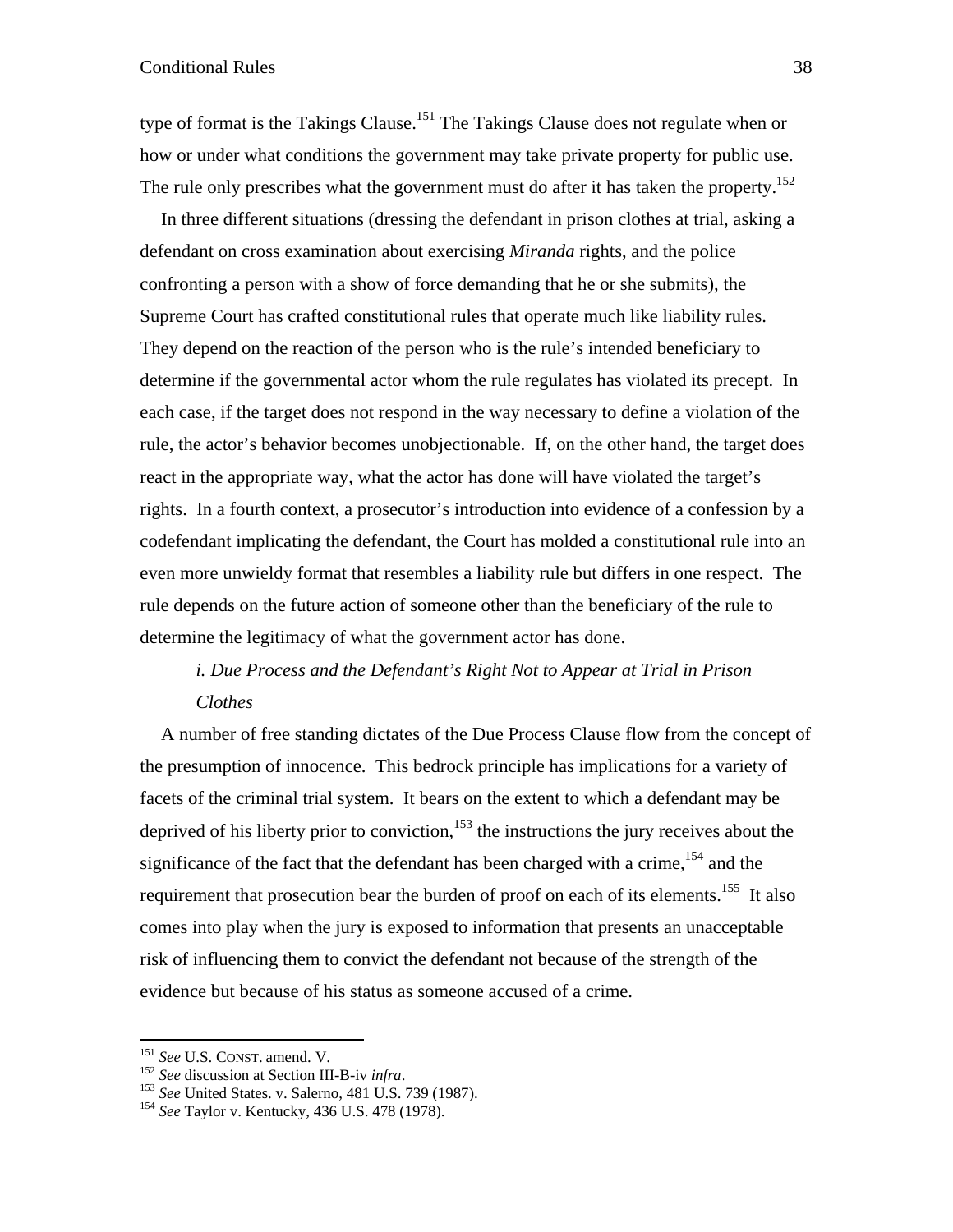In Estelle v. Williams, 156 the Court considered the implication of this dynamic in a case in which the defendant was clothed in prison attire throughout the course of his trial. The court system in which Williams was tried, Houston, Texas, routinely had defendants who were held on bail appear before the juries who sat on their cases in distinctive, prison issue clothing. The Court was aware of the psychological implications of a defendant's appearance: "The defendant's clothing is so likely to be a continuing influence throughout the trial that, not unlike placing a jury in the custody of deputy sheriffs who were also witnesses for the prosecution, an unacceptable risk is presented of impermissible factors coming into play."<sup>157</sup> But, the rule the Court constructed to meet this danger was a conditional one. It is only forcing a defendant to wear prison clothes in the face of an objection that violates the Constitution.<sup>158</sup>

Now, there is a constitutional rule whose language and purpose make the prior existence of an objection by the person whom the rule is intended to protect a perfectly sensible requirement. The privilege against self incrimination protects a person from "be[ing] compelled to be a witness against himself." Compulsion is part of the linguistic formula and one of the prerequisites for the historical condemnation of the government's effort to obtain information that it needs to prosecute someone. When a witness is on the stand and is asked a question whose answer might be incriminating, the law governing the privilege requires the witness to seek its protection and refuse to answer before being able to find shelter in its protection. If the witness answers without having first asserted the privilege, the answer is not compelled and therefore does not give rise to any occasion for remedying a violation of the rule. As a result, the ordinary rule that governs the application of the privilege does not prohibit a government official like a prosecutor or judge from asking a witness a question that might tend to incriminate. What the rule prohibits, however, is compelling someone to answer over his or her objection. Once the privilege is claimed, in other words, its protection comes into play.

Obviously, there is no similar linguistic basis for a rule that has as its foundation the Due Process Clause. *Estelle* found another basis for justifying the incorporation of a

<sup>155</sup> *See id*. 156 *See* 425 U.S. 501 (1976). 157 *See id.* at 505. 158 *See id.* at 508.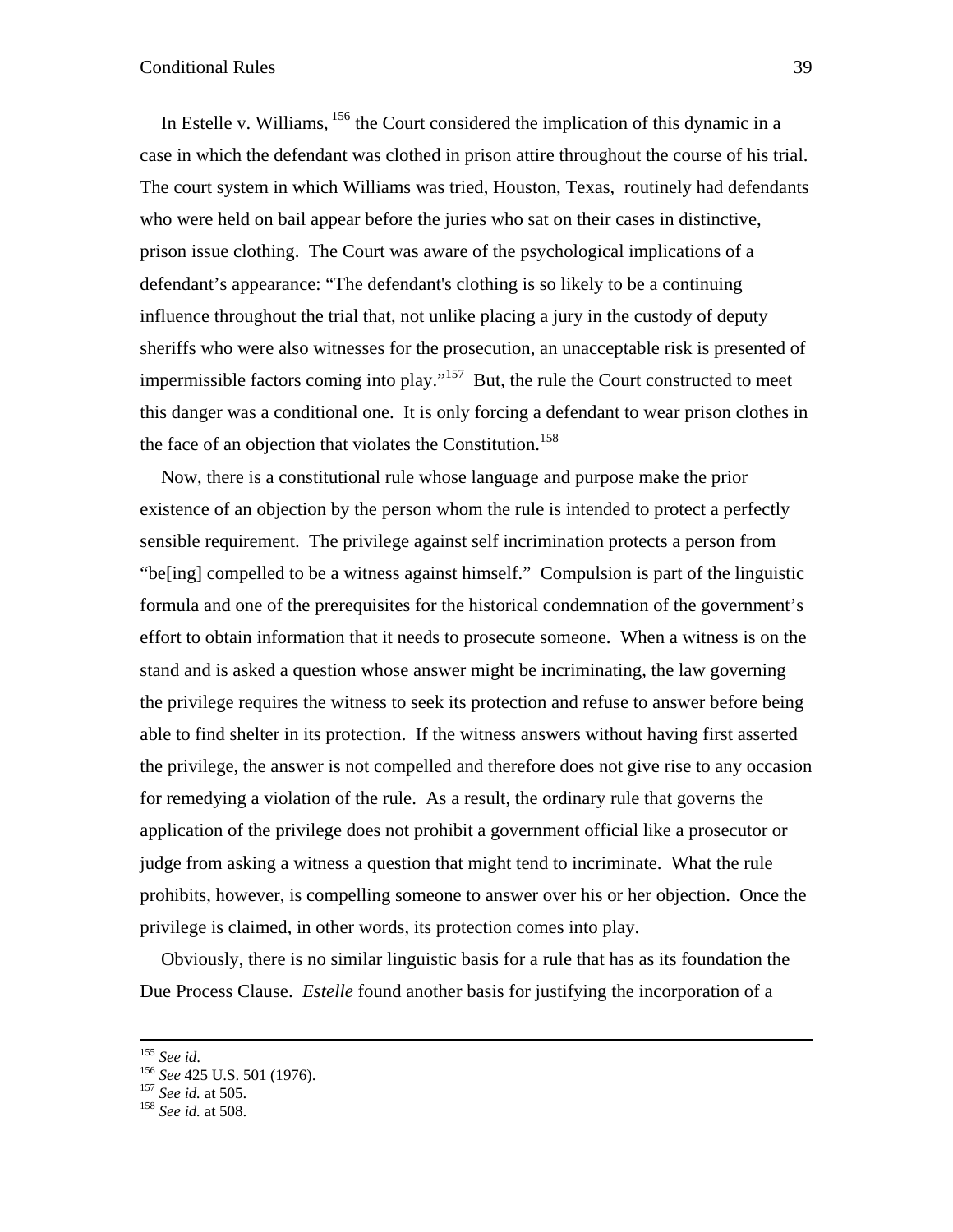requirement that the defendant object. "It is not an uncommon defense tactic." Chief Justice Burger wrote, "to produce the defendant in jail clothes in the hope of eliciting sympathy from the jury. . . . Under our adversary system, once a defendant has the assistance of counsel the vast array of trial decisions, strategic and tactical, which must be made before and during trial rests with the accused and his attorney. Any other approach would rewrite the duties of trial judges and counsel in our legal system."<sup>159</sup>

There is a familiar doctrine that holds defendants to strategic choices by which they, or their attorneys, consciously choose not to assert underlying rights. That is, of course, the concept of waiver. If a defendant knowingly and voluntarily chooses to forego a protection that the Constitution would otherwise provide, the criminal justice system is under no obligation to remedy the rule violation that preceded the waiver. But clearly, this is not the basis on which the Court decided *Williams*. Under a waiver approach, the Court would have recognized that the judge's decision to have the defendant appear in prison clothes was a violation of due process and placed on the state the burden of showing that the defendant waived this right. There was nothing in the record to indicate in the slightest that the defendant wanted to wear prison clothes in front of the jury.

Nor is it accurate to view *Williams* as an example of the closely related doctrine of procedural default that the Court could have used to justify its conclusion. Unlike waiver, this concept does not presuppose the defendant's active abandonment of the rule's protection. Rather, it strips the defendant of the ability to complain about the rule's violation because of a failure to assert the right at issue pursuant to the terms of a fair procedural mechanism.160 While *Williams* appears superficially to be a procedural default case, since it emphasized the defendant's lack of an objection when he clearly knew that he was wearing prison clothes, it differs in a fundamental way. Procedural default is a doctrine about the remedies that one loses by failing to follow the proper procedure. *Williams* is about the content of the rule that the judge must follow.

<sup>&</sup>lt;sup>159</sup> See id. at 508, 512.

<sup>&</sup>lt;sup>160</sup> See United States v. Olano, 507 U.S. 725, 731, 123 L. Ed. 2d 508, 113 S. Ct. 1770 (1993) ("'No procedural principle is more familiar to this Court than that a constitutional right . . . may be forfeited in criminal as well as civil cases by the failure to make timely assertion of the right before a tribunal having jurisdiction to determine it.'" *quoting* Yakus v. United States, 321 U.S. 414, 444, 88 L. Ed. 834, 64 S. Ct. 660 (1944))).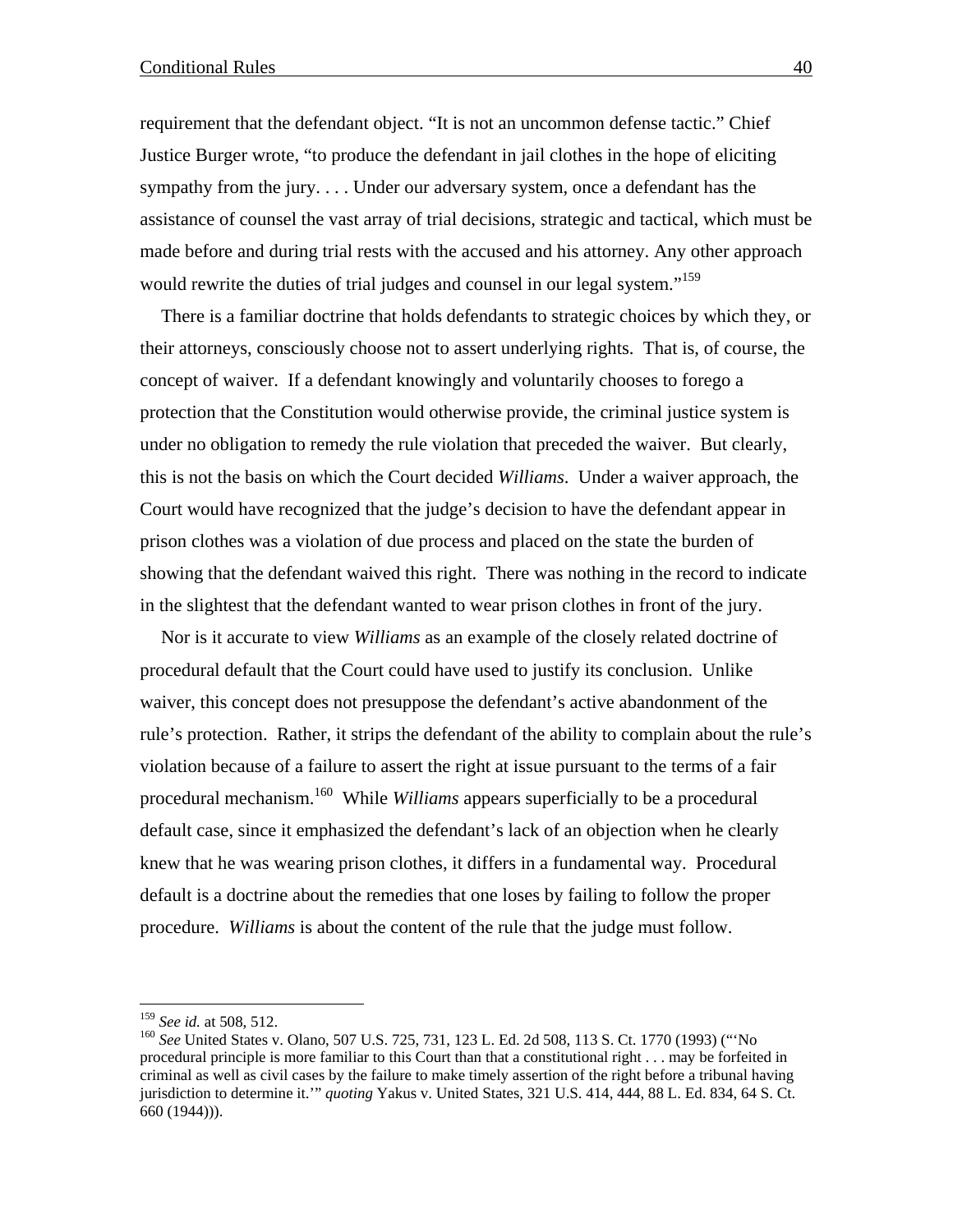The four justices who joined the majority opinion in *Williams* could not have been unaware of the possibility of reaching the result they did by relying on the doctrine of procedural default. Justices Powell and Stewart concurred on precisely this ground. In their view, no relief was warranted in this case because the defense attorney was aware of the possibility of objecting to the way his client was dressed and failed to do so simply because he mistakenly thought it futile.<sup>161</sup>

There are different conclusions one might draw from the majority's crafting a conditional rule rather than relying on the doctrine of procedural default. One is the possibility that the majority was concerned that the procedural default doctrine would not be strong enough medicine to ensure the finality of convictions in cases where the defendant did not lodge an objection. At the time *Williams* was decided, 1976, the law of constitutional remedies was much more forgiving than it became in the last two decades of the twentieth century. Defendants in the mid-1970's whose lawyers had failed to object to the violation of their clients' rights stood a much better chance of getting relief in a habeas corpus action than their successors thirty years later when habeas relief was much stingier.

There is another conclusion that one may draw from the majority opinion in *Williams*. By making the rule conditional, the Court may simply have been signaling trial judges that they have completely unfettered discretion in making decisions about whether defendants appear in prison clothes. Certainly, if the rule in *Williams* were not cast in conditional form, the state would appear to have an affirmative obligation to provide a less emotionally charged wardrobe for the defendants it chooses to prosecute. It may be that *Williams* was motivated by a desire to spare that expense.

# *ii. Due Process and Evidence that the Defendant Remained Silent After Receiving a Miranda Warning*

The famous *Miranda* decision has become so embedded in popular culture that almost every English speaking moviegoer or television watcher knows that after you are arrested, you have a right to remain silent. In Doyle v. Ohio,  $^{162}$  the Court held that if a suspect hears this warning and relies on it, it is so fundamentally unfair to allow the

<sup>161</sup> *See* 425 U.S. at 514 (Powell, J., concurring). 162 *See* 426 U.S. 610 (1976).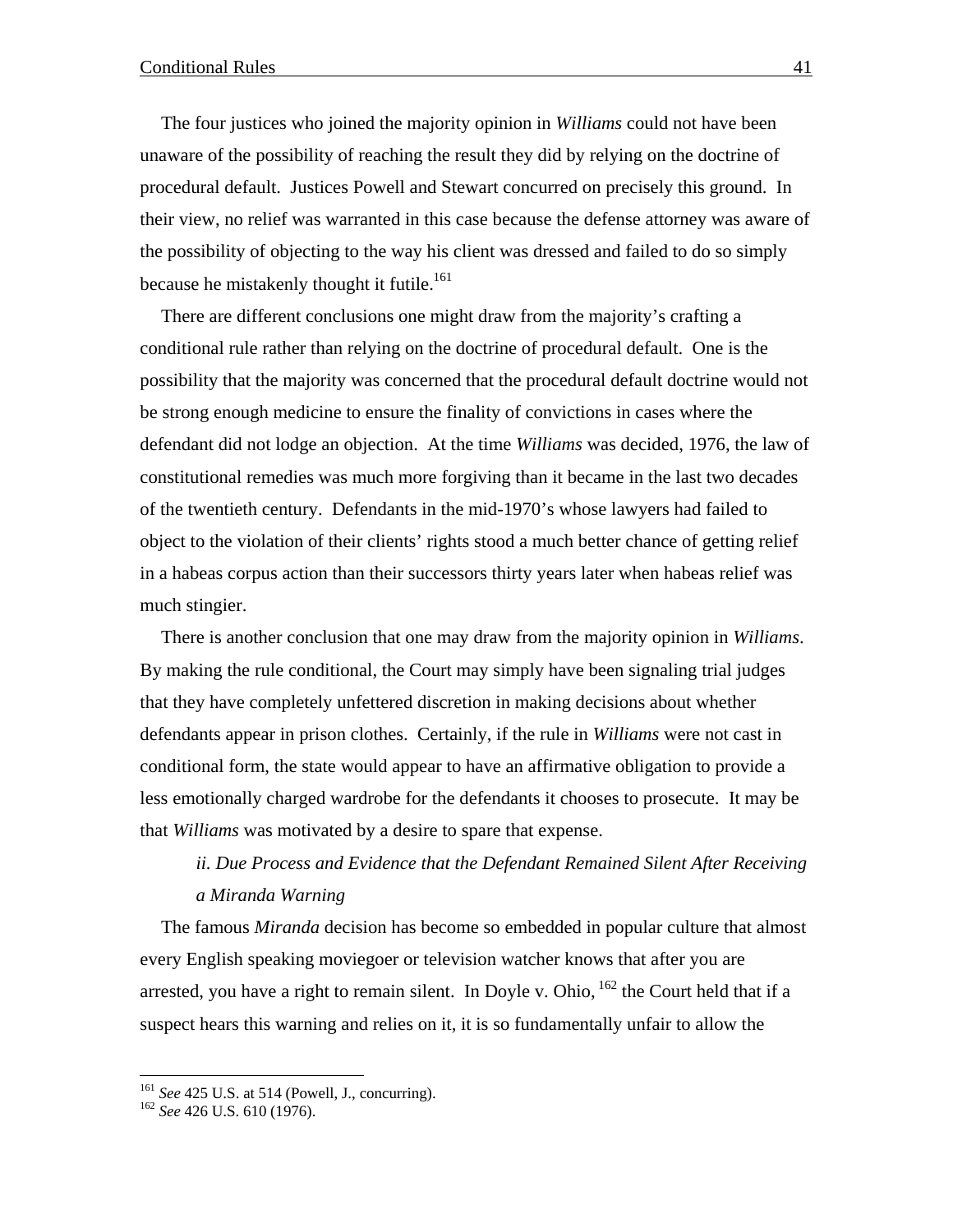prosecutor to use the defendant's silence as evidence of his guilt that it violates due process. For eleven years, the *Doyle* rule appeared to be straight forward. Prosecutors knew that they could not attempt to bring to the attention of the jury the fact that the defendant had remained silent after receiving a *Miranda* warning. Greer v. Miller.<sup>163</sup> however, made the rule a conditional one.

Charles Miller took the stand in his murder trial and testified that he had nothing to do with the crime. When the prosecutor had an opportunity to cross examine, he chose to start out strong.

Q: Mr. Miller, how old are you?

A: 23.

Q: Why didn't you tell this story to anybody when you got arrested?<sup>164</sup>

By highlighting the defendant's post-*Miranda* silence at the very beginning of his cross examination, the prosecutor cannot have been unaware of the impact this point must have had on the jury. It was no accident that it was the second question, immediately after asking the defendant's age. Defense counsel certainly knew what the prosecutor was up to, for an objection immediately followed. The judge instructed the jury to "ignore [the] question, for the time being."<sup>165</sup> The prosecutor never returned to the issue. Miller was convicted.

Both state appellate courts that considered Miller's appeal, the federal district court that granted him habeas corpus relief, and the Seventh Circuit panel as well as the *en banc* court which affirmed, all approached the case on the understanding that the prosecutor's question violated the defendant's right to remain silent. For each of these courts, the only issue they thought relevant was to decide whether the violation was harmless or not.

The question on which the Court granted *certiorari* was what the standard of harmless error should be in a habeas proceeding for a *Doyle* violation.<sup>166</sup> But somewhere in the course of its consideration of the case, the Court changed the structure of the *Doyle* rule.

<sup>163</sup> *See* 483 U.S. 756 (1987). 164 *See id.* at 759. 165 *See id.* <sup>166</sup> *See id.* at 761 n.3.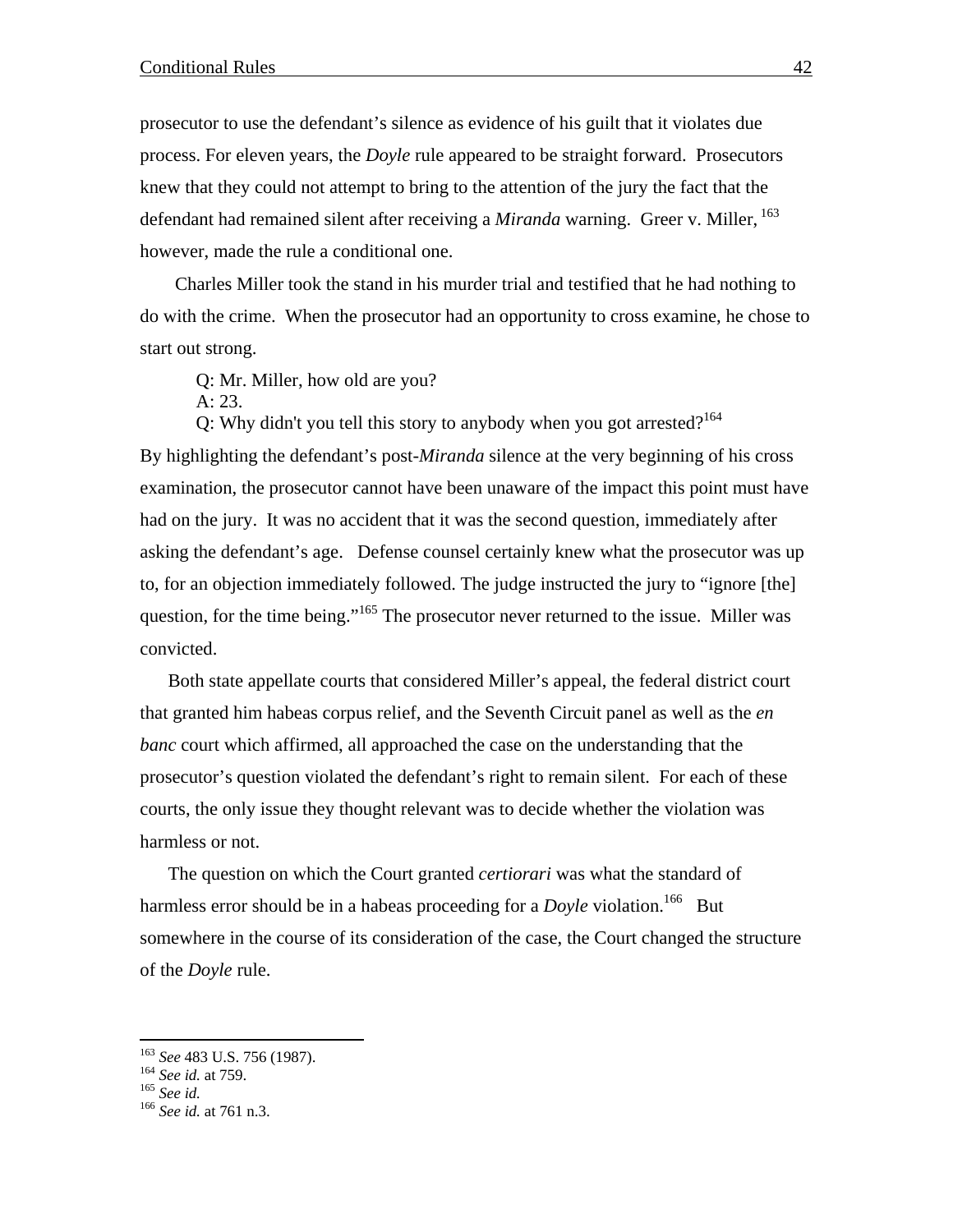*Doyle* itself dealt with a case in which the prosecutor had been permitted to question the defendant about his failure to tell the police the same story as included in his direct testimony and to argue to the jury that his post-*Miranda* silence was proof that his claim of innocence at trial was contrived. Since the context of the case presented the Court with a fait accompli concerning the unfair use of the defendant's silence, there was no reason for *Doyle* to have paid attention to the difference between the effect of a prosecutor merely asking the forbidden question and the defendant's answering it. So, the way that the *Doyle* opinion phased its rule allowed the majority in *Geer* to find room to make it conditional.

The quotes from *Doyle* that *Greer* excerpted to illustrate its rule gave it room to maneuver:

the holding of *Doyle* is that the Due Process Clause bars "*the use* for impeachment purposes" of a defendant's postarrest silence. (emphasis added). The Court noted that "'it does not comport with due process *to permit* the prosecution during trial to call attention to [the defendant's] silence.'"<sup>167</sup>

The choice to make *Doyle* a conditional rule may have been a result of the majority's reluctance to face head on the proper application of the harmless error doctrine to *Doyle* violations. More than one Circuit had taken the position that "*Doyle* violations are rarely harmless,"<sup>168</sup> and there was an as yet unsettled question of whether the standard for harmless error should be the same in a habeas corpus case, as this one was, as on direct review. Because the defendant in *Greer* never answered the prosecutor's question, the Court held, there was no *Doyle* violation in the first place and thus no need to address the question of what harmless error standard should apply.<sup>169</sup>

Four Justices disagreed with the majority's decision to make *Doyle* a conditional rule. Justice Stevens "agree[d] with the 10 Illinois judges and 12 federal judges who have concluded that the rule of the *Doyle* case was violated when the prosecutor called the jury's attention to respondent's silence."<sup>170</sup> Although he affirmed the conviction on the ground that the error was harmless, he felt that the majority's approach robbed the *Doyle*

 $167$  See id. at 762 (quoting Doyle, 426 U.S. at 619).

<sup>&</sup>lt;sup>168</sup> See id. at 772 (dissenting opinion of Brennan, J.) *quoting* Williams v. Zahradnick, 632 F.2d 353, 364  $(4^{th}$  Cir. 1980).

<sup>169</sup> *See id.* at 765. 170 *See id.*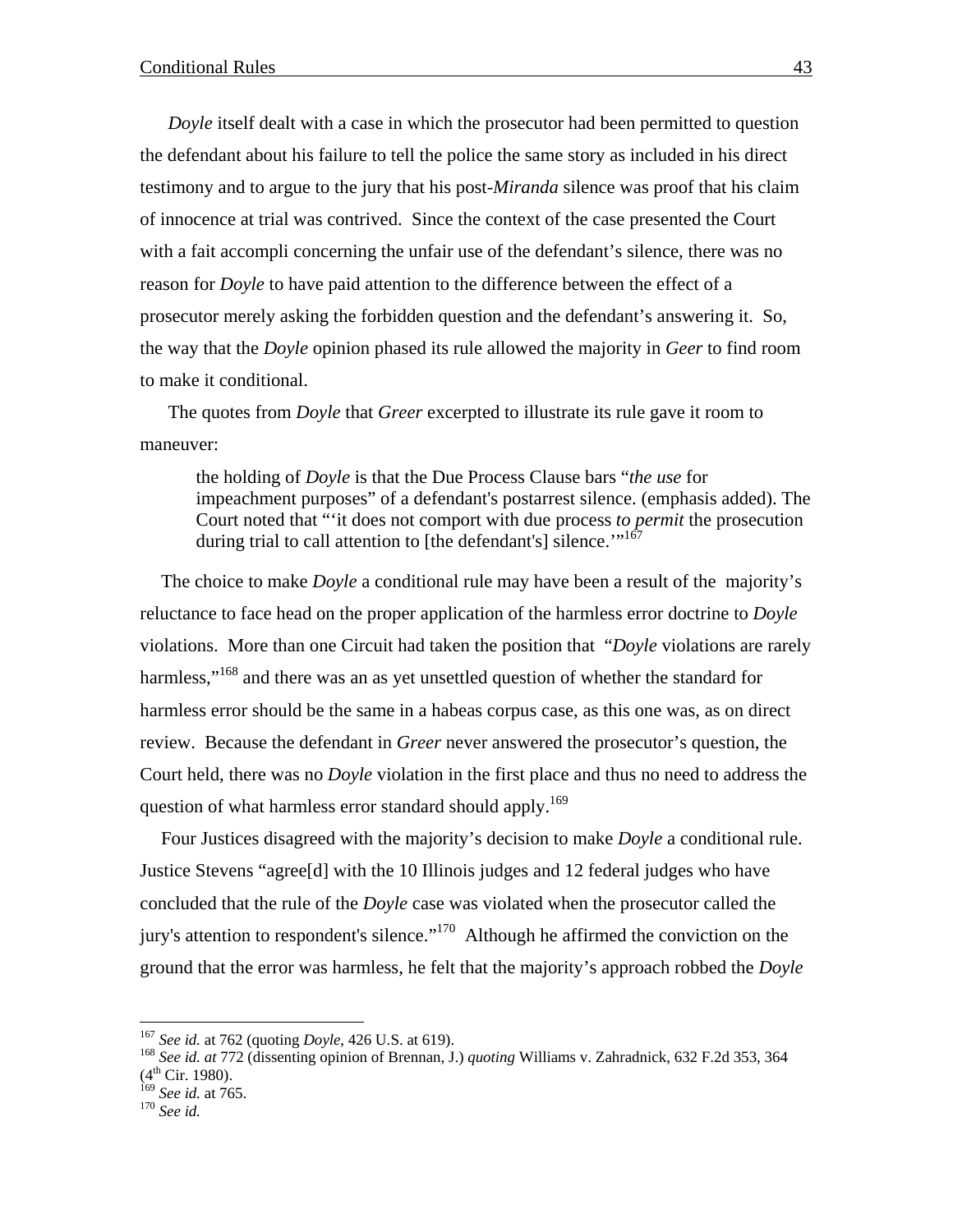1

rule of clarity.171 Justices Brennan, Marshall and Blackmun criticized the majority for eschewing a harmless error approach that would have been more nuanced than the blunt conditional rule that the Court adopted. A harmless error analysis could not only take into account the fact that the prosecutor's question went unanswered (the major factor relevant to the majority's conditional rule),  $172$  but also the other events at trial that might have led the jury to weigh the defendant's silence after arrest despite the lack of explicit testimony on the point. $173$ 

#### *iii. The Fourth Amendment and the Definition of a Seizure*

If there is any provision in the Constitution where both the historical understanding and the contemporary application depend on government officials being subject to clear rules which tell them in advance of their exercise of power whether they can act or not, the Fourth Amendment would be at the top of almost every list. Much of the Court's recent Fourth Amendment analysis is driven by its desire to make things simple for the police officers who have to translate their legal doctrine into action out on the street.<sup>174</sup> Yet in one important area, the Court has constructed a Fourth Amendment conditional

 The majority was not completely blind to the inherent unfairness of allowing the prosecutor to suggest by his question that the defendant should not be believed because he did not tell his story to the police. In a separate part of the opinion, they considered whether prosecutorial misconduct "'so infec[t] the trial with unfairness as to make the resulting conviction a denial of due process.'" *See* 483 U.S. at 765 *quoting*  Donnelly v. DeChristoforo, 416 U.S. 637, 643 (1974). But what was it that the prosecutor did that would even require the Court to evaluate its impact in the context of the entire trial? It must be, though the Court never specifically says, the possibility that the jury would infer as true the suggestion contained in the question posed by the prosecutor about the defendant's silence. And what, one might ask, was that implicit suggestion? It must have been the inference that the defendant remained silent after receiving a *Miranda* warning. But that is precisely the factual assertion that *Doyle* itself prevents the prosecutor from making a part of the evidence. True, it does more damage when the defendant admits the assertion than when the prosecutor suggests it in a question. But it is hard to see why this difference justifies applying two different rules to what is essentially the same problem. Nevertheless, by subsuming this analysis under the rubric of the test applicable to prosecutorial misconduct, the majority was able to subject it to a less demanding standard than the one that was in place at the time for harmless error. *See* 483 U.S. at 766 n. 7. <sup>174</sup> *See* New York v. Belton, 453 U.S. 454, 458 (1981) ("the protection of the Fourth and Fourteenth Amendments 'can only be realized if the police are acting under a set of rules which, in most instances, makes it possible to reach a correct determination beforehand as to whether an invasion of privacy is justified in the interest of law enforcement.' ); Dunaway v. New York, 442 U.S. 200, 213-214 ("[a] single familiar standard is essential to guide police officers, who have only limited time and expertise to reflect on

and balance the social and individual interests involved in the specific circumstances they confront.")

<sup>&</sup>lt;sup>171</sup> *See id.* ("But if there is to be a rule that prohibits a prosecutor's use of a defendant's post-Miranda silence, it should be a clearly defined rule.")

<sup>&</sup>lt;sup>172</sup> The majority also relied on the fact that the trial judge instructed the jury to disregard any question to which an objection had been sustained. *See id. at* 764.

<sup>&</sup>lt;sup>173</sup> For example, the context in which the prosecutor's question came, the weight of the evidence and the importance of the defendant's credibility all played a factor in the lower court's conclusion that the error in *Greer* was not harmless. *See* Miller v. Greer, 789 F.2d 438, 445-47 (7th Cir. 1986) (*en banc*).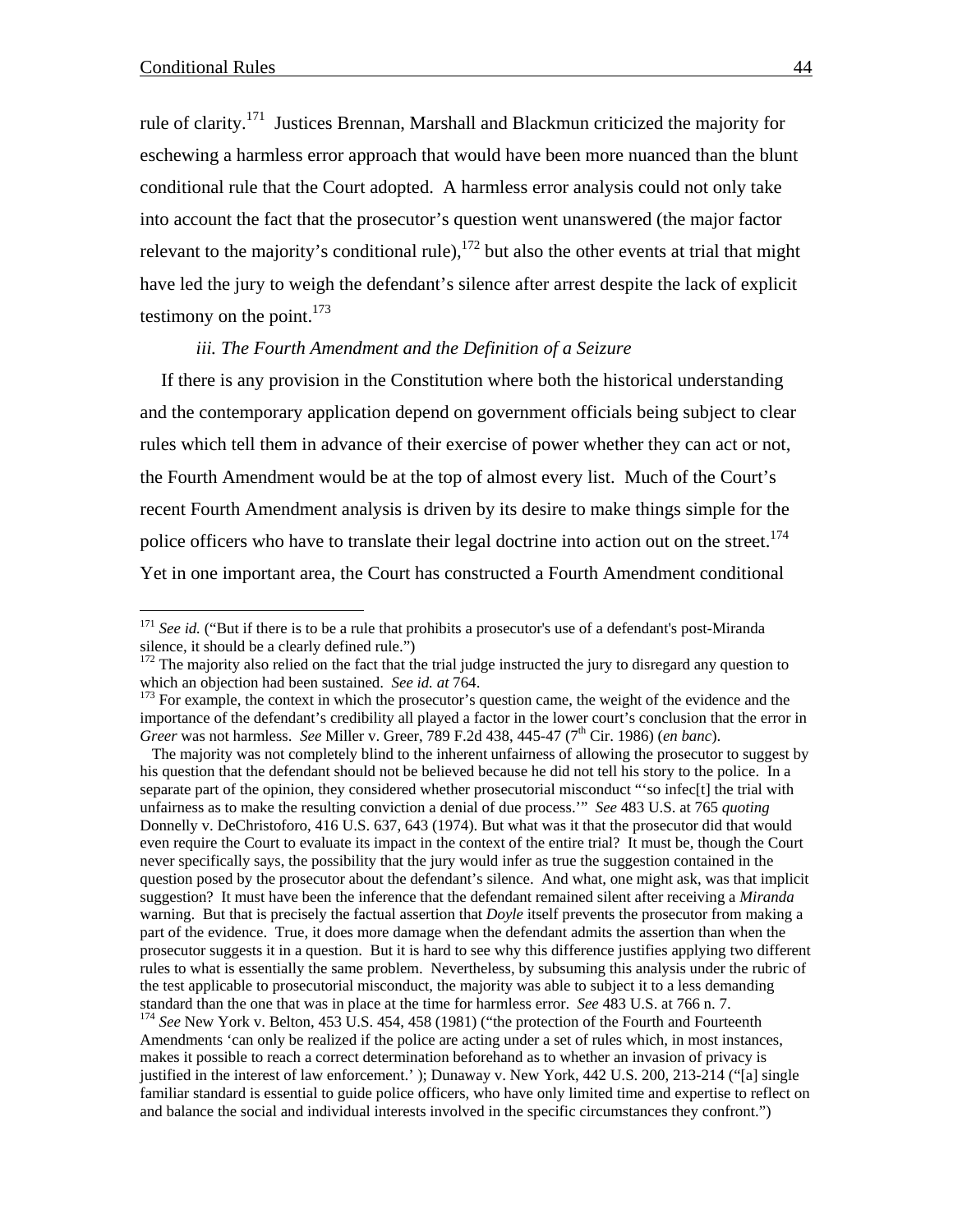rule that makes the legitimacy of what a police officer does dependent on how the target of his actions responds.

Boiled down to its essence, all Fourth Amendment issues relevant to the cop on the beat depend on a preliminary question that defineS the relevant scope of action that the Amendment controls. Is she is doing something that the Amendment addresses? The Fourth Amendment regulates only searches and seizures. If a police officer contemplates doing something that fits neither category, like shining a flashlight into a car parked on a public street or following someone walking through a public park, then that is the end of the matter. It is only if the conduct fits into one of these two categories that the officer has to apply the myriad rules the Court has crafted to fit the Amendment's standard of reasonableness to the vast array of modern day contexts in which we expect our police to act.

The most common area where police action implicates the Fourth Amendment is in one of the two varieties of seizures that infringe on an individual's liberty interest. Ever since the Court broke the mold of a unitary Fourth Amendment in Terry v. Ohio,  $^{175}$ police and courts classify seizures depending on how intrusive they are, into either *Terry* stops or full scale arrests. In order to make the sort of brief stop of a suspect that *Terry* allows in order to conduct a threshold inquiry, an officer needs some reasonable suspicion that the person is, has been or will be engaged in a crime.

Reasonable suspicion, the Court has held many times, is determined *ex ante*. 176 It depends not on what the true state of affairs turns out to be after the fact, but on how things appear to the officer at the time she exercises her power. Otherwise, the Fourth Amendment cannot serve as a guide to the officer's behavior.

One would think that the same logic must apply to the question of defining a seizure. If an officer cannot tell in advance if she proposes to engage in activity regulated by the Fourth Amendment, how can she know if what she plans to do crosses the line? This was essentially the question that the Court confronted in California v. Hodari  $D<sup>177</sup>$ 

The officers whose actions precipitated the Court's encounter came across Hodari Dulin in an alley where he and a number of other young men were huddled around a car.

<sup>175</sup> *See* Terry v. Ohio, 392 U.S. 1 (1968). 176 *See, e.g., id.* at 22.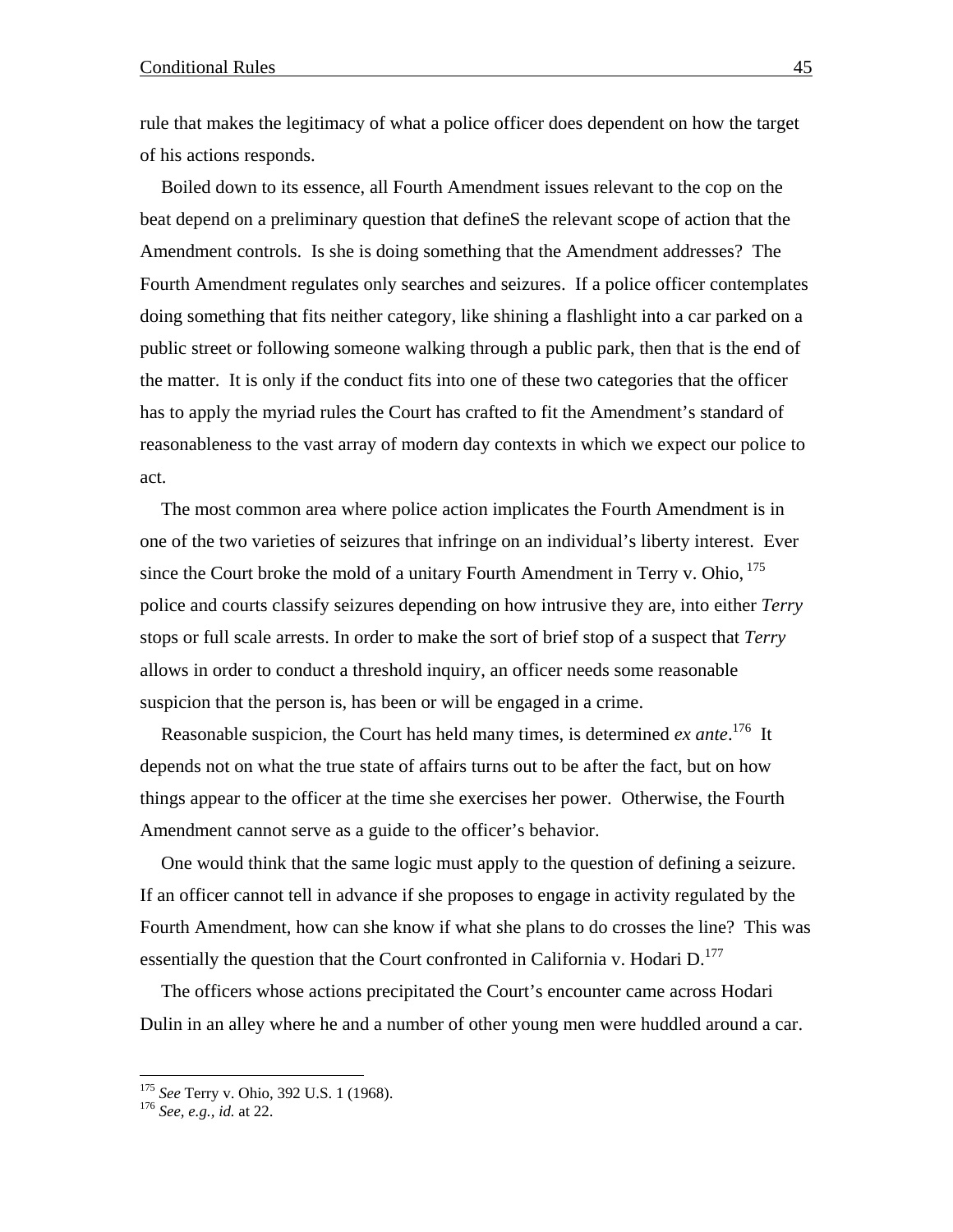The boys scattered when they saw the officers and, predictably, the police gave chase. In the course of the pursuit, one of the officers saw Dulin throw down a small rock of what he later learned was crack cocaine. In the juvenile court proceeding he faced, Dulin sought to suppress the use of the drugs as evidence, on the ground that he had been seized without justification at the initiation of the chase and the discovery of the cocaine was a "fruit of the poisonous tree." Since the state conceded that up until the time Dulin dropped the drugs the officer did not have reasonable suspicion that Dulin was engaged in any criminal activity, the legality of the officer's discovery of the drugs depended on whether Dulin had been seized for Fourth Amendment purposes when he saw the officer begin the chase.

In doctrinal terms, the resolution of *Hodari D.* depended on whether the Court would continue to adhere to its most widely accepted modern day formulation of what constituted a seizure or would revert to the historical common law understanding. The prevailing contemporary test for defining a seizure under circumstances like Dulin's was an objective one: "a person has been 'seized' within the meaning of the Fourth Amendment only if, in view of all the circumstances surrounding the incident, a reasonable person would have believed that he was not free to leave."<sup>178</sup> No one on the Court disputed that the officer's action, chasing Dulin, implicitly communicated that the state intended to interfere with his freedom to run down that alley.

The common law definition of a seizure came exclusively from the tort law of trespass. It required that either the police must touch their suspect physically or the suspect must submit in some way to a show of force. Since Dulin was not touched and certainly did not submit, he would have been unable successfully to establish the elements of trespass, as the doctrine was known in the  $18<sup>th</sup>$  century.

Underlying the choice between these two approaches were the different views the Justices had on the practical consequence of the rule that would emerge. The historical account leads to a conditional rule that gives police officers much more freedom in using a display of authority to get people's cooperation, even if those people are viewed by the

<sup>&</sup>lt;sup>177</sup> *See* 499 U.S. 621 (1991).<br><sup>178</sup> *See id.* at 627 *quoting* United States v. Mendenhall, 446 U.S. 544, 554 (1980).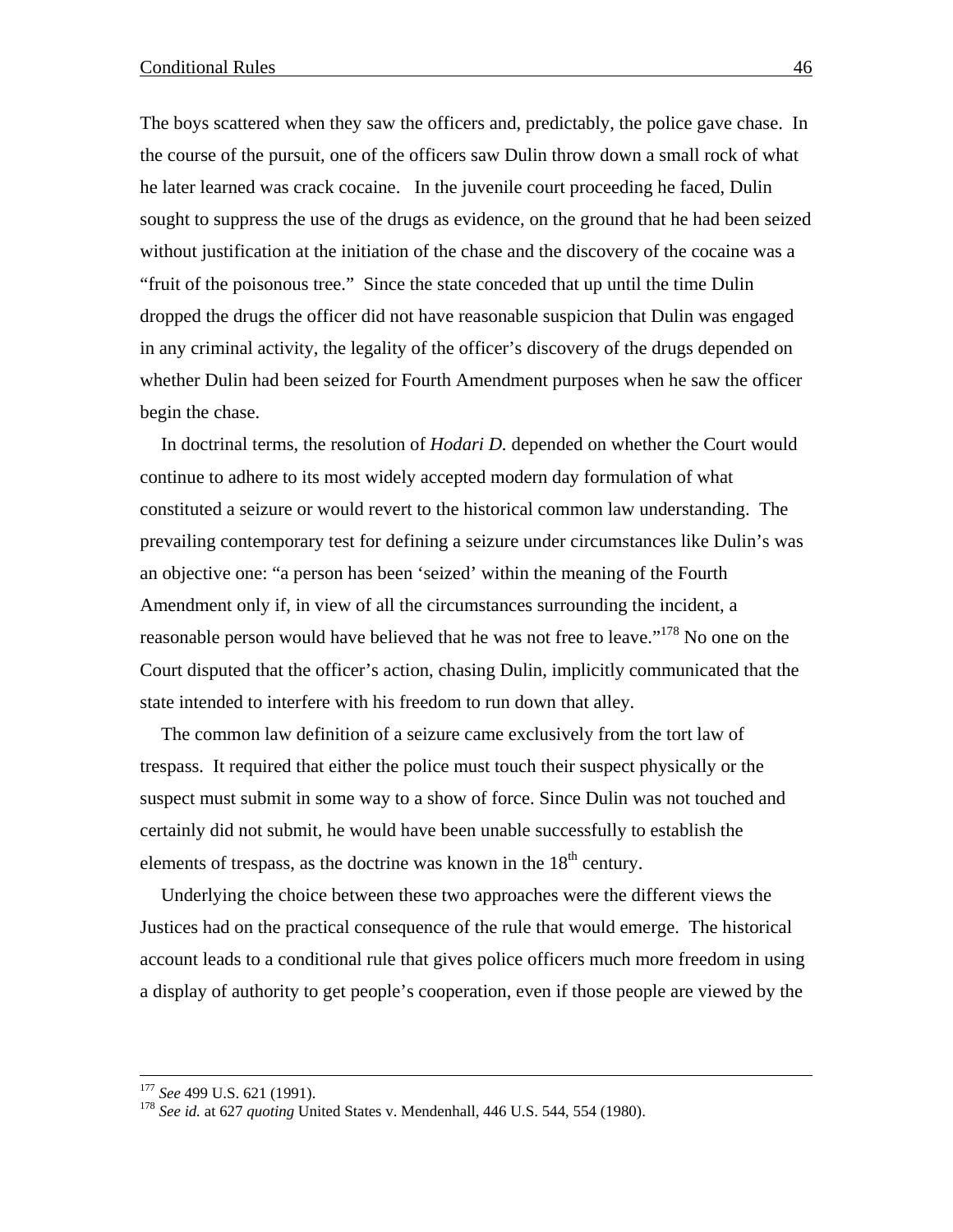police as targets for whom they lack objective indicia of criminality. Justice Scalia, who wrote the majority opinion in *Hodari D.* clearly belongs in this camp:

We do not think it desirable, even as a policy matter, to stretch the Fourth Amendment beyond its words and beyond the meaning of arrest . . . Street pursuits always place the public at some risk, and compliance with police orders to stop should therefore be encouraged. Only a few of those orders, we must presume, will be without adequate basis, and since the addressee has no ready means of identifying the deficient ones it almost invariably is the responsible course to comply. Unlawful orders will not be deterred, moreover, by sanctioning through the exclusionary rule those of them that are *not* obeyed. Since policemen do not command "Stop!" expecting to be ignored, or give chase hoping to be outrun, it fully suffices to apply the deterrent to their genuine, successful seizures.<sup>179</sup>

The two dissenters, Justices Stevens and Marshall, thought that the construction of a conditional rule to govern when police officers could attempt to interfere with a person's liberty "profoundly unwise."<sup>180</sup> Without a rule that allowed a police officer to know in advance whether his course of action was consistent with the restrictions of the Fourth Amendment, they argued, not only creates uncertainty but also provides police with a perverse incentive. Since merely directing a menacing show of force at an individual is, under the majority's view, not governed by the Fourth Amendment, police officers would be free to threaten to interfere with someone whom they could not lawfully stop and hope that the suspect's reaction gave them the reasonable suspicion that they otherwise lacked. "In an airport setting," Justice Stevens posed, "may a drug enforcement agent now approach a group of passengers with his gun drawn, announce a 'baggage search,' and rely on the passengers' reactions to justify his investigative stops?"181 *Hodari D.* gives the police reason to think that nothing in the Fourth Amendment prevents them from drawing their gun and shooting it at someone, without any reason at all, so long as the person at the other end of the barrel has the intestinal fortitude to ignore the threat and the luck to dodge the bullet.

<sup>&</sup>lt;sup>179</sup> *See id.* at 627.<br><sup>180</sup> *See id.* at 630 (Stevens, J., dissenting). <sup>181</sup> *Id.* at 645.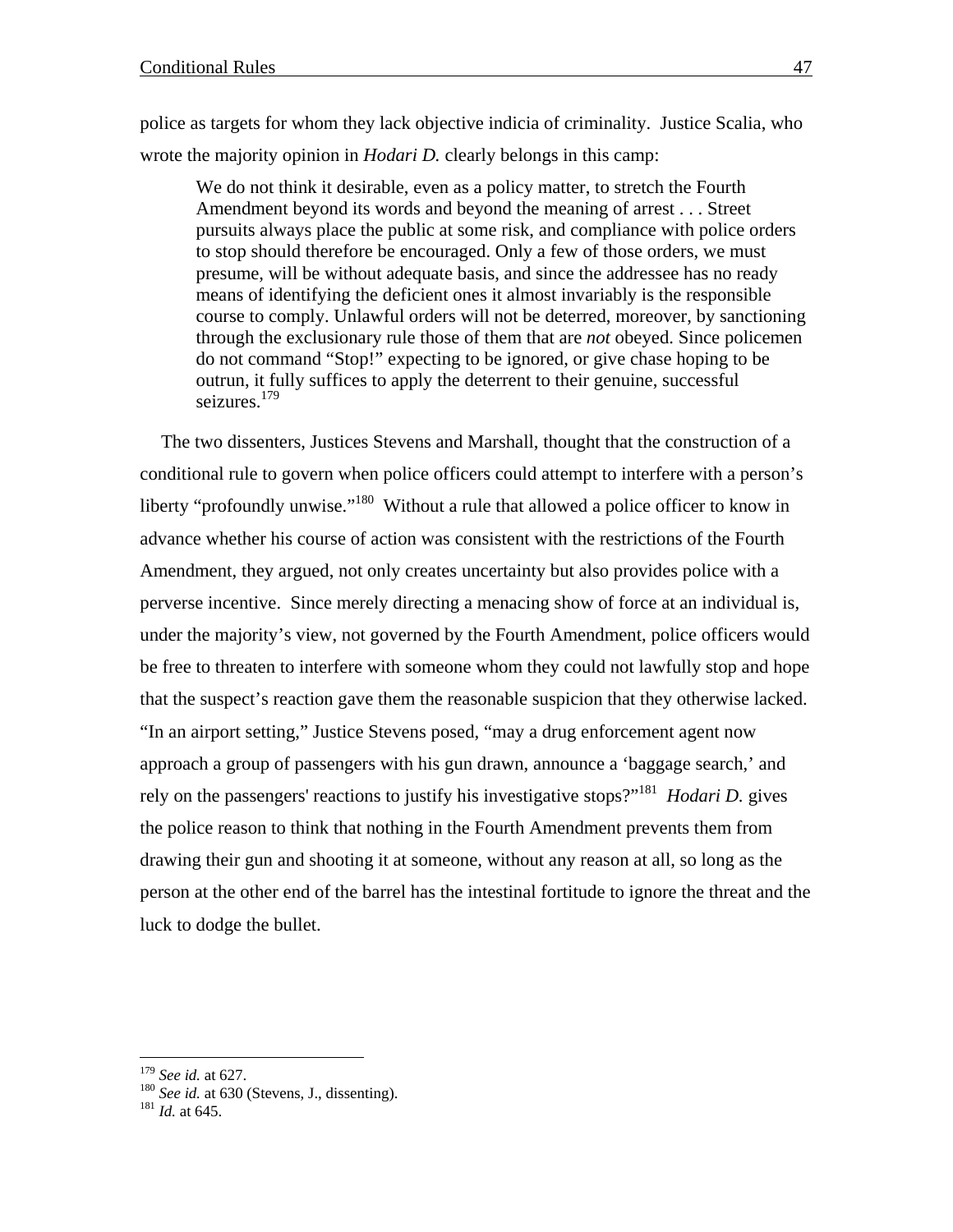## *iv. The Confrontation Clause and the Admissibility of an Codefendant's Confession*

In Bruton v. United States,<sup>182</sup> the Court held that the Confrontation Clause prohibits a prosecutor from introducing as evidence at a joint trial the confession of one of the group charged with the crime if it incriminates a codefendant, even if the jury receives an instruction directing them to consider it only against the person who made it. The problem such a situation creates for the values the Confrontation Clause protects stems from the Court's assumption about the utility of a limiting instruction in this circumstance. The chance that the jury would use the confession against both the person who made it and the person whom it mentions is overwhelming.<sup>183</sup> Once that barrier is breached, the confession becomes part of the evidence against the nonconfessing codefendant, and its admission without the ability to cross examine its maker violates the Confrontation Clause's core guarantee.<sup>184</sup>

On its face, then, *Bruton* presents a straight forward nonconditional rule. But two years later, in Nelson v. O'Neil, $^{185}$  the Court found a way to make it less clear. The trial in *Nelson* involved two codefendants, O'Neil and Runnels. Runnels confessed and implicated O'Neil. The prosecutor put three witnesses on the stand: a police officer who testified to the circumstances of the arrest; the victim of the crime, who identified both men; and the police office to whom Runnels made his confession. The judge instructed the jury that they were to use the confession as evidence only against Runnels, not O'Neil. The trial took place before *Bruton* was decided, so neither the prosecutor nor the judge would have had a reason to believe that this limiting instruction did not eliminate the Confrontation Clause problem inherent in the prosecutor's use of the confession.

<sup>&</sup>lt;sup>182</sup> 391 U.S. 123 (1968)

<sup>&</sup>lt;sup>183</sup> See id. at 135-36:

There are some contexts in which the risk that the jury will not, or cannot, follow instructions is so great, and the consequences of failure so vital to the defendant, that the practical and human limitations of the jury system cannot be ignored. Such a context is presented here, where the powerfully incriminating extrajudicial statements of a codefendant, who stands accused side-byside with the defendant, are deliberately spread before the jury in a joint trial. Not only are the

incriminations devastating to the defendant but their credibility is inevitably suspect . . . . 184 *See* Lilly v. Virginia, 527 U.S. 116 (1999) (admission of nontestifying codefendant's confession violates the Confrontation Clause despite state's hearsay exception for declarations against penal interest). <sup>185</sup> 402 U.S. 622 (1971).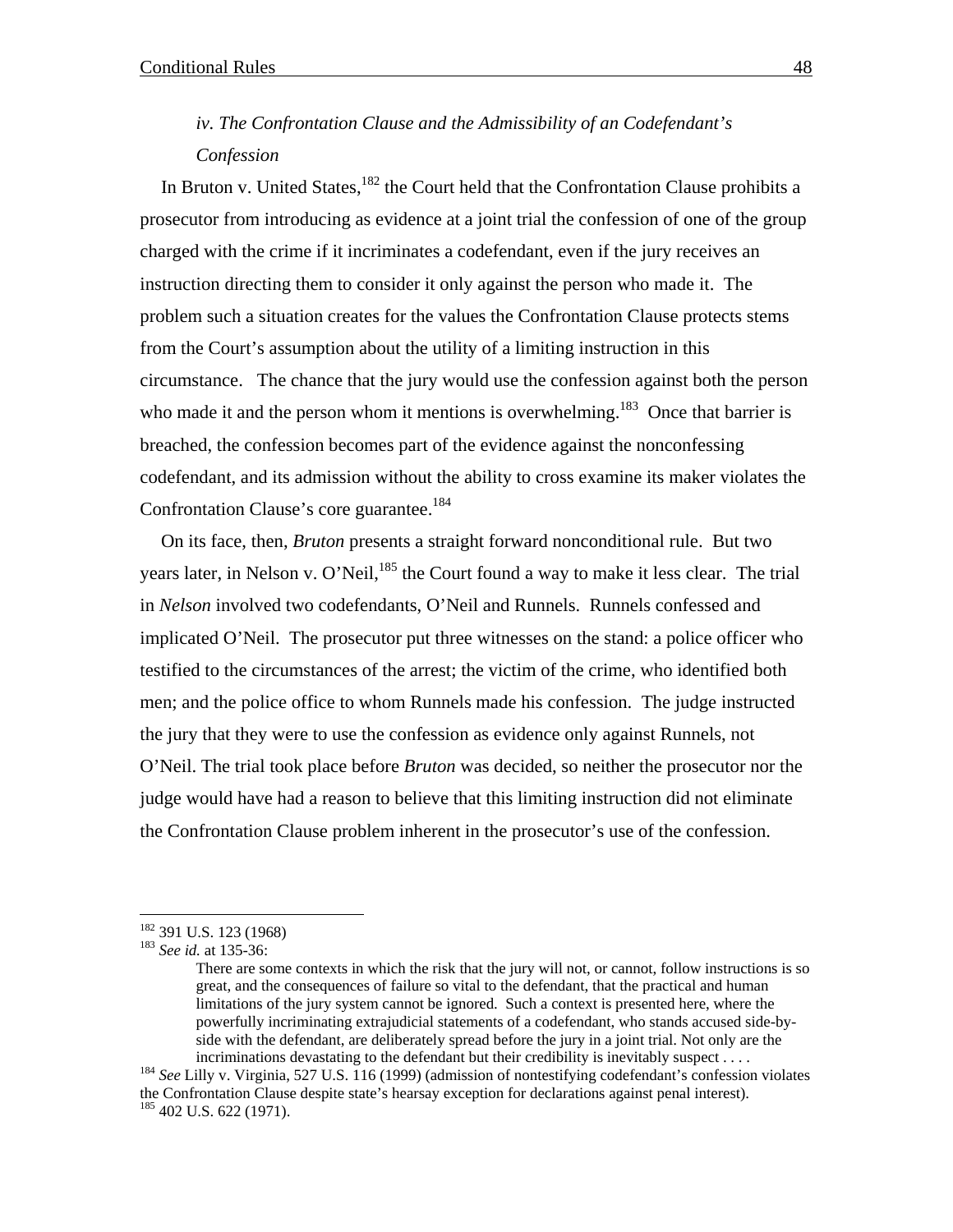*Bruton*, however, had been given retroactive effect in Roberts v. Russell,<sup>186</sup> so O'Neil was able to raise his Confrontation Clause claim in a habeas corpus petition.

*Nelson*, however, presented the Court with a development at trial that *Bruton* did not. As part of the defense case, each defendant took the stand. O'Neil testified to an alibi. Runnels not only corroborated the alibi, contradicting the account in the police officer's testimony about the confession, but he denied making the confession at all. O'Neil's defense counsel had an opportunity to cross examine Runnels, but chose to forego the chance. Since the principal vice the Court saw in the *Bruton* situation was the admission of an inculpatory statement by an out of court declarant who was "unavailable at the trial for 'full and effective' cross-examination,"<sup>187</sup> the mere prospect of putting questions to Runnels that O'Neil had when his codefendant took the stand was enough to take this case out of the ambit of *Bruton*. 188

What makes *Nelson* significant for the purpose of bringing it into the lineup of conditional rule cases is the way the Court described the consequence of Runnels' availability for cross examination. The Court announced as the reason for ruling against O'Neil: "there was no violation of the Constitution in this case."<sup>189</sup> The simplest meaning of this way of describing O'Neil's claim is to see *Bruton* as a conditional rule. With the benefit of hindsight, knowing that O'Neil had a chance to cross examine the person who made the confession, the Court treated this situation like a prosecutor's asking a question about a defendant's assertion of *Miranda* rights, or a judge ordering a defendant to appear before the jury in prison clothes, or a police officer drawing a gun and ordering someone to halt. In all of these situations, something that happened in the future determined if the Constitution had been violated or not.

If the Court had meant to convey that *Bruton* was not a conditional rule, it could easily have adopted either of the two lines of reasoning that the government put forward on the merits in the Ninth Circuit to argue against O'Neil's Confrontation Clause claim. The

1

<sup>&</sup>lt;sup>186</sup> 392 U.S. 293 (1968)<br><sup>187</sup> 402 U.S. at 627.<br><sup>188</sup> The majority assumed that had Runnels taken the stand and affirmed his confession, there would have been no Confrontation Clause problem. *Id.* at 627-29. Had Runnels done so, the Court reasoned, O'Neil would have been in a worse position than if Runnels had denied making the confession. Given that the former situation would not have violated the Confrontation Clause, it was easy for the Court to conclude that neither did the latter.

<sup>189</sup> *Id*. at 626.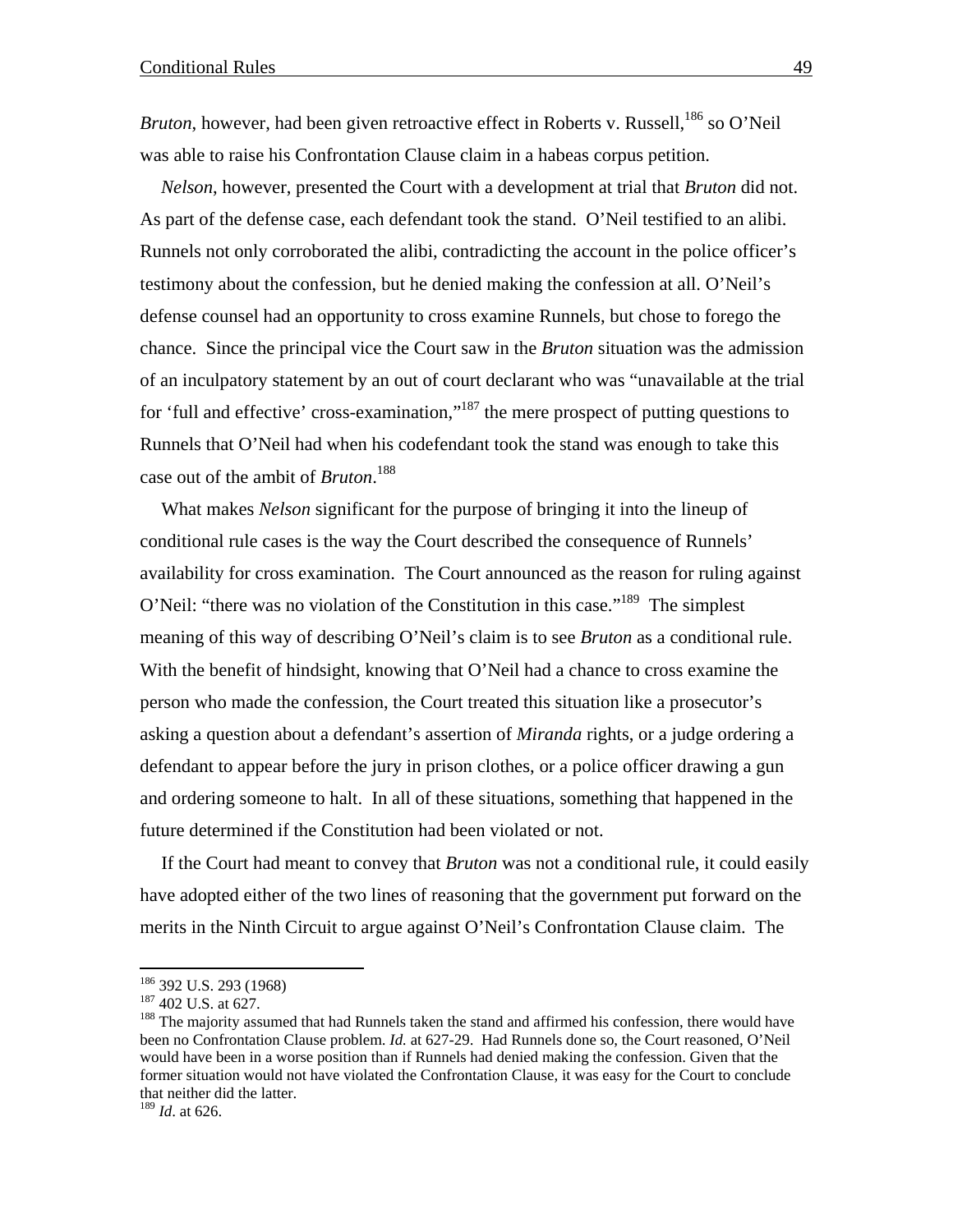first of these arguments was that the opportunity to cross examine Runnels "cured" the *Bruton* error.<sup>190</sup> Going to a doctor who cures a disease is quite different than going to one who tells you you're perfectly healthy. If the Court had used "cure" language, the rule would not have been conditional. But it did not.

The Supreme Court was certainly familiar with the concept of curing an error. The Court had used the metaphor in considering whether a prosecutor's correction of his own improper remarks cured the error of their presentation before the jury,  $191$  a judge's instruction cured the error of a prosecutor mentioning testimony in the government's opening statement that was not forthcoming in the case in chief,  $192$  and whether a defense attorney's use of a peremptory challenge cured a judge's error in allowed a juror to sit who was not qualified.<sup>193</sup> But there isn't any hint in *Nelson* that this is what the Court was doing. The majority's opinion eschewed any suggestion that what Runnels did cured a preexisting violation of the Confrontation Clause. It simply made the *post hoc* announcement that there was no violation at all.

The other argument the Court could have adopted in *Nelson* was that the *Bruton* error was harmless.<sup>194</sup> But as with the possibility of framing what had happened as a cure, the Court rejected this way of describing O'Neil's claim.<sup>195</sup> Rather than conceding there was an error, the Court concluded that an assessment of what the Confrontation Clause requires extends beyond the close of the prosecutor's case, making it a conditional rule:

We conclude that where a codefendant takes the stand in his own defense, denies making an alleged out-of-court statement implicating the defendant, and proceeds to testify favorably to the defendant concerning the underlying facts, the defendant has been denied no rights protected by the Sixth and Fourteenth Amendments.<sup>196</sup>

("Petitioner was undoubtedly required to exercise a peremptory challenge to cure the trial court's error.") <sup>194</sup> *See O'Neil, supra* note 190, 422 F.2d at 322.

 $\overline{a}$ <sup>190</sup> *See* O'Neil v. Nelson, 422 F.2d 319, 321 (9<sup>th</sup> Cir. 1970).

<sup>191</sup> *See* Dunlop v. United States, 165 U.S. 486, 498 (1897).

<sup>&</sup>lt;sup>192</sup> See Frazier v. Cupp, 394 U.S. 731, 734 (1969) (considering and rejecting argument that instruction could not cure the error, by holding that there was no error at all given the context of the remark in the overall evaluation of the fairness of the trial); *Dunlop*, 165 U.S. at 498 (trial judge's ruling holding prosecutor's remarks improper in connection with prosecutor's withdrawing them will generally cure the error).

<sup>193</sup> *See* U.S. v. Martinez-Salazar, 528 U.S. 304 (2000); Ross v. Oklahoma, 487 U.S. 81, 83(1988)

<sup>195</sup> *See* 402 U.S. at 626.

<sup>196</sup> *See id.* at 630.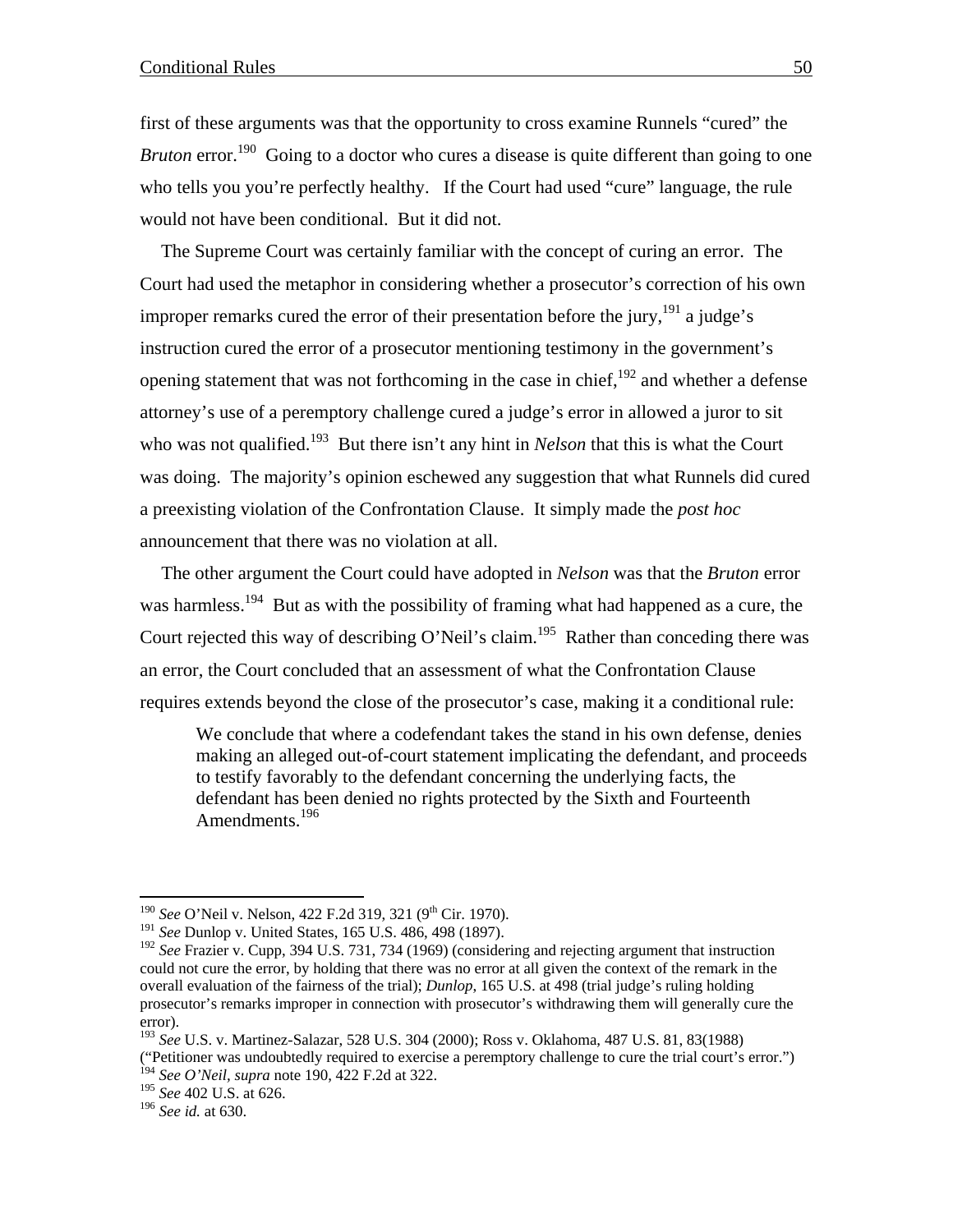Courts and commentators have, by and large, overlooked the conditional nature of the rule in *Nelson*. This absence is hardly surprising in reported decisions, given that the vast majority of them come from judges reviewing convictions after the fact, when a court already knows if the person who made the confession testified or not. From that vantage point, nothing turns on whether one describes the rule was conditional, though some courts still persist in labeling what happened a "cure" of a prior Confrontation Clause violation,  $197$  rather than saying as did the Supreme Court that the defendant's rights were not violated at all. On occasion, though, one can find a trial court opinion that takes advantage of the conditional nature of *Nelson*. Where a defendant moves on *Bruton* grounds to sever a pending trial from that of a codefendant who has confessed,<sup>198</sup> and where the trial judge is reasonably certain that the codefendant will take the stand, *Nelson* has been used as authority for denying severance on the ground that in the end, there will be no Confrontation Clause violation.<sup>199</sup> If *Nelson* were not in a conditional format, one can hardly imagine a trial judge allowing the prosecutor to use the codefendant's confession as part of the state's case in chief. It would be akin to denying a meritorious motion to suppress a confession on the ground that the defendant indicated he would plead guilty if he lost, raising the prospect that the issue of the confession would be  $m$ oot. $200$ 

The scarcity of cases where a trial judge allows a prosecutor to use a codefendant's unredacted confession is a reflection of the unusual nature of *Nelson*'s conditional rule.

<sup>&</sup>lt;sup>197</sup> *See e.g.*, Moore v. Casperson, 345 F.3d 474, 489 (7<sup>th</sup> Cir. 2003).

<sup>&</sup>lt;sup>198</sup> In many jurisdictions, if the prosecution plans to introduce a confession by one of several codefendants and the prosecution cannot redact it to eliminate any reference to the others who will be subject to the joint trial, a motion to sever must be granted. *See e.g.*, United States v. Cleveland, 590 F.2d 24, 28 (1st Cir. 1978); United States v. Truslow, 530 F.2d 257, 261-62 n. 3 (4<sup>th</sup> Cir. 1975); United States v. Johnson, 478 F.2d 1129 (5<sup>th</sup> Cir. 1973); Schaffer v. United States, 221 F.2d 17, 19 (5<sup>th</sup> Cir. 1955); Smith v. United States, 312 A.2d 781, 788 (D.C. App. 1973); People v. Aranda, 407 P.2d 265, 272-73 (Cal. 1965); State v. Rosen, 86 N.E.2d 24, 26 (Ohio 1949).

<sup>199</sup> *See e.g*., United States v. Chapman, 501 F. Supp. 704, 705 (S.D. Ohio 1980) ("As to prejudice to the defendant from statements by and a document admitted against his codefendant, the circumstances at this time do not indicate that defendant will suffer any prejudice thereby. Codefendant's counsel has indicated that his client will take the stand in his own defense. Consequently, defendant will be able to cross-examine him thoroughly as to any incriminating statements he may make regarding defendant."); United States v. Mandel, 415 F. Supp. 1033, 1048-49 (D. Md. 1976) ("The main difficulty with defendants' contentions based on *Bruton* is that there is no present reason to believe that any defendant in this case will not testify. Under such circumstances, it is clear that the *Bruton* rule is not applicable."); 200 *See* Parker v. North Carolina, 397 U.S. 790 (1970) (defendant may not attack voluntary nature of guilty

plea on ground that confession was coerced).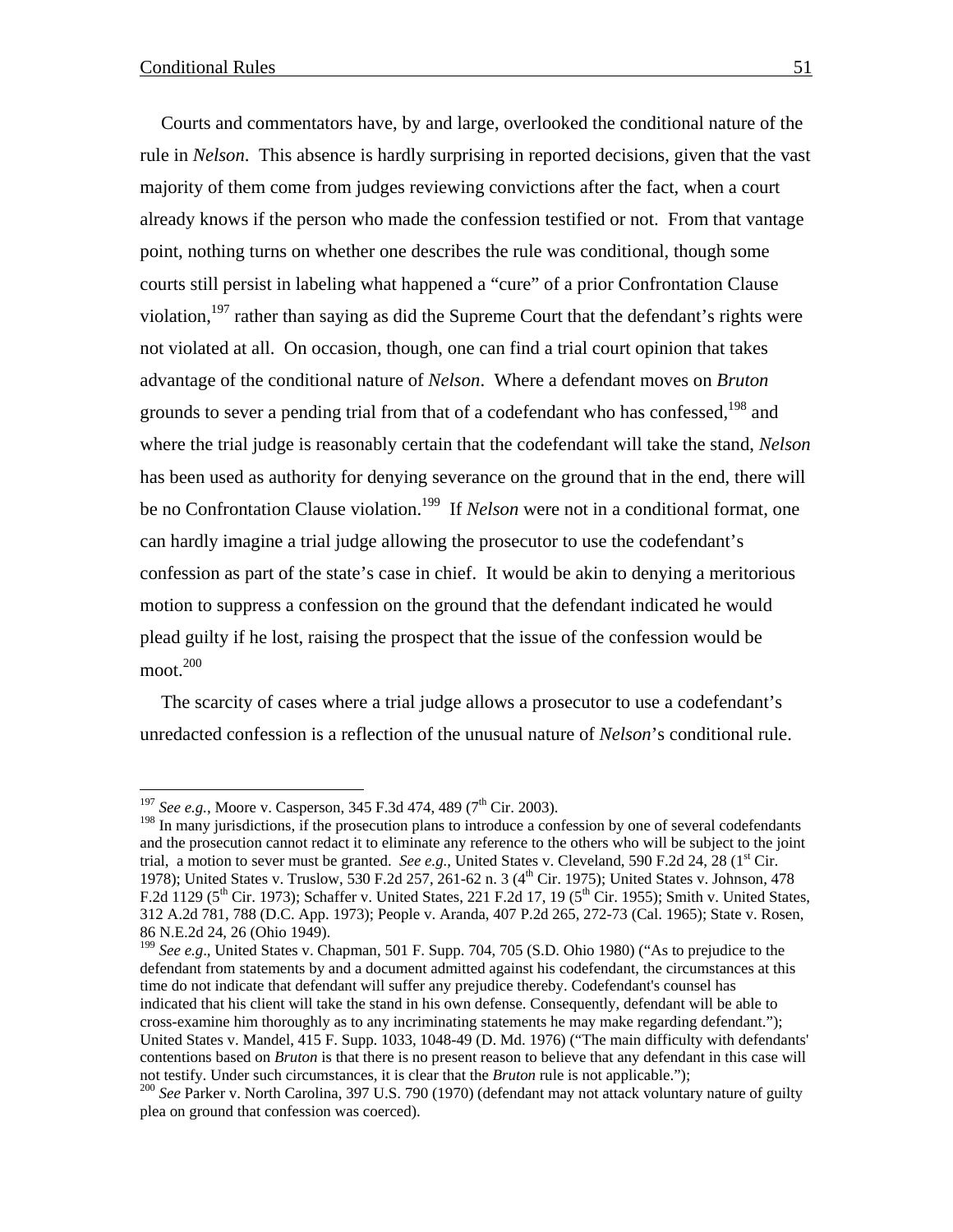$\overline{a}$ 

Unlike the others that resemble liability rules, the future action that determines the constitutionality of admitting an unredacted codefendant's confession is dependent on the decision of a third party, not the person whose rights are at issue. Moreover, the third party's behavior comes, if at all, at some point in time far removed from the action of the government that placed the defendant's rights in jeopardy. Even more significantly, the remedy for a violation of the rule is relatively severe. In the prison clothes context, if the defendant objects to the way he or she is dressed, it simply means that someone has to bring in something else to wear. If a prosecutor asks a question implicating *Doyle*, an objection to the question simply leads to the judge instructing the witness not to answer and telling the jury to draw no inference from the question. And when a suspect submits to an official show of force for which there is no justification, the police are put in no worse a situation in terms of discovering evidence of a crime than they would have been in had they done nothing.201 In a situation raising a *Bruton* issue, however, if the codefendant who made the confession does not eventually take the stand, then the judge must almost always declare a mistrial.

The awkward nature of prospectively applying a conditional rule where the consequence of being wrong is so great has the practical effect of influencing those who must abide by the rule to treat it as if it were unconditional.<sup>202</sup> Indeed, the Supreme Court

<sup>&</sup>lt;sup>201</sup> It is true that if a police officer makes a stop without proper justification, he or she is liable for damages in a civil rights action under 28 U.S.C. §1983. But in practical terms, if the suspect was released immediately there is very little likelihood of a successful lawsuit, in large part because the damages would be nominal. *See* David Rudovsky, *Law Enforcement by Stereotypes and Serendipity: Racial Profiling and Stops and Searches Without Cause*, 3 U. PA.J. CONST. L. 296, 354-55 (2001):

In cases in which no contraband is found, and a strong legal claim for damages can be stated, the damages may be too modest to justify full-scale litigation. Absent particularly harsh or malicious conduct, the damages that flow from a relatively short stop and incidental frisk or search, may appear to be nominal to some juries. As a result, such cases are not likely to attract competent counsel. Moreover, many civil rights plaintiffs are burdened by racial and class characteristics that may prejudice juries against them. Jurors tend to dismiss their allegations, often awarding them

less than a full measure of compensation. 202 A jurisdiction's rules on severance typically direct judges to avoid *Bruton* problems in advance. *See e.g.* Section 2.3 of the American Bar Association Project on Standards for Criminal Justice, Joinder and Severance (Proposed Revisions of Standards, 1968) which provides:

<sup>&</sup>quot;(a) When a defendant moves for a severance because an out-of-court statement of a codefendant makes reference to him but is not admissible against him, the court should determine whether the prosecution intends to offer the statement in evidence at the trial. If so, the court should require the prosecuting attorney to elect one of the following courses:

<sup>(</sup>i) a joint trial at which the statement is not admitted into evidence;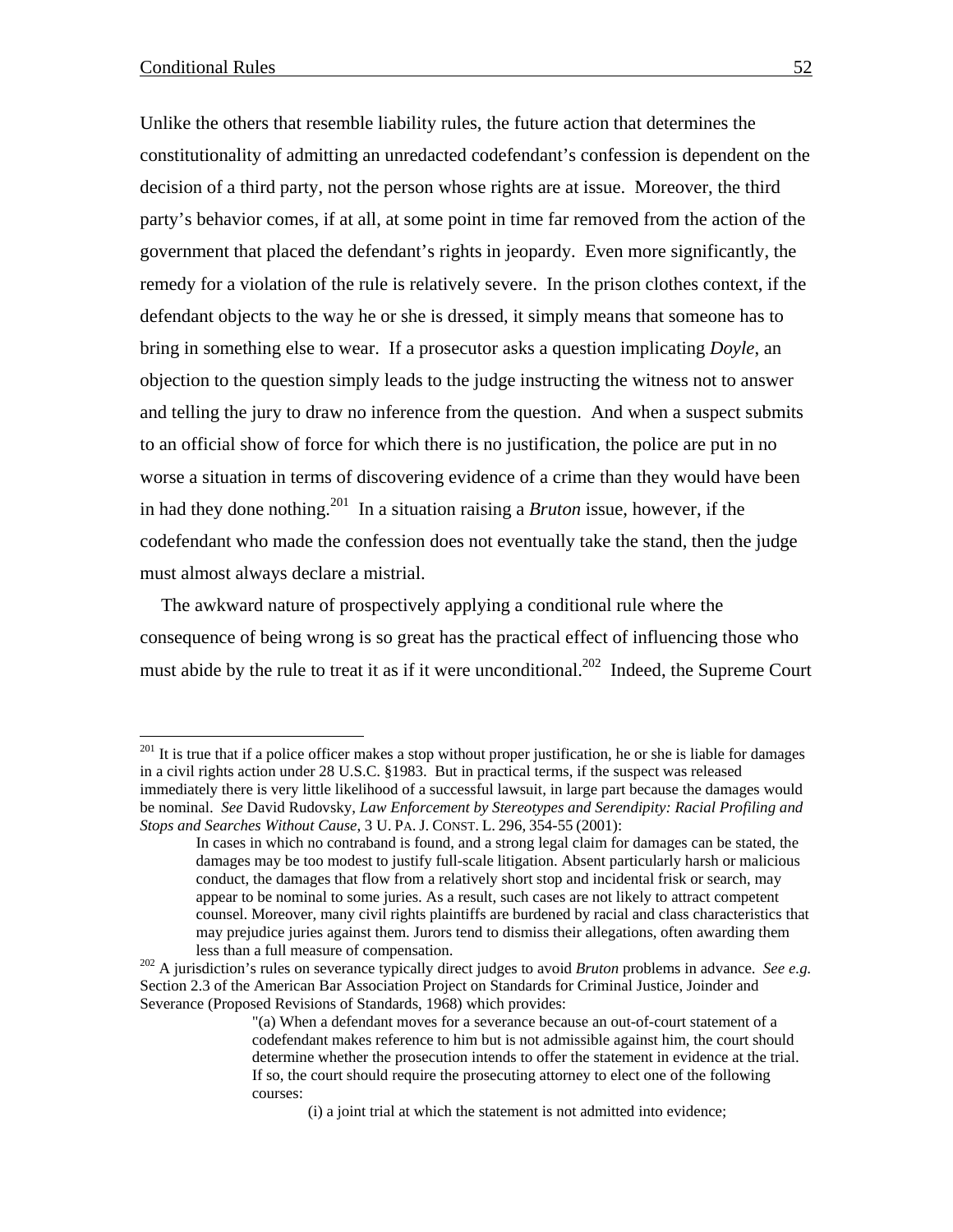is not unmindful of the awkwardness of a conditional rule in protecting a defendant's Confrontation Clause rights. In a case applying *Bruton* to the problem of redacted confessions, Richardson v. Marsh, $^{203}$  the Court explicitly rejected a conditional rule because it was unworkable.

*Richardson* addressed the question of whether *Bruton* would bar a codefendant's confession that had been redacted to eliminate any reference to the defendant, in circumstances where other evidence made clear that the confession inculpated the defendant. The case involved a joint trial of two codefendants, Marsh and Williams. As part of the state's case charging them in a robbery murder scheme, the prosecution introduced Williams' confession into evidence. The confession described how Williams and someone named Martin drove to the robbery scene, discussing what would happen along the way. According to the confession, Martin said that he would have to kill the victims after the robbery.204 The confession neither mentioned Marsh nor averted to the participation of a third person in the crime.<sup>205</sup> The judge instructed the jury to consider the confession as evidence only against Williams, not Marsh.<sup>206</sup> Williams did not testify. $207$ 

What created the problem for Marsh was the other evidence in the case. The only surviving victim testified that Marsh arrived at the scene together with Williams and Martin and helped them commit the robbery, leading to an inference that she must have been in the car and overheard her two cohorts plan the crime while they were all driving to the scene.<sup>208</sup> Marsh's own testimony provided another link. While she testified that her presence at the scene was as an unwitting dupe, she also admitted that she had

- 
- 
- 
- 

 <sup>(</sup>ii) a joint trial at which the statement is admitted into evidence only after all references to the moving defendant have been deleted, provided that, as deleted, the confession will not prejudice the moving defendant; or (iii) severance of the moving defendant.

Rule 14 (b) of the Federal Rules of Criminal Procedure also provide a mechanism for a judge to alleviate *Bruton* problems in advance, by providing that "In ruling on a motion by a defendant for severance the court may order the attorney for the government to deliver to the court for inspection *in camera* any statements or confessions made by the defendants which the government intends to introduce in evidence at the trial." FED. R. CRIM. PRO. R. 14 (b).<br>
<sup>203</sup> 481 U.S. 200 (1987).<br>
<sup>204</sup> *Id.* at 203 n. 1.<br>
<sup>206</sup> *Id.* at 204.<br>
<sup>207</sup> *Id.* <sup>208</sup> *Id.* at 215 n. 3.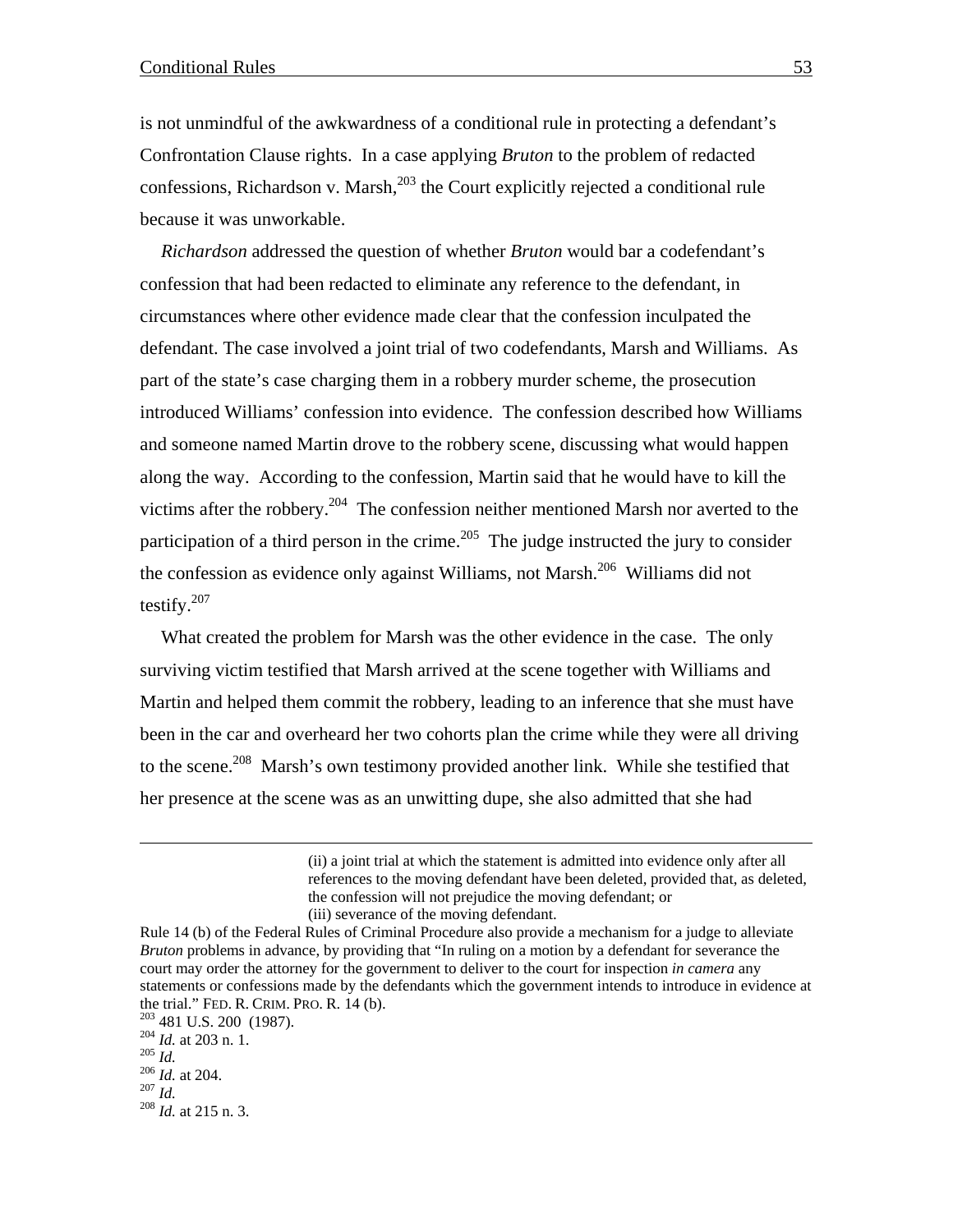traveled to the scene of the robbery in the car with Martin and Williams, albeit for an innocent purpose.<sup>209</sup> She told the jury she knew they were discussing something, but that she sat in the back seat and could not hear the conversation.<sup>210</sup> But of course, the jury was not bound to accept all of what she said. They could, and evidently did, believe she was in the car and disbelieved her denying knowing about the plan.

The question that split the majority and the dissent in *Richardson* was whether to apply *Bruton* by considering only the confession on its face, or to evaluate it in the context of all of the evidence to determine if it incriminated the defendant. One of the factors that played into this decision was the practical effect of each position. How would the trial judge apply a rule making the admissibility of the codefendant's confession turn on how the rest of the evidence came out?

Justice Stevens, in dissent, proposed a conditional rule. "In most [of these kinds of] cases the trial judge can comply with the dictates of *Bruton* by postponing his or her decision on the admissibility of the confession until the prosecution rests, at which time its potentially inculpatory effect can be evaluated in the light of the government's entire case." $^{211}$ 

Justice Scalia, writing for the majority, pounced on the problems that this proposal, as all conditional rules, would entail:

Even more significantly, evidence requiring linkage differs from evidence incriminating on its face in the practical effects which application of the *Bruton* exception would produce. If limited to facially incriminating confessions, *Bruton* can be complied with by redaction -- a possibility suggested in that opinion itself. If extended to confessions incriminating by connection, not only is that not possible, but it is not even possible to predict the admissibility of a confession in advance of trial. The "contextual implication" doctrine . . . would presumably require the trial judge to assess at the end of each trial whether, in light of all of the evidence, a nontestifying codefendant's confession has been so "powerfully incriminating" that a new, separate trial is required for the defendant. This obviously lends itself to manipulation by the defense -- and even without manipulation will result in numerous mistrials and appeals. It might be suggested that those consequences could be reduced by conducting a pretrial hearing at

 $209$  *Id.* at 204.

<sup>&</sup>lt;sup>210</sup> *Id.* at 204.<br><sup>210</sup> *Id.*<br><sup>211</sup> *Id.* at 220. The dissent never mentioned what would happen if the judge determined that the rest of the evidence, as in *Richardson* itself, linked the defendant to the confession. Presumably, though, the judge would have to declare a mistrial. Justice Stevens did make suggestions about how to avoid the problem in the first place, by "granting immunity, making plea bargains, or simply waiting until after a confessing defendant has been tried separately." *Id*. at 219.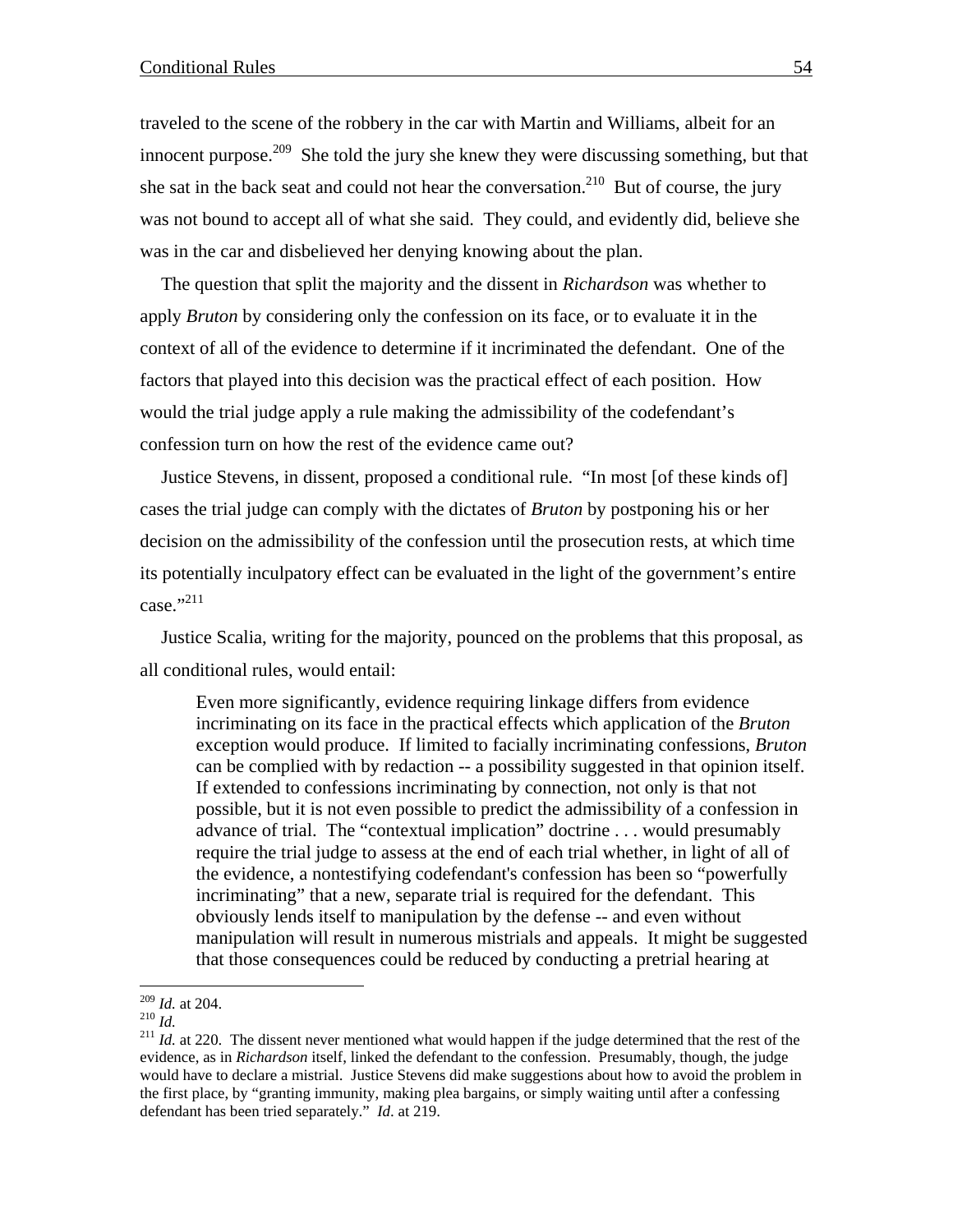which prosecution and defense would reveal the evidence they plan to introduce, enabling the court to assess compliance with *Bruton ex ante* rather than *ex post*. If this approach is even feasible under the Federal Rules (which is doubtful -- see, *e. g*., Fed. Rule Crim. Proc. 14), it would be time consuming and obviously far from foolproof. $212$ 

Neither opinion in *Richardson* mentions *Nelson*, much less avers to the fact that the *Bruton* doctrine was already a conditional rule.

### *C. Aggregation*

The third way that the Supreme Court has made constitutional rules conditional is to aggregate the time frame in which to make a judgment about the legitimacy of an actor's behavior. As with the other forms of conditional rules, in order to determine if the action at issue is constitutional, one must take into account a future event. But with aggregation, the future event is one taken by the same actor who was responsible for the original action, or by someone exercising government power toward the same end.<sup>213</sup> In generic form, such a rule has the following form:

(i) If a government official does X at time 1, then it violates the Constitution for the government to do Y at time 2.

 $(ii)$  X and Y both must occur to violate the rule.

For the appropriate sports analogy, one must turn to football. In order to make a judgment about whether an ineligible receiver has gone downfield on a pass play, the referee cannot simply determine how far an interior lineman has moved past the line of scrimmage as the quarterback goes back to pass. One must wait until the quarterback actually throws the ball while an ineligible receiver is in a prohibited position before one can determine that a foul has occurred.<sup>214</sup>

At a trivial level, something like this analysis operates whenever a judge makes an order for something to happen which will violate the constitutional rights of the defendant. If the order is never executed, the mere announcement will not violate the Constitution, absent some extraordinary circumstance by which the words alone have an

 $212$  *Id.* at 208-09.

<sup>&</sup>lt;sup>213</sup> Thus, a rule made conditional by aggregation differs from a liability rule in that in the latter, the future action is taken by the person who is the beneficiary of the rule and in the former by the person whose power the rule restricts.

<sup>214</sup> *See* Rule 7.3, Art. 10, N.C.A.A. 2007 FOOTBALL RULES AND INTERPRETATIONS at 99.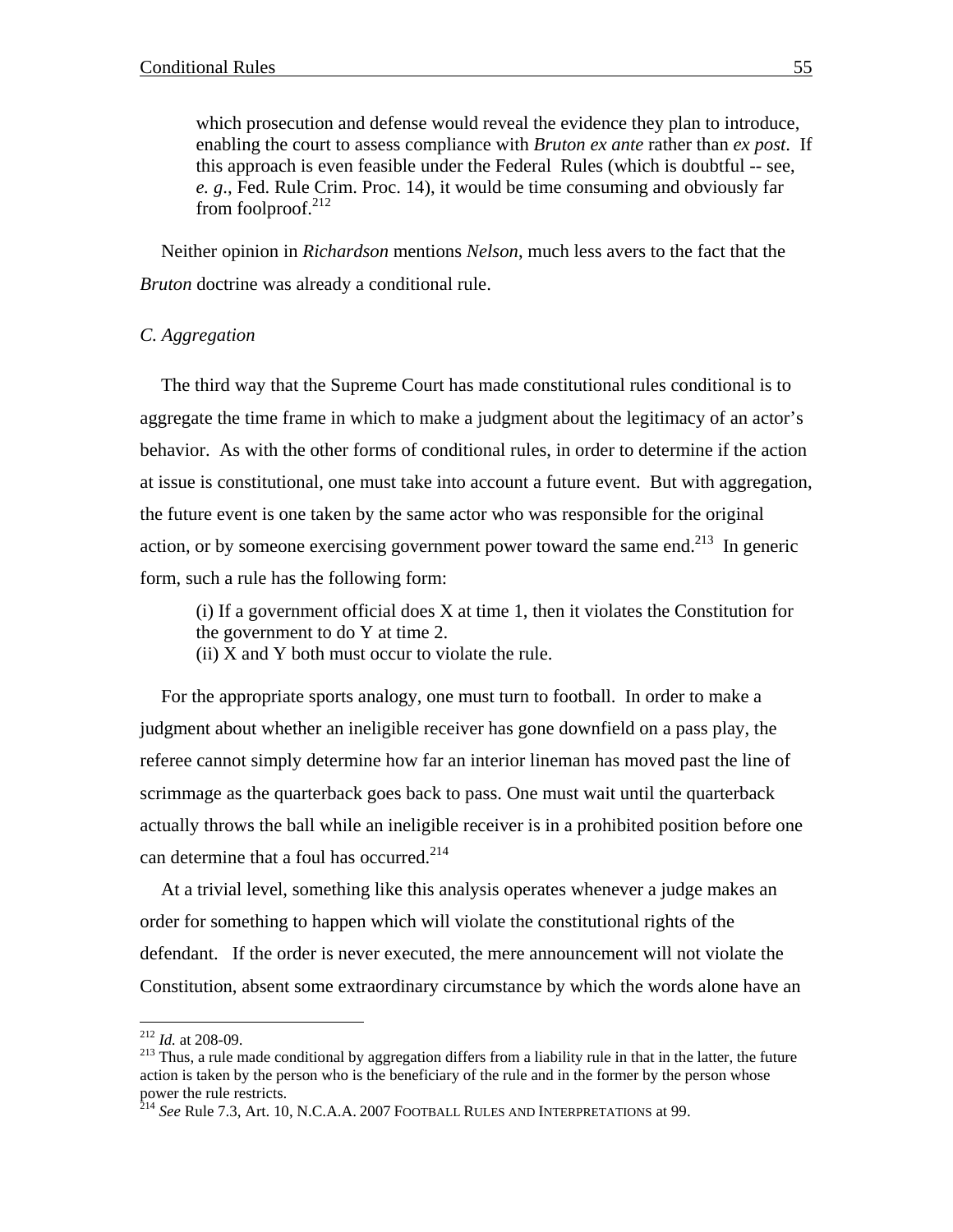effect on the process. It is on this basis, for example, that the result the Court reached in Gaines v. Washington makes sense.<sup>215</sup> The defendant in *Gaines* claimed that he was denied his right to a public trial by virtue of the trial judge's order closing the courtroom. The record, however, disclosed that that either the judge changed his mind or the bailiffs simply ignored him. Because nothing ever happened as a result of the judge's original order, the Court refused to find any rule violation.

It is easy to see why aggregation is necessary in a *Gaines* situation. Since the judge's order was never implemented, his words were no more damaging to the defendant than the private thought that immediately preceded them. Even where this is not the case, however, aggregation is some times necessary because the words that the defendant objects to are but a small part of a continuous course of action whose impact depends on the overall effect. This is what occurs when one must decide if a judge or prosecutor has deprived the defendant of a constitutional right by a single comment that comes in the course of a relatively lengthy presentation. An isolated slip of the tongue that is immediately corrected, for example, would not violate any constitutional rule.<sup>216</sup>

When judges instruct juries on the law they must apply in deciding a defendant's guilt, they often allude to a particular legal doctrine a number of times, using different vantage points to illuminate related aspects of interlocking concepts. For example, a judge may tell the jury about the doctrine of the presumption of innocence, the prosecution's burden of proof beyond a reasonable doubt, and how to evaluate the truthfulness of witnesses' testimony. An isolated statement to the effect that "every witness is presumed to speak the truth," appears problematic in a case where all of the witnesses appeared for the prosecution, as occurred in Cupp v. Naughten.<sup>217</sup> In considering, however, whether this statement so undermined the presumption of innocence that it deprived the defendant of due process, the Court applied an aggregation technique that made evaluating the constitutional rule conditional:

<sup>&</sup>lt;sup>215</sup> See 277 U.S. 81 (1928).

<sup>&</sup>lt;sup>216</sup> See e.g. Commonwealth v. Cotto, 69 Mass.App.Ct. 589, 870 N.E.2d 109 (Mass.App.Ct., 2007) (Trial court's erroneous statement to jury that defendant had burden of proof with respect to element of the crime was not a violation of defendant's rights as it was a single, isolated slip of the tongue, which the court quickly corrected.)

 $^{217}$  Cupp v. Naughten, 414 U.S. 141, 142 (1973).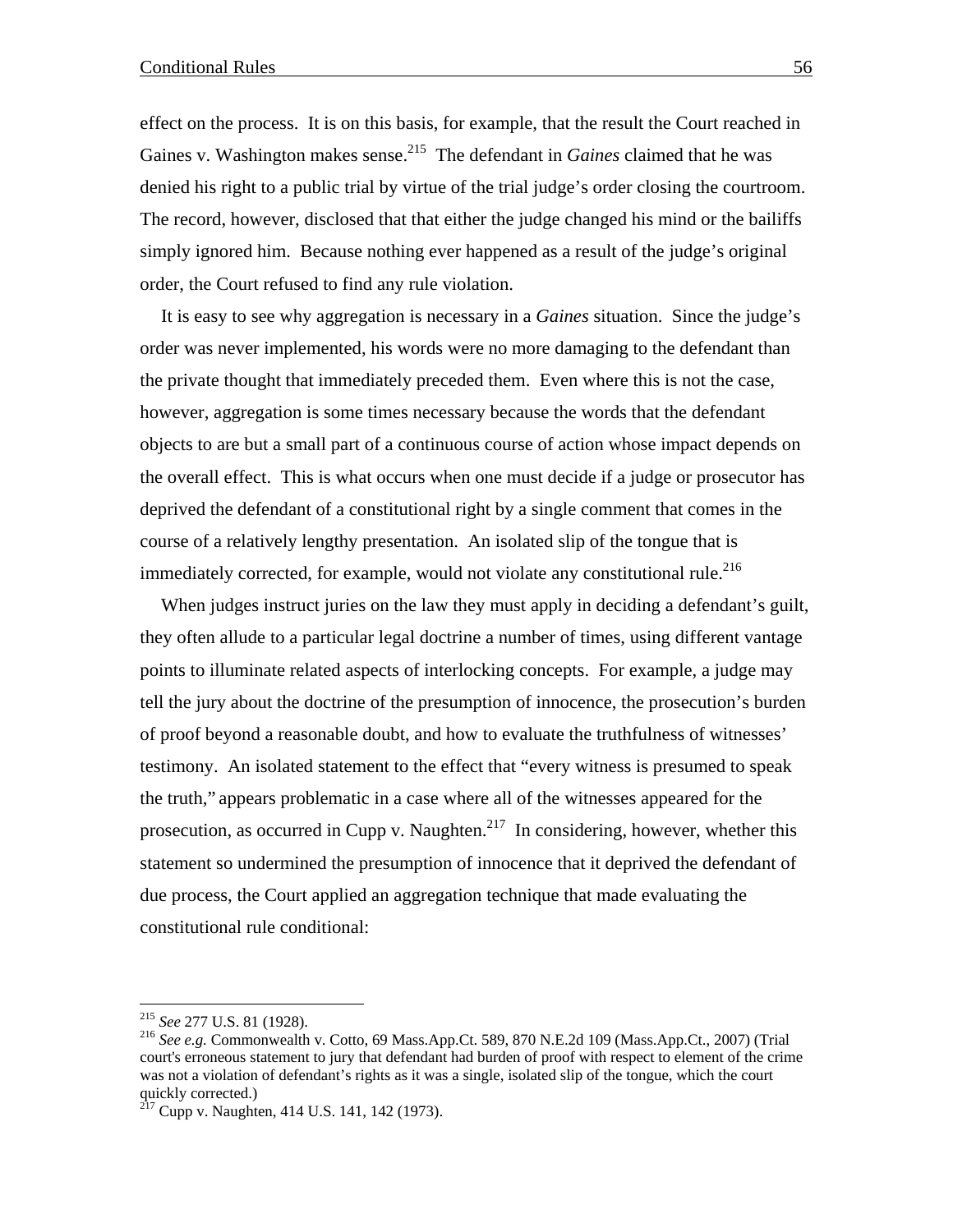In determining the effect of this instruction . . . we accept at the outset the wellestablished proposition that a single instruction to a jury may not be judged in artificial isolation, but must be viewed in the context of the overall charge. While this does not mean that an instruction by itself may never rise to the level of constitutional error, it does recognize that a judgment of conviction is commonly the culmination of a trial which includes testimony of witnesses, argument of counsel, receipt of exhibits in evidence, and instruction of the jury by the judge. Thus not only is the challenged instruction but one of many such instructions, but the process of instruction itself is but one of several components of the trial which may result in the judgment of conviction.<sup>218</sup>

The same holds true when considering whether a single part of a prosecutor's closing statement to a jury violates due process. $^{219}$ 

In the situations discussed below, however, the appeal of aggregation is less obvious. The time frame within which events are aggregated is much lengthier and the effect of freeing the earlier action from the direct application of the Constitution is more drastic.

## *i. The Sixth Amendment Right to the Appointment of Counsel For Indigent Defendants Accused of Misdemeanors*

In 1963, the Supreme Court decided one of the iconic cases in constitutional criminal procedure, Gideon v. Wainwright.<sup>220</sup> *Gideon* held that the state of Florida violated the Due Process Clause of the Fourteenth Amendment by refusing to appoint a lawyer for an indigent defendant charged with a felony. The case arose in the heyday of due process incorporation, when the Warren Court picked its way one by one through the specific provisions of the Bill of Rights and decided whether or not they applied to the states in more or less the same format as they did to the federal government. As did almost every other incorporation case, *Gideon* held that the Sixth Amendment right to counsel provision was the constitutional rule that governed the appointment of counsel in state

<sup>218</sup> *Id.* at 146-47 (citations omitted). *See also* Middleton v. O'Neil, 541 U.S. 433, 437 (2006) (no due process violation where judge gave one erroneous instruction on the elements of the crime and at least three correct instructions on the same issue, "not every ambiguity, inconsistency, or deficiency in a jury instruction rises to the level of a due process violation"); Boyde v. California, 494 U.S. 370, 380 (1989) (Where the defendant claims that a judge's instruction is ambiguous and therefore subject to an erroneous interpretation, "the proper inquiry . . . is whether there is a reasonable likelihood that the jury has applied the challenged instruction in [an improper] way.")

<sup>219</sup> *See* Donnelly v. DeChristoforo, 416 U.S. 637, 645 (1974):

the prosecutor's remark here, admittedly an ambiguous one, was but one moment in an extended trial and was followed by specific disapproving instructions. Although the process of constitutional line drawing in this regard is necessarily imprecise, we simply do not believe that this incident made respondent's trial so fundamentally unfair as to deny him due process. 220 *See* 372 U.S. 335 (1963).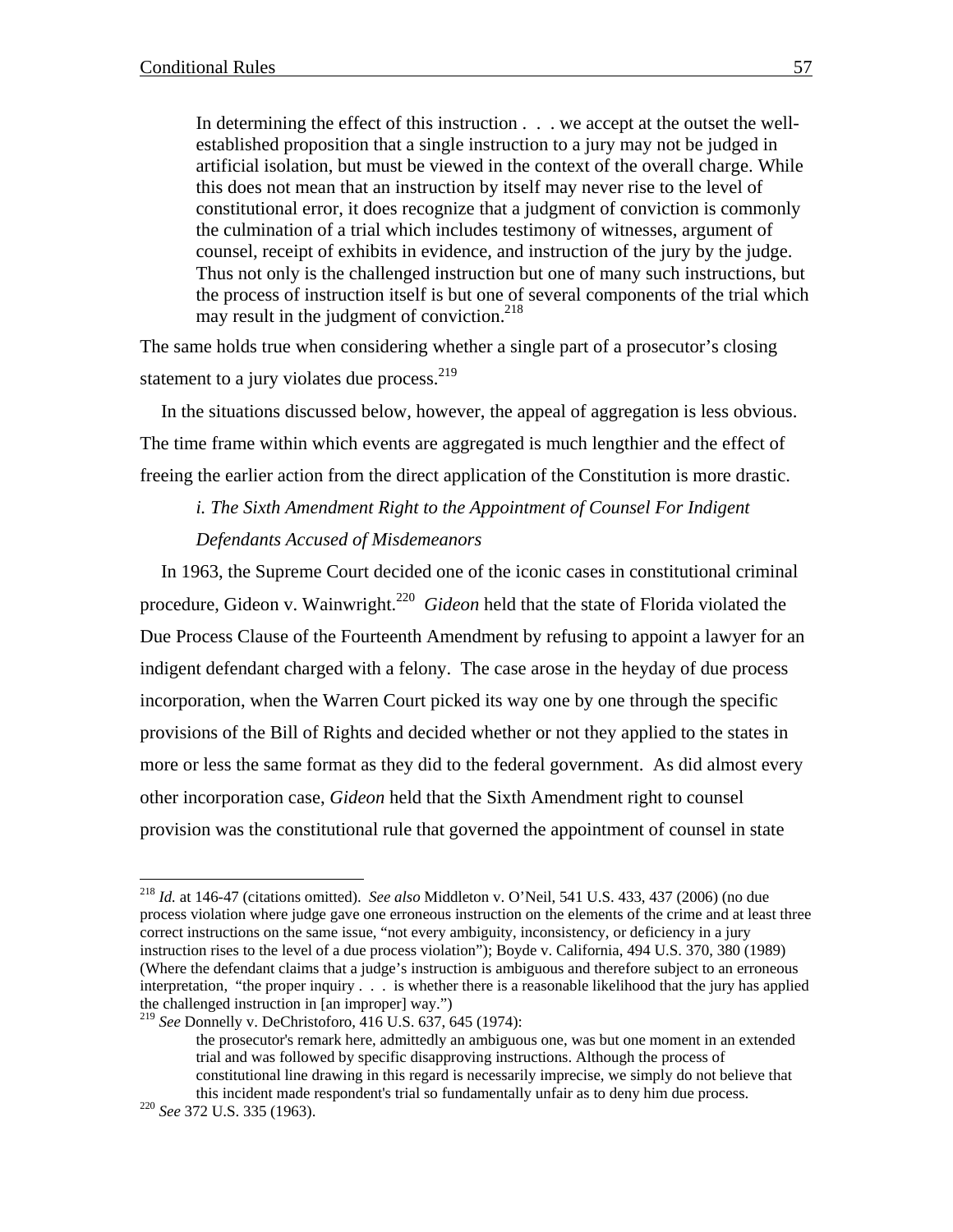courts, rather than a more general and less generous due process balancing test. Justice Black wrote for the Court: "[Reason] and reflection require us to recognize that in our adversary system of criminal justice, any person haled into court, who is too poor to hire a lawyer, cannot be assured a fair trial unless counsel is provided for him.<sup> $221$ </sup> Finding the right to counsel "fundamental and essential to a fair trial,"  $^{222}$  the Court held that this part of the Sixth Amendment was applicable to the states.

On its face, however, the right to counsel clause does not explicitly address the question that *Gideon* raised. "In all criminal prosecutions, the accused shall enjoy the right . . . to have the Assistance of Counsel for his defence."<sup>223</sup> There is no reference to the right to have the state appoint you a lawyer if you are too poor to hire one on your own. And, the historical context against which the provision was included in the Bill of Rights presented a quite different issue, the practice of English courts denying all felony defendants the right to be represented by any attorney whatsoever. Nevertheless, *Gideon* did not have to craft its own answer to what the right to counsel provision of the Sixth Amendment meant for criminal courts confronted by an indigent defendant.

In 1938, the Court had decided one of the few right to counsel cases that came to its docket from the federal process, Johnson v. Zerbst.<sup>224</sup> *Johnson* was a habeas corpus petition challenging a federal conviction on the ground that having been denied an appointed lawyer and being unable to afford one on his own, the defendant was being held in custody in violation of his right under the Sixth Amendment. The Court viewed the right to counsel as a cornerstone of the integrity of the entire criminal process, one of the "essential barriers against arbitrary or unjust deprivation of human rights."<sup>225</sup> Relying on Powell v. Alabama for the proposition that without a lawyer, the right to a hearing is essentially meaningless for even an intelligent and sophisticated lay defendant, the Court held that "The Sixth Amendment withholds from federal courts, in all criminal proceedings, the power and authority to deprive an accused of his life or liberty unless he has or waives the assistance of counsel."<sup>226</sup> Counsel was so fundamentally important a

 $^{221}$  *Id.* at 344.

<sup>&</sup>lt;sup>222</sup> *See id.* at 342.<br><sup>223</sup> U.S. CONST. amend. VI.<br><sup>224</sup> *See* 304 U.S. 458 (1938).<br><sup>225</sup> *See id.* at 462.<br><sup>226</sup> *See id.* at 463.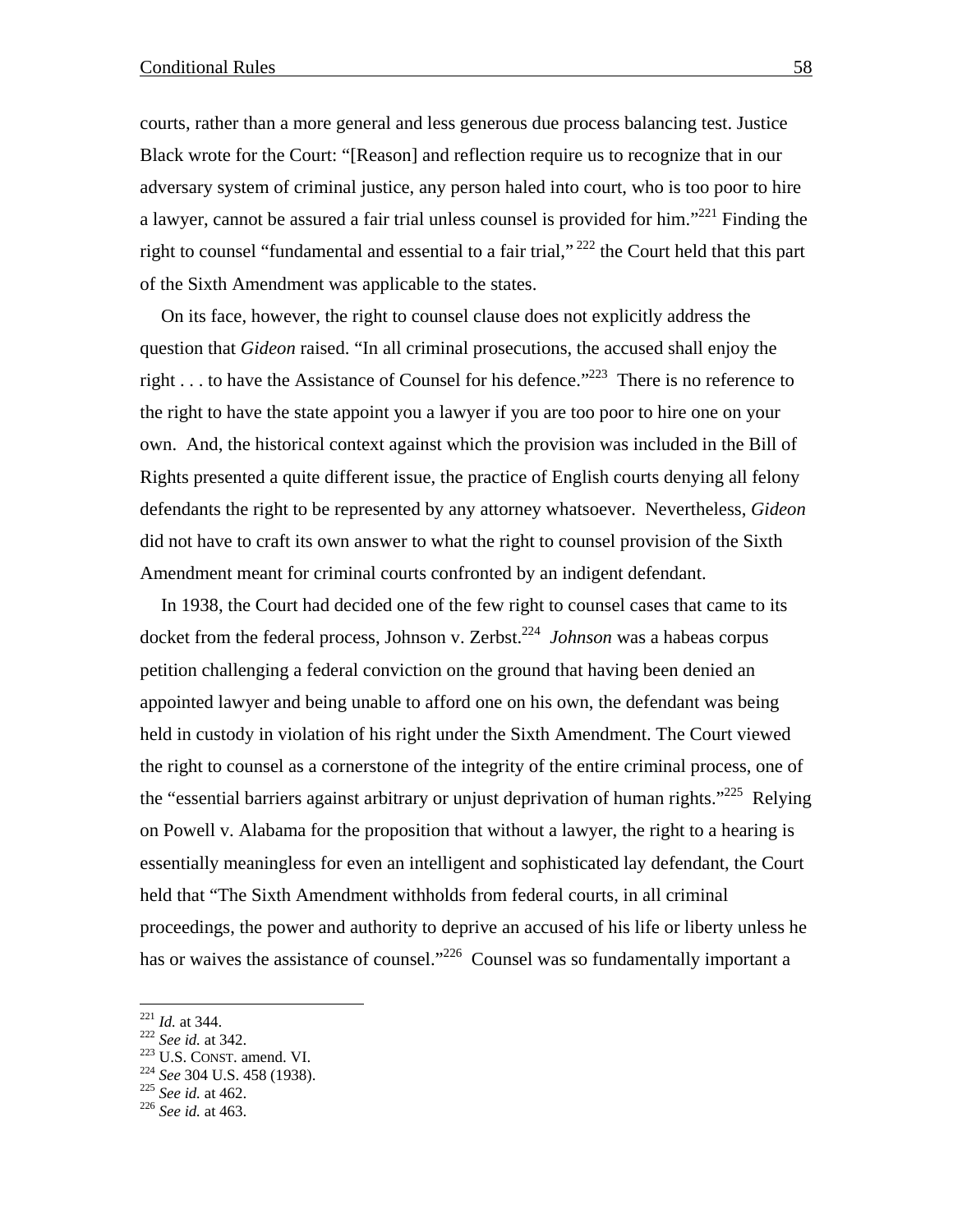feature that without it, the Court, "kiss[ed] the jurisdictional book"<sup>227</sup> and made the claim cognizable in habeas corpus.

By incorporating the right to counsel clause in the Fourteenth Amendment, *Gideon* established a relatively straightforward non-conditional rule. But the state criminal court systems dwarfed their federal counterparts and the practical problem of providing attorneys for the millions of state defendants led to efforts to restrict the scope of *Gideon*'s mandate. The obvious path to take for states that could not, or did not want to, appoint attorneys in every case was to confine *Gideon* only to felony cases. One could defend this line on more than pragmatic grounds. *Gideon* itself was a felony case, and the Court's language about the need for a lawyer to make the process fair arguably was less relevant to the often simple and relatively brief proceedings that resolved most misdemeanors. Moreover, there was a constitutional provision, the right to a jury, that incorporated a distinction that very closely tracked the felony-misdemeanor line. Defendants in petty cases, generally those subject to a maximum sentence of less than six months, were not entitled to a jury.<sup>228</sup> If defendants in less serious cases could be tried without a jury, why not without a lawyer?

This led to the two cases in which the Court defined the limit of the *Gideon* principle, Argersinger v. Hamlin,<sup>229</sup> which came first, and Scott v. Illinois.<sup>230</sup> *Argersinger* and *Scott* both involved misdemeanor convictions of indigent defendants who had been denied an appointed lawyer. They differed, however, in one fundamental respect. Argersinger was sentenced to a short jail term and Scott received only a fine. The rule that emerged from the two was classically conditional. An indigent misdemeanor defendant's Sixth Amendment right to appointed counsel is violated if, and only if, at the end of the process he receives a sentence of imprisonment. Thus, in *Argersinger*, where the defendant went to jail, the Court held that his conviction, not his sentence, violated the Constitution.231 And in *Scott*, where jail was not an issue, the conviction was unexceptional.

<u>.</u>

<sup>227</sup> The reference is to the phrase coined by Judge Friendly. *See* Friendly**,** Is Innocence Irrelevant? Collateral Attack on Criminal Judgments, 38 U. Chi. L. Rev. 142, 151 (1970)

<sup>228</sup> *See* Duncan v. Louisiana, 391 U.S. 145 (1968).

<sup>229 407</sup> U.S. 25 (1972). 230 440 U.S. 367 (1979). 231 *See Argersinger*, 407 U.S. at 40.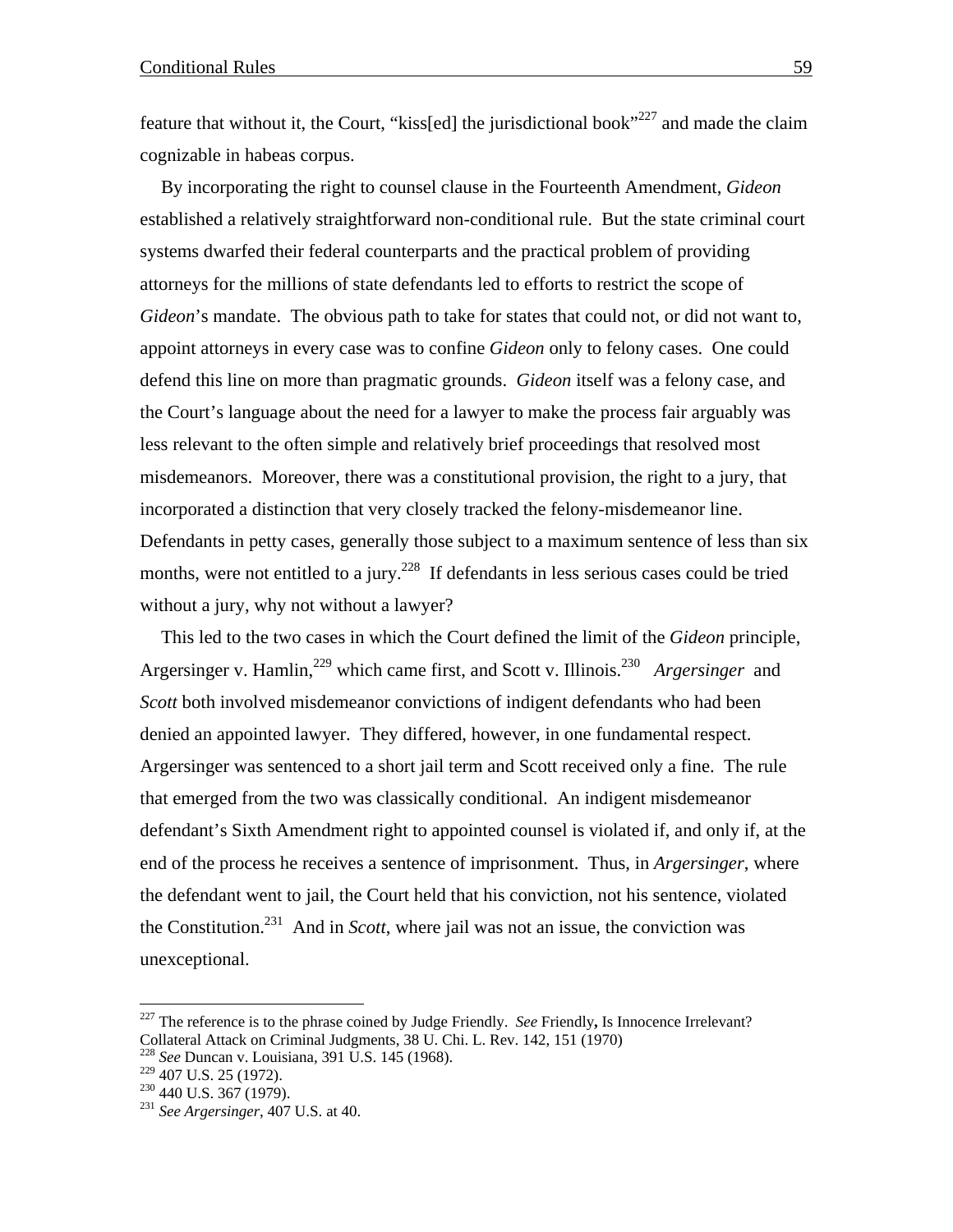One might think that these two cases are not really right to counsel cases at all, but simply regulate a judge's sentencing authority. One could reformulate the rule that emerged from *Scott* as a non-conditional one, telling judges they may not sentence an indigent defendant to incarceration in a misdemeanor case if the defendant was not afforded the right to appointed counsel. But that kind of a rule would logically require a quite different remedy than the one that the Court imposed in *Argersinger.* A sentencing rule would call for a new sentencing procedure, not invalidating the underlying conviction. Thus, the misdemeanor version of the right to counsel rule is truly a conditional one, you cannot tell if the judge violated the rule until after the sentence is imposed.

The problem this creates, of course, is that a judge has to make a decision about whether to appoint counsel at the start of the process. In order to implement the rule in its conditional format, a judge would have to make a decision at arraignment whether to preserve the option of incarceration for a misdemeanor defendant. The information available at such an early stage of the process is almost always far less meaningful to an intelligent sentencing decision than after a full exposition of the facts. The end result may be that a judge will be forced by circumstance to "abandon his responsibility to consider the full range of punishments established by the legislature."<sup>232</sup>

It is clear from both opinions that resource concerns played a major rule in the Court's decision not to extend *Gideon* to the misdemeanor context. *Argersinger* noted that misdemeanor cases outnumbered felonies by more than ten to one, and that did not even count the 40 to 50 million traffic cases each year.<sup>233</sup> But there were a number of ways to create a different rule for misdemeanors without making it conditional. Various alternatives were proposed by one Justice or another writing in the two cases when not in the majority. Among them were proposals to draw the line at cases where there was no statutorily authorized term of imprisonment possible, or where the defendant was charged with a petty crime so that there would be no constitutional right to a jury.

*Scott*'s conclusion to keep the conditional rule by construing *Argersinger's* line as the limit of the right to counsel was, at bottom, a pragmatic one. Perhaps the most telling

1

<sup>232</sup> *See id.* at 53 (Powell, J., concurring).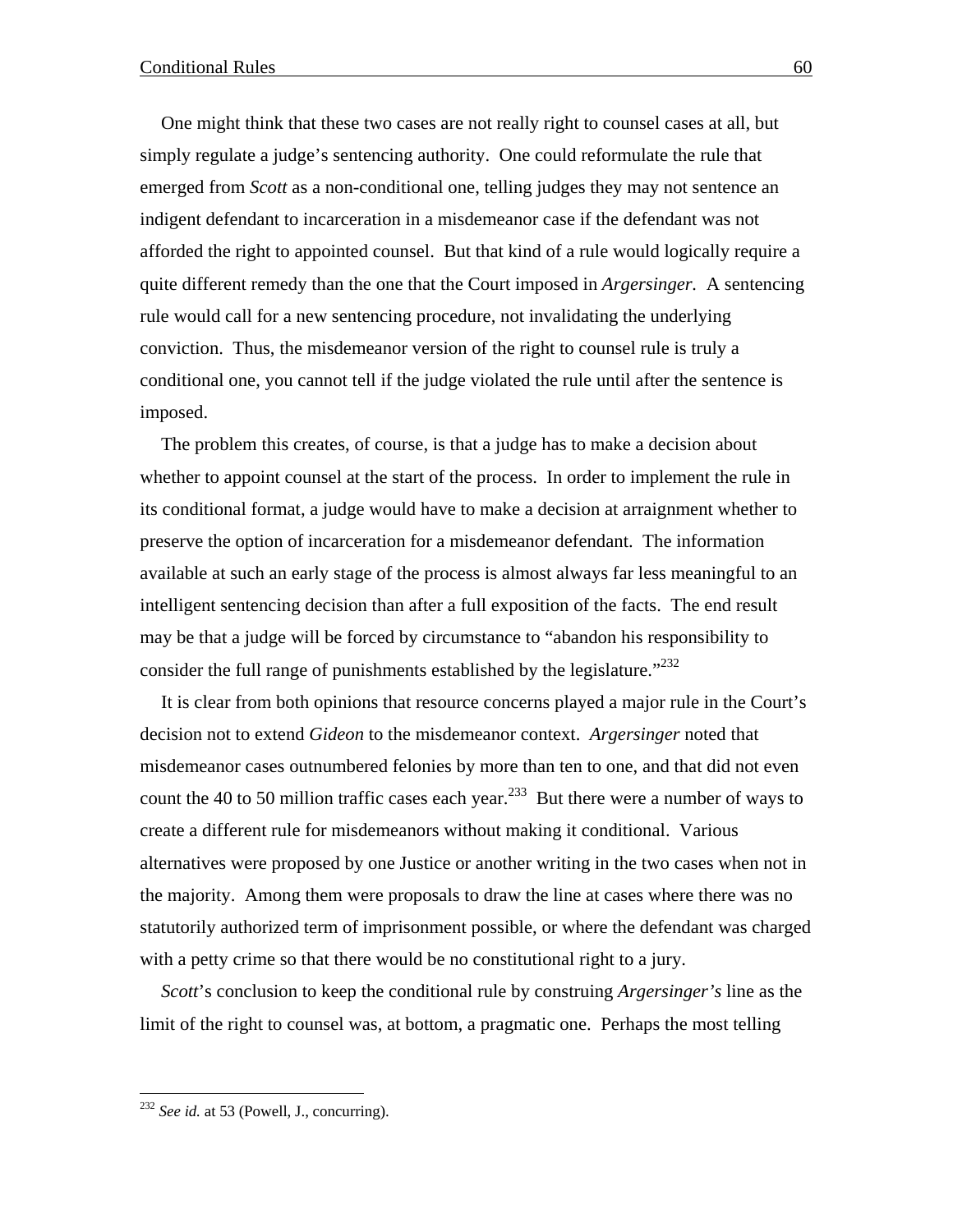part of Chief Justice Rehnquist's opinion was the one that asserted: "*Argersinger* has proved reasonably workable, whereas any extension would create confusion and impose unpredictable, but necessarily substantial, costs on 50 quite diverse States."<sup>234</sup> Keeping a conditional rule was, quite simply, the cheapest alternative.

### *ii. The Privilege Against Self Incrimination*

The Fifth Amendment to the United States Constitution provides that "no person . . . shall be compelled in any criminal case to be a witness against himself."<sup>235</sup> From the time of its adoption, until the Supreme Court decided Chavez v. Martinez in 2003,  $^{236}$  the rule was almost universally considered to be non-conditional. It prohibited using compulsion to obtain testimony that could be used to provide a link a chain of evidence that might incriminate the person from whom the government sought the information.

*Chavez* reconfigured it. Now, when a government official like a police officer questioning a suspect in custody, a judge presiding over a grand jury, or counsel for a legislative committee questioning a witness, threatens or applies compulsion to get an incriminating answer, they have not violated the privilege against self incrimination at all. They have merely set in motion a potential violation, which becomes complete only if, and when, the compelled testimony is introduced as evidence against its author.<sup>237</sup>

*Chavez* was a civil rights action under § 1983 seeking damages for a violation of the plaintiff's right to substantive due process and to the privilege against self incrimination. Martinez, the plaintiff, was riding his bicycle by the scene of a narcotics investigation when he was stopped and frisked by police officers. An altercation broke out and Martinez was shot several times, his wounds severe enough to leave him permanently blind and paralyzed from the waist down. A patrol supervisor, Chavez, accompanied him to the hospital and it is the interrogation that took place while Martinez was in the emergency room that gave rise to the civil rights suit.

The due process claim, based on the allegation that Chavez intentionally inflicted mental anguish on the plaintiff by refusing to cease his questioning while Martinez was in

<sup>&</sup>lt;sup>233</sup> *See id.* at 34 *citing* President's Commission on Law Enforcement and Administration of Justice, TASK FORCE REPORT: THE COURTS 55 (1967).

<sup>&</sup>lt;sup>234</sup> *See Scott*, 440 U.S. at 373.<br><sup>235</sup> U.S. CONST. amend. V.<br><sup>236</sup> *See* 538 U.S. 760 (2003).<br><sup>237</sup> *See id.* at 767.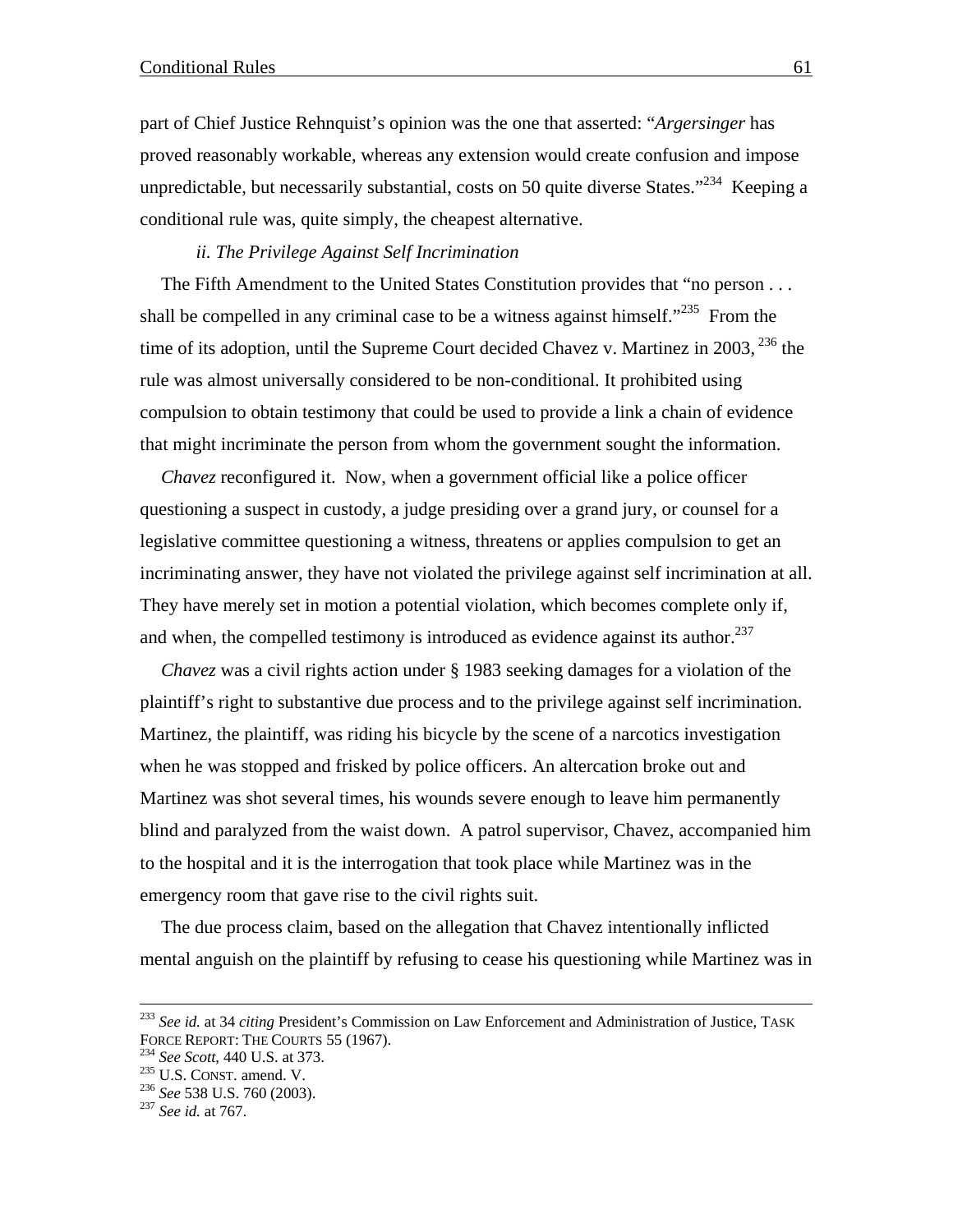$\overline{a}$ 

severe pain and believed he was dying, was remanded to the lower courts. The self incrimination claim, however, did not fare as well, because of the way a majority of the Court recast the rule.

Martinez was never charged with a crime and so the statements he made while Chavez interrogated him in the emergency room were never used as evidence against him at a criminal trial. That led the Court to consider whether the rule implementing the privilege is a conditional one. "Statements compelled by police interrogations of course may not be used against a defendant at trial," Justice Thomas wrote in his plurality opinion, "but it is not until their use in a criminal case that a violation of the Self-Incrimination Clause occurs."<sup>238</sup> Since Martinez was never tried, he suffered no infringement to his right under the privilege.

That makes the rule truly a conditional one. If a police officer coerces a statement from a suspect, and like in *Chavez*, future events do not unfold so that the statement is used as evidence against him, then the officer has not violated the privilege. On the other hand, if the statement is used at trial, then the logical implication of *Chavez* is not only that the defendant has been deprived of his right under the privilege, but that the officer who coerced the statement has violated the rule.

 Had *Chavez* meant to convey the message that the privilege simply does not restrict the actions of the person who compels the statement, but only the people who offer and allow it into evidence, there would have been no need for the opinions constituting the majority to focus on the fact that Martinez had not yet been tried. They simply would have pointed out that he picked the wrong defendant. But what the Court focused on was not the irrelevance of the privilege for those who compel suspects to talk, but the fact that the violation is not complete until the statements are used at trial.

Justice Thomas' plurality opinion relied primarily on a textual analysis of the Privilege to justify the conclusion that a courtroom use of the suspect's statement was a necessary ingredient. Since the language in the Fifth Amendment restricted the application of the privilege to criminal cases ("No person . . . shall be compelled *in any criminal case*"), for

<sup>&</sup>lt;sup>238</sup> *Id.* This part of the plurality opinion was joined by Chief Justice Rehnquist, and Justices O'Connor and Scalia. Justice Souter who wrote his own concurring opinion, joined by Justice Breyer, in which he viewed the "basic" right protected by the privilege against self incrimination to be the exclusion of the statement at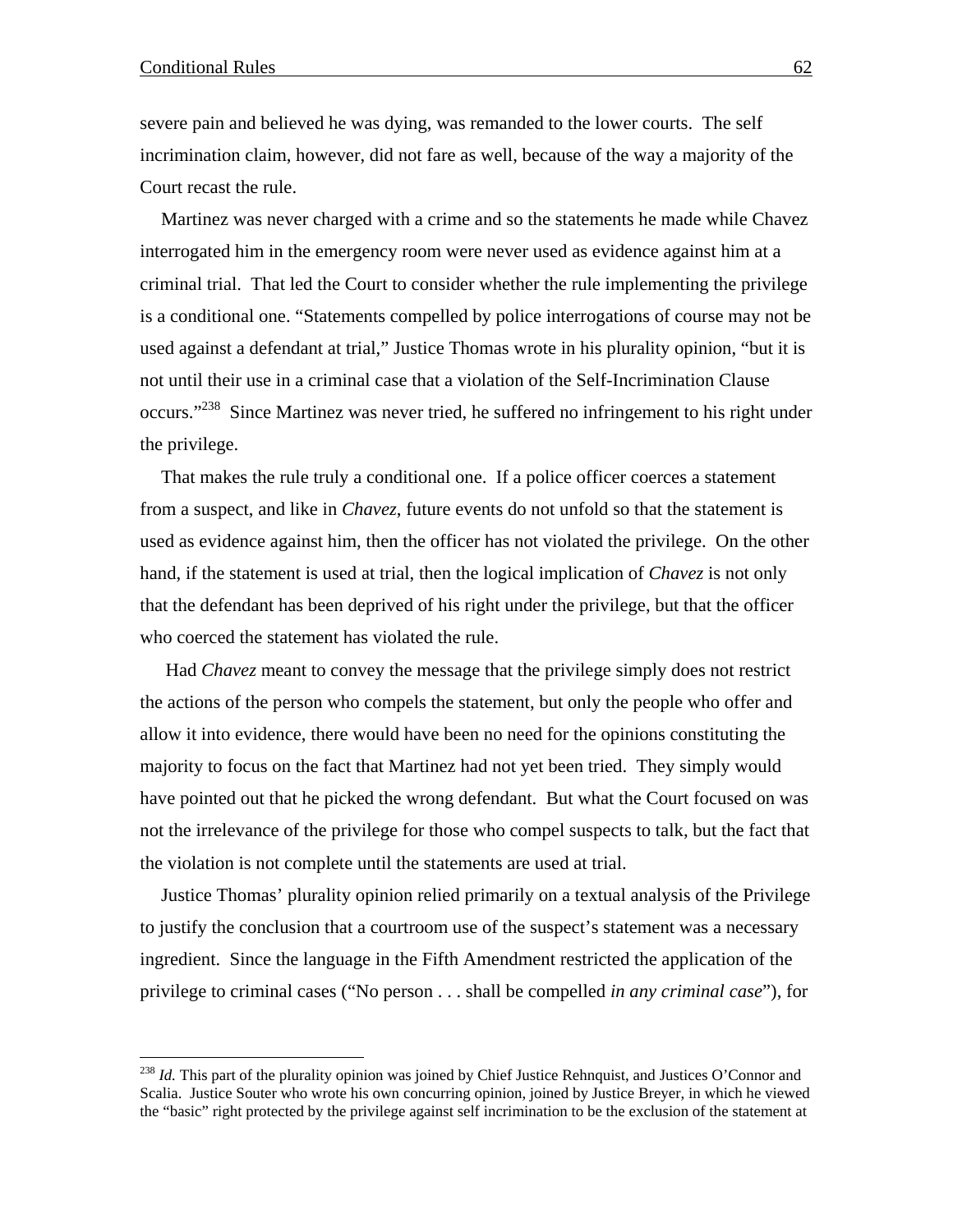Justice Thomas the way to begin was to see if what happened to Martinez occurred in the context of a criminal case. For this, he turned to the dictionary. According to the definition he found there, criminal cases require some formal initiation of legal proceedings, not just police questioning.<sup>239</sup> Textualism, then, compelled the Court to construe the privilege as a conditional rule.

It would have been passing strange, however, to lawyers practicing at the time that the privilege was made a part of the Constitution to think that it was needed in order to protect defendants from being compelled to testify against themselves in their own criminal cases. That really was not a problem that could have been on anyone's mind, for the simple reason that defendants, as interested parties, were uniformly disqualified from testifying at all.<sup>240</sup> The only places where compelled testimony could have been worrisome were precisely in those forums that were outside the common understanding of a criminal case. For example, as a witness before a grand jury or in a civil case.

Indeed, precisely the argument Justice Thomas made was rejected by the Court in 1892, in Counselman v. Hitchcock.<sup>241</sup> The government argued there that a grand jury witness could not rely on the privilege because "[i]t is only 'in a criminal case' that a witness can refuse to answer. An investigation before a grand jury is in no sense 'a criminal case.'"242 *Counselman's* response to this claim reaffirmed the non-conditional nature of the rule:

It is impossible that the meaning of the constitutional provision can only be, that a person shall not be compelled to be a witness against himself in a criminal prosecution against himself. It would doubtless cover such cases; but it is not limited to them. The object was to insure that a person should not be compelled, when acting as a witness in any investigation, to give testimony which might tend to show that he himself had committed a crime. The privilege is limited to criminal matters, but it is as broad as the mischief against which it seeks to guard.<sup>243</sup>

trial and the question presented by *Chavez* to be whether an "extension" of the bare guarantee was necessary to protect it against "the invasive pressures of contemporary society." *See id.* at 777-78.<br><sup>239</sup> *See id.* at 766 *citing* BLACK'S LAW DICTIONARY 215 (6th ed. 1990).

<sup>&</sup>lt;sup>240</sup> *See* Ferguson v. Georgia, 365 U.S. 570, 574 (1961) ("Disqualification for interest was thus extensive in the common law when this Nation was formed. . . . Here, as in England, criminal defendants were deemed incompetent as witnesses.")

<sup>&</sup>lt;sup>241</sup> *See* 142 U.S. 547 (1892).<br><sup>242</sup> *See id.* at 554. <sup>243</sup> *See id.* at 564.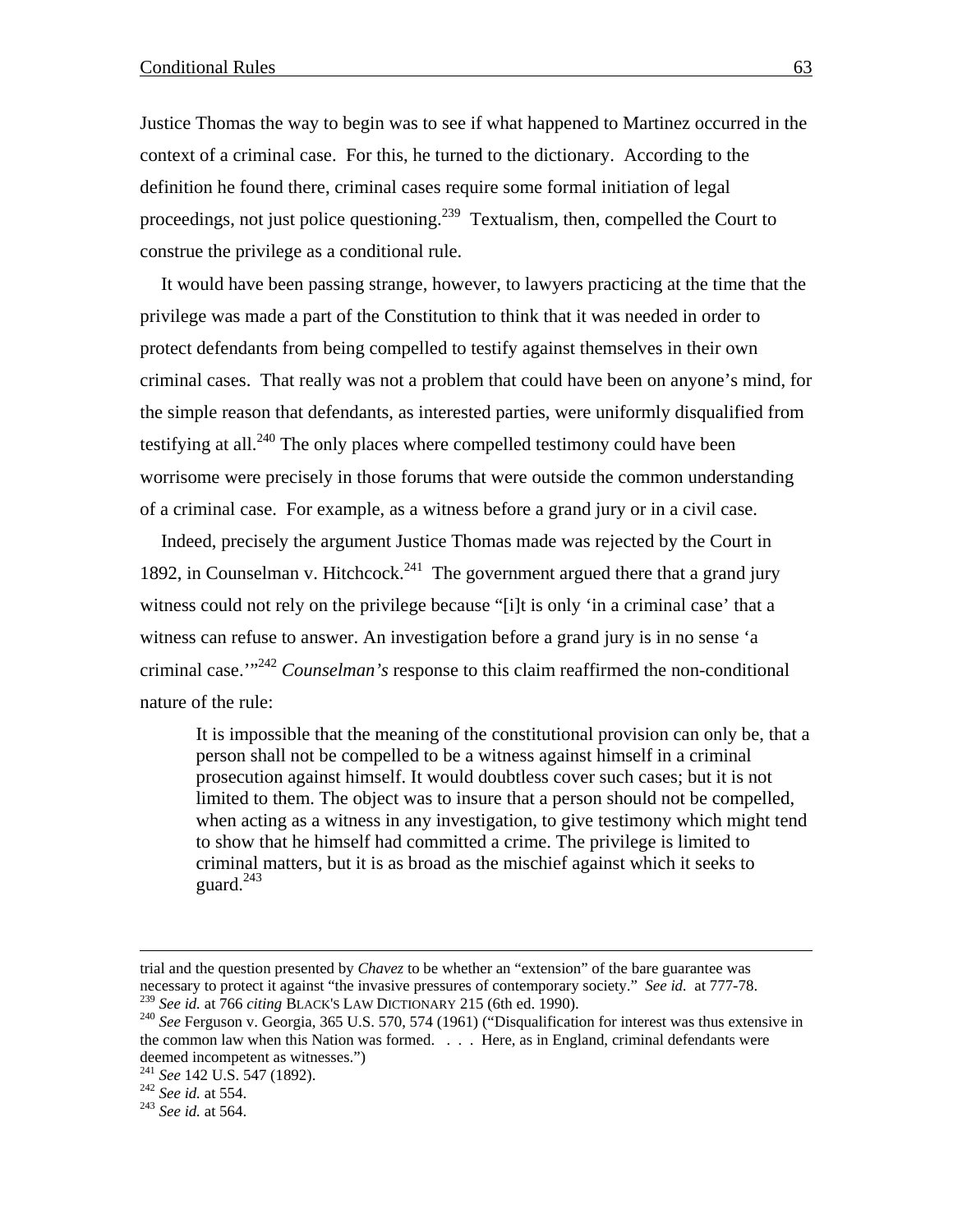Now, none of the members of the majority opinion on the privilege issue in *Chavez* advocated requiring grand jury witnesses to give incriminating answers. Justice Thomas recognized the continued vitality of the principle that a witness could assert the Privilege outside the context of a criminal case.<sup>244</sup> But the cases that recognized this principle, he asserted, were not direct applications of the Constitution but prophylactic rules designed to "safeguard the core constitutional right."<sup>245</sup>

Two observations come to mind about this argument. First, it sounds very odd coming from someone who was one of the two dissenters in Dickerson v. United States.<sup>246</sup> *Dickerson* was decided only three years before *Chavez*, and it put the Court to the hard choice of either admitting that *Miranda* was a prophylactic rule that Congress could override or explaining why it had a sound constitutional basis. The majority, in the view of the dissenting opinion of Justices Scalia and Thomas, never squarely answered this question. But the two dissenters, both of whom joined not only there but also in the pertinent part of the *Chavez* case, were not so reticent in their views on the legitimacy of the Court's constructing prophylactic rules. To give but a mild example:

[T]hat this Court has the power, not merely to apply the Constitution but to expand it, imposing what it regards as useful "prophylactic" restrictions upon Congress and the States . . . . is an immense and frightening antidemocratic power, and it does not exist.<sup>247</sup>

Second, prophylactic rules, legitimate or not, are entirely a creature of the mid-1960's. It entails some degree of historical revisionism to attribute to the Courts writing opinions condemning the compulsion of witnesses before grand juries, legislative hearings and administrative proceedings, which date back at least to Chief Justice Marshall's 1807 circuit opinion in United States v. Burr,  $^{248}$  the construction of a prophylactic rule rather than the announcement of what they believed the Constitution itself required.

If it was not fidelity to history that drove the majority to the conclusion that the privilege against self incrimination must be a conditional rule, then what explains the

<sup>&</sup>lt;sup>244</sup> See Chavez, 538 U.S. at 773 n.3.

<sup>&</sup>lt;sup>245</sup> *See id.* at 769 n.2.<br><sup>246</sup> 530 U.S. 428 (2000).<br><sup>247</sup> *See id.* at 446 (Scalia & Thomas, JJ., dissenting). <sup>248</sup> 25 F. Cas. 55 (C.C.D. Va. 1807).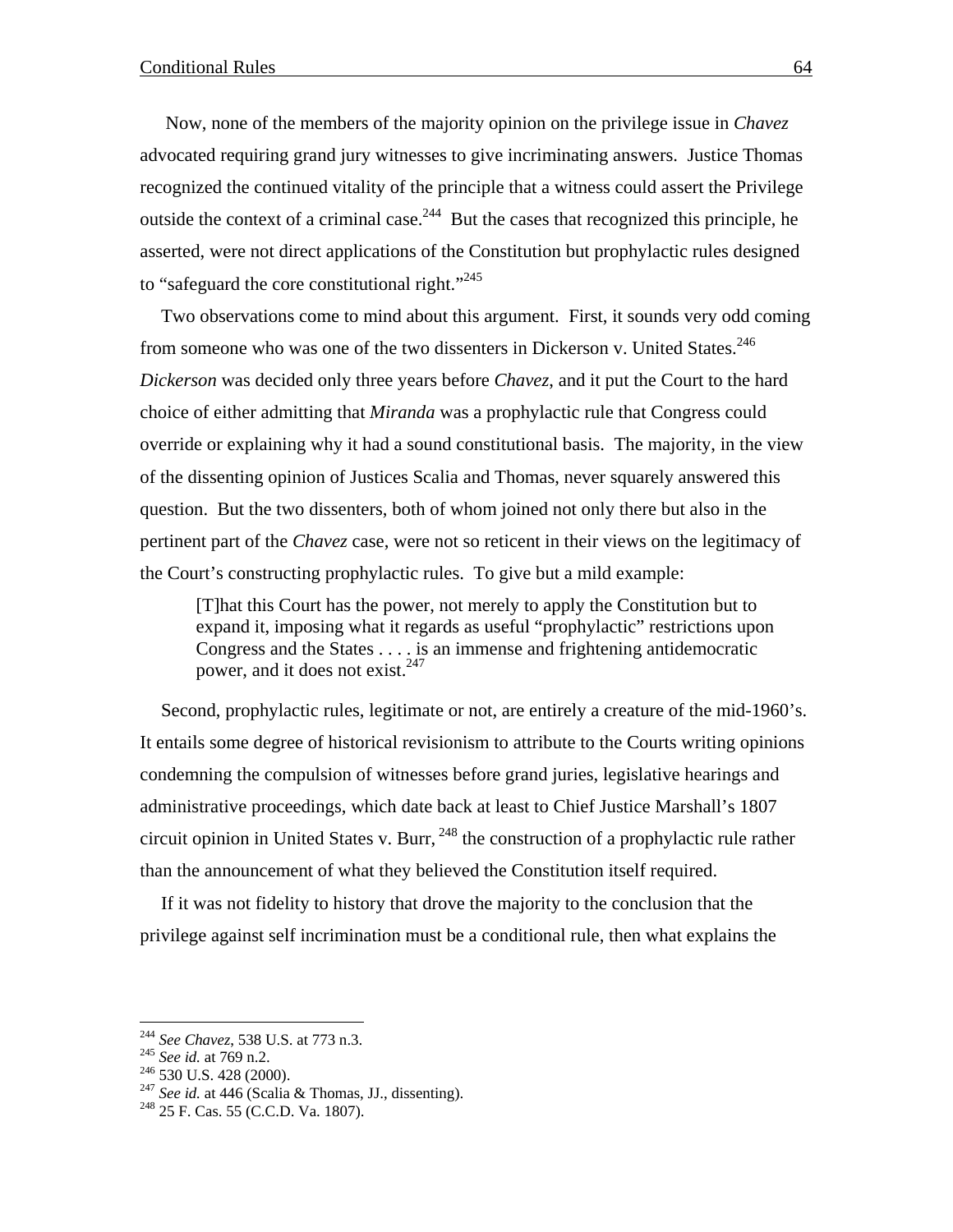result? Well, making the privilege conditional was one way to relieve the defendants in *Chavez* of civil liability for failing to give the gravely injured suspect a *Miranda* warning.

One can see how the prospect of a lawsuit every time a suspect claimed he or she was questioned in violation of *Miranda* would have been daunting. *Chavez* has the potential of reducing almost to a nullity the class of potential plaintiffs who could successfully sue a police officer for using coercion to elicit an incriminating statement. Since the future consequence which defines the violation is use at trial, how will *Chavez* apply to someone who successfully suppressed their statement prior to trial? If all that happened is that the prosecutor unsuccessfully tried to use the defendant's coerced statement, it is hard to see the *Chavez* majority finding a violation of the rule. That means the only people who will have a viable case will be those who made a statement in the face of police coercion, lost a suppression motion, had the statement admitted at trial, and either were acquitted or got their conviction reversed on the ground that the statement should not have been allowed into evidence. There aren't many lawyers who would want to confine their practices to this universe of potential clients.

*iii. Government Interference With the Defendant's Sixth Amendment Right to Counsel*

One of the corollaries of the Sixth Amendment right to counsel is the rule that prevents the government from interfering with an established attorney-client relationship. In the *Morrison* case discussed in the section on prejudice and the right to effective assistance of counsel, for example, the Court assumed that it violated the Sixth Amendment for law enforcement officials to try to convince the defendant to abandon her attorney and cooperate with them by disparaging her lawyer.<sup>249</sup>

Another aspect of the lawyer-client relationship that has a constitutional dimension is the sanctity of privileged communications between the two. If the government listens in on a conversation about the case between a defendant and her lawyer, does it violate the Constitution? Again, the answer is, it depends. This time, on what the unwanted listener does with the information.

<sup>249</sup> *See Morrison*, 449 U.S. at 364.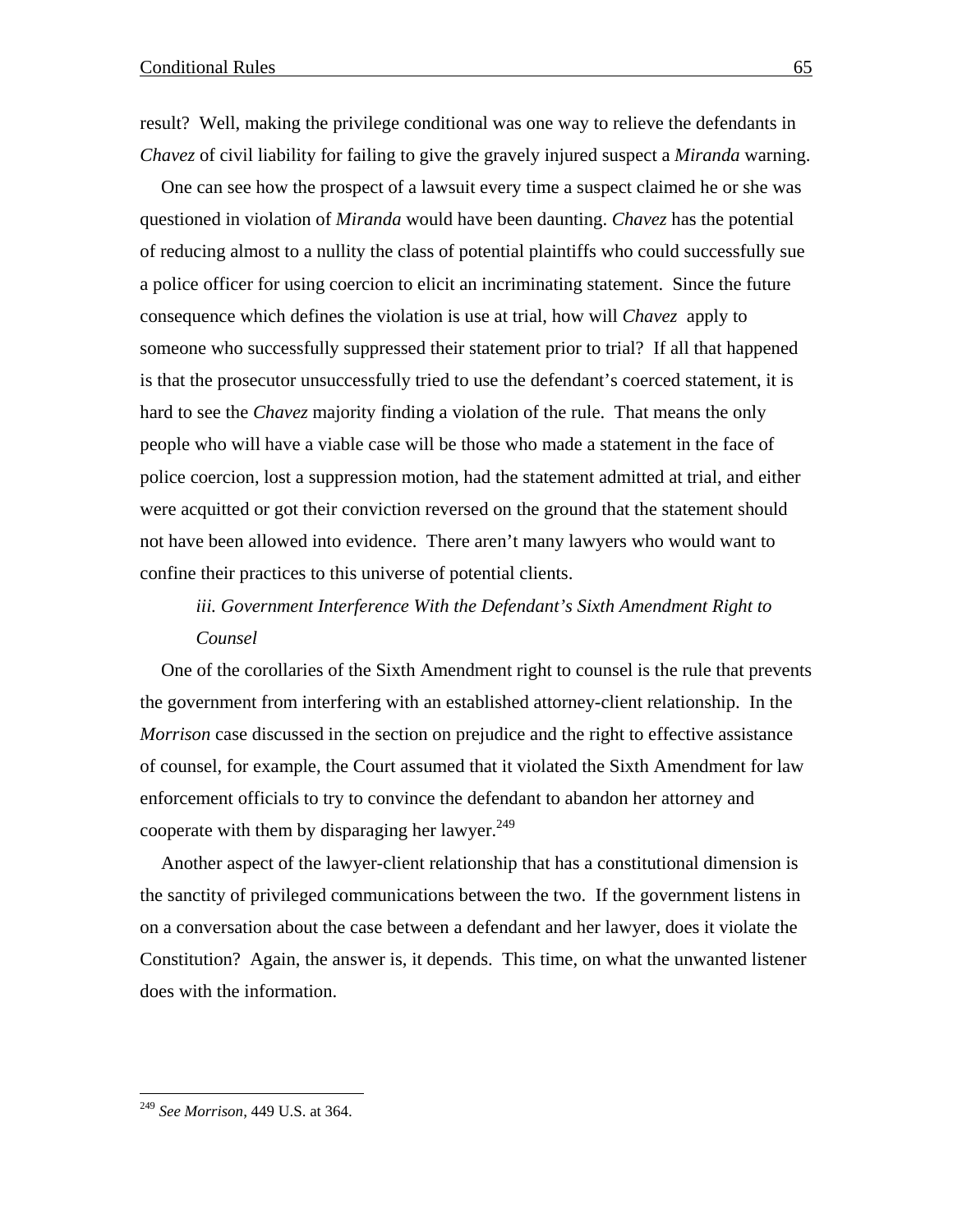The Court confronted this issue in Weatherford v. Bursey.250 *Weatherford* was a §1983 civil rights action against an undercover agent for the South Carolina Law Enforcement Division, Weatherford. Weatherford had sat in on discussions between Bursey and his attorney. The Bursey defense team was planning for an upcoming trial charging Bursey with malicious destruction of property for throwing a brick through the window of a Selective Service office. Bursey and his lawyer believed Weatherford, who had also been indicted for the same offense after participating in the brick throwing incident, was a legitimate codefendant. They invited him to participate in their discussions because they believed that he could provide information and ideas that would benefit Bursey's defense.<sup>251</sup>

Because Weatherford wanted to maintain his undercover status so that he could continue to develop information on criminal behavior by other members of the anti-war movement at the local university, he attended the meetings without, of course, revealing his affiliation with the prosecution. At these meetings, Bursey and his lawyer discussed with Weatherford the possibility of there being an informer in the midst of the group, but they never suspected how close he really was. Since no one ever asked him, Weatherford never had to deny his true affiliation.<sup>252</sup>

Weatherford's plans to remain undercover were frustrated when his affiliation with the prosecutor's office became known inadvertently and the prosecutor thereupon decided to use him as an eyewitness. He testified at Bursey's trial and was instrumental in obtaining the conviction which led to Bursey serving an eighteen month sentence. When Bursey got out, he sued the agent for depriving him of the effective assistance of counsel that the Sixth Amendment guaranteed.

The trial court found that Weatherford never revealed any of the details of the conversation between Bursey and his lawyer, either in his testimony at trial or in his communications with the prosecutor. That made aggregation the key to Bursey's claim. If one aggregated the undercover agent and the prosecutor for whom he worked and who directed his actions, it would be an easy case. Even the United States, in its *amicus* brief supporting Weatherford, conceded that it would violate the Sixth Amendment if the

1

<sup>250</sup> *See* 429 U.S. 545 (1977). 251 *See id.* at 564.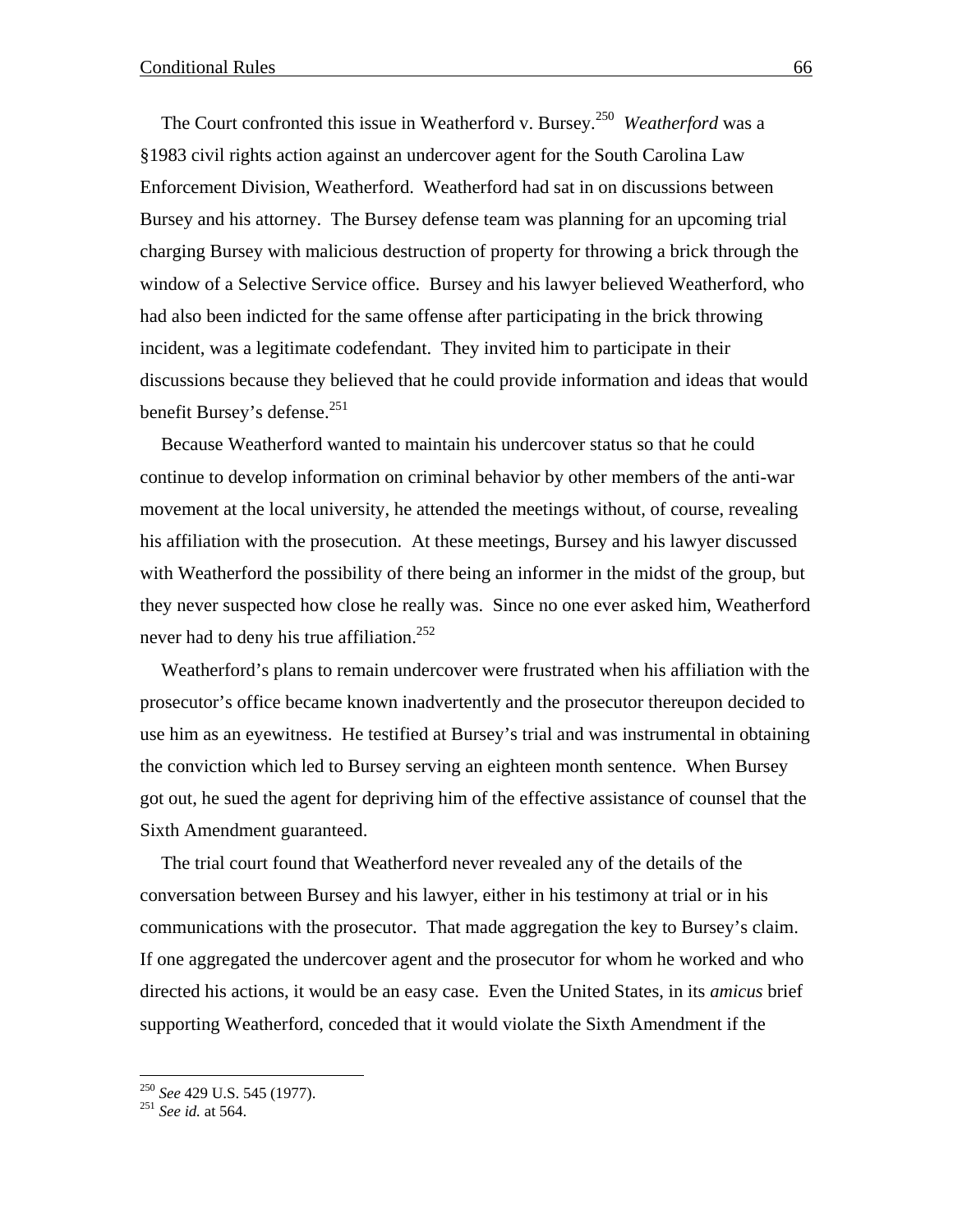government "receives . . . privileged information pertaining to the defense of the criminal charges . . . because the Sixth Amendment's assistance-of-counsel guarantee can be meaningfully implemented only if a criminal defendant knows that his communications with his attorney are private and that his lawful preparations for trial are secure against intrusion by the government, his adversary in the criminal proceeding."<sup>253</sup>

On the other hand, if the Court aggregated the actions of the undercover agent over time, rather than across bureaucratic labels, Bursey's claim looked a lot different. And that is what the Court did. The opinion did not simply focus on Weatherford's actions actively hiding his allegiance to the prosecution and invading the attorney client relationship. It looked at his behavior after the fact to determine if he violated the rule. It construed the Sixth Amendment rule to prohibit not invading of the attorney client relationship, but communicating what was learned, either at trial or to the prosecutor.

The Court explained the rationale for its conditional rule:

As long as the information possessed by Weatherford remained uncommunicated, he posed no substantial threat to Bursey's Sixth Amendment rights. Nor do we believe that federal or state prosecutors will be so prone to lie or the difficulties of proof will be so great that we must always assume not only that an informant communicates what he learns from an encounter with the defendant and his counsel but also that what he communicates has the potential for detriment to the defendant or benefit to the prosecutor's case. $254$ 

Clearly, the Court saw nothing wrong with Weatherford's presence at the meeting. Later in the opinion, it did point out that Weatherford had not actively sought to join Bursey and his lawyer, but had been invited and attended only in order to maintain his cover.<sup>255</sup> However, nothing in the rationale the opinion offered, which looked exclusively at Weatherford's behavior after the fact, would make this factor determinative.

 If one takes a different view of the effect of undercover agents insinuating themselves into the bosom of the defense team, the logic of a conditional rule is less attractive. Justice Marshall's dissent considered the effect of condoning the placement of prosecution witnesses into otherwise private meetings between a defendant and defense counsel:

<sup>252</sup> *See id.* <sup>253</sup> *See id.* at 554 n.4. 254 *See id.* at 556-57. 255 *See id.* at 557.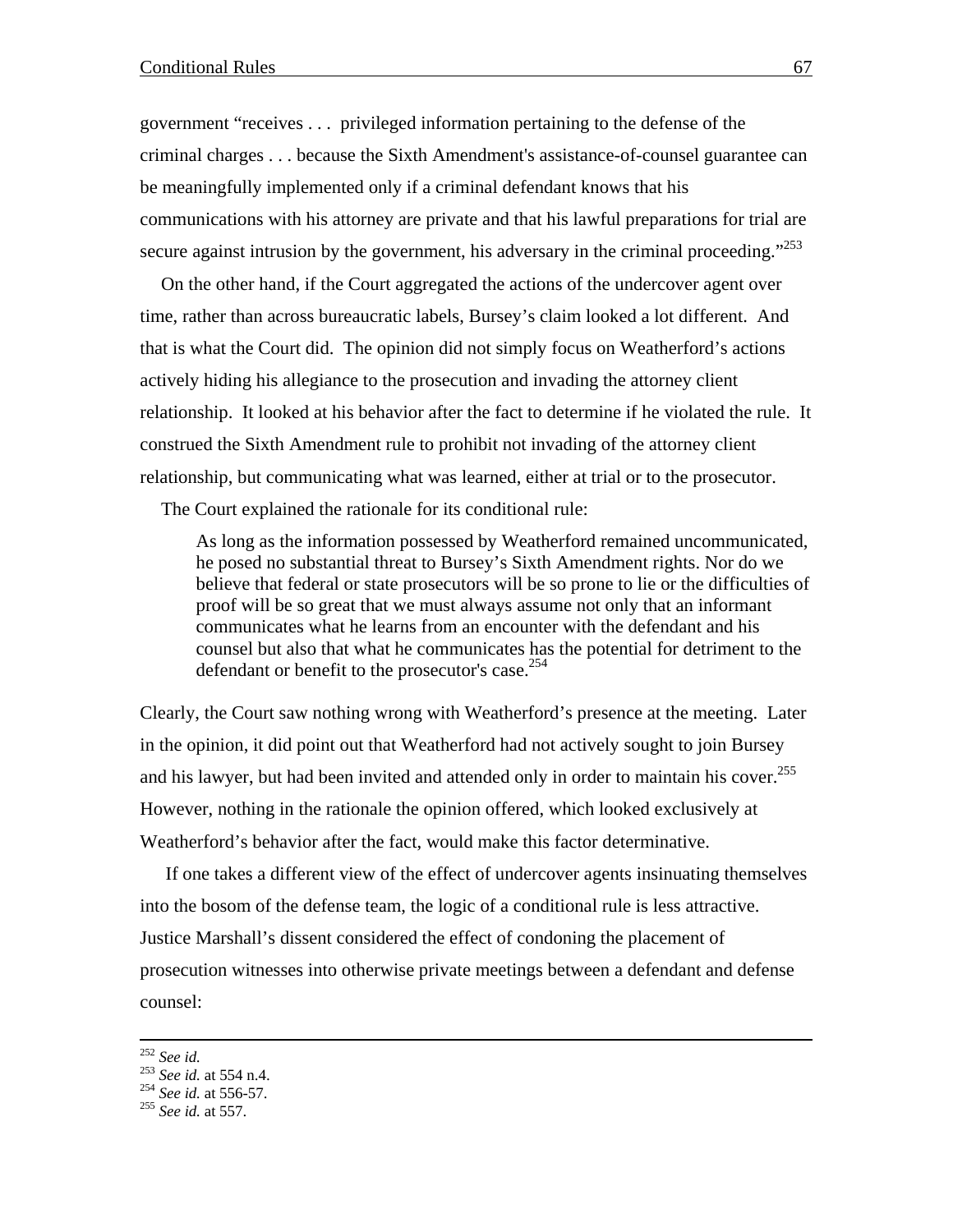even if the witnesses cannot divulge the information to the prosecution . . . [they] are in a position to formulate in advance answers to anticipated questions, and even to shade their testimony to meet expected defenses. Furthermore, because of these dangers defendants may be deterred from exercising their right to communicate candidly with their lawyers if government witnesses can intrude upon the lawyer-client relationship with impunity so long as they do not discuss what they learn with the prosecutor. And insofar as the Sixth Amendment establishes an independent right to confidential communications with a lawyer, that right by definition is invaded when a government agent attends meetings of the defense team at which defense plans are reviewed.<sup>256</sup>

The dissent was also less willing to assume that defendants would be in a position after the fact to learn that an informer had communicated to the prosecutor the details of a privileged discussion. Surely, it reasoned, it would be unlikely for the informer to offer up such information. And, it would require a prosecutor of uncommon virtue to report such an event, given the likely consequences not only in terms of civil liability as in *Weatherford* but also with respect to the real possibility that it would prevent the case against the defendant from going forward.

### *iv. Identification Procedures, the Right to Counsel and Due Process*

If you see enough crime stories on television or film, you'll come across a scene where the police take a suspect into custody and in order to sew up the case, have the victim view him a lineup or take a peek at him sitting in handcuffs in the back of a police car. When the scene shifts to the trial, it typically includes the little bit of manufactured drama when the victim takes the stand, looks around the courtroom and then points to the guy sitting next to the defense attorney as the person who committed the crime.

 When these events occur in real life, it implicates two constitutional doctrines. One is relevant if the identification procedure occurred after the defendant has been formally charged with a crime. If so, then the right to counsel has attached and the defendant is entitled under the Sixth Amendment to have a lawyer present.<sup>257</sup> The other stems from the possibility that the way the police have arranged the encounter made it unnecessarily

 $256$  See id. at 564 (Marshall, J., dissenting).

<sup>&</sup>lt;sup>257</sup> See Kirby v. Illinois, 406 U.S. 682, 683 (1972) *quoting Gilbert v. California*, 388 U.S. 263, 272 (1967) ("a post-indictment pretrial lineup at which the accused is exhibited to identifying witnesses is a critical stage of the criminal prosecution; that police conduct of such a lineup without notice to and in the absence of his counsel denies the accused his Sixth [and Fourteenth] Amendment right to counsel and calls in question the admissibility at trial of the in-court identifications of the accused by witnesses who attended the lineup.")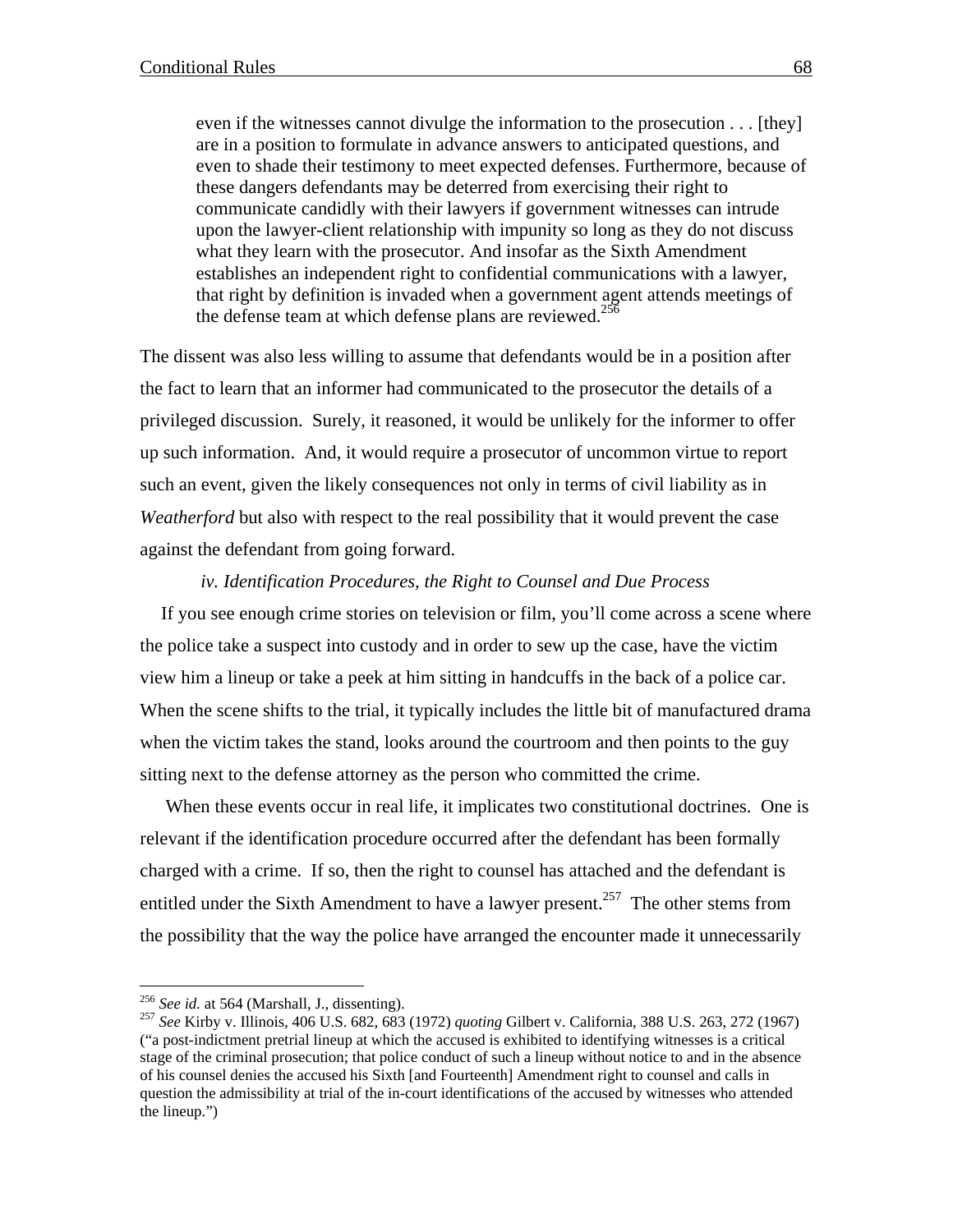suggestive. When that happens there is a substantial risk that the witness mistakenly identified the wrong person. This raises a concern under the Due Process Clause.<sup>258</sup>

The first of these constitutional rules, the one dealing with the right to counsel, places a direct obligation on the police to respect the suspect's right to counsel. The other one, dealing with suggestive identification procedures, is conditional. The rule does not directly govern the behavior of the police at all. The Supreme Court has disaggregated the actors in the process so that the police do not violate the Constitution by conducting an unnecessarily suggestive identification procedure. Rather, it is the prosecutor at trial who does so if he or she elicits testimony about what happened.

The Supreme Court announced both the right to counsel and due process doctrines governing identification procedures on the same day in 1967, in a trilogy of cases: Wade v. United States,  $259$  Gilbert v. California,  $260$  and Stovall v. Denno.  $261$  The first two dealt with the consequence of the police conducting a lineup or a showup without affording him the right to have an attorney present.<sup>262</sup> *Wade* made clear that the Sixth Amendment was violated at the lineup itself:

Since it appears that there is grave potential for prejudice, intentional or not, in the pretrial lineup, which may not be capable of reconstruction at trial, and since presence of counsel itself can often avert prejudice and assure a meaningful confrontation at trial, there can be little doubt that for Wade the post-indictment lineup was a critical stage of the prosecution at which he was "as much entitled to such aid [of counsel]  $\ldots$  as at the trial itself."<sup>263</sup>

If any doubt remained about whose conduct the Sixth Amendment addressed in the identification context, *Gilbert* laid it to rest:

police conduct of such a lineup without notice to and in the absence of his counsel denies the accused his Sixth [and Fourteenth] Amendment right to counsel and calls in question the admissibility at trial of the in-court identifications of the accused by witnesses who attended the lineup.<sup>264</sup>

1

<sup>258</sup> *See* Stovall v. Denno*,* 388 U.S. 293 (1967).

<sup>&</sup>lt;sup>259</sup> 388 U.S. 218 (1967).<br>
<sup>260</sup> 388 U.S. 263 (1967).<br>
<sup>261</sup> 388 U.S. 293 (1967).<br>
<sup>262</sup> A lineup involves placing the suspect among a group of other people and having the witness view the group. A showup, on the other hand, is a one on one confrontation between the suspect and the witness. <sup>263</sup> *Wade, 388 U.S. at 236-37.*<br><sup>264</sup> *Gilbert, 388 U.S. at 272.*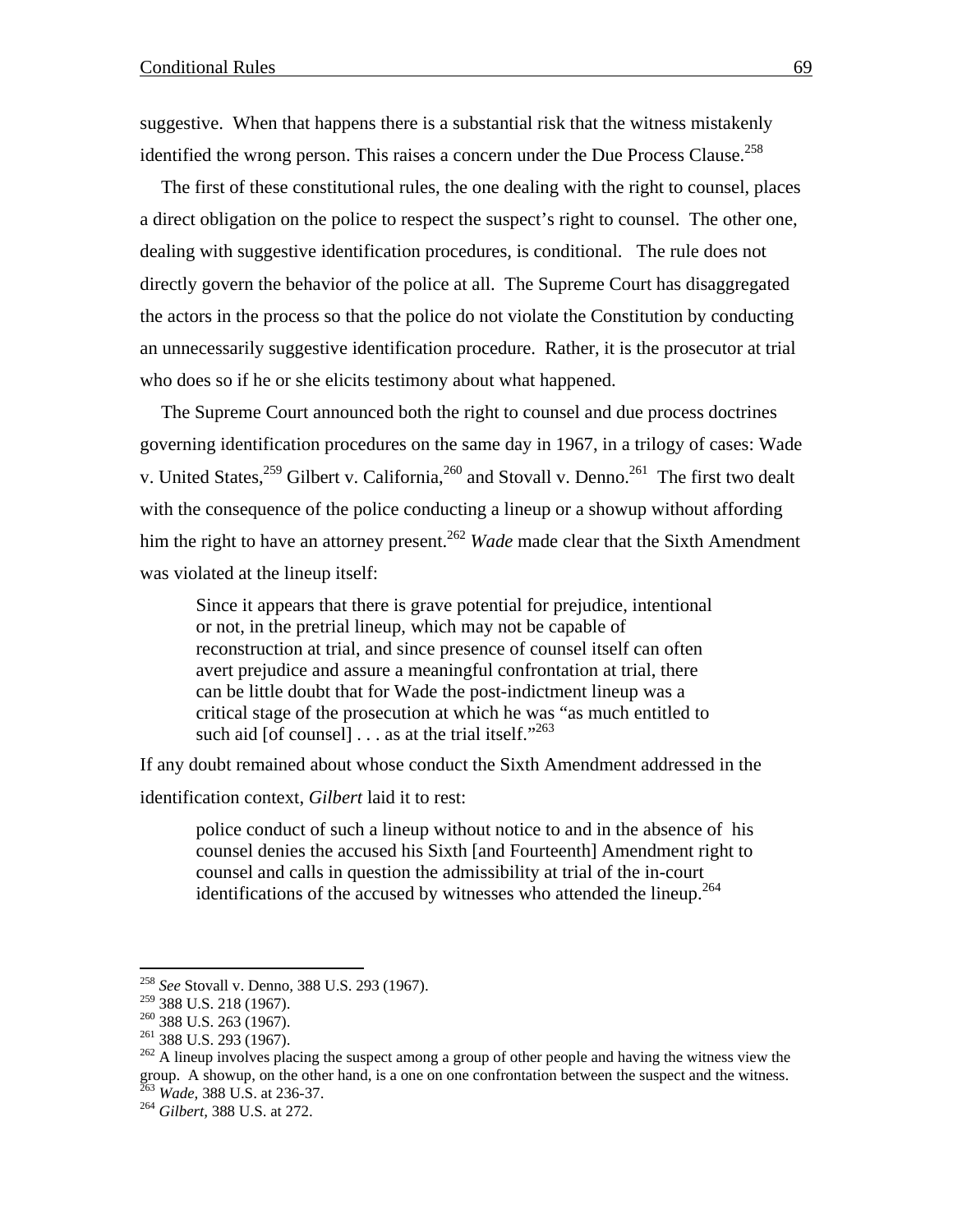While *Wade* and *Gilbert* established a rule that applied to the police, there were implications for what happened in the courtroom as well. If the prosecutor attempted to introduce evidence of a tainted identification at trial, it called for the remedy of exclusion as a way of ensuring police compliance with the Sixth Amendment.

Only a *per se* exclusionary rule as to such testimony can be an effective sanction to assure that law enforcement authorities will respect the accused's constitutional right to the presence of his counsel at the critical lineup. $265$ 

*Stovall* required the Court to consider the due process implications of an identification procedure because the Sixth Amendment rule the Court adopted in *Wade* and *Gilbert* was not an available tool. *Stovall* came to the Court as a habeas corpus case, unlike *Wade* and *Gilbert*, and as a result could benefit from the Sixth Amendment rule the latter two announced only if it would be given retroactive effect. The Court concluded that it would not,<sup>266</sup> but went on to consider if the confrontation between Stovall and the witness was "so unnecessarily suggestive and conducive to irreparable mistaken identification"<sup>267</sup> that it denied the defendant due process of law. "This is a recognized ground of attack upon a conviction," the Court announced, "independent of any right to counsel claim."268 In a very brief discussion, the Court concluded that the identification was not unnecessarily suggestive, despite the fact that the encounter was a one person showup. This was so, the Court explained, because the circumstances the police confronted left them no reasonable alternative. The identifying witness was the victim of a brutal knife attack and was on the edge of death in a hospital room. A more impartial procedure, like a lineup, simply was not possible. $269$ 

In the years immediately following *Stovall*, there was reason to believe its due process rule applied to the police, just as did *Wade*'s right to counsel rule. In a case that came to the Court five years later, Kirby v. Illinois,  $270$  holding that suspects subject to identification procedures prior to the formal initiation of charges had no right to counsel,

1

<sup>265</sup> *Gilbert*, 388 U.S. at 273. *See also* Stovall, 388 U.S. at 297 ("*Wade* and *Gilbert* fashion exclusionary rules to deter law enforcement authorities from exhibiting an accused to witnesses before trial for identification purposes without notice to and in the absence of counsel.")

<sup>266</sup> *See Stovall*, 388 U.S. at 296. 267 *Id.* at 302. 268 *Id.* 

<sup>&</sup>lt;sup>270</sup> 406 U.S. 682 (1972).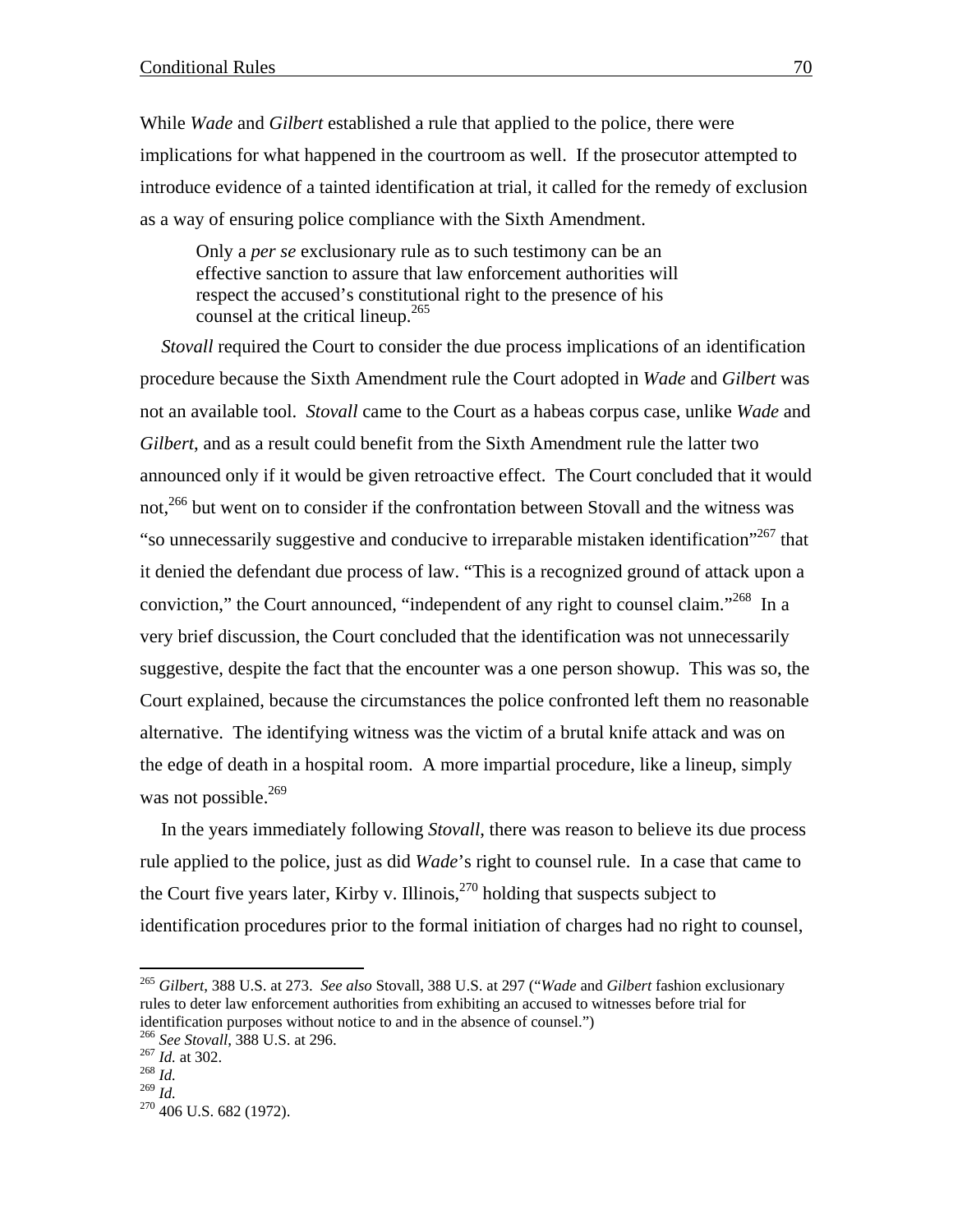the plurality opinion for the Court described *Stovall* that way: "The Due Process Clause of the Fifth and Fourteenth Amendments forbids a lineup that is unnecessarily suggestive and conducive to irreparable mistaken identification."<sup>271</sup> It is the police, after all, who conduct lineups. So it was reasonable to take away from *Kirby* the idea that it was the police to whom the due process rule of *Stovall* was directed.

The resolution of this issue had some practical consequences. If *Stovall* applied directly to the police, then it bolstered an interpretation that created a *per se* rule prohibiting unnecessarily suggestive identification procedures without regard for factors that might indicate the identification was nevertheless reliable, such as the amount of time the witness had to observe the person committing the crime. On the other hand, if *Stovall* merely regulated the type of evidence the prosecutor could introduce, then it would be much easier to incorporate into the rule these sorts of reliability factors.

This issue came to a head in Manson v. Brathwaite.<sup>272</sup> Arrayed before the Court were the two choices. As the majority saw them, the advantage of the *per se* approach was "the elimination of evidence of uncertain reliability, deterrence of the police and prosecutors, and the stated 'fair assurance against the awful risks of misidentification. $\frac{1}{273}$  The other alternative, to permit evidence of a suggestive identification if it possessed "certain features of reliability,"<sup>274</sup> had the attraction of serving "to limit the societal costs imposed by a sanction that excludes relevant evidence from consideration and evaluation by the trier of fact."<sup>275</sup> While the majority recognized that the *per se* approach would be a better vehicle for shaping police behavior in the direction of avoiding unnecessarily suggestive identification procedures,  $276$  its view of the audience to whom the Due Process Clause was directed dictated its choice.

<sup>272</sup> 432 U.S. 98 (1977). The Court also considered this issue earlier, in Neil v. Biggers, 409 U.S. 188 (1972) and indicated that the majority would not accept a rule that did not take into account factors that might make an unnecessarily suggestive identification reliable. *See id.* at 198-99. But *Biggers* involved a pre-*Stovall* identification and the opinion hinted that a different result might be appropriate for post-*Stovall* situations. *See Manson*, 432 U.S. at 197 ("One perhaps might argue that, by implication, the Court suggested that a different rule could apply post-*Stovall.*")

 $^{271}$  *Id.* at 691.

*id.* at 199.<br>
<sup>273</sup> 432 U.S. at 110.<br>
<sup>274</sup> *Id.*<br>
<sup>275</sup> *Id.* at 112.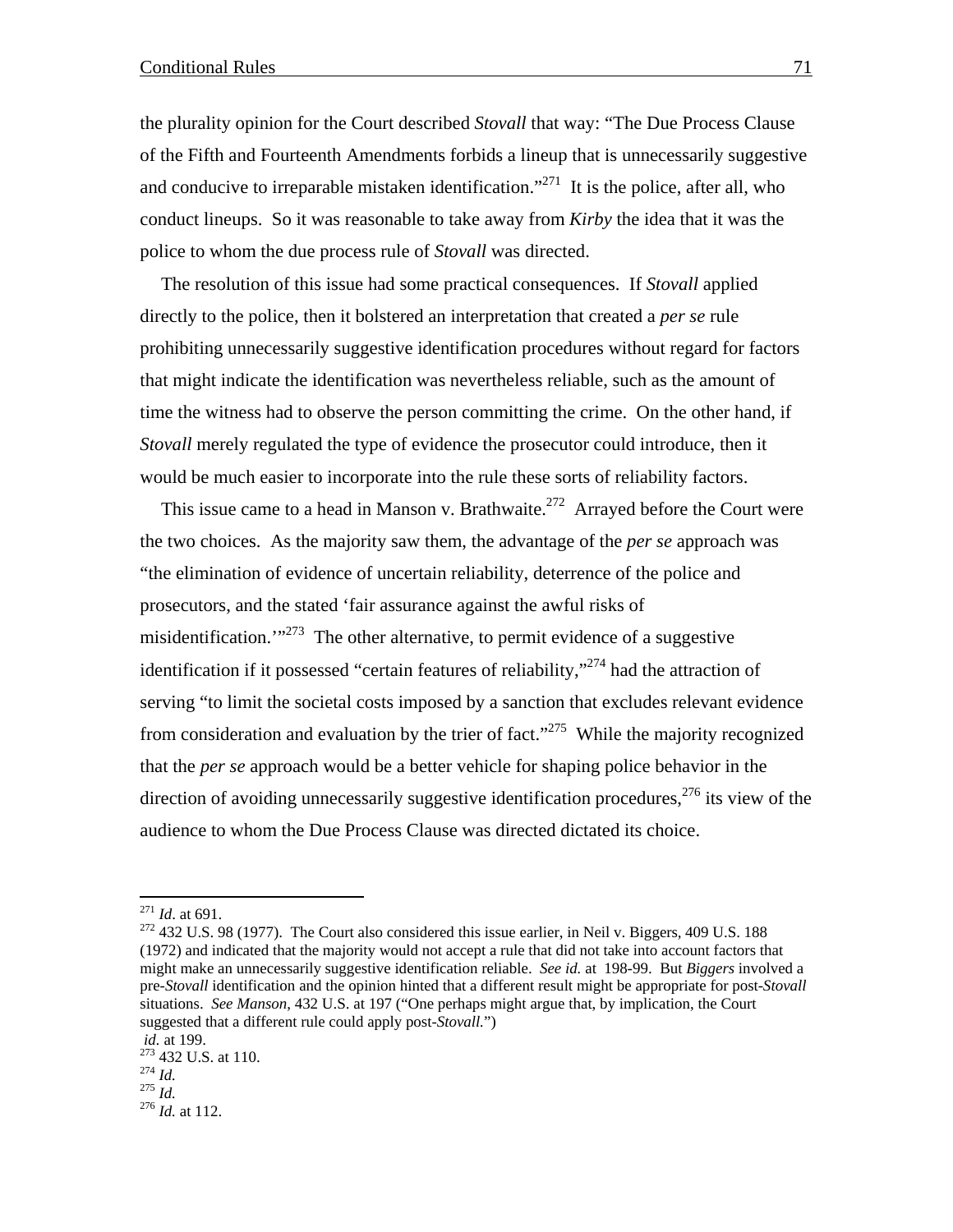Unlike a warrantless search, a suggestive preindictment identification procedure does not in itself intrude upon a constitutionally protected interest. Thus, considerations urging the exclusion of evidence deriving from a constitutional violation do not bear on the instant problem. See *United States ex rel. Kirby* v. *Sturges,* 510 F.2d 397, 406 (7<sup>th</sup> 1975).<sup>277</sup>

The cite to the Seventh Circuit case was from an opinion that Justice Stevens wrote before he joined the Court. In it, he explained:

a showup does not itself violate any constitutional right of the suspect. Unlike a warrantless search, which may violate a constitutionally protected interest in privacy, the identification of a suspect -- whether fair or unfair -- does not necessarily affect any constitutionally protected interest of the suspect. The due process clause applies only to proceedings which result in a deprivation of life, liberty or property. The due process issue, therefore, does not arise until testimony about the showup -- or perhaps obtained as a result of the showup -- is offered at the criminal trial. If that evidence is unfairly prejudicial, the trial judge may have a constitutional obligation to exclude it, or possibly to mitigate its impact by an appropriate cautionary instruction to the jury. But if a constitutional violation results from a showup, it occurs in the courtroom, not in the police station.<sup>278</sup>

Justices Marshall and Brennan were the only dissenters. They clearly did not want a

conditional rule. As they saw it:

*Stovall* . . . established a due process right of criminal suspects to be free from confrontations that, under all the circumstances, are unnecessarily suggestive. The right was enforceable by exclusion at trial of evidence of the constitutionally invalid identification.<sup>279</sup>

*Brathwaite* thus made *Stovall* a conditional rule. The police themselves could not violate it. They merely set the table for what a prosecutor might do. Aside from affecting the contour of the rule itself, as in *Brathwaite*, there was another practical consequence. This characterization of the rule means that a suspect who has been wrongfully convicted on the basis of an impermissibly suggestive identification procedure the police arranged cannot sue the police for a civil rights violation, since there is no underlying constitutional rule regulating the police. $280$ 

 $^{277}$  *Id.* at 113 n. 13.

<sup>&</sup>lt;sup>278</sup> United States ex rel. Kirby v. Sturges, 510 F.2d 397, 406 (7<sup>th</sup> 1975).

<sup>279</sup> *Brathwaite*, 432 U.S. at 119. *See also id.* at 122 ("Where the prosecution sought to use evidence of a questionable pretrial identification, *Stovall* required its exclusion, because due process had been violated by the confrontation, unless the necessity for the unduly suggestive procedure outweighed its potential for generating an irreparably mistaken identification.")

<sup>280</sup> *See e.g.*, Wray v. City of New York, 490 F.3d 189 (2d Cir. 2007).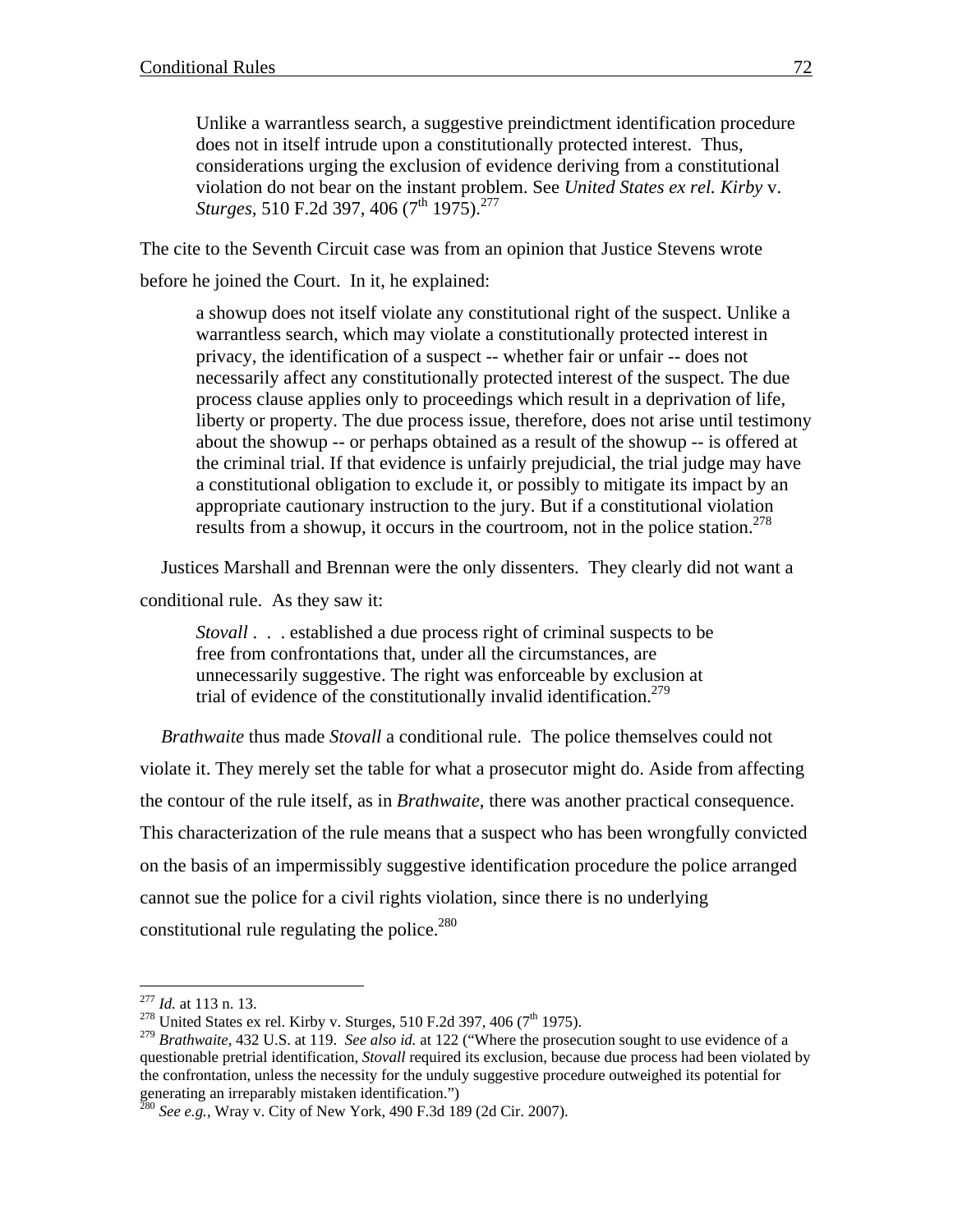# *v. The Due Process Right of a Defendant to Present Exculpatory Evidence at Trial*

 The Sixth Amendment is the part of the Bill of Rights that appears to be the most relevant to the question of what limitations a judge may place on a defendant's efforts to place evidence before the jury. On its face, the Amendment's Confrontation Clause looks like the provision that should govern any dispute over the the scope of the cross examination of prosecution witnesses.<sup>281</sup> And if an issue arose about the relevance of questions a defense attorney could ask on direct examination, one would think the judge should turn to the Amendment's provision dealing with the right to compulsory process for an answer.<sup>282</sup> In Chambers v. Mississippi,<sup>283</sup> however, the Court confronted a case presenting a combination of these two problems and concluded that taken together, they amounted to a violation of the Due Process Clause. In reaching this result, the Court relied on a conditional rule that depended on the coexistence of two events, one of which followed the other.

Chambers was convicted of murdering a police officer. Key to his defense strategy was presenting the jury with evidence that someone else, McDonald, did it.<sup>284</sup> McDonald had admitted the crime to Chambers' attorney but later disavowed the confession, saying he was cajoled into it by a promise that he would be able to share in the proceeds of a civil suit that Chambers would bring against the town.<sup>285</sup> However, he also repeated the confession to several other witnesses.<sup>286</sup> At trial, the prosecution did not present McDonald as a witness, since he did not purport to have anything relevant to say about why the jury should convict Chambers. It was the defense that called McDonald to the stand, and through him introduced his confession to the attorney into evidence. However, on cross examination, McDonald repudiated the confession. When Chambers' attorney asked the trial judge to permit him to examine McDonald on redirect as a hostile witness,

<u>.</u>

<sup>&</sup>lt;sup>281</sup> See U.S. CONST. amend. VI ("In all criminal prosecutions, the accused shall enjoy the right . . . to be confronted with the witnesses against him.")<br><sup>282</sup> *See* U.S. CONST. amend. VI ("In all criminal prosecutions, the accused shall enjoy the right . . . to

have compulsory process for obtaining witnesses in his favor.")

<sup>&</sup>lt;sup>283</sup> 410 U.S. 284 (1973).<br><sup>284</sup> *Id*. at 289.<br><sup>285</sup> *Id*. at 288. Chambers had been shot in the aftermath of the melee that resulted in the police officer's killing.

<sup>286</sup> *Id.* at 292.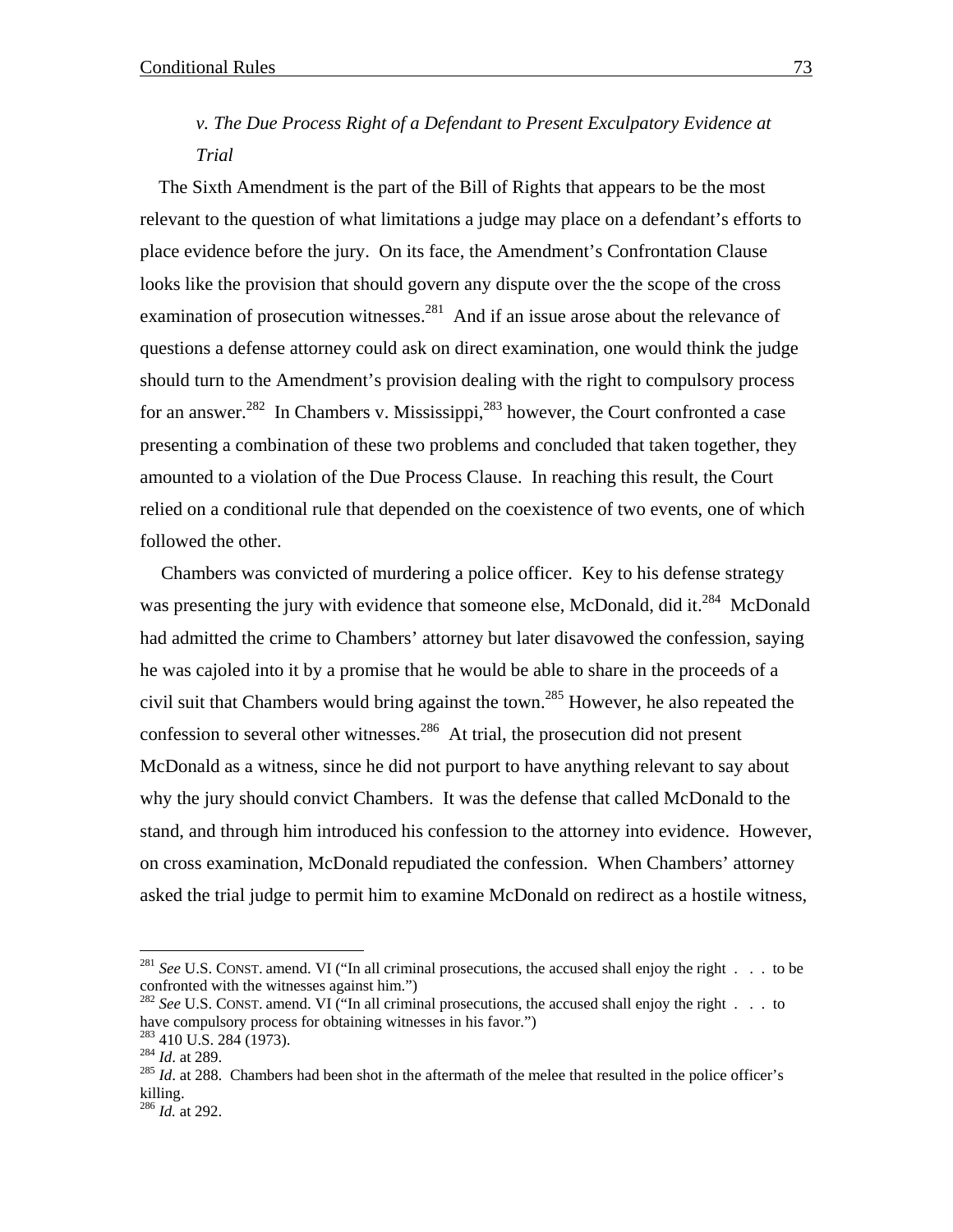the judge refused, relying on on a Mississippi evidentiary doctrine, the "voucher" rule, which prevented the proponent of a witness from impeaching him or her.<sup>287</sup> This ruling effectively prevented Chambers from confronting McDonald with the incriminating statements he made to other witnesses or challenging his renunciation of the confession.<sup>288</sup> Chambers was also thwarted in his effort to present the testimony of three of the witnesses to whom McDonald had admitted shooting the officer. The judge sustained an objection to this testimony on hearsay grounds, since Mississippi recognized only statements against pecuniary, not penal, interest as an exception.<sup>289</sup>

The Supreme Court found that what had happened in Chambers' trial violated the Constitution. But it was not the parts of the Bill of Rights that most narrowly addressed the two problems about which Chambers complained, his inability to cross examine McDonald or to present the testimony of his three witnesses. The Court did not rely on either the Confrontation Clause or the Compulsory Process Clause as the basis for its decision. The reason was that Chambers had never preserved a federal claim in the state court system on either of these two grounds. The only federal claim that he did properly present to the Supreme Court was a post trial assertion that his conviction denied him the fundamental fairness guaranteed by the Fourteenth Amendment.<sup>290</sup> It was, in other words, a general due process claim. Given the context in which the federal question came to the Court, the Justices had to consider "the cumulative effect of [the] rulings in frustrating [Chambers'] efforts to develop an exculpatory defense."<sup>291</sup> This had the effect of making the claim a conditional one, because it could only have been raised after the conclusion of all of the evidence was presented.<sup>292</sup>

The Court did separately discuss what was wrong with the two types of rulings the trial judge made. It called the voucher rule archaic and irrational,  $293$  and rejected the

 $^{287}$  *Id.* at 295.

<sup>&</sup>lt;sup>288</sup> *Id.* at 291.

<sup>289</sup> *Id*. at 292.

<sup>&</sup>lt;sup>290</sup> *Id.* at 290 n. 3. The Court's later views of the Due Process Clause make it very unlikely that it would use it as a vehicle for addressing concerns such as these. *See* Dowling v. United States, 493 U.S. 342, 352 (1990) ("Beyond the specific guarantees enumerated in the Bill of Rights, the Due Process Clause has limited operation.")

<sup>291</sup> *Id.* 

<sup>292</sup> *Id.* 

<sup>293</sup> *Id.* at 296 n. 8.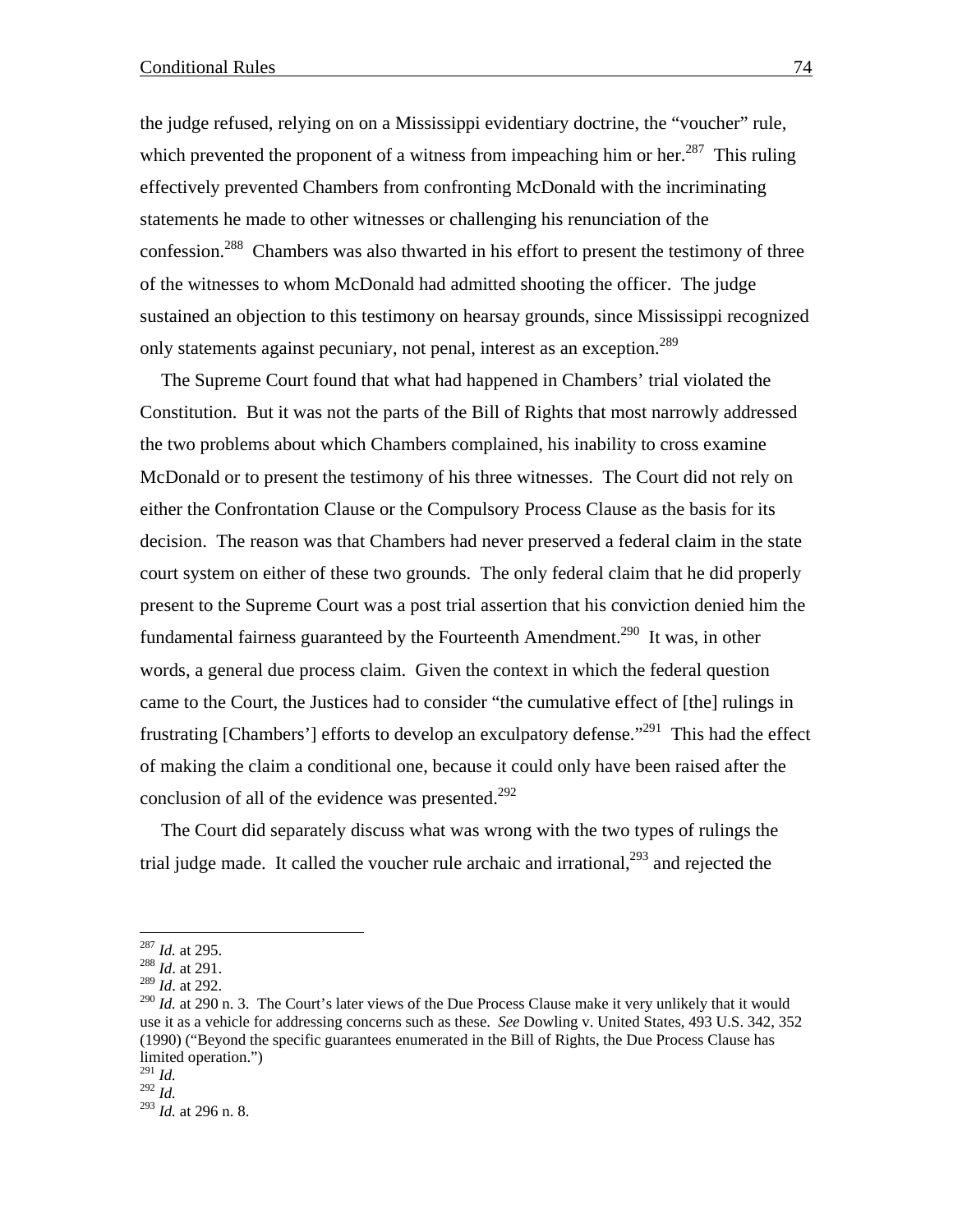state's argument that McDonald's testimony was not adverse to Chambers.<sup>294</sup> However, the opinion never took the final step of declaring that the trial judge violated the Constitution at the time he made the ruling limiting the questioning of McDonald. "We need not decide," Justice Powell wrote for the Court, "whether this error alone would occasion reversal since Chambers' claimed denial of due process rests on the ultimate impact of that error when viewed in conjunction with the trial court's refusal to permit him to call other witnesses."<sup>295</sup>

It was harder for the Court to condemn as severely the trial judge's ruling preventing Chambers from calling the witnesses who would have testified that they overheard McDonald confess to the crime. That ruling was based on the hearsay doctrine, in particular the feature of Mississippi evidence law that refused to recognize an exception for statements against penal interest.296 At the time that *Chambers* came to the Court, federal law, on the authority of Donnelly v. United States,  $297$  also refused to recognize this hearsay exception. Never the less, the *Chambers* Court concluded that the circumstances of the hearsay statements before it "provided considerable assurance of their reliability,<sup>3298</sup> and that "the hearsay rule may not be applied mechanistically to defeat the ends of justice."<sup>299</sup> But yet again, it refused to announce a nonconditional rule.

 We conclude that the exclusion of this critical evidence, *coupled with* the State's refusal to permit Chambers to cross-examine McDonald, denied him a trial in accord with traditional and fundamental standards of due process. In reaching this judgment, we establish no new principles of constitutional law. Nor does our holding signal any diminution in the respect traditionally accorded to the States in the establishment and implementation of their own criminal trial rules and procedures. Rather, we hold quite simply that *under the facts and circumstances of this case the rulings of the trial court deprived Chambers of a fair trial.* (italics added) $300$ 

As the holding in *Chambers* depended on the conjunction of two events, it is hard to see how the rule could be anything but conditional. The opinion went out of its way to say that neither of the two state court rulings that it considered independently violated

1

<sup>294</sup> *Id*. at 297.

<sup>295</sup> *Id*. at 298.

<sup>296</sup> *See id.* at 299.

<sup>&</sup>lt;sup>297</sup> 228 U.S. 243, 272-73 (1913).

 $^{298}_{299}$  410 U.S. at 300.<br> $^{299}_{1d.}$  at 302.

<sup>&</sup>lt;sup>300</sup> *Id.* at 302-03.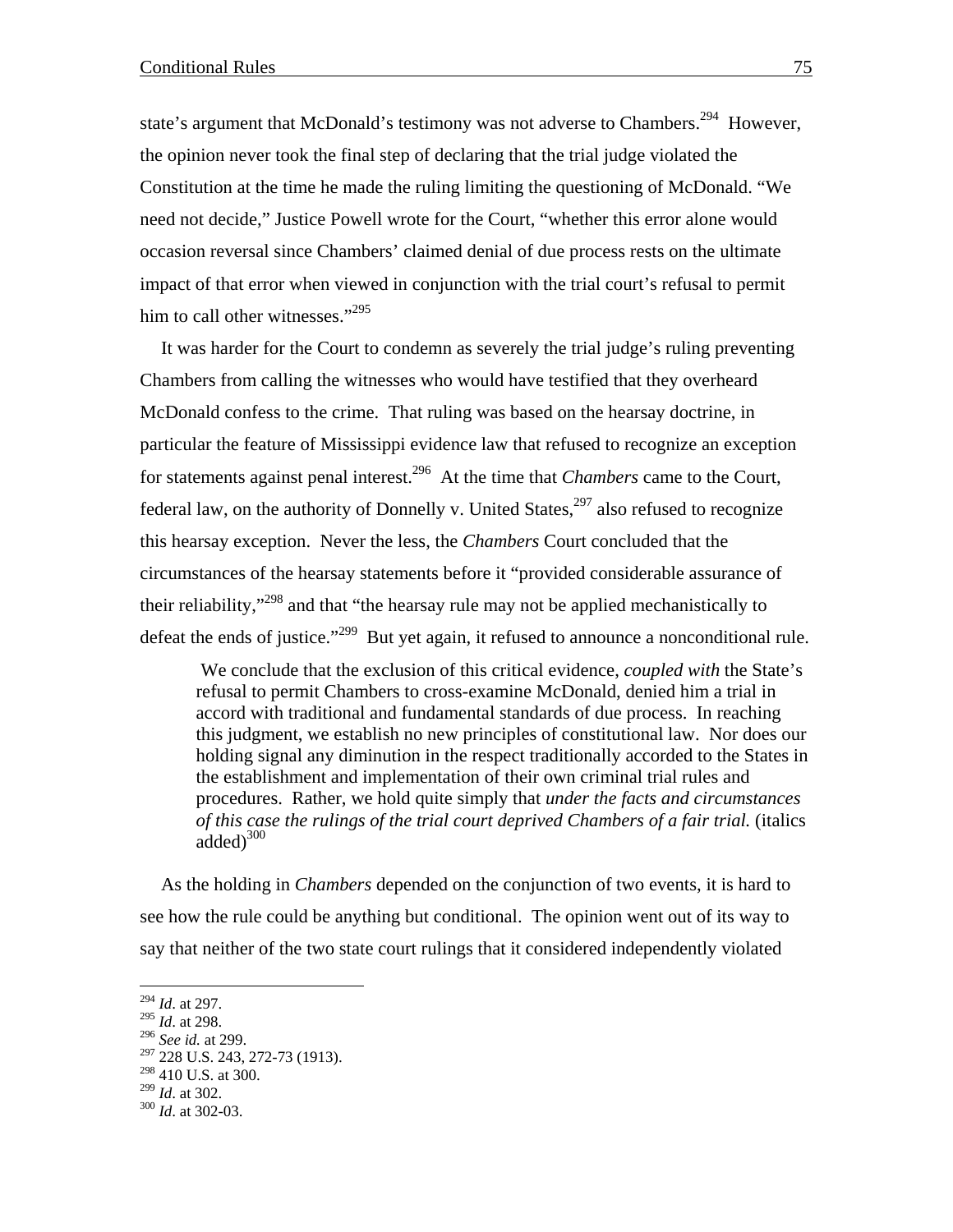due process. Since trials are sequential affairs, whichever ruling comes first one has to wait for the other shoe to drop in order to say that *Chambers* condemns what has happened.

III. Evaluating Conditional Rules

*A. The Negative Side of Conditional Rules* 

*i. The Effect in Shaping Behavior* 

Conditional rules are difficult to apply before all of their constituent events have taken place. Chambers v. Mississippi $301$  illustrates this conundrum. The case gives little guidance to trial judges and lawyers who have to know in advance what evidence the Constitution renders admissible despite the existence of state evidence prohibitions. Lower courts have differed over whether *Chambers* contains two nonconditional rules that trial judges can apply in advance of an attempt to introduce evidence (in ruling on the admission of statements against penal interest<sup>302</sup> or an attempt by a proponent of a witness to impeach his or her credibility<sup>303</sup>) or a contextually based ruling that combines the effect the excluded evidence on the ability of the defendant fairly to present his  $case.<sup>304</sup>$ 

The confusion is understandable. One ordinarily thinks of Supreme Court decisions as useful vehicles for providing guidance on how to avoid a similar problem in the future. There is, concomitantly, an inevitable pressure to try to find in any decision a rule that one can actually apply. However, if one recognizes that *Chambers* used a conditional rule, it has little value as a guide to behavior useful to a trial judge. It is perhaps this difficulty that led Professor Peter Westen, a prominent evidence scholar and the lawyer who represented Chambers in the Supreme Court,  $305$  to write shortly after the case came

<sup>&</sup>lt;sup>301</sup> 410 U.S. 284 (1973).<br><sup>302</sup> *See e.g.*, Skillicorn v. Luebbers, 475 F.3d 965, 970 (8<sup>th</sup> Cir. 2007) ("In *Chambers*, the Supreme Court held that a defendant has a constitutional right to proffer exonerating statements, that would otherwise be hearsay, if they were made under circumstances providing 'considerable assurance of their reliability.'"); Washington v. Renico, 455 F.3d 722 (6<sup>th</sup> Cir. 2006); Su Chia v. Cambra, 360 F.3d 997 (9<sup>th</sup> Cir. 2004); United States v. Camuti, 78 F.3d 738 (1<sup>st</sup> Cir. 1996).

United States v. Camuti, 78 F.3d 738 (1st Cir. 1996). 303 *See e.g.* Cikora v. Dugger, 840 F.2d 893, 898 (11th Cir. 1988) ("[T]he Supreme Court held in *Chambers*, that a state trial court denied Chambers due process when it refused to allow Chambers to show to the jury that another person had repeatedly confessed to the crime. The state trial judge excluded this testimony because Chambers had called that person as his witness, and Mississippi rules of evidence did not permit defendants to cross-examine their own witnesses."); Sharlow v. Israel, 767 F.2d 373 (7<sup>th</sup> Cir. 1985).<br><sup>304</sup> See e.g., United States v. Walling, 486 F.2d 229, 238 (9th Cir. 1973), cert. denied, 415 U.S. 923 (1974).<br><sup>305</sup>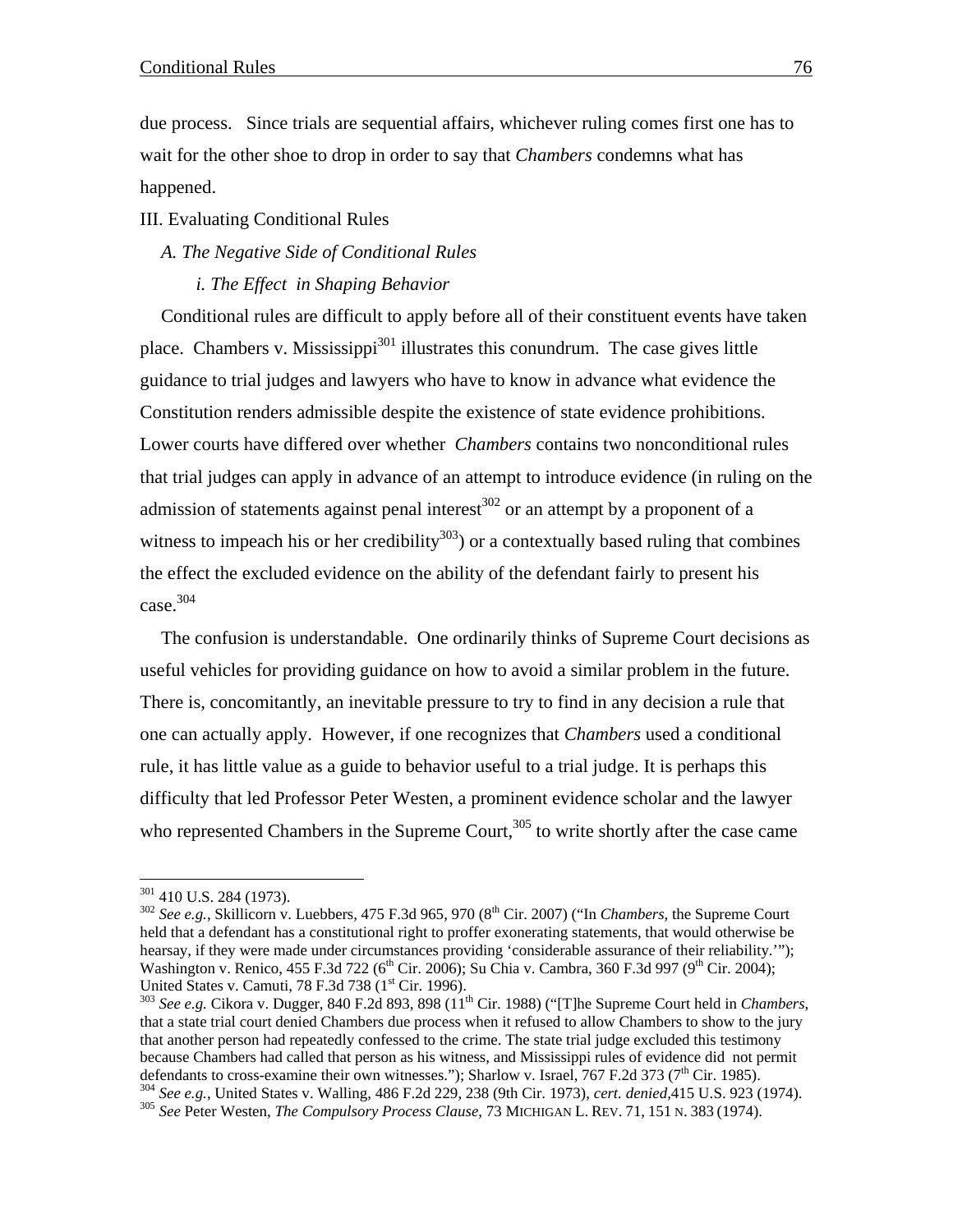$\overline{a}$ 

out that "it is difficult to derive a clear standard from *Chambers*,"306 and Justice Scalia to express doubt that one could meaningfully extract any holding from the case.<sup>307</sup>

What made Chambers v. Mississippi such a difficult case revealed one of the reasons why an appellate court may prefer to announce a conditional rule. If a court wanted to reverse a conviction without having to create a precedent for how state actors should exercise power in the future, incorporating a prejudice requirement into the rule is a good way to do it. This, in fact, is how Professor Westen,  $308$  and Justice Scalia  $309$  have portrayed *Chambers.*

Rules, however, serve as more than vehicles for justifying why courts can reverse criminal convictions. They also act as a mechanism to guide the behavior of those who are its target. Indeed, the primary purpose of a rule has to be to affect behavior, otherwise it is not a rule.<sup>310</sup> Whether a rule limits the way a police officer exercises her authority to seize an individual on the street, requires a judge to allow a defendant to litigate in the absence of the jury the issue of whether the defendant's confession was not voluntary, or directs an appellate court automatically to reverse a conviction if the defendant was denied the right to have a lawyer represent him at trial, it must provide

<sup>306</sup> *See Westen, supra,* at 151-52 (1974). *See also* Janet C. Hoeffel, *The Sixth Amendment's Lost Cause: Unearthing Compulsory Process*, 2002 WIS. L. REV. 1275, 1301 (2002) "[O]ne would be hard-pressed to locate a single case that cites *Chambers* as precedent for its holding. *Chambers* also offered no solid advice on the method a court could use for tackling the clash of the Constitution and evidentiary rules."); David Robinson, Jr., *From Fat Tony and Matty The Horse to the Sad Case of A.T.: Defense and Offensive Use of Hearsay Evidence in Criminal Cases*, 32 HOUS. L. REV. 895, 929-30 (1995) (the *Chambers* rule remains unclear).

<sup>307</sup> *See* Montana v. Englehoff, 518 U.S. 37, 53 (1996) ("the holding of *Chambers* -- if one can be discerned from such a fact-intensive case -- is certainly not that a defendant is denied "a fair opportunity to defend against the State's accusations" whenever "critical evidence" favorable to him is excluded, but rather that erroneous evidentiary rulings can, in combination, rise to the level of a due process violation.") 308 *See* Peter Westen, *The Compulsory Process Clause*, 73 MICHIGAN L. REV. 71, <sup>152</sup> (1974).

<sup>(&</sup>quot;[T]he Court may simply have meant that it was deciding the case on its facts. The Court, when it enters uncertain and unexplored territory, frequently limits its judgment to the particular facts under consideration. This permits it to indicate what it believes to be the correct result without committing itself to a definitive rule for unforeseen variants of the immediate case.")

<sup>309</sup> *See* Montana v. Englehoff, 518 U.S. 37, 52 (1996) ("*Chambers* was an exercise in highly case-specific error correction.")

<sup>310</sup> *See* Larry Alexander & Emily Sherwin, *The Deceptive Nature of Rules*, 142 U. Pa. L. Rev. 1191, 1194 (1994) ("a 'rule' is a prescription for conduct, applicable to a range of actors, which is designed to promote an end or protect a right, but does not simply recite its objective."); Margaret Jane Radin, *Reconsidering the Rule of Law*, 69 B.U.L. Rev. 781, 786 (1989) (rules must be capable of being understood and followed by those to whom they are addressed); Lawrence M. Friedman, *Legal Rules and the Process of Social Change*, 19 Stanford L. Rev. 786, 788 (1967) (all rules are directed toward conduct).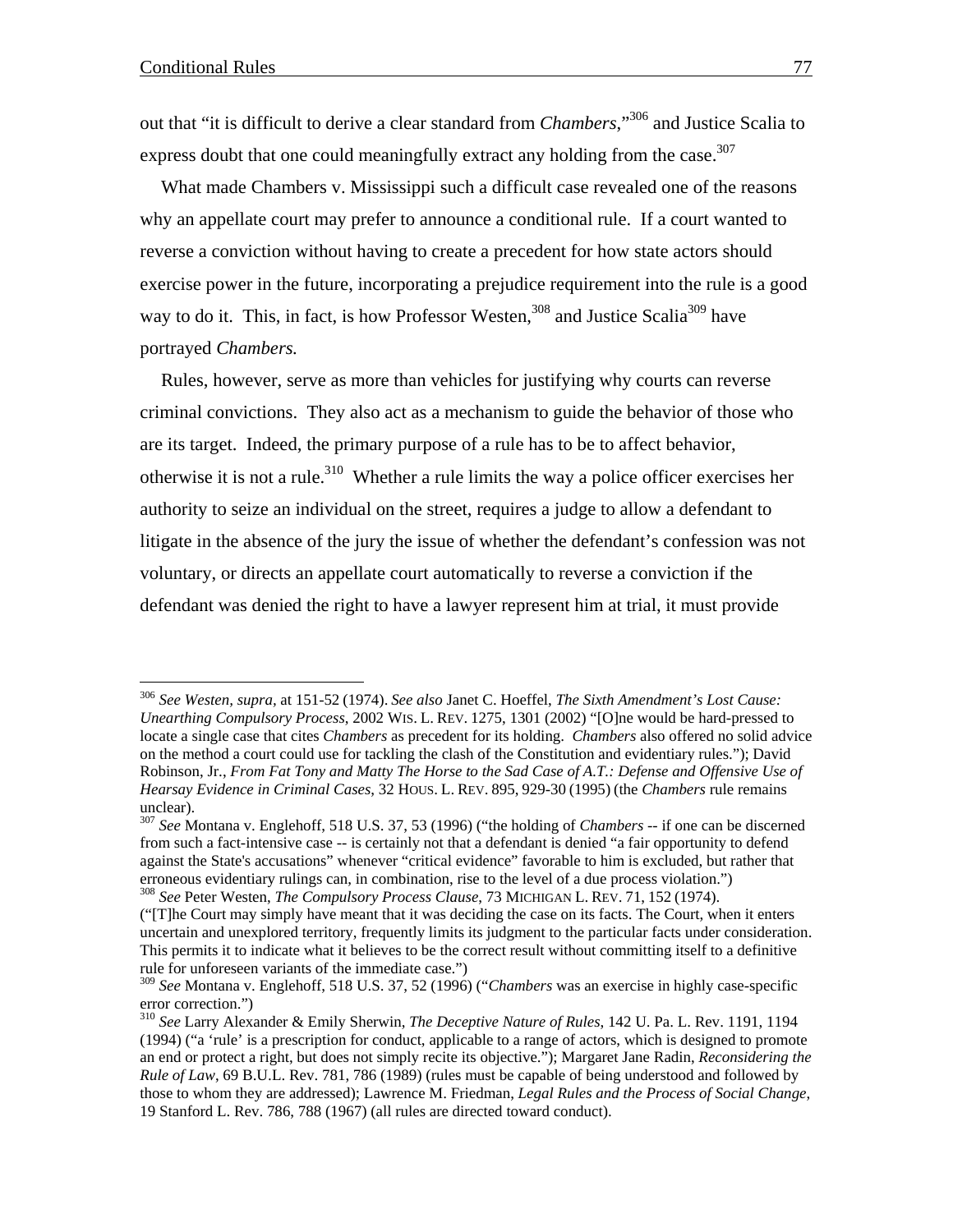some meaningful guidance on how to exercise power under a grant of government authority*.* 

However, conditional rules, to put it simply, are lousy at guiding behavior. Indeed, when legislative bodies, administrative agencies or advisory groups promulgate rules to guide the behavior of government actors, they do not put them in a conditional format. The rules of professional responsibility that govern prosecutors do not incorporate a prejudice requirement in describing the obligation to reveal exculpatory evidence.<sup>311</sup> Court rules dealing with severance do not instruct judges facing a potential *Bruton* problem to withhold judgment because in the latter stages of the trial the codefendant who confessed may take the stand and eliminate the Confrontation Clause problem.<sup>312</sup> And police manuals do not instruct officers to draw their guns on suspects without any reason to believe they have committed a crime, hoping that the suspect will run away rather than submit.<sup>313</sup>

Conditional rules do not make sense in these contexts because they do not tell the people who look to the rules for guidance how to act at the time they must make decisions about their behavior. Nor do they make sense as part of the Constitution. Those sections of the Bill of Rights that regulate the criminal justice system were the result of a fear of the potential misuse of government power.<sup>314</sup> The Bill of Rights, and in particular the Due Process Clause, was a direct descendant of that mother of all constitutional limits on the exercise of force that is the criminal law, Magna Carta, 315 a document with which all educated people in 18<sup>th</sup> century America would have been acquainted.<sup>316</sup> Magna Carta was both a political manifesto and a statement of rules that the King had to obey to ensure that he would not engage in abusive behavior in the

<sup>&</sup>lt;sup>311</sup> See A.B.A. MODEL RULES OF PROFESSIONAL CONDUCT, Rule 3.8(d) (2006).

 $312$  See FED. R. CRIM. PRO. R. 14 (b).<br> $313$  See e.g. BOSTON POLICE DEPARTMENT RULES AND PROCEDURES, Rule 303, sec. 5 (2003) ("Officers shall not point firearms at persons unless reasonably justified under the circumstances.")

<sup>314</sup> *See* Tracey Maclin, *The Central Meaning of the Fourth Amendment*, 35 WM & MARY L. REV. 197, 201 (1993) ("the central meaning of the Fourth Amendment is distrust of police power and discretion"); Ronald J. Bacigal, Some Observations and Proposals on the Nature of the Fourth Amendment, 46 GEO. WASH. L. REV. 529, 558 (1978) ("Sensitivity to the dangers of unchecked power and totalitarianism arose in the years immediately preceding the American Revolution").

<sup>315</sup> *See* Robert E. Riggs*, Substantive Due Process in 1791,* 1990 WIS. L. REV. 941, 949 ("The ancestry of the due process clause is universally traced to chapter 39 of the Magna Carta.") 316 *See id.* at 969.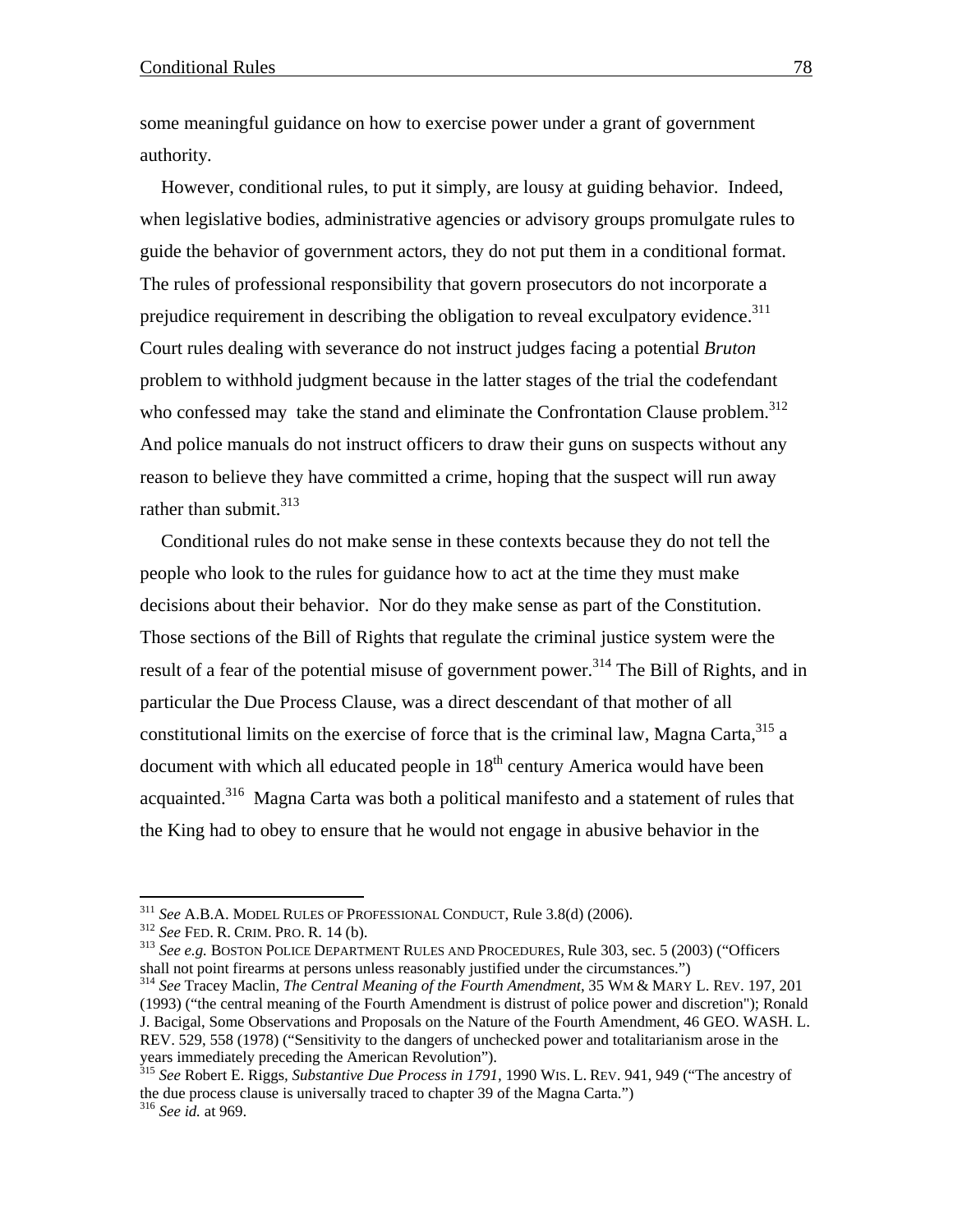future.<sup>317</sup> This notion that an important function of a fundamental declaration of rights was to guide the future behavior of those with the power to threaten those rights would naturally have been part of the world view of the Framers. Clear, easy to apply rules were, in their view, best suited to this end.<sup>318</sup> Conditional rules are not an appropriate way to address this concern.

Rules, of course, are not always easy to apply for the actors who must look to them for guidance. Questions of interpretation are an inherent problem. Making a rule conditional, however, detracts significantly from a rule's ability to affect the behavior of those to whom it is directed. And that is true whether you think that the people the rules are designed to limit view them as aspirations or hindrances.

Imagine how a conditional rule looks from the vantage point of a government official who does not internalize what she understands to be the constitutional limits on her power. When faced with a choice about how to act in a situation governed by a rule, she simply makes a utilitarian calculation about whether the benefit she will receive, either institutionally or personally, if she violates the rule outweighs the potential disadvantage of whatever sanction a rule violation entails. The negative consequence that this Holmesian "bad official"<sup>319</sup> must take into consideration depends, of course, not only on how much she wants to avoid it but also on the probability that it will ever come to pass.320 By adding into the definition of the rule some future consequence that may never occur, by necessity it lowers the probability that a sanction will be imposed.

Take, for example, the conditional rule dealing with the prosecutor's obligation to reveal exculpatory evidence. How does the conditional *Brady* rule affect this type of prosecutor? Perhaps she has in her hands a piece of exculpatory information, say the fact that a key witness was the beneficiary of a promise to drop pending charges against him in return for his testimony, that she does not want to turn over to the defense. The

1

<sup>317</sup> *See id.* at 949. 318 *See* John O. McGinnis, *The Once and Future Property-Based Vision of the First Amendment*, 63 U. CHI. L. REV. 49, 77 n.117 (1996) ("the Framers were practical thinkers who understood that the Constitution had to draw clear distinctions capable of fairly mechanical application even if these distinctions did not capture the complexity of each individual situation.")

<sup>319</sup> *See* Holmes, *The Path of the Law*, 10 HARV. L. REV. 457, 462 (1897) ("The duty to keep a contract at common law means a prediction that you must pay damages if you do not keep it - and nothing else.").

<sup>320</sup> *Cf.* Walter F. Dellinger, *Of Rights and Remedies: The Constitution as a Sword*, 85 HARV. L. REV. 1532, 1563 (1972) ("In the absence of the exclusionary rule, the law enforcement officer and the public generally are enticed to view the Constitution as Justice Holmes' "bad man" viewed the obligation of contracts.")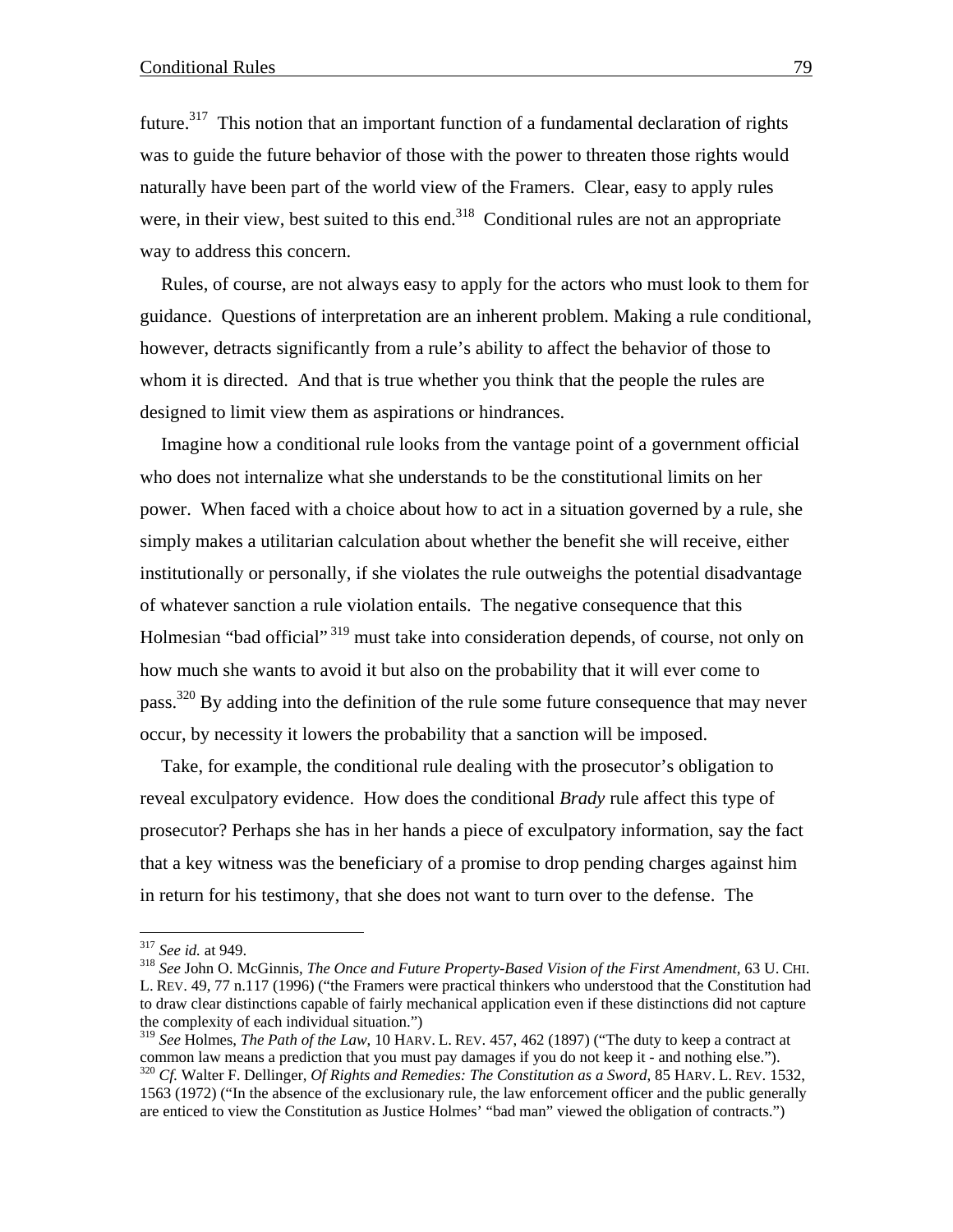$\overline{a}$ 

existence of a prejudice requirement as part of the rule means that the incentive to disclose the information is diminished, in some proportion, by the degree to which she foresees the defendant being unable to establish prejudice. The correlation may be not proportional, but it is certainly positively correlated.

 There are a lot of ways that this prosecutor could realistically believe that the defendant would ultimately fail to establish prejudice. The most likely is if the defendant pleads guilty, as do 90% or so of all those charged with a crime. If the case is pled out, a common view of *Brady* insulates the prosecutor from any sanction for withholding the information:

Because a *Brady* violation is defined in terms of the potential effects of undisclosed information on a judge's or jury's assessment of guilt, it follows that the failure of a prosecutor to disclose exculpatory information to an individual waiving his right to trial is not a constitutional violation.<sup>321</sup>

Even if the case goes to trial, the conditional nature of the rule makes it difficult for the defendant to establish prejudice. In the relatively rare likelihood that the defendant is acquitted, there is literally no *Brady* violation about which to complain. Since *Brady*'s prejudice requirement looks to the probability of more favorable outcome had the prosecutor not hidden the exculpatory evidence, a defendant who benefits from the most favorable outcome possible cannot point to a better result. The venal prosecutor's effort may have been in vain, but at least the loss at trial insulates her from any charge that she violated the defendant's constitutional rights.<sup>322</sup>

In the more common event that the trial ends in conviction, the psychological phenomenon known as hindsight bias makes it difficult to prove prejudice. Hindsight bias is the tendency to view something that has already happened as having been inevitable.323 Since resolving a claim of a *Brady* violation can realistically only take place after the trial has occurred, convictions are the inevitable context in which these decisions are made. When judges are called upon to decide whether a *Brady* violation has

<sup>321</sup> Matthew v. Johnson, 201 F.3d 353, 361-62 (2000). *See also* McKune v. City of Grand Rapids, 842 F.2d 903, 907 (6th Cir. 1988) (No *Brady* violation where charges were dropped); Nygren v. Predovich, 637 F. Supp. 1083, 1087 (D.Colo. 1986) ) (No *Brady* violation where charges were dismissed). 322 *See* Morgan v. Gertz, 166 F.3d 1307, 1310 (10th Cir. 1999) (No *Brady* violation where defendant

acquitted).

<sup>&</sup>lt;sup>323</sup> See Keith A. Findley & Michael S. Scott, The Multiple Dimensions of Tunnel Vision in Criminal Cases, 2006 WIS. L. REV. 291, 317.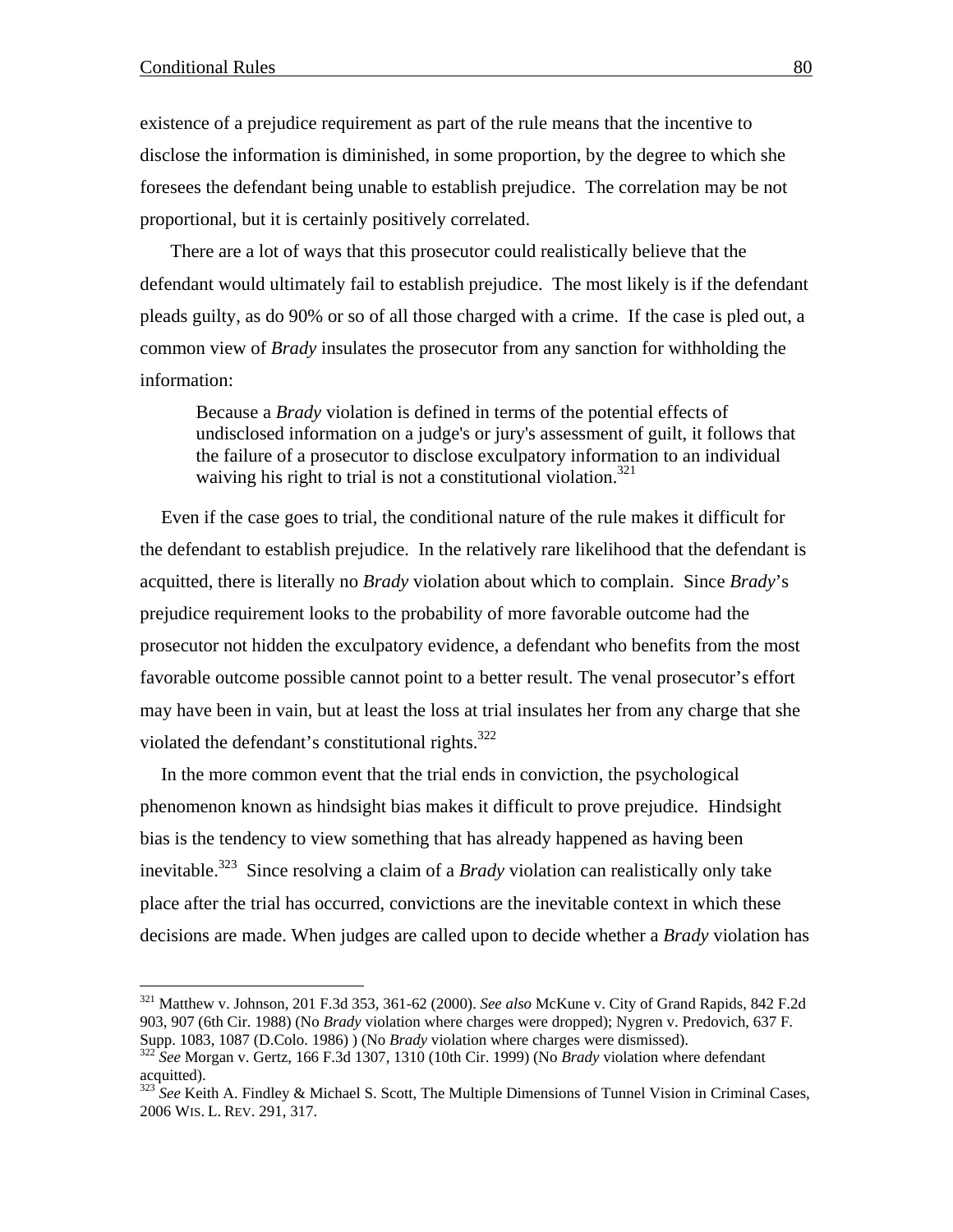occurred after a conviction, they already know the result of the trial. It is difficult to get a judge to agree that there was a reasonable probability that a guilty verdict would not have occurred if only the prosecutor had revealed the exculpatory information in a timely way.324

Even from the perspective of a prosecutor who wants to abide by the restriction of the *Brady* rule, its conditional nature creates an environment that fosters instances where exculpatory information is withheld.<sup>325</sup> While *Brady* is defined *ex post*, prosecutors have to make decisions about how to avoid *Brady* violations *ex ante.* By giving them the responsibility for identifying the occasions on which they must limit their own power, the *Brady* rule puts them in a position of doing a job which sets them at cross purposes with themselves.

 Few, if any, law abiding prosecutors would try to convict someone whom they believed innocent. That being the case, every time a prosecutor has to make a decision about whether to turn over *Brady* material, what is at stake is doing what the Constitution may require at the cost of increasing the chance that a defendant who deserves to be punished will be acquitted. Despite the universal platitude after every not guilty verdict that the prosecutors' office seeks only justice and justice is served by acquittals as well as convictions, losing is never in the real interest of a line prosecutor. Since the *Brady*  doctrine requires prosecutors to evaluate not only the way that a jury might be affected by a piece of information but the overall impact of that information in the context of the entire case the prosecutor expects to present, it is easy to see how the significance of something that is clearly exculpatory on its face may fail to receive an objective evaluation. No social psychologist would be surprised to learn that prosecutors are no better than anyone else in avoiding the phenomenon of cognitive dissonance, the psychological mechanism that downplays the significance of information that conflicts with a preexisting opinion.<sup>326</sup>

<sup>&</sup>lt;sup>324</sup> See Id. at 320.

<sup>&</sup>lt;sup>325</sup> *Cf. Daryl J. Levinson, Rights Essentialism and Remedial Equilibrium, 99 COLUM. L. REV. 857, 911* (1999) (while a government official's view of the requirements of a constitutional rule plays a role in compliance, respect for individual rights is less likely when remedies are lacking). 326 See Scott E. Sundby, *Fallen Superheroes and Constitutional Mirages: The Tale of Brady v. Maryland*,

<sup>33</sup> MCGEORGE L. REV. 643, 655 (2002).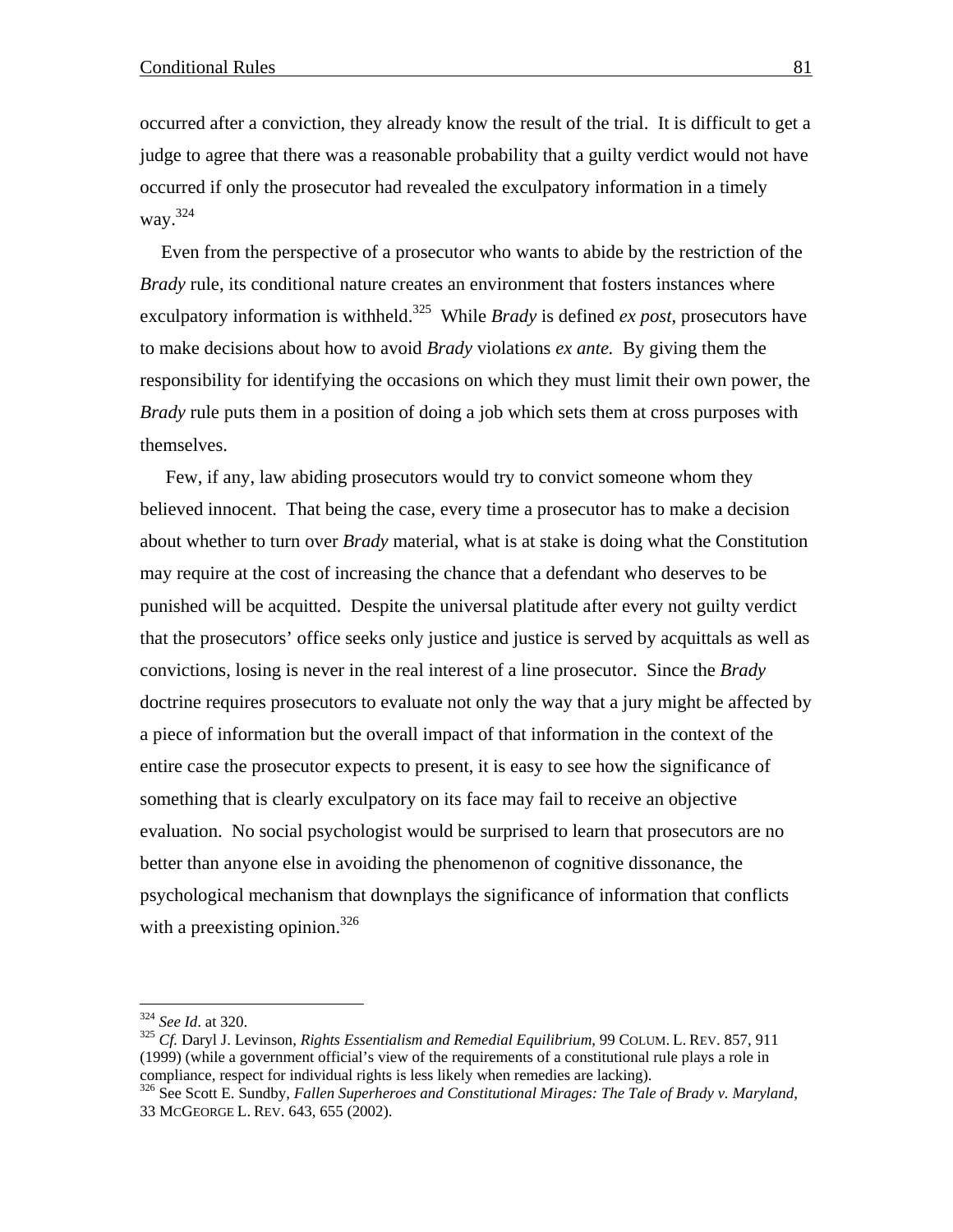Justice Marshall illustrated this point in his dissenting opinion in *Bagley*, as support for his criticism of the majority's making the *Brady* rule conditional.<sup>327</sup> Justice Marshall recounted an incident five years after the *Brady* opinion became law, when a large group of New York state prosecutors was asked if they would reveal to defense counsel the fact that one eyewitness to a bank robbery had definitively said the defendant was not the culprit if there were five other witnesses who made a positive identification. Now, at the time this group was asked their opinion, it was not at all clear that the *Brady* rule was conditional. *Agurs* had not yet been decided and it was *Agurs* that recast the rule to require prejudice. However, even in that environment, only two prosecutors indicated that they would turn the information over to the defense.<sup>328</sup>

Even without the effect of cognitive dissonance, putting a rule in conditional form makes it harder for the actors who are subject to its mandate to determine exactly what they may and may not do. Whether they have to make a judgment about the potential prejudicial effect of their decisions, or anticipate the reaction of the person whose rights are implicated by them, or predict how they or others with whom they act in concert will behave in the future in light of the decision they make in the present, there is another layer of complexity involved. Actors with a stake in the outcome are particularly poor candidates to make this assessment.<sup>329</sup>

Even trial judges, who presumably do not have an interest in the outcome, are more likely to engage in behavior that is subject to a conditional rule than one put in a nonconditional format. Justice White apparently thought so. In his concurring opinion in Delaware v. Van Arsdall, <sup>330</sup> he agreed with the government's contention that the Confrontation Clause rule that prohibits judges from prohibiting cross examination designed to show the bias of a prosecution witness should be a conditional one that incorporates an "outcome determinative" prejudice requirement.<sup>331</sup> His rationale for wanting the rule to be conditional was the effect he thought it would have on the behavior of trial judges. Making the rule non-conditional, he believed, would "undermine [their]

<u>.</u>

<sup>327</sup> *See Bagley*, 473 U.S. at 685 (Marshall, J., dissenting). 328 *See id.* at 697.

<sup>329</sup> *See* Arthur B. Laby, *Differentialing Gatekeepers,* 1 BROOK. J. CORP. FIN. & COM. L. 119, 121 n. 9 (2006) ("subtle but powerful psychological factors skew the perceptions and judgments of persons . . . who have a stake in the outcome of those judgments.")

<sup>330</sup> *See* 473 U.S. 667 (1985).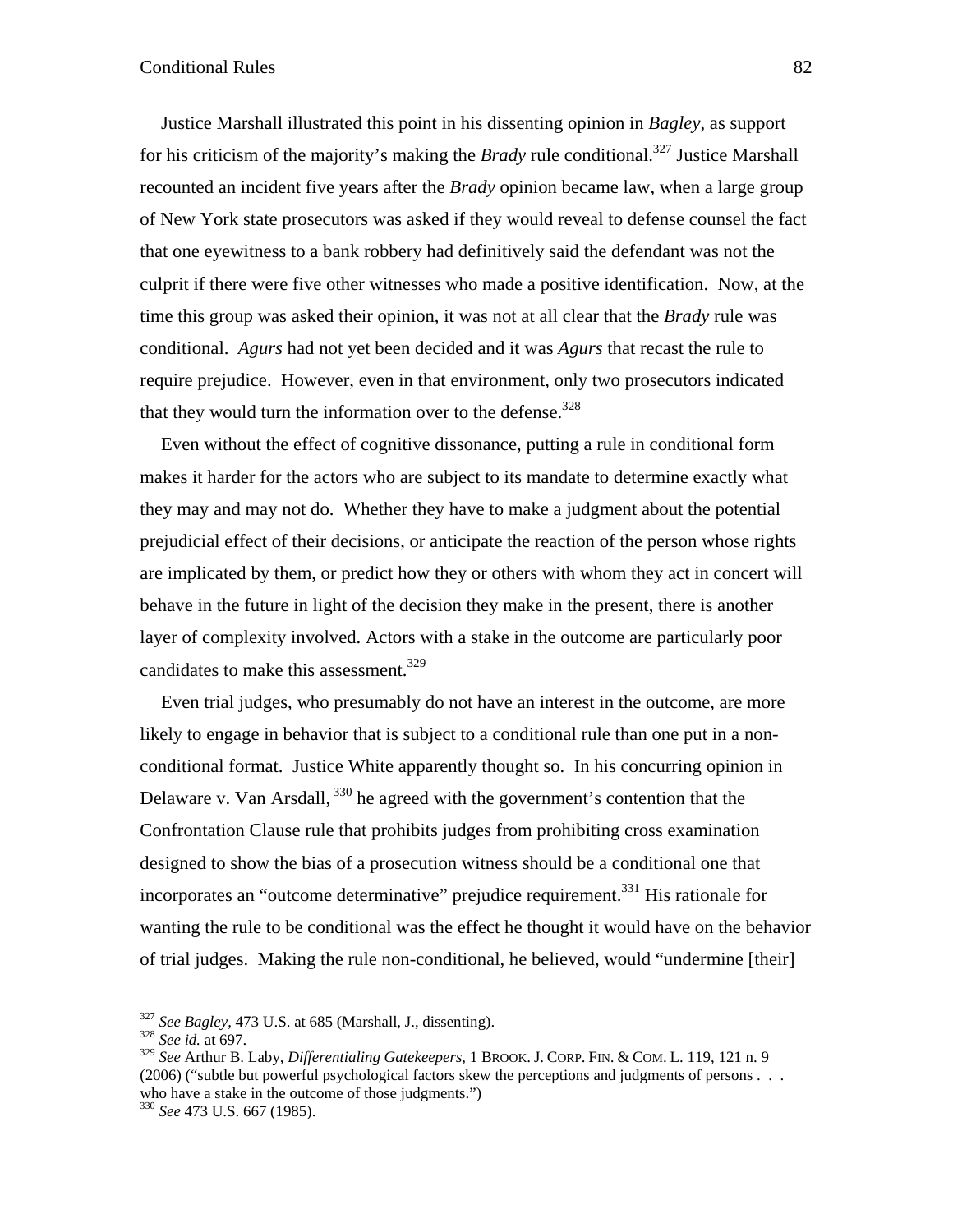authority . . . to restrict cross-examination ."332 The non-conditional rule that *Van Arsdall* propounded, in Justice White's view, would, in close cases, influence trial judges to "permit the examination rather than risk being guilty of misunderstanding the constitutional requirements of a fair trial."<sup>333</sup>

## *ii. Vehicles for Ex Ante Prevention*

Conditional rules are not only ineffective as instruments to control behavior. They also present a barrier to a court using the rule as a basis for action designed avoid violations in the future.

The conditional rules where this phenomenon arises are the ones that incorporate a requirement of prejudice. The *Strickland* rule is a good example. A defendant cannot establish a violation of the rule requiring effective assistance of counsel unless he raises a reasonable probable that the shortcoming about which he complains adversely affected the result. Given the contextual judgment that the rule requires, the only practical way to apply it is after the fact. But that does not mean it is impossible to spot in advance institutional structures and individual practices that are highly likely to result in violations of the rule when it comes time to make the *post hoc* evaluation. The conditional nature of the *Strickland* rule, however, makes it difficult to ask a court to entertain an *ex ante*  claim.

Say you are a defendant in the middle of your trial and you believe that your defense attorney's performance has failed to meet the constitutionally mandated standard. In all but the most rare examples where it is clear that the lawyer's shortcoming will inevitably and fatally taint the verdict, your complaint will have to wait until you are convicted. As the District of Columbia Court of Appeals put it in holding that *Strickland* claims must await the conclusion of the trial:

The problem with applying the *Strickland* test in the middle of an ongoing trial is that the "result" or "outcome" of the proceeding has yet to be determined. Thus the trial court would be required to assess prospectively the likely prejudicial effect of counsel's alleged errors before it has had an opportunity to hear all the

<sup>331</sup> *See id.* at 685 (White, J., concurring). 332 *See id.* at 686. 333 *See id.*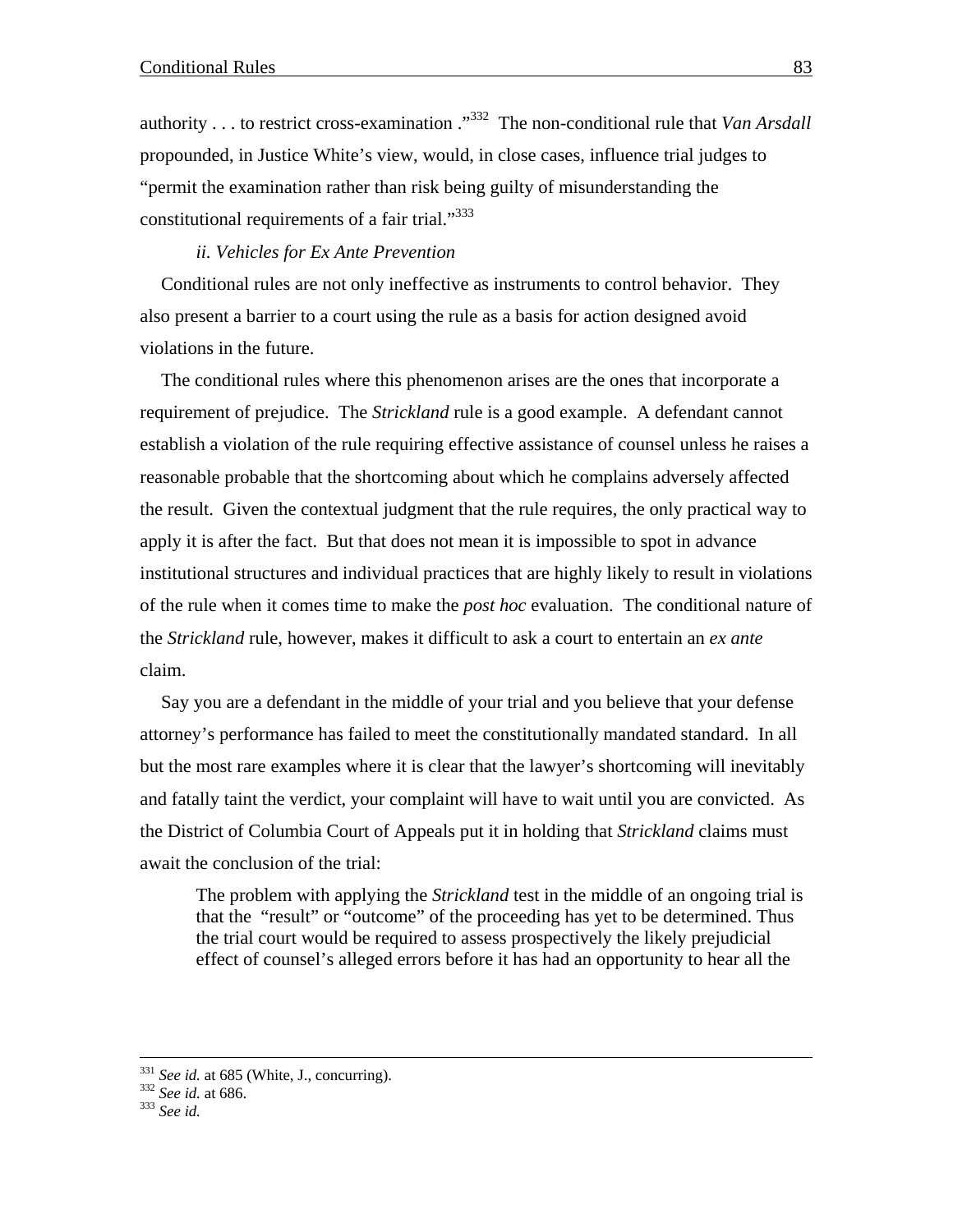$\overline{a}$ 

evidence in the case, and before the jury, if there is one, has even begun to deliberate. 334

Defendants seeking to use *Brady* as the source for having a court order the prosecution to deliver material that is facially exculpatory prior to trial will encounter a similar problem. In the Second Circuit, for example, a District Judge may not order the government to produce *Brady* material upon request by the defendant, because the conditional nature of the rule does not create the opportunity for the judge to enforce a constitutional mandate before the requirement of prejudice is met:

Although the government's obligations under *Brady* may be thought of as a constitutional duty arising before or during the trial of a defendant, the scope of the government's constitutional duty--and, concomitantly, the scope of a defendant's constitutional right--is ultimately defined retrospectively, by reference to the likely effect that the suppression of particular evidence had on the outcome of the trial. . . . "It is not feasible or desirable to specify the extent or timing of [the] disclosure *Brady* and its progeny require, except in terms of the sufficiency, under the circumstances, of the defense's opportunity to use the evidence when disclosure is made."<sup>335</sup>

The conditional nature of a rule not only makes it difficult for a court to address the problem in a particular case ex ante, it also stands as a barrier to claims for institutional reform. For example, the way that some jurisdictions have structured the provision of defense services for indigent defendants in criminal cases raises serious doubts about its ability to meet the constitutional standard of reasonably effective counsel. Jurisdictions that starve their defender programs of resources and overload their attorneys are likely to spawn cases that would meet the *Strickland* prejudice test after the fact. But, prior to a conviction, criminal defendants facing pending charges lack standing to use *Strickland* as

<sup>&</sup>lt;sup>334</sup> Johnson v. United States, 746 A.2d 349, 354 (D.C. Cir. 2000). A related problem can arise when a defendant, prior to the conclusion of the case, seeks to have the trial court supply some remedial relief for the defense attorney's ineffective representation in plea negotiations. In Thomas v. Reyes, 153 P.3d 1040 (Ariz. 2007), for example, defense counsel failed to convey a plea offer to her client in time to meet the prosecutor's deadline. The defendant discovered this lapse prior to trial and sought to have the judge apply a state law remedy for ineffective assistance of counsel in plea negotiations that required the prosecutor to reoffer the plea. The court concluded, however, that the defendant could not establish that his right to effective assistance of counsel had been violated prior to trial since it was possible that he would eventually be acquitted or receive a sentence no less favorable than the plea offer. *See also* United States v. Gray, 382 F. Supp. 2d 898, 910 (E.D. Mich. 2005) (a claim of ineffective assistance of counsel relating to plea negotiations, is "grossly premature" before "conviction and sentencing").

<sup>335</sup> *See* United States v. Coppa (*In re* United States), 267 F.3d 132, 140, 142 (2nd Cir. 2001).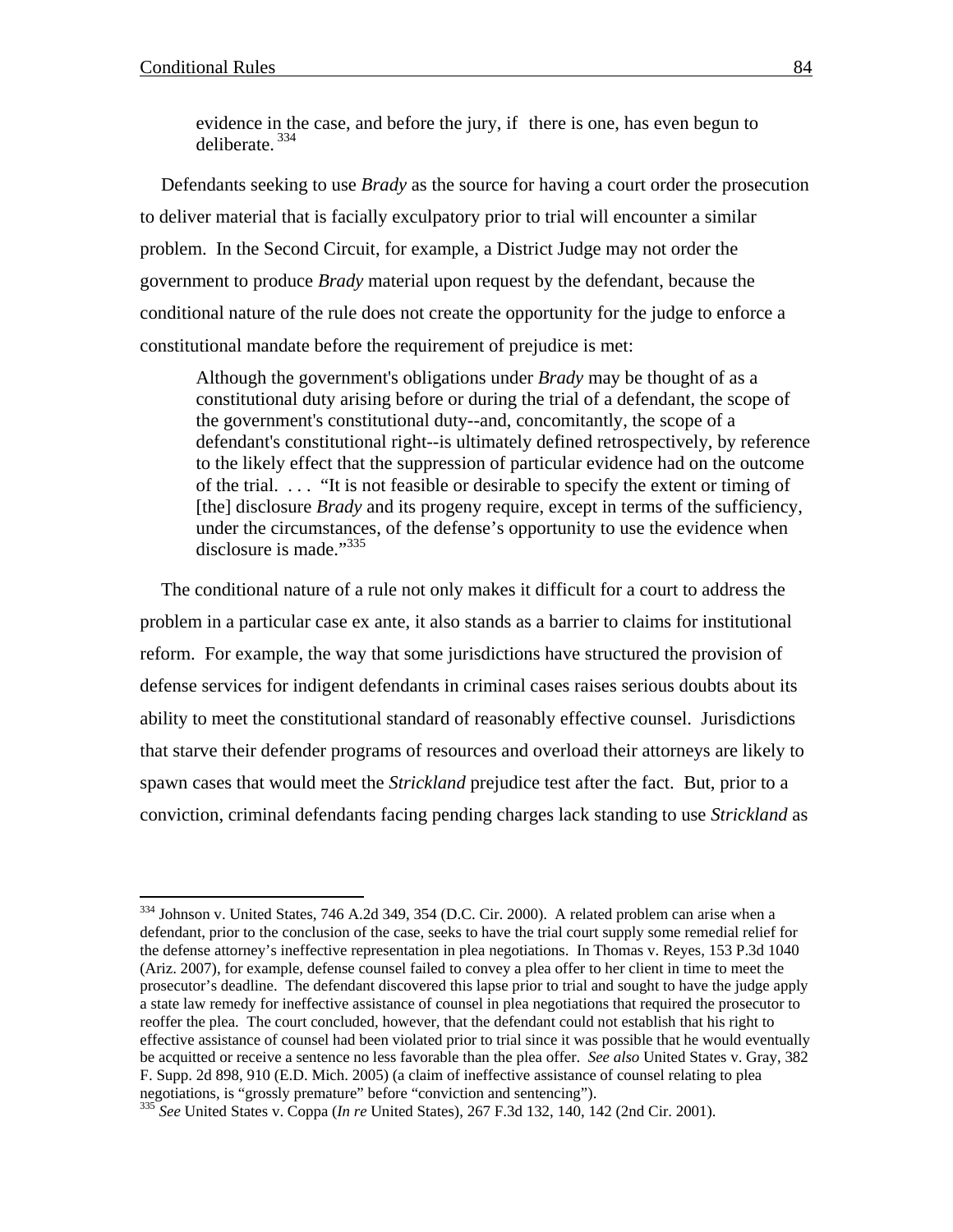$\overline{a}$ 

the basis for asking a court to order the changes necessary to avoid the risk. As one court explained:

Here, [a criminal defendant facing a pending charge] seeks to enjoin the Marion County public defender system because it effectively denies indigents the effective assistance of counsel. However, a violation of a Sixth Amendment right will arise only after a defendant has shown he was prejudiced by an unfair trial. This prejudice is essential to a viable Sixth Amendment claim and will exhibit itself only upon a showing that the outcome of the proceeding was unreliable. Accordingly, the claims presented here are not reviewable under the Sixth Amendment as we have no proceeding and outcome from which to base our analysis. $336$ 

#### *iii. Misleading Messages*

Conditional rules send a misleading message to the public about what sort of protection they can expect when dealing with officials in the criminal justice system. All but the most sophisticated observers of the Supreme Court are likely to come away with the impression that it is the predicate behavior itself that the Constitution prohibits and not the predicate plus whatever future event serves to complete the violation. That was part of the difficulty with *Chambers,* where the audience construing the message consisted of appellate judges. The problem is much more severe when it is the general public.

Consider, for a minute, the one rule in constitutional criminal procedure that likely has the most wide spread currency in popular culture, the *Miranda* rule. It is fair to conclude that the Court has led people to think that *Miranda* is a direction to the police that when they interrogate a suspect in their custody, they have to deliver the familiar four part warning. However, now that the Court has made the privilege against self incrimination conditional, if the public is truly to understand *Miranda*'s effect on the police, they have to be aware that *Miranda* violations don't occur in the police station but in the courtroom.

<sup>336</sup> Platt v. State, 664 N.E.2d 357, 363 (Ind. Ct. App. 1996) *cert*. *denied sub nom* Platt v. Indiana, 520 U.S. 1187 (1997). *See also* People v. The District Court of El Paso County, 761 P.2d 206 (Colo. 1988) (Error for trial judge to rule prior to trial that low fees paid to appointed counsel denied defendant the right to effective assistance of counsel since the defendant had no way of establishing prejudice). Not every court sees *Strickland*'s conditional rule as a barrier to institutional reform, but in order to base a systemic ruling on the Sixth Amendment the court must find a way to extend *Strickland* beyond its announced limits. *See e.g.*, Luckey v. Harris, 860 F.2d 1012, 1017 (11th Cir. 1988), cert. denied, 495 U.S. 957 (1990) *rev'd on abstention grounds sub nom.* Luckey v. Miller, 976 F.2d 673 (11th Cir. 1992) (finding the *Strickland* standard inappropriate for a civil suit seeking prospective relief).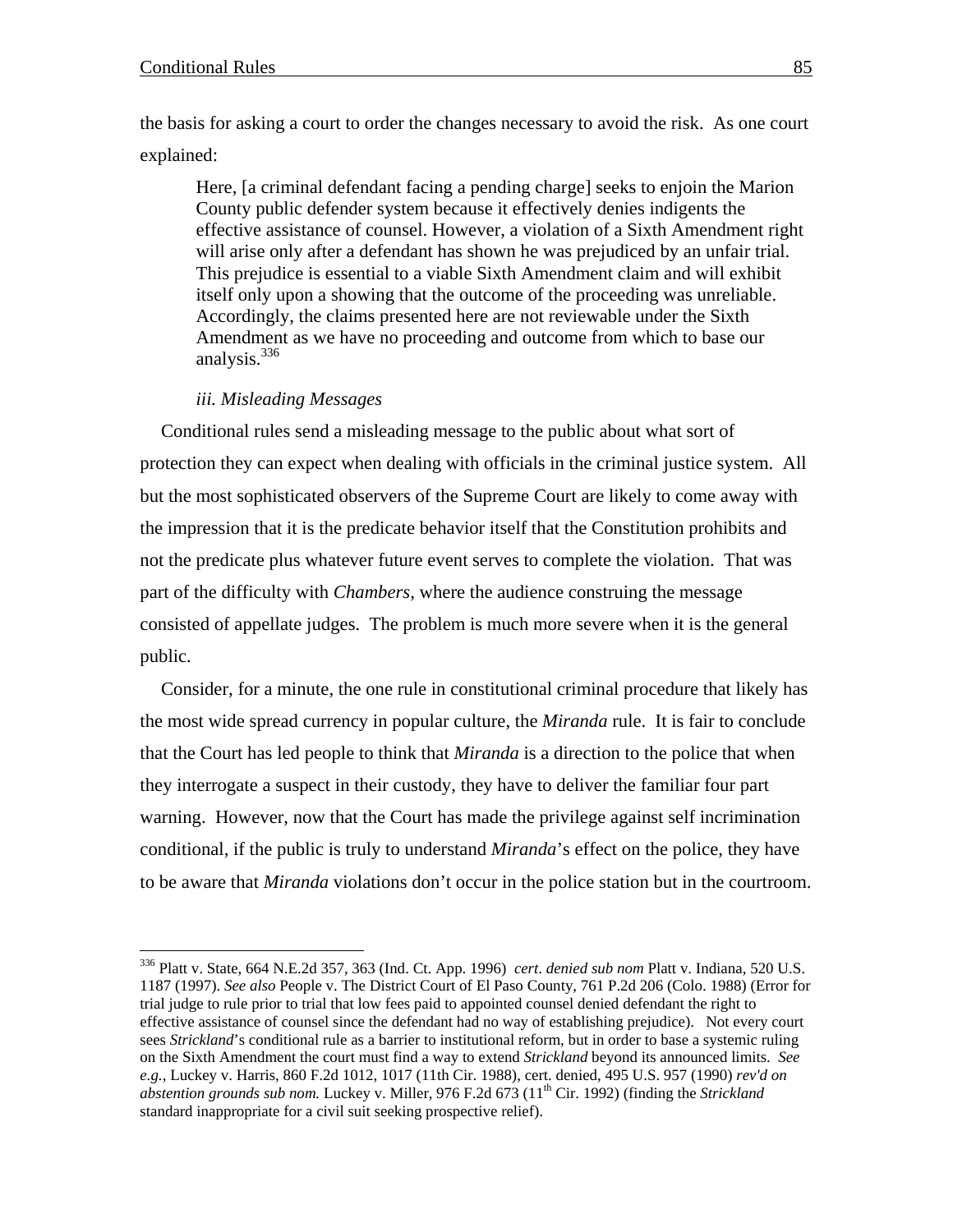The full implication of the misleading nature of talking about ones *Miranda* rights was made clear in a case the Court decided the year after *Chavez*, Patane v. United States.<sup>337</sup> In *Patane*, the Court refused to apply the "fruit of the poisonous tree" doctrine and suppress a pistol the police found as a result of interrogating a suspect without giving him a complete *Miranda* warning. While conceding that the defendant's statements were not admissible at trial as a result of the *Miranda* violation, the prosecutor did propose to introduce the pistol into evidence.

Justice Thomas, the author of *Chavez*, wrote for the plurality decision that held the introduction of the pistol would not violate the Constitution: "The *Miranda* rule is not a code of police conduct, and police do not violate the Constitution (or even the *Miranda* rule, for that matter) by mere failures to warn."<sup>338</sup> The statement in the parenthesis is startling in its implication. It means that even deliberate decisions by the police to question a suspect without obeying *Miranda*'s dictate do not, under this view, violate the *Miranda* rule. "Potential violations occur, if at all," Justice Thomas continued in *Patane*, "only upon the admission of unwarned statements into evidence at trial."<sup>339</sup>

Now, it would be unrealistic to expect members of the public to understand the debate over whether *Miranda* is a prophylactic rule or one that the Constitution directly requires. But it is certainly fair to conclude that a casual observer of the criminal justice system would think *Miranda* means something more than just a direction to the prosecutor about when the state may admit statements that resulted from custodial interrogation.

Consider how this will appear to a someone taken into police custody who has a layman's familiarity with the *Miranda* warnings. It is unlikely that he will know that *Patane* has given the police the imprimatur to ignore *Miranda*. According to *Patane*, police can question a suspect without giving him a *Miranda* warning, and presumably they are just as free to question someone who has received one but who says that he wants to assert his right to remain silent or right to have a lawyer present.

How would we expect a conscientious police officer to react if a suspect sought to end an interrogation by asserting what we now know is inaccurately called one's *Miranda* rights? Since continuing the interrogation violates neither the Constitution nor the

1

<sup>337</sup> *See* 542 U.S. 630 (2004). 338 *See id.* at 637.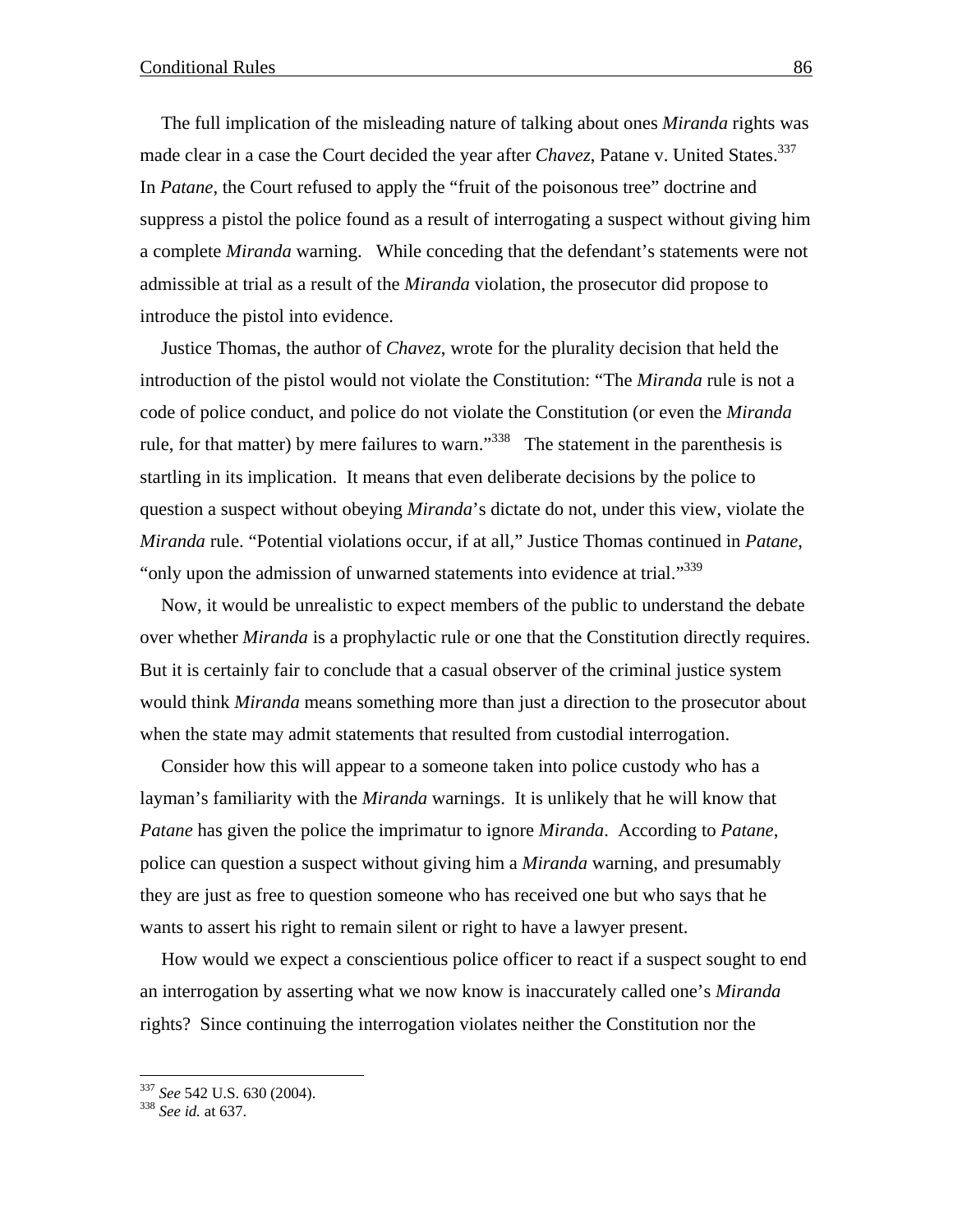*Miranda* rule, it would be foolish to stop. Stopping ensures the police end up with neither a statement nor a lead to any physical evidence. So, the reasonable, and legitimate, thing to do is to continue.

Well, to a suspect who is not versed in the conditional nature of *Miranda*, it can only appear that the police who control the environment in which he finds himself, are lawless. The police will know that they are staying within the limits of a conditional rule. The suspect almost certainly will not. One may defend this "acoustic separation"<sup>340</sup> on the ground that it is socially desirable for police to gain access to physical evidence that a suspect has committed a crime. But, it can only be gained at the cost of deception. It says something about our system of criminal justice if a doctrine describing the rights of individuals is designed to be effective by hiding from those whom it is supposed to protect, the true dimension of the protection.

Conditional rules can be misleading not just for outsiders, but for insiders also. Criminal trial lawyers talk about *Brady* material prior to trial, when the concept must act as a guide to what the prosecutor must actually do, without realizing that until the trial is over, in a strictly accurate sense there is no such thing. As a result, a prosecutor may deny having *Brady* material despite knowing that the state has in its possession information that is exculpatory on its face, so long as the prosecutor does not believe that the information would be significant enough in the overall context of the evidence to affect the result. This may seem to be a metaphysical distinction that only the congenitally hyper-technical or deceptive may use. But it is a perfectly legitimate way to translate the Court's doctrine into practical terms. At least, that is what Justices Thomas and Scalia would have us believe, from their dissent in Banks v. Dretke.<sup>341</sup>

One of the questions the Court had to resolve in *Banks* was whether the defendant had sufficient cause to excuse his failure to present his *Brady* claim to the state courts. Banks' ability to offer evidence in federal court to support the *Brady* claim depended on whether he could establish that the fault for not presenting it to the state courts lay with the state and not with his laxity or neglect.

<sup>&</sup>lt;sup>339</sup> *Id.* at 641.<br><sup>340</sup> *See* Meir Dan-Cohen, *Decision Rules and Conduct Rules: On Acoustic Separation in Criminal Law, 97* HARV. L. Rev. 625 (1984) 341 *See* 540 U.S. 668 (2004).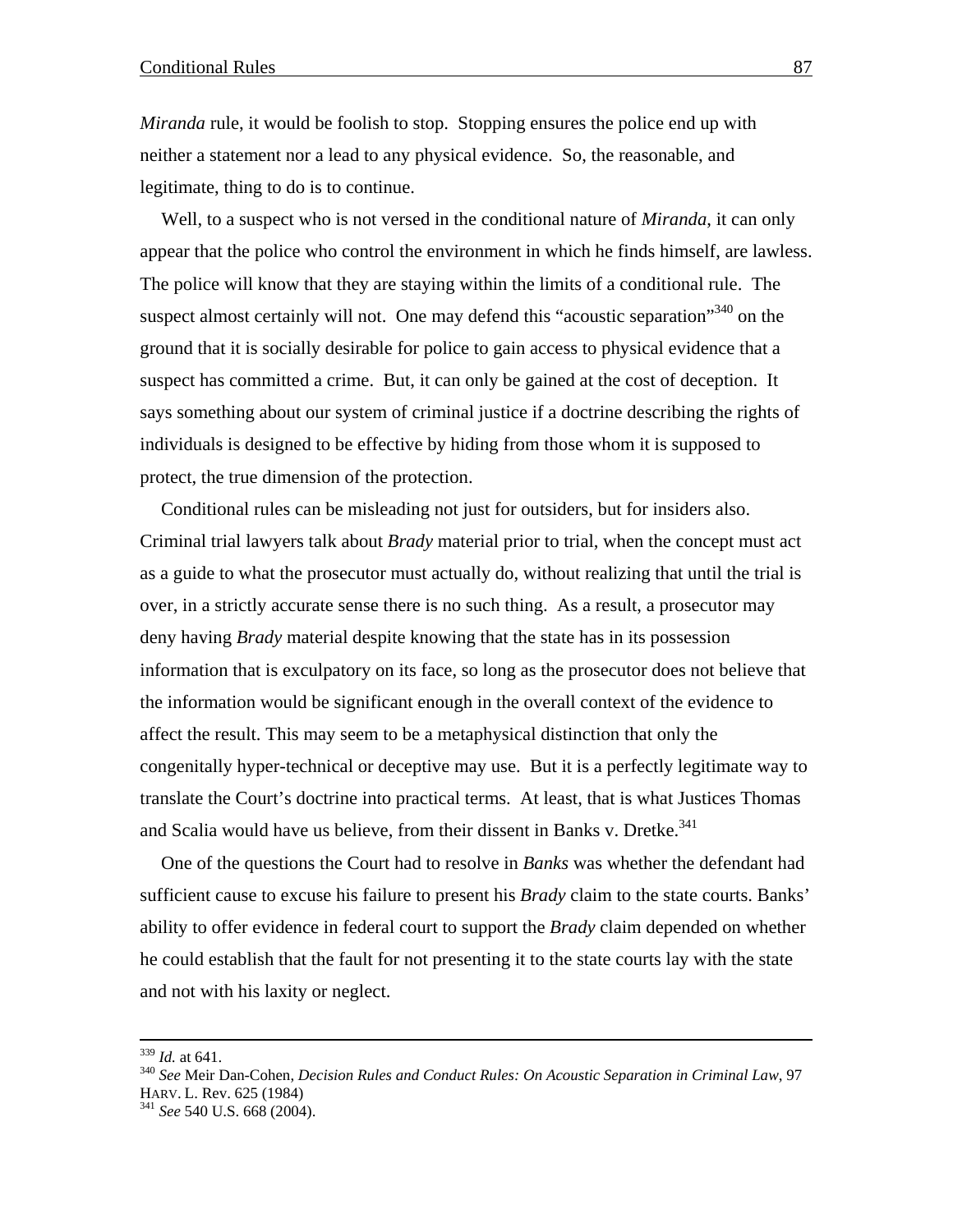At issue was the prosecutor's failure to turn over to Banks prior to trial information that one of the state's key witnesses was not only a paid police informant but had encouraged, at the behest of his police masters, a course of action that the prosecutor relied on in the penalty phase of the trial to convince the jury to sentence Banks to die. In his state collateral attack on his conviction, Banks alleged "'upon information and belief' that 'the prosecution knowingly failed to turn over exculpatory evidence as required by *Brady*.'"342 The state explicitly denied this claim and as a result, Banks never pursued the investigation in this stage of the case that later on led him to discover the facts about the witness' relationship to the police.

The majority found that the prosecutor's deceptive answer to Banks' allegation in his state collateral attack was among the factors supporting their conclusion that he established cause for failing to present the new evidence that he wanted the federal court to consider. Justice Thomas, on the other hand, was far more willing to assume a semantically fastidious prosecutor than was the majority:

the State could have been denying only that it had failed to turn over evidence *in violation of Brady*, *i.e.*, that any evidence the prosecution did not turn over was not material (a position advanced by the State throughout the federal habeas process) . . . "[S]trictly speaking, there is never a real '*Brady* violation' unless the nondisclosure was so serious that there is a reasonable probability that the suppressed evidence would have produced a different verdict"<sup>343</sup>

Lawyers, like laymen, have to learn to think about rules like *Miranda* and *Brady* in conditional terms.

There is another way in which the conditional nature of a rule contributes to confusion. Greer v. Miller 344 illustrates the problem. *Greer* was the case that held a prosecutor does not violate a defendant's rights simply by asking a question on cross examination about whether the defendant remained silent after receiving a *Miranda* warning, so long as the defendant does not react by supplying the answer. The Court held that this behavior did not violate the rule it had earlier announced in Doyle v. Ohio.<sup>345</sup> *Doyle* was based on a conclusion that it was fundamentally unfair to use as evidence a defendant's invited

<sup>&</sup>lt;sup>342</sup> *See id.* at 682.<br><sup>343</sup> *See id.* at 710 (Thomas, J., dissenting).<br><sup>344</sup> Greer v. Miller, 483 U.S. 756 (1987).<br><sup>345</sup> 426 U.S. 610 (1976).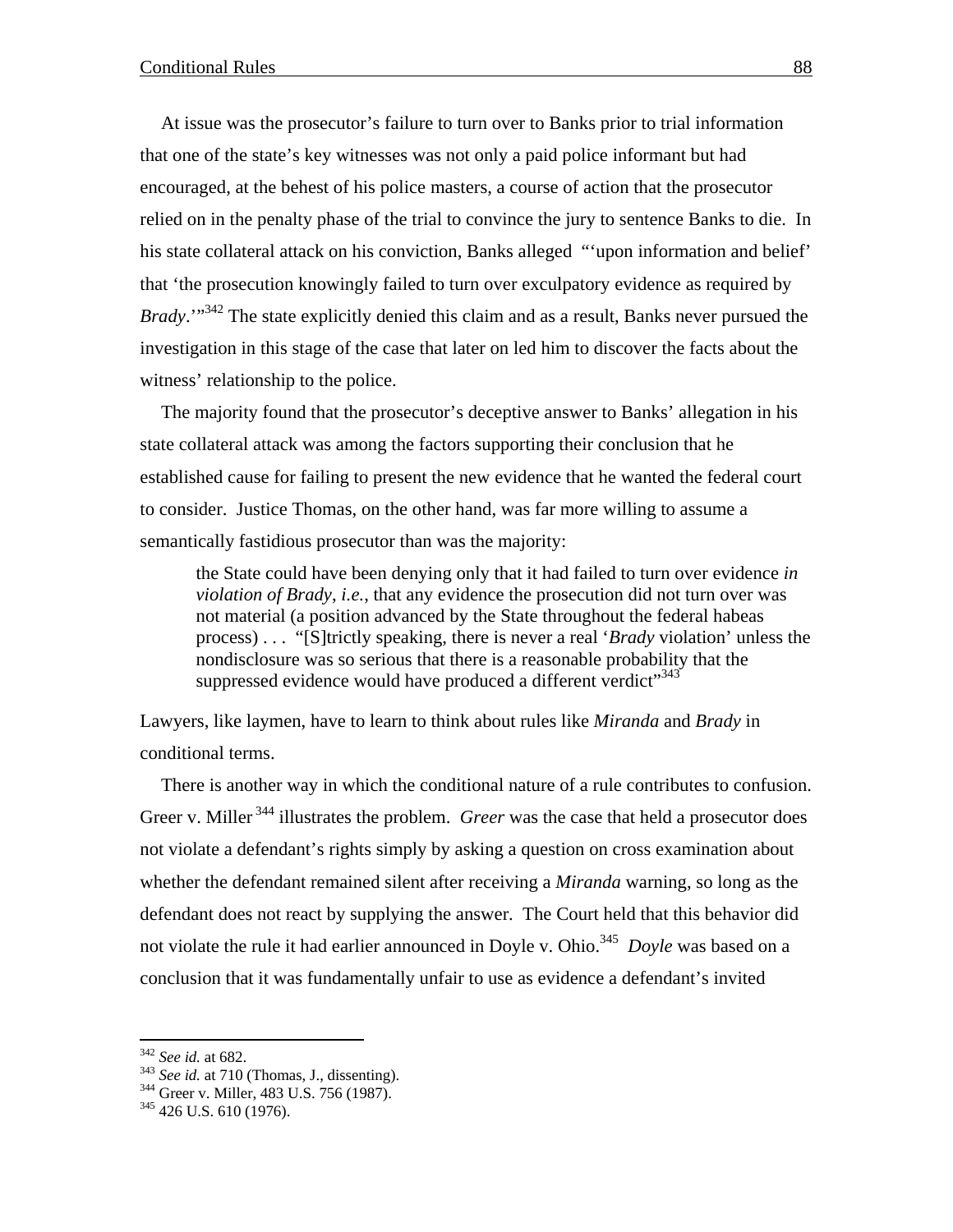silence after a *Miranda* warning, in part because the defendant's failure to talk to the police was too ambiguous to serve as reliable proof of guilt.

After *Greer* disposed of the claim based on *Doyle*, it went on to consider whether, despite the fact that the prosecutor never violated the *Doyle* rule because the defendant never answered the question, the prosecutor's behavior nevertheless "so infec[ted] the trial with unfairness as to make the resulting conviction a denial of due process."<sup>346</sup> As examples of such cases, the Court cited *Agurs*,<sup>347</sup> as well as Donnelly v. DeChristoforo,  $348$  a case in which the prosecutor deliberately misled the jury in his final argument to convey the false impression that the defendant had unsuccessfully tried to plead guilty to a lesser charge.<sup>349</sup> In considering this question, the Court posed the problem this way:

Although the prosecutor's question did not constitute a *Doyle* violation, the fact remains that the prosecutor attempted to violate the rule of *Doyle* by asking an improper question in the presence of the jury.<sup>350</sup>

Consider, for a minute, exactly what the Court is saying the prosecutor did that potentially is so unfair that it might conceivably have tainted the trial. Why, the Court tells us, the prosecutor "attempted to violate the rule of *Doyle.*" It is, however, a little disingenuous to talk about the prosecutor's action as an attempted *Doyle* violation. Prosecutors, by themselves, do not have the ability to violate *Doyle.* Violations only occur when the witness answers the prosecutor's question and the judge allows the jury to consider the answer as part of the evidence. It's a little like charging someone with an attempt to commit a conspiracy. Such behavior may constitute a completely separate wrong, like solicitation, but it requires some category bending to fit it into the contours of an attempt. $351$ 

If the label of "attempted *Doyle* violation" isn't quite accurate, it does serve a purpose. It makes one think that the Court vigilantly disapproves of what the prosecutor did, while communicating, with a wink to those in the know, that not only will no one do anything

<sup>&</sup>lt;sup>346</sup> See Greer, 483 U.S. at 765.

<sup>&</sup>lt;sup>347</sup> United States v. Agurs, 427 U.S. 97 (1976).<br><sup>348</sup> 416 U.S. 637 (1974)<br><sup>349</sup> See id. at 639.

<sup>&</sup>lt;sup>350</sup> *See* Greer v. Miller, 483 U.S. at 765.<br><sup>351</sup> *Cf.* Lorenz, *Conspiracy in the Proposed Federal Criminal Code: Too Little Reform*, 47 TUL. L. REV.

<sup>1017, 1031 (1973) (</sup>noting the "theoretical conflicts inherent in an 'attempted conspiracy'").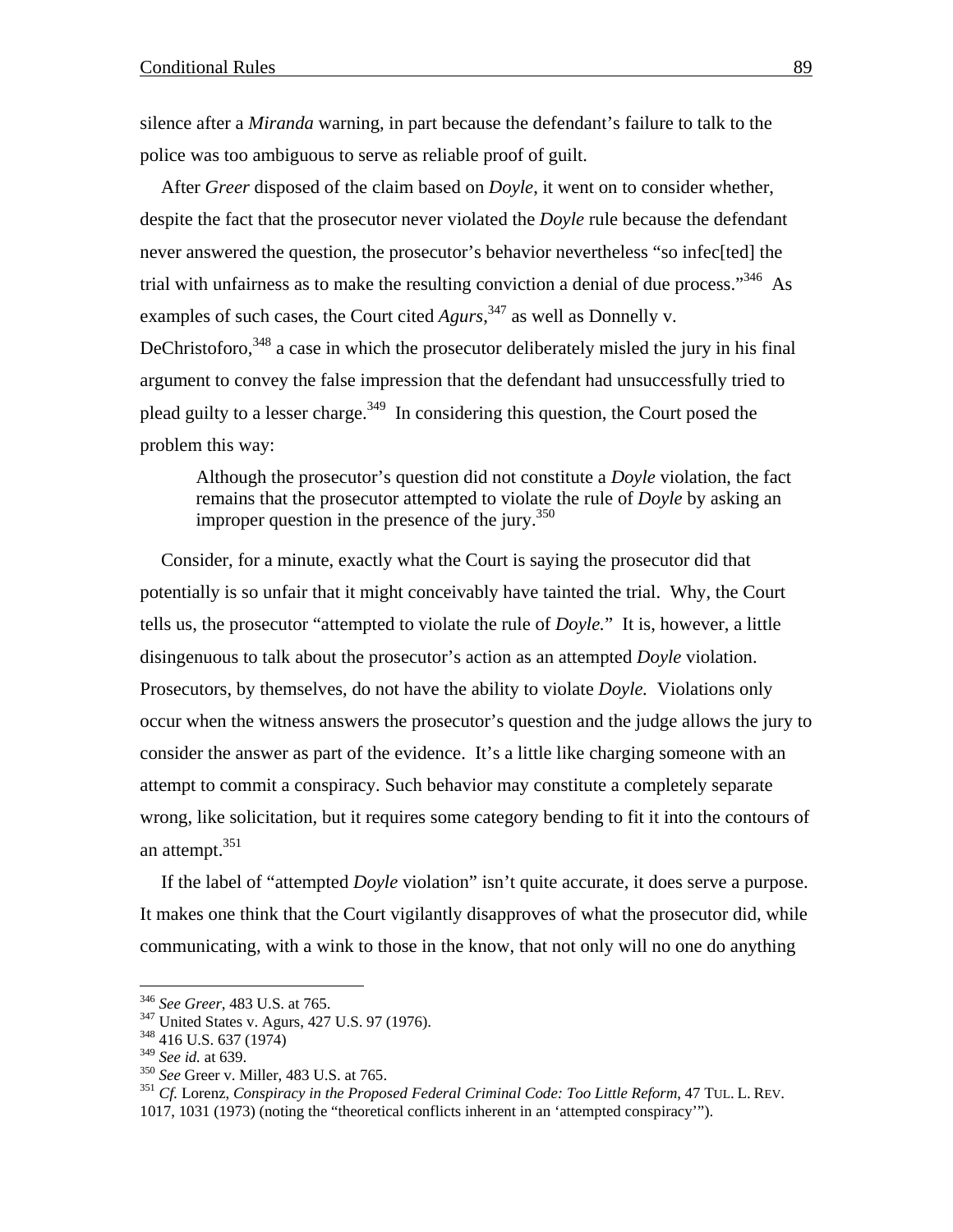about it if either the judge or the defense attorney step in to prevent the tainted answer from appearing but that simply asking the question does not, by itself, violate the defendant's constitutional rights or any rule limiting the prosecutor's power.

## *iv. The Problem of Prejudice*

There are two additional objections unique to all of the conditional rules that rely on prejudice as the consequence that identifies a violation of the Constitution. For one thing, the Court has been remarkably inconsistent in deciding when prejudice is a component of an underlying constitutional right. For another, they ignore all of the instrumental values inherent in the Constitution, shunning them in favor of accuracy.

#### *a. Inconsistency*

In the first conditional rule case, Snyder v. Massachusetts, $352$  the Court explained that where a rule is neither explicitly mentioned in the Constitution nor obviously fundamental, one can only define the rule in situational terms by looking at the overall fairness of the entire proceedings. $353$  This rationale, however, has hardly led to coherent results.

The Supreme Court has found in the Due Process Clause a wide variety of freestanding rules, not specifically mentioned in the Constitution, that are not conditional. Due process is the basis for a rule that bans the introduction of evidence that the defendant was silent after receiving a *Miranda* warning,<sup>354</sup> prohibits a jury instruction that shifts the burden of proof to the defendant,  $355$  requires the application of the standard of proof beyond a reasonable doubt,  $356$  bars the use of coerced confessions as evidence,  $357$ 

<sup>352 291</sup> U.S. 97 (1934).

<sup>&</sup>lt;sup>353</sup> See *id.* at 116-18. In Donnelly v. DeChristoforo, 416 U.S. 637 (1974), the Court held that an isolated remark in a prosecutor's closing argument suggesting that the defendant unsuccessfully tried to plead guilty to a lesser charge did not violate due process because it did not prejudice the defendant. The Court adopted the same reasoning as it did in *Snyder*, though without citing it. *See id.* at 643:

This is not a case in which the State has denied a defendant the benefit of a specific provision of the Bill of Rights, such as the right to counsel, Argersinger v. Hamlin, 407 U.S. 25 (1972) or in which the prosecutor's remarks so prejudiced a specific right, such as the privilege against compulsory self-incrimination, Griffin v. California, 380 U.S. 609 (1965), as to amount to a denial of that right. When specific guarantees of the Bill of Rights are involved, this Court has taken special care to assure that prosecutorial conduct in no way impermissibly infringes them. But here the claim is only that a prosecutor's remark about respondent's expectations at trial by itself so infected the trial with unfairness as to make the resulting conviction a denial of due process. We do not believe that examination of the entire proceedings in this case supports that contention.<br><sup>354</sup> See Doyle v. Ohio, 426 U.S. 610 (1976).<br><sup>355</sup> See Mullaney v. Wilbur, 421 U.S. 684, 702-04 (1975).<br><sup>356</sup> See In Re Wins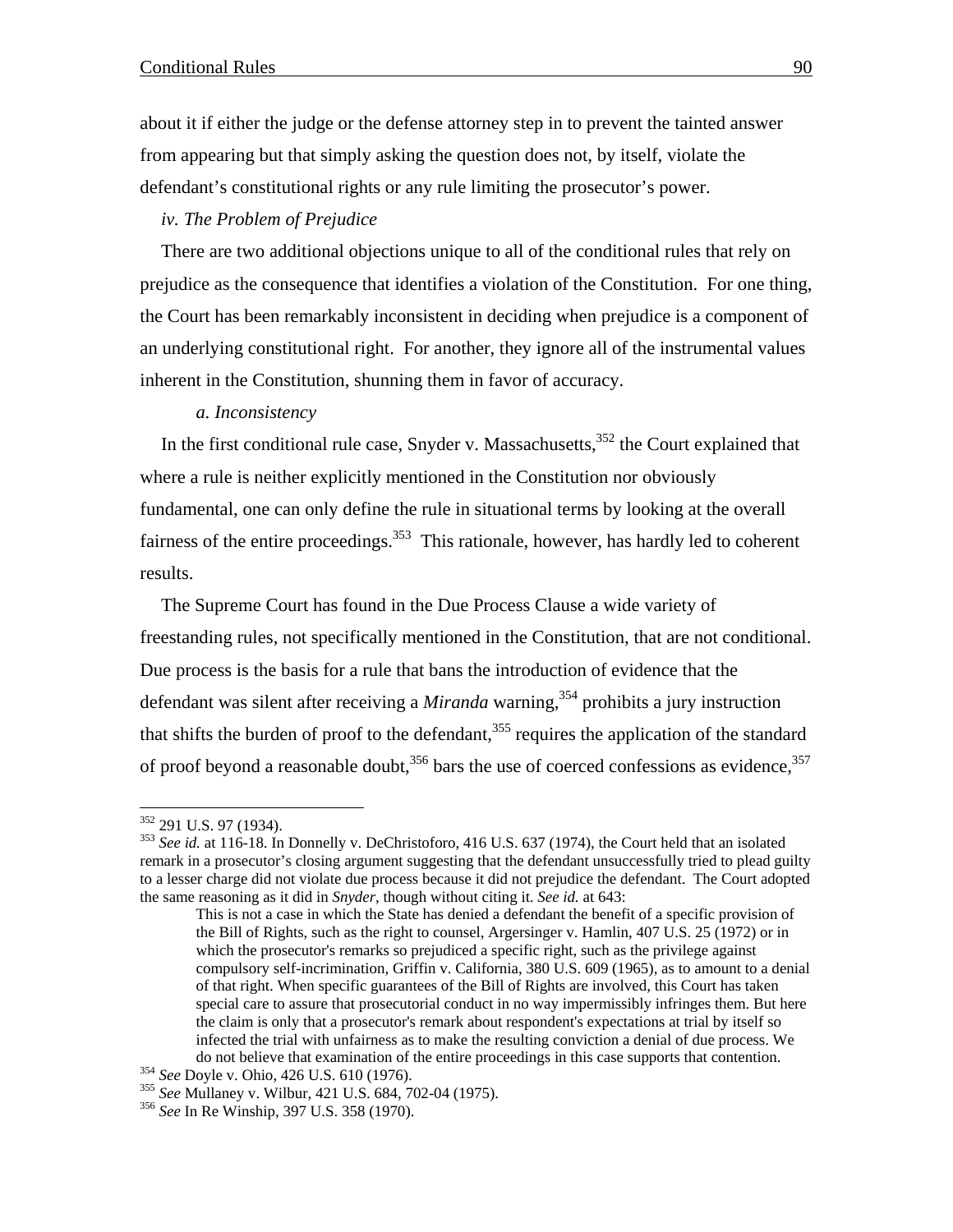mandates that judges first determine the question of a confession's voluntariness,<sup>358</sup> requires judges to be impartial,  $359$  insists that discovery in criminal cases be reciprocal if the defendant has to reveal information to the prosecution,  $360$  and prevents judges from intimidating witnesses.<sup>361</sup> None of these rules incorporate a showing of prejudice. Indeed, in none of these cases was there even a discussion about this issue, much less a convincing rationale for why cases are sorted into one category or another.<sup>362</sup>

One can see the malleability of the criteria a Justice can use to determine whether a rule requires a prejudice component or not by looking at the dilemma Justice Scalia faced in United States v. Gonzalez-Lopez.363 The issue in *Gonzalez-Lopez* was whether a defendant who claimed he had been denied the right to have counsel of his own choosing appear for the defense also had to show prejudice. The defendant in *Gonzalez-Lopez* had the money to hire his own lawyer, but the trial judge improperly refused to allow the lawyer to appear *pro hac vice*, forcing the defendant to hire a local lawyer to represent him.

The government's brief in the Supreme Court argued that a "defendant who claims that he was improperly deprived of counsel of choice must establish prejudice in order to overturn his conviction."<sup>364</sup> In supporting this contention, the brief quoted from one of Justice Scalia's opinions: "defects in assistance [of counsel] that have no probable effect upon the trial's outcome do not establish a constitutional violation."<sup>365</sup>

<sup>&</sup>lt;sup>357</sup> *See* Payne v. Arkansas, 356 U.S. 560, 568 (1958).<br><sup>358</sup> *See* Jackson v. Denno, 378 U.S. 368, 389 (1964).<br><sup>359</sup> *See* Tumey v. Ohio, 273 U.S. 510, 523 (1927).

<sup>&</sup>lt;sup>360</sup> See Wardius v. Oregon, 412 U.S. 470, 475-76 (1973),<br><sup>361</sup> See Webb v. Texas, 409 U.S. 95 (1972).<br><sup>362</sup> Cf. Stacy & Dayton, *Rethinking Harmless Constitutional Error*, 88 COLUM. L. REV. 79, 119 (1988) ("the Court has not articulated a convincing rationale for distinguishing when courts ought to define a right to obtain or present evidence at trial in terms of a strict outcome-oriented prejudice test from when they ought to use a lesser prejudice test, subject to post-trial harmless error review."); Fisher, *Note: Harmless Error, Prosecutorial Misconduct, and Due Process: There's More to Due Process Than the Bottom Line*, 88 COLUM. L. REV. 1298, 1304 (1988) ("Courts have employed inconsistent approaches to define due process violations that stem from prosecutorial misconduct. For some types of prosecutorial misconduct, the courts have applied an outcome-determinative analysis; for other types of misconduct, courts have applied more traditional concepts of fairness to define due process violations and reserved outcomedeterminative analysis for use as a harmless error test. No rationale has been set forth to justify the coexistence of two such inconsistent approaches.")<br>
<sup>363</sup> 548 U.S. 140 (2006).

<sup>&</sup>lt;sup>364</sup> See Brief for Petitioner at 8, United States v. Gonzalez-Lopez, 2006 U.S. S. Ct. Briefs LEXIS 261.<br><sup>365</sup> See id. at 14, *quoting* Mickens v. Taylor, 535 U.S. 162, 166 (2002).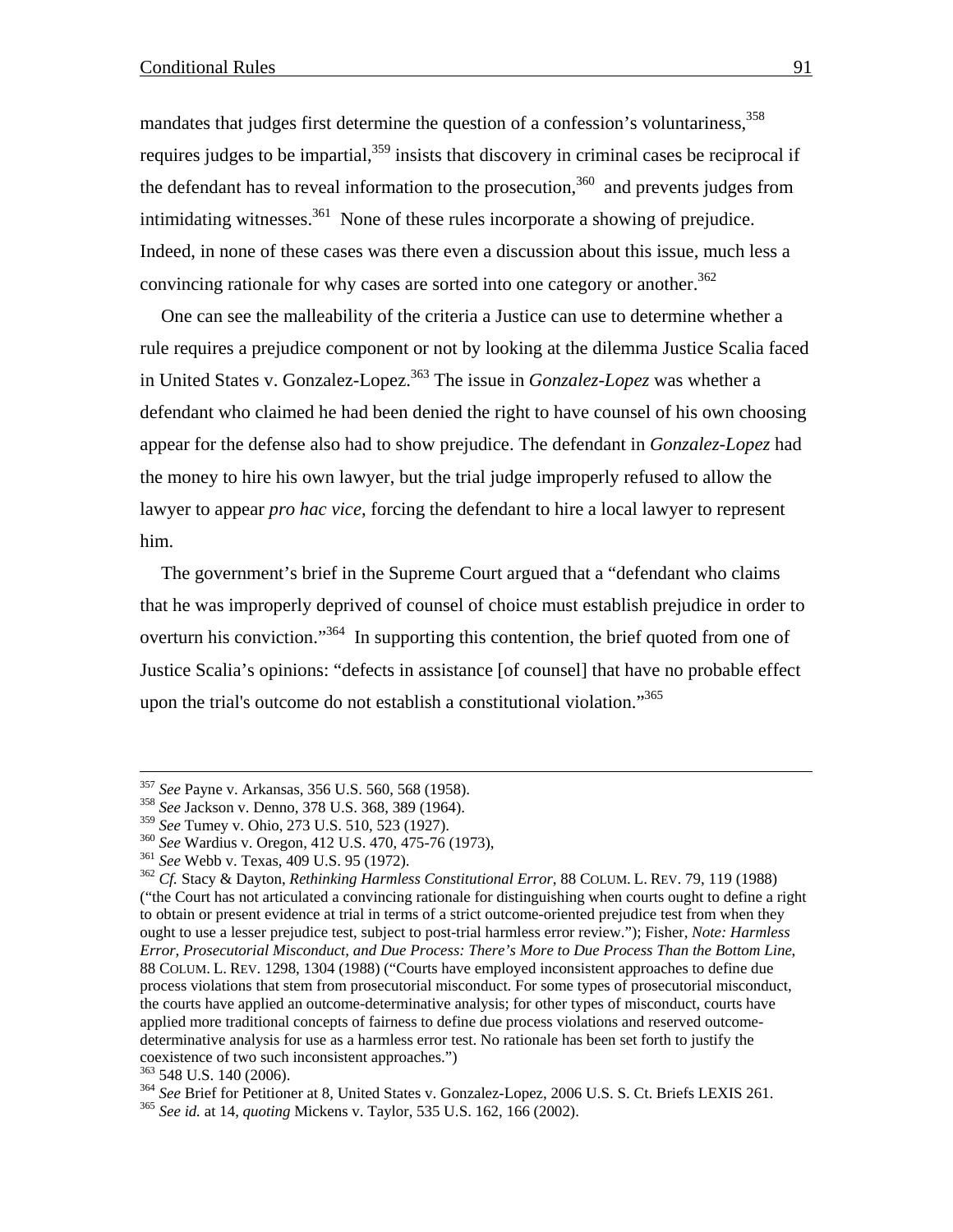Justice Scalia wrote the opinion in *Gonzalez-Lopez* rejecting the argument that this part of the right to counsel had a prejudice component: "the right at stake here is the right to counsel of choice, not the right to a fair trial; and that right was violated because the deprivation of counsel was erroneous. No additional showing of prejudice is required to make the violation 'complete.'<sup>366</sup>

One might well ask why this is so. If the violation of the Sixth Amendment is complete when a judge prevents a defendant's attorney of choice from appearing at trial, why is that in the Sixth Amendment contexts that *Strickland* and *Mickens* present the violation is not complete until all of the evidence is in and prejudice rears its ugly head? After all, the right to counsel, unlike the rule announced in *Snyder*, is explicitly mentioned in the Constitution.<sup>367</sup>

Justice Scalia's explanation was to find a new way to characterize the Sixth Amendment's concern for the effective assistance of counsel. *Strickland* and *Mickens*, he said, were both derived from a due process case, McMann v. Richardson,<sup>368</sup> which first articulated the proposition that "the right to counsel is the right to the effective assistance of counsel."369 *McMann* dealt with the validity of a guilty plea in the face of a contention by the defendant that the procedure the trial court used at the time to determine the voluntariness of a confession had subsequently declared unconstitutional.370 *McMann* held that so long as the defendant had been represented by a lawyer who was reasonably effective in evaluating the admissibility of the confession.<sup>371</sup> Having traced the first concern with the quality of a lawyer's performance to a due process case dealing with the validity of a guilty plea, Justice Scalia went on to try to show its relevance for a Sixth Amendment case about the right to an attorney of ones choice:

<sup>&</sup>lt;sup>366</sup> *See* Gonzalez-Lopez, 548 U.S. at 146.<br><sup>367</sup> In another case based on a specific provision of the Constitution, Delaware v. Van Arsdall, 475 U.S. 673 (1986), the Court rejected the government's argument that there should be a prejudice component to the rule of the Confrontation Clause that a judge must allow the defendant to cross examine a prosecution witness for bias. The Court's explanation was that the focus of the Confrontation Clause was "on individual witnesses" rather than the fairness of the trial as a whole. *See id*. at 679-80 ("It would be a contradiction in terms to conclude that a defendant denied any opportunity to cross-examine the witnesses against him nonetheless had been afforded his right to "[confrontation]" because use of that right would not have affected the jury's verdict.")

<sup>368 397</sup> U.S. 759 (1970).

<sup>369</sup> Gonzalez-Lopez, 548 U.S*.* at 147 *quoting* McMann, 397 U.S. at 771, n. 14. 370 *See* McMann, 397 U.S. at 766. 371 *See id.* at 771 n. 14.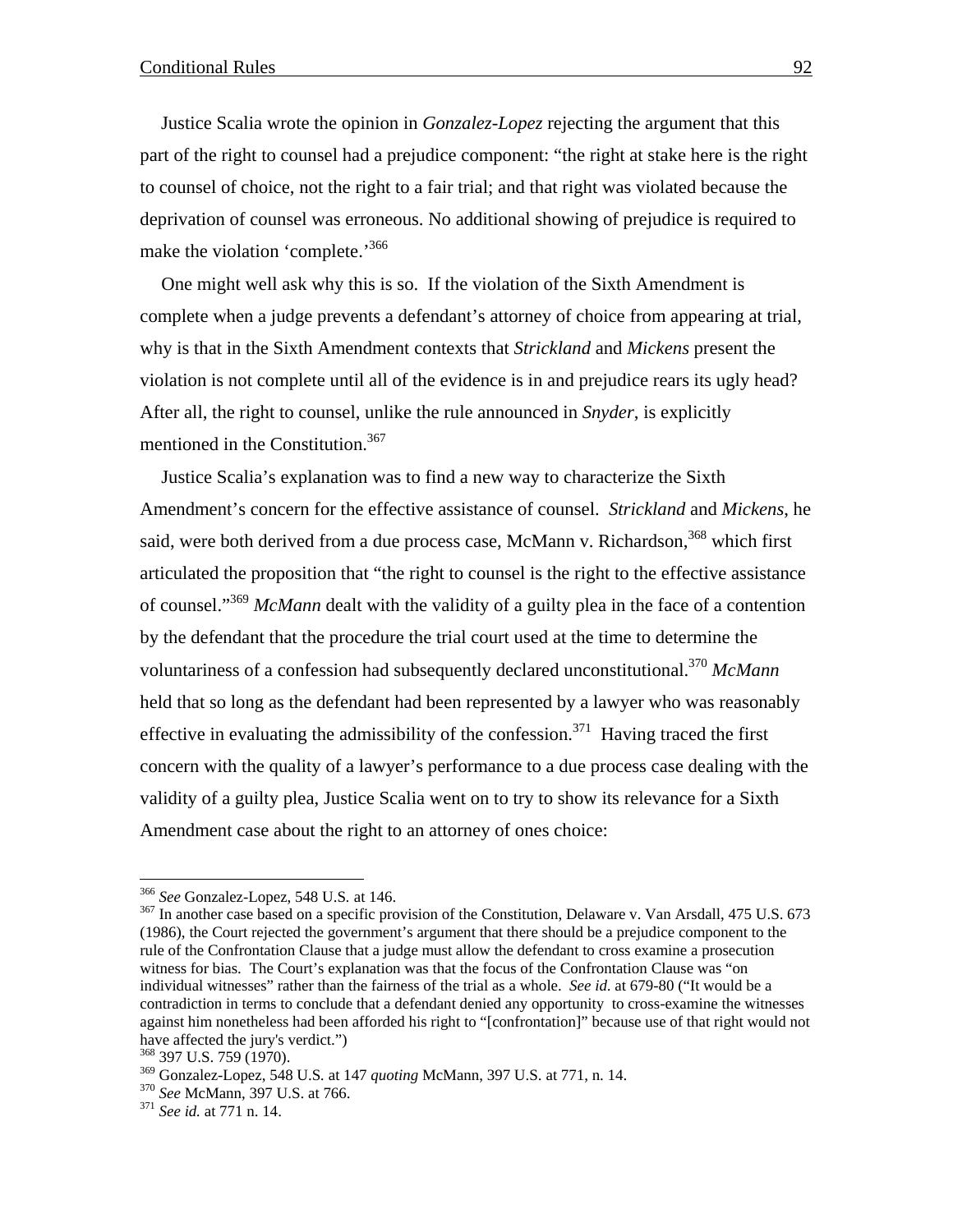Having derived the right to effective representation from the purpose of ensuring a fair trial, we have, logically enough, also derived the limits of that right from that same purpose. The requirement that a defendant show prejudice in effective representation cases arises from the very nature of the specific element of the right to counsel at issue there -- *effective* (not mistake-free) representation. Counsel cannot be "ineffective" unless his mistakes have harmed the defense (or, at least, unless it is reasonably likely that they have). Thus, a violation of the *Sixth Amendment* right to *effective* representation is not "complete" until the defendant is prejudiced. $372$ 

The rabbit pulled from the hat in this explanation is the very second word: "derived." If "derived" means the Sixth Amendment doctrine depends for its legitimacy on the earlier recognition of the due process principle, then it makes sense that the limits placed on the latter apply as well to the former. But the Sixth Amendment right to the effective assistance of counsel exists quite independently of the Due Process Clause. It isn't so much "derived" from the latter as it is "suggested by" it. That being so, there is no reason why the due process necessity of including a prejudice component must be imported into the Sixth Amendment's specific provision of the guarantee of effective assistance of counsel. The values that underlie the Sixth Amendment's guarantee of effective assistance of counsel exist quite apart from the due process concerns that underlie the limits that surround a defendant's ability to attack a guilty plea conviction.

The end result of Justice Scalia's peregrination seems to boil down to something like this. Requiring a defendant with money to sit through a trial where her lawyer performed magnificently infringes a Sixth Amendment value if the lawyer is not the one whom she would have hired except for the court's erroneous disqualification. But, requiring an indigent defendant to sit through a trial where a lawyer appointed by the court performs so poorly that it violates all professional standards, does not offend the Sixth Amendment unless some other lawyer would have not only performed in a professionally competent way but likely would have gotten a more favorable result.

#### *b. Narrow Focus*

The conditional rules that rely on prejudice are narrowly focused on protecting only one of the possible values that the underlying provision might serve. They each presuppose the sole reason served by the rule is its effect in assisting the trial process

1

<sup>372</sup> *See* Gonzalez-Lopez, 548 U.S. at 147.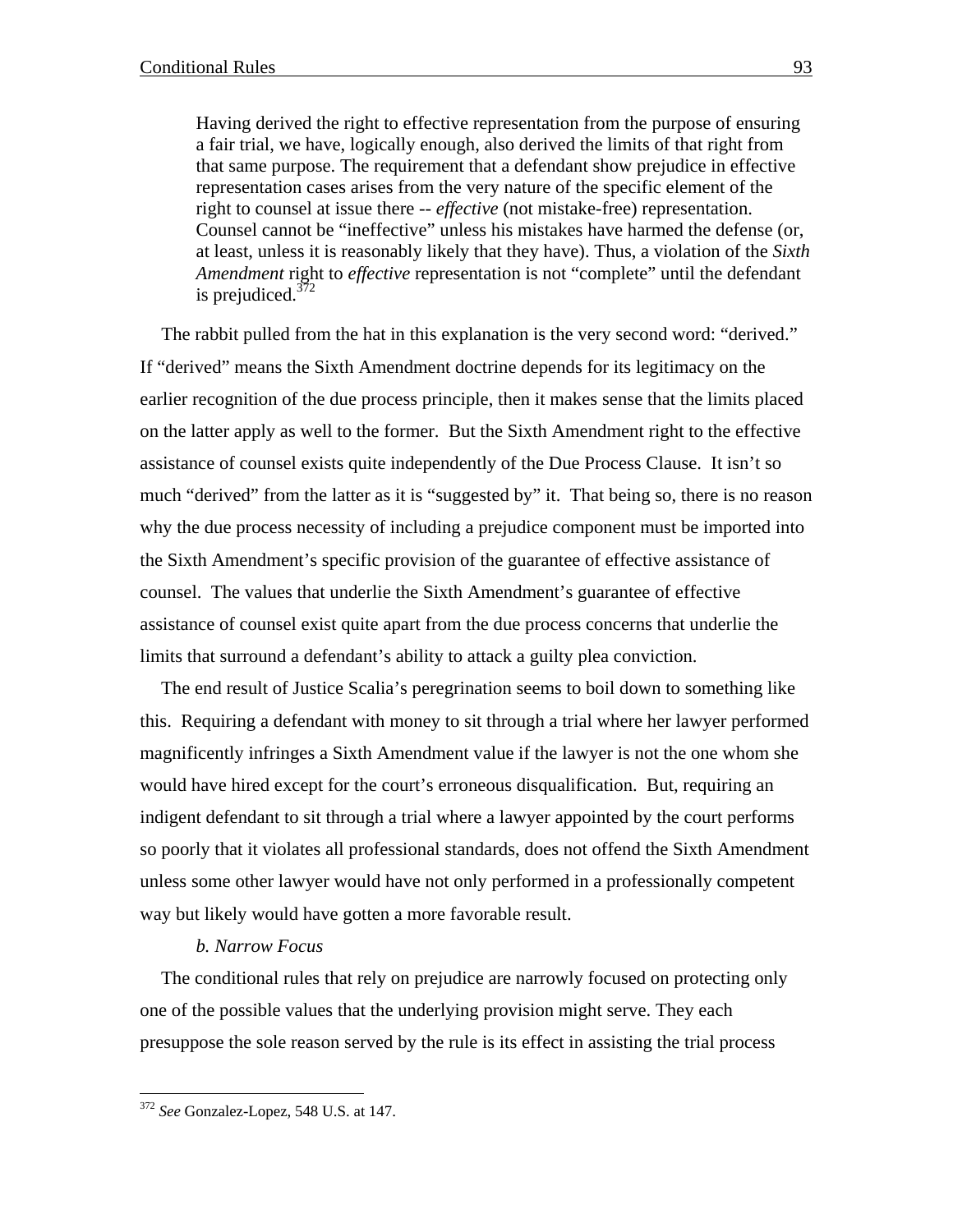accurately to identify those individuals who committed the crimes with which they are charged. Nothing else seems to matter.

There is no denying the importance of accuracy in the criminal trial process. But the single minded focus on accuracy of a conditional rule relying on prejudice denigrates other values that one might find implicated in the underlying constitutional provision.<sup>373</sup> This is a theme that was sounded by the dissent in the very first conditional rule case, *Snyder.*<sup>374</sup> Justice Roberts wrote for the four members of the Court who opposed making the rule governing the presence of a defendant at a view conditional:

where the conduct of a trial is involved, the guarantee of the Fourteenth Amendment is not that a just result shall have been obtained, but that the result, whatever it be, shall be reached in a fair way. Procedural due process has to do with the manner of the trial; dictates that in the conduct of judicial inquiry certain fundamental rules of fairness be observed; forbids the disregard of those rules, and is not satisfied, though the result is just, if the hearing was unfair.<sup>375</sup>

Fairness for its own sake, without regard for the degree of fit between the end result and empirical truth, not only evinces respect for the individual dignity of the defendants whom the state proposes to deprive of life or liberty. It stands as a beacon of the state's commitment to a certain standard of behavior. Where the reality as well as the perception of such a commitment prevails, the system can command a sense of legitimacy from the community that is not otherwise obtainable.<sup>376</sup>

Of course, an appellate court can preserve the value of accuracy without making a rule conditional, by taking advantage of the harmless error doctrine. However, by resolving a case on the basis of a conditional rule that incorporates a prejudice requirement, the Court renders the harmless error doctrine irrelevant. In any case where prejudice exists as part of the rule, a determination that the rule was violated will by necessity meet the less stringent harmless error test. Aside from the standard used to determine the effect on the

1

<sup>&</sup>lt;sup>373</sup> For example, the due process right to be free from an undue delay in the indictment process may also protect an individual from "[t]he anxiety and concern attendant on public accusation" before the formal initiation of criminal charges. *See* United States v. Marion, 404 U.S. 307, 330-31 (1971) (concurring opinion of Douglas, J.)<br><sup>374</sup> Snyder v. Massachusetts, 291 U.S. 97 (1934).

 $\frac{375}{376}$  *Id.* at 137.<br><sup>376</sup> *See* Mickens v. Taylor, 535 U.S. 162, 207 (2009) (Souter, J., dissenting). ("the right against ineffective assistance of counsel has as much to do with public confidence in the professionalism of lawyers as with the results of legal proceedings."); Kentucky v. Stincer, 482 U.S. 730, 751 (1987) (dissenting opinion of Marshall, J) ("The right to confront and cross-examine adverse witnesses contributes to the establishment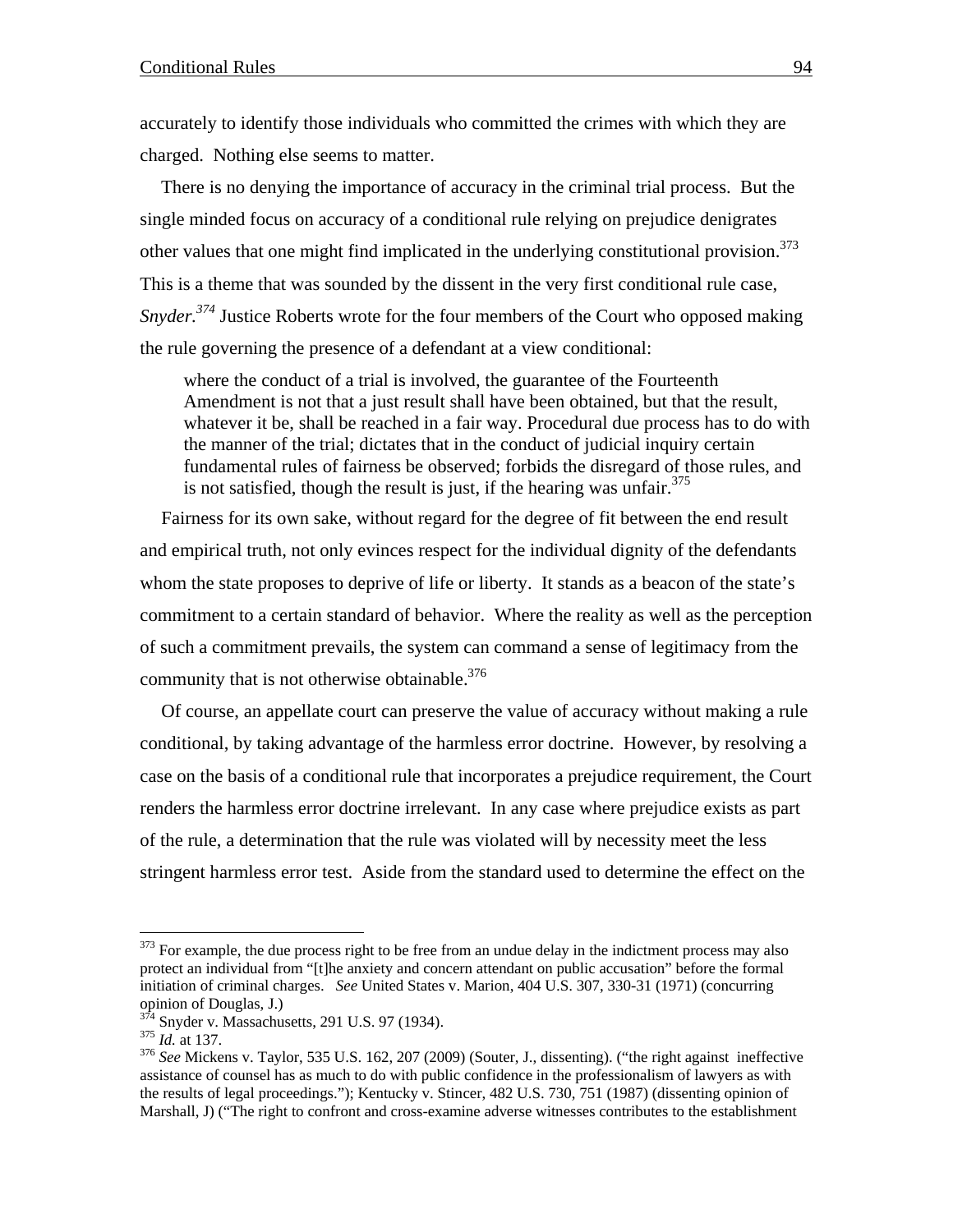outcome, the fundamental difference between a conditional rule and the harmless error test is the allocation of the burden of proof. When the prejudice inquiry is built into the definition of the rule, the defendant bears the burden of proof on the issue.<sup>377</sup> If the rule were not conditional, and a court looked at the question of prejudice as part of a harmless error analysis, then the prosecutor would have to establish that the verdict would not have been different.<sup>378</sup> Relieving the prosecutor of the burden will often foreordain the result of the case.<sup>379</sup> Using a conditional rule that incorporates prejudice is a way for a court to be able to affirm more convictions than would be possible under a harmless error regime.380

### *B. The Case For Conditional Rules*

If conditional rules have such serious drawbacks as means of social control, institutional reform and public understanding, what explains their prevalence across such a wide range of constitutional provisions? To answer that question, let's try to identify the conditions under which it would make sense to craft a rule in conditional format.

First, focus on the predicate behavior that triggers the rule. If you view the behavior by itself as either benign or even socially useful, but want to control it only in the event that it causes some easily identified adverse consequence, then it would make sense to make the rule conditional. Another aspect of the predicate behavior that would make a conditional rule attractive is if you can't identify with any degree of precision what it is

of a system of criminal justice in which the perception as well as the reality of fairness prevails." *quoting* Lee v. Illinois, 476 U.S. 530, 540 (1986).

<sup>377</sup> *See e.g.,* Mickens v. Taylor, 535 US. 162 (2002) (defendant has burden of proving attorney's conflict of interest had an adverse effect); United States v. Bagley, 473 U.S. 667 (1985) (defendant has burden of proving there is a reasonable probability that, had the evidence been disclosed to the defense, the result of the proceeding would have been different.); Strickland v. Washington, 466 U.S. 668 (1984) (defendant has burden of proving a reasonable probability that but for counsel's unprofessional conduct, the result of the proceedings would have been different); U.S. v. Valenzuela-Bernal, 458 U.S. 858 (1982) (defendant has burden of proving a reasonable likelihood that witness' testimony could have affect the judgment of the trier of fact).

<sup>378</sup> *See* O'Neal v. McAninch, 513 U.S. 432 (1995) (prosecutor bears burden of proof to show harmless error in habeas corpus cases); Chapman v. California, 386 U.S. 18, 24 (1967) (same on direct review). <sup>379</sup> *Cf.* Freeman v. Pitts, 503 U.S. 467, 503 (1992) (Concurring opinion of Scalia, J.) (allocation of the burden of proof foreordains the results)

<sup>380</sup> *See* Kentucky v. Stincer, 482 U.S. 730, 754 (1987) (dissenting opinion of Marshall, J) (requiring the defendant to show prejudice "unfairly shifts the burden of proving harm from this constitutional deprivation to the excluded criminal defendant, who was in no way responsible for the error and is least able to demonstrate what would have occurred had he been allowed to attend."); United States v. Bagley, 473 U.S. 667, 692-93 (1987) (dissenting opinion of Marshall, J) (applying harmless error rather than making the rule conditional is more protective of the defendant).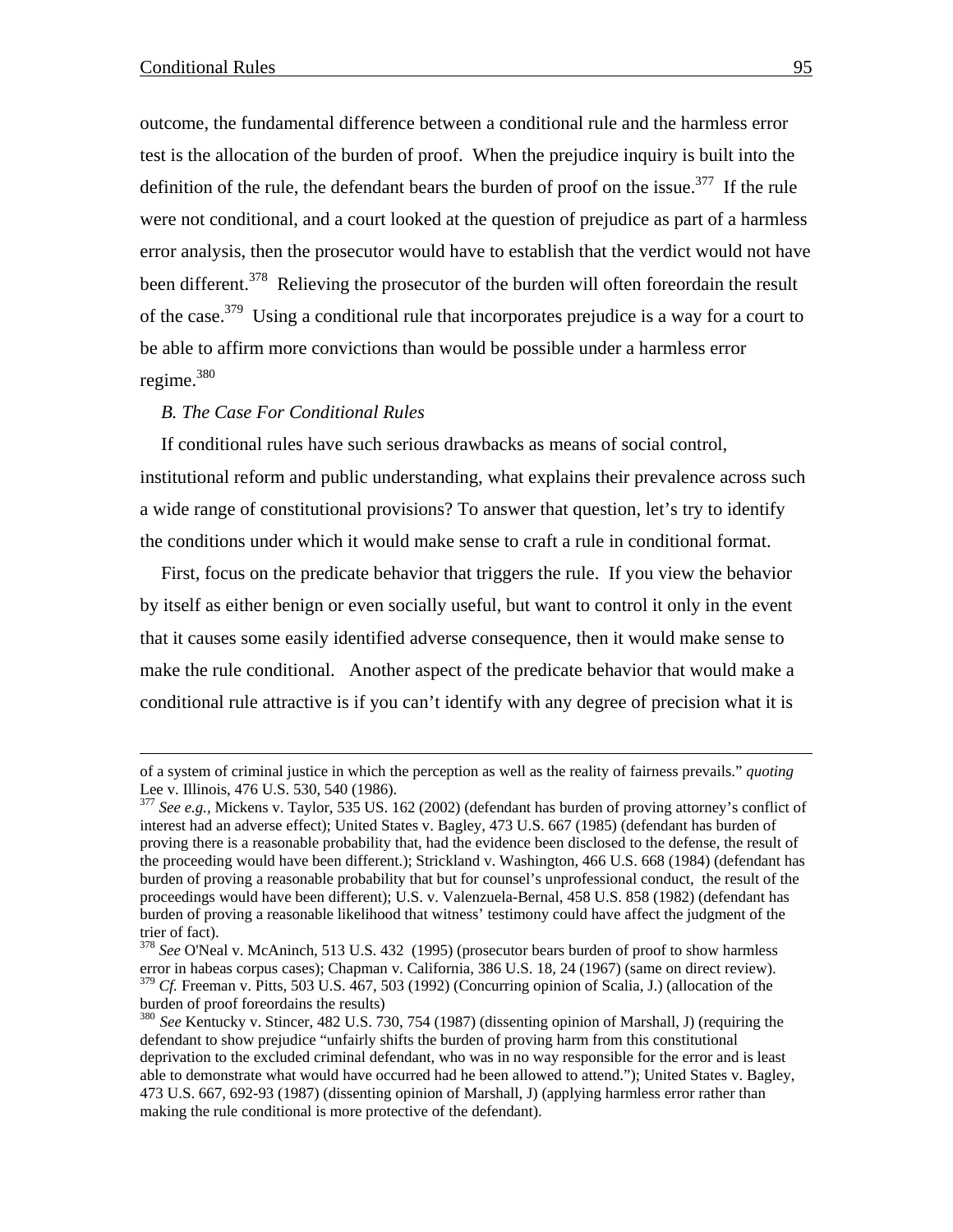about the behavior that you object to but you can identify the consequence that you want to avoid. And, you would prefer a conditional rule is if there is some unwanted collateral consequence, like civil liability or the imposition of an unbearable drain on existing resources, which would be associated with the predicate behavior if it were not subject to a conditional rule.

Next, think about the future consequences that complete the violation. The easier it is for the actors subject to the rule and the people whom the rule is intended to protect to identify situations in advance when these consequences will occur, the more attractive a conditional rule will be. And, the more sure you are that the only reason to condemn the predicate behavior is because it results in the future consequence, the better fit you'll have with a rule in conditional format.

And last, since the context in which we are considering conditional rules is that of constitutional interpretation, the language of the Constitution may compel the choice of a conditional rule.

#### *i. The Utility of the Underlying Behavior*

Estelle v. Williams, <sup>381</sup> the prison clothes case, California v. Hodari D., <sup>382</sup> the Fourth Amendment seizure case, United States v. Valenzuela-Bernal,<sup>383</sup> the compulsory process case, and Weatherford v. Bursey,<sup>384</sup> the intrusion on the attorney client relationship case, all share one feature. In each, the rule that governed the underlying predicate behavior was one that the Court undoubtedly saw as having the potential to prohibit behavior that the Court thought socially useful. Thus, *Estelle* made the assumption that many defendants prefer to appear in court in prison clothes in order to garner the jury's sympathy.<sup>385</sup> In *Hodari D.*, Justice Scalia editorialized on how beneficial it was to an orderly society for everyone to cooperate with a police officer's direction to stop.<sup>386</sup> In *Valenzuela-Bernal*, the Court stressed the obligation of the executive to control illegal immigration and pointed out that prompt deportation is often the most effective means of

<u>.</u>

<sup>&</sup>lt;sup>381</sup> Estelle v. Williams, 425 U.S. 501 (1976).<br><sup>382</sup> California v. Hodari D., 499 U.S. 621 (1991).<br><sup>383</sup> United States v. Valenzuela-Bernal, 458 U.S. 858 (1982).<br><sup>384</sup> Weatherford v. Bursey, 429 U.S. 545 (1977).<br><sup>385</sup> Se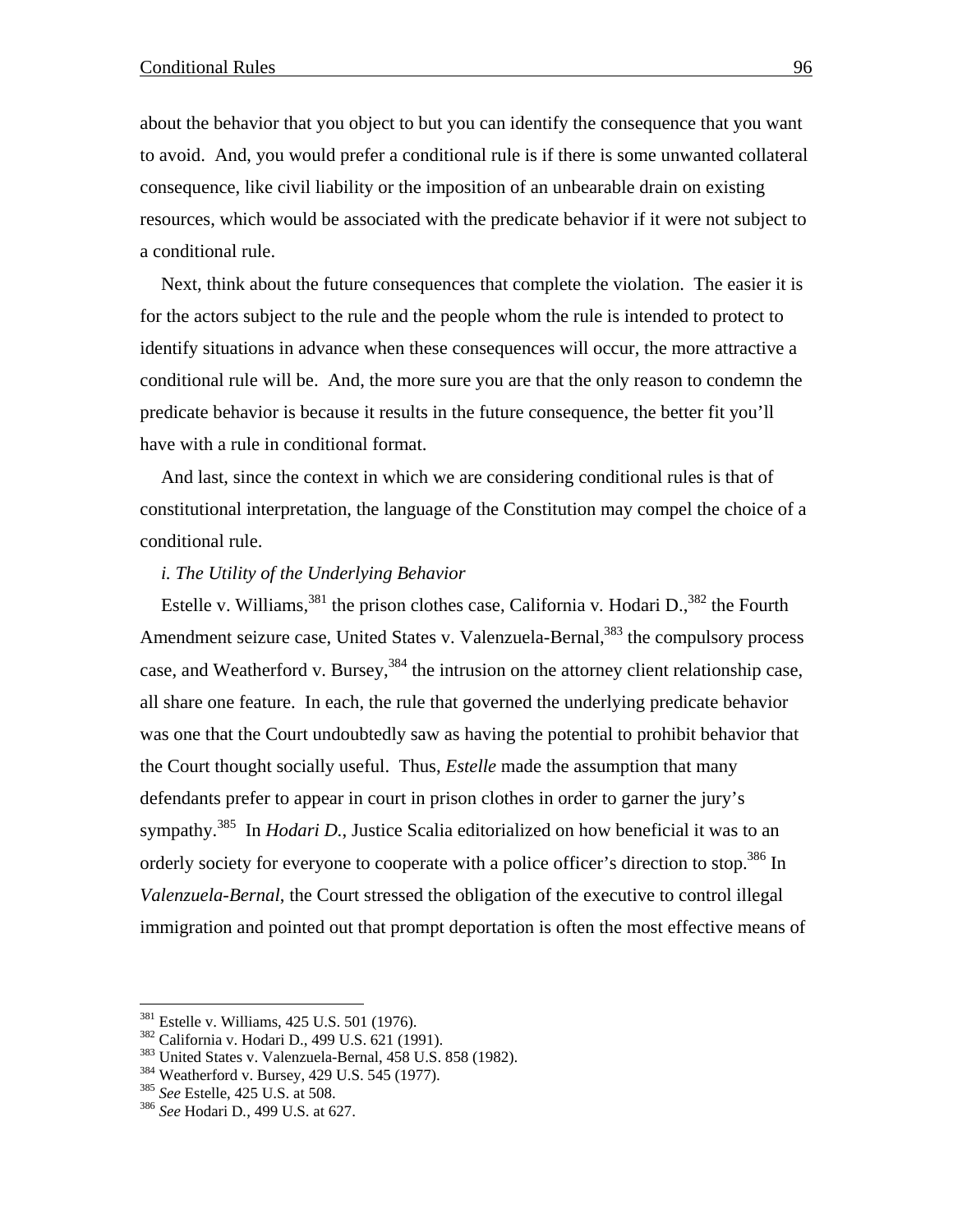securing the border.<sup>387</sup> And in *Weatherford*, the Court "recognized the unfortunate" necessity of undercover work and the value it often is to effective law enforcement. We have also recognized the desirability and legality of continued secrecy even after arrest."<sup>388</sup>

In each case, making the rule conditional has the effect of not so subtly encouraging the underlying conduct by sanctioning it so long as the future action that makes it unconstitutional never comes to pass.

*ii. A Reluctance to Specify Rules of Behavior* 

<sup>&</sup>lt;sup>387</sup> *See* Valenzuela-Bernal, 458 U.S. at 864 n.5.<br><sup>388</sup> *See* Weatherford, 429 U.S. at 557.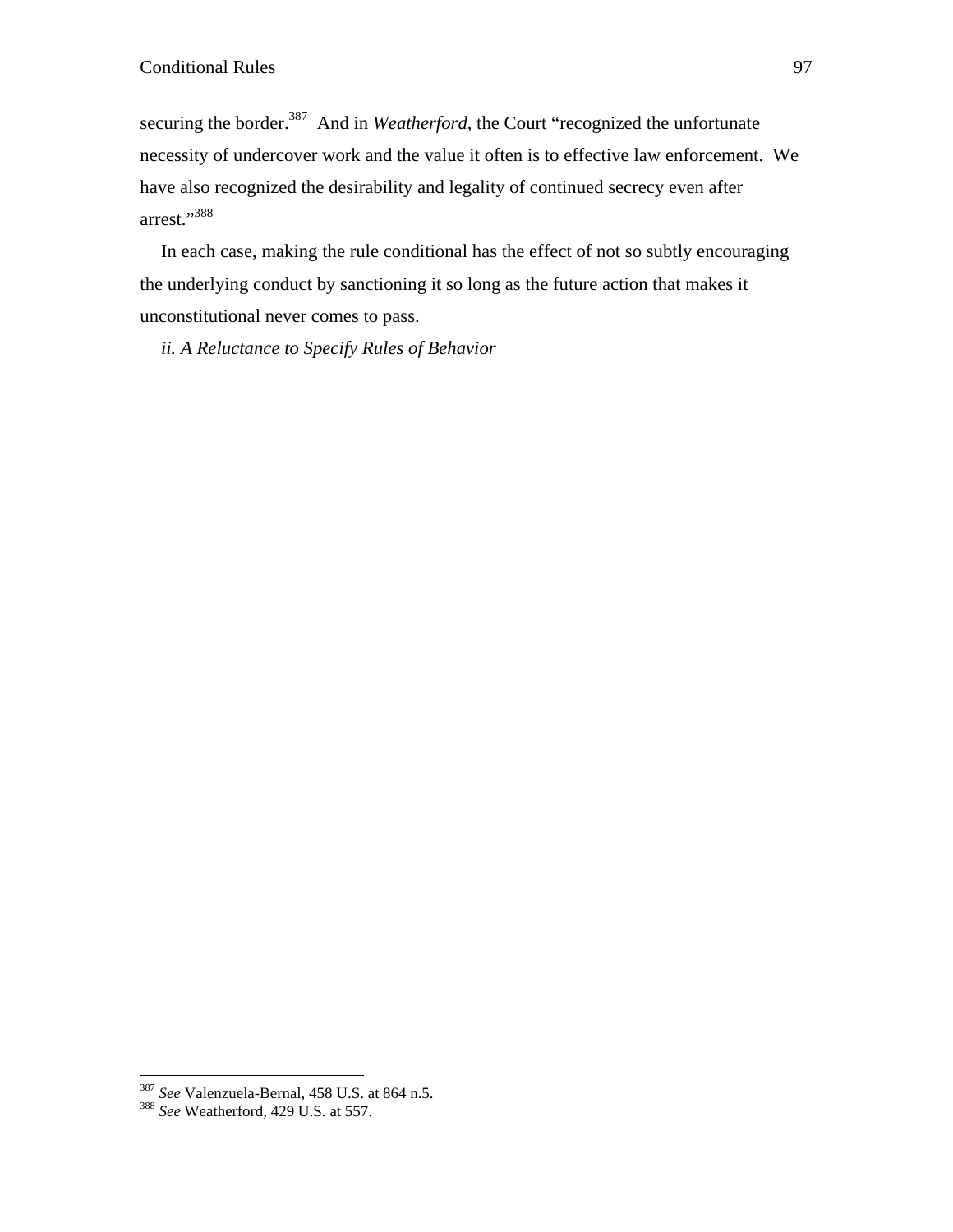The psychologist Abraham Maslow is credited as the source of the insight that if the only tool you have is a hammer, it is very attractive to view every problem you come across as a nail.<sup>389</sup> Well, if your whole institutional perspective is to evaluate a process after all of the relevant events have taken place and determine if the result is legitimate or not, the *post hoc* perspective that you enjoy may very well color your view of the type of rule you announce to justify your result.

 For the Supreme Court, every problem that comes to it for action presents itself in the form of a judgment to be affirmed or reversed. The Court could perform that function without announcing any rules whatsoever. Of course, that would hardly be a responsible way for the Court to carry out its institutional role of the constitutional interpreter of last resort. The Court does write opinions that explain the reasoning behind the result.<sup>390</sup> But writing opinions sets two tasks before the Court. One is to explain why they reached the result that they did. The other, and harder task, is to explain to those who look to the Court for guidance how to avoid the problem in the future. That requires the Court to know more about the job of being a police officer, prosecutor, defense attorney or trial judge than the Court may feel comfortable with. And so, it may be attractive to explain the outcome of a case by applying a conditional rule that frees the Court from the job of providing any guidance for the future.

In both the ineffective assistance of counsel cases and the exculpatory evidence cases, the Court's choice of a conditional rule requiring prejudice is largely a function of the Court's reluctance to identify the predicate behavior that would violate the rule. Strickland v. Washington<sup>391</sup> bemoaned the infinite number of circumstances that might define adequate represenation, $392$  and United States v. Agurs<sup>393</sup> stressed the

 $390$  The practice of appellate courts announcing the reason for their decisions is one that has an ancient lineage. *See* Karl M. ZoBell, *History of Opinion in the Supreme Court: A History of Judicial Disintegration*, 44 CORNELL. L. Q. 186, 190 (1958). The first published opinion of the Supreme Court was State of Georgia v. Brailsford, 2 U.S. (2 Dall.) 402 (1792).

<sup>389</sup> *See e.g.,* Katherine Rosenberry, *Organizational Barriers to Creativity in Law School and the Legal Profession*, 41 CAL. W. L. REV. 423, 424 (1988).

<sup>&</sup>lt;sup>391</sup> Strickland v. Washington, 466 U.S. 668 (1984).

<sup>&</sup>lt;sup>392</sup> *See id.* at 688-89, 693 ("No particular set of detailed rules for counsel's conduct can satisfactorily take account of the variety of circumstances faced by defense counsel or the range of . . . Representation is an art, and an act or omission that is unprofessional in one case may be sound or even brilliant in another." <sup>393</sup> United States v. Agurs, 427 U.S. 97 (1976).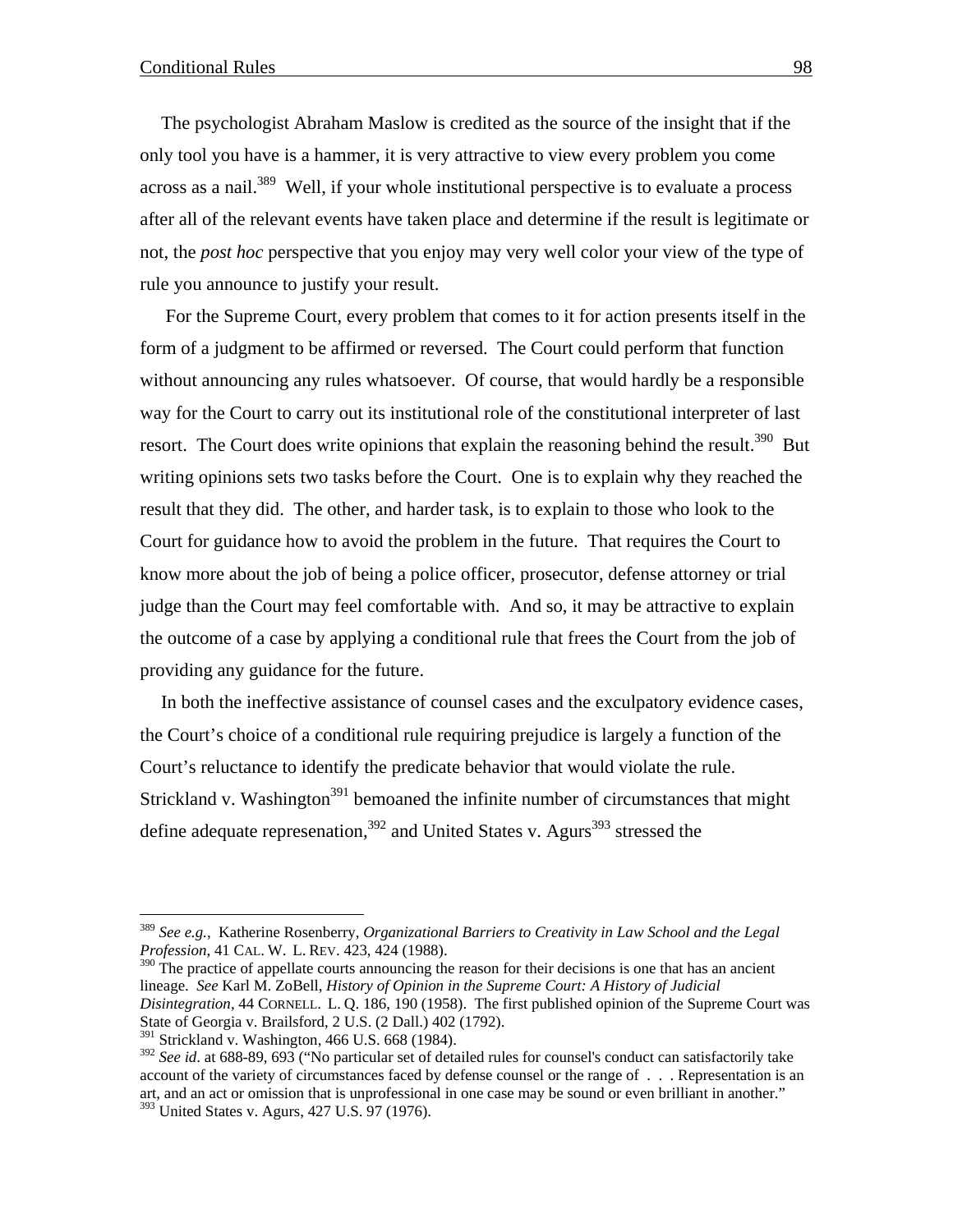indeterminacy of the standard that prosecutors had to use to evaluate the evidence in their files.394

By incorporating into the definition of each rule a prejudice component, the Court has drastically limited the occasions when it would be called upon to make a judgment about whether the predicate behavior triggered the rule. It can simply deny relief by concluding that the defendant has not been able to establish prejudice. And even in those cases where it concludes that the rule has been violated, it does not have to do so by categorically condemning the predicate behavior. All it need do is to make a contextual judgment from which it may be difficult to generalize.

*iii. Pragmatic Considerations* 

In United States v. Valenzuela-Bernal,<sup>395</sup> which dealt with the prosecutor's deporting a potential defense witness, Chavez v. Martinez,  $396$  the case that held that the privilege against self incrimination is only relevant at trial, and in Scott v. Illinois,  $397$  the right to misdemeanor counsel case, the Court explicitly referred to resource constraints as a reason for choosing a conditional rule.

In *Valenzuela-Bernal*, the government argued that a non-conditional rule would create havoc:

Because of budget limitations and the unavailability of adequate detention facilities, it is simply impossible as a practical matter to prosecute many cases involving the transportation or harboring of large numbers of illegal aliens, where all the aliens must be incarcerated for a substantial period of time to avoid dismissal of the charges, even though the prosecution's case may be overwhelming. As a consequence, many valid and appropriate prosecutions are foregone.398

The Court was obviously concerned about this aspect of the case, noting that "the detention of alien eyewitnesses imposes substantial financial and physical burdens upon the Government, not to mention the human cost to potential witnesses who are incarcerated though charged with no crime."<sup>399</sup>

<sup>&</sup>lt;sup>394</sup> *See id.* at 108 ("we are dealing with an inevitably imprecise standard.")

<sup>395</sup> United States v. Valenzuela-Bernal, 458 U.S. 858 (1982).

<sup>396</sup> Chavez v. Martinez, 538 U.S. 760 (2003).

<sup>397</sup> Scott v. Illinois, 440 U.S. 367 (1978).

<sup>398</sup> *See* Valenzuela-Bernal, 458 U.S. at 865.

<sup>399</sup> *See id.*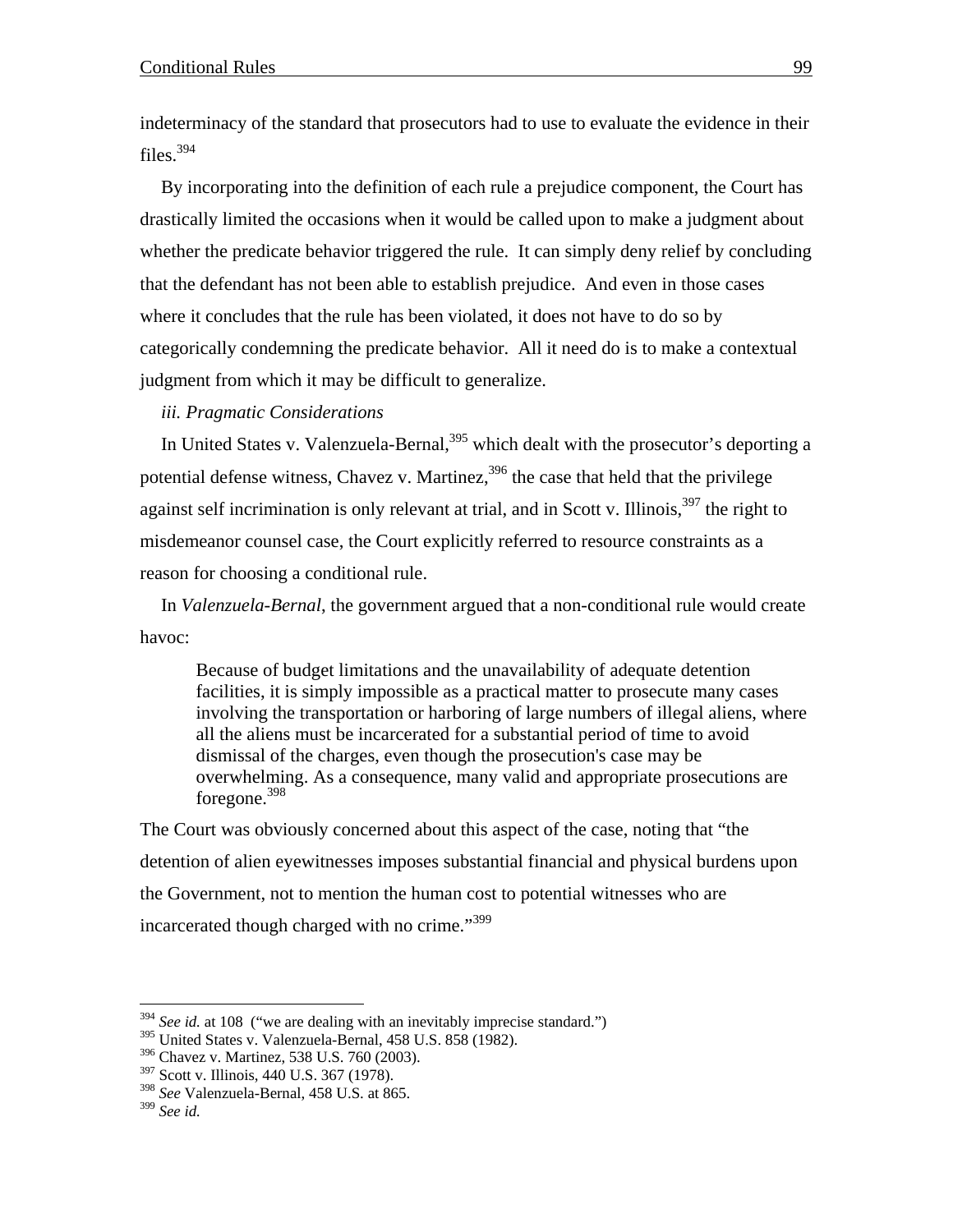In *Chavez*, Justices Souter and Breyer, who joined in a concurring opinion supporting the concept that the privilege against self incrimination establishes a conditional rule, specifically referred to another kind of resource problem that they saw bound up in the case before them, the prospect of costly civil litigation:

The most obvious drawback inherent in Martinez's purely Fifth Amendment claim to damages is its risk of global application in every instance of interrogation producing a statement inadmissible under Fifth and Fourteenth Amendment principles, or violating one of the complementary rules we have accepted in aid of the privilege against evidentiary use. If obtaining Martinez's statement is to be treated as a stand-alone violation of the privilege subject to compensation, why should the same not be true whenever the police obtain any involuntary selfincriminating statement, or whenever the government so much as threatens a penalty in derogation of the right to immunity, or whenever the police fail to honor *Miranda*? Martinez offers no limiting principle or reason to foresee a stopping place short of liability in all such cases. $400$ 

And in *Scott*, the Court was concerned that requiring counsel in misdemeanor cases pursuant to a non-conditional rule would "impose unpredictable, but necessarily substantial, costs on 50 quite diverse States."<sup>401</sup>

Resource constraints of another type may also explain the Court's decision in Mickens v. Taylor, $402$  the case that made the conditional rule for attorney conflict of interest cases where no one specifically objected to the conflicted lawyer's representation of the defendant. Justices Kennedy and O'Connor noted that:

If [the rule] were otherwise, the judge's duty would not be limited to cases where the attorney is suspected of harboring a conflict of interest. The Sixth Amendment protects the defendant against an ineffective attorney, as well as a conflicted one. It would be a major departure to say that the trial judge must step in every time defense counsel appears to be providing ineffective assistance, and indeed, there is no precedent to support this proposition.  $403$ 

Given the magnitude of the problem of ineffective lawyers, which would extend not only to those cases which are tried but also to the vastly larger number that are resolved on the basis of a guilty plea, it may have been a daunting prospect to require trial judges to become actively involved in trying to remedy the problem beforehand.

*iv. Constitutional Language: The Text Made Me Do It* 

 $400$  See Chavez, 538 at 778-79 (Souter, J., concurring).

<sup>401</sup> *See* Scott, 440 U.S. at 373.<br><sup>402</sup> Mickens v. Taylor, 535 U.S. 162 (2002).<br><sup>403</sup> *See* Mickens, 535 U.S. at 179 (Kennedy, J., concurring).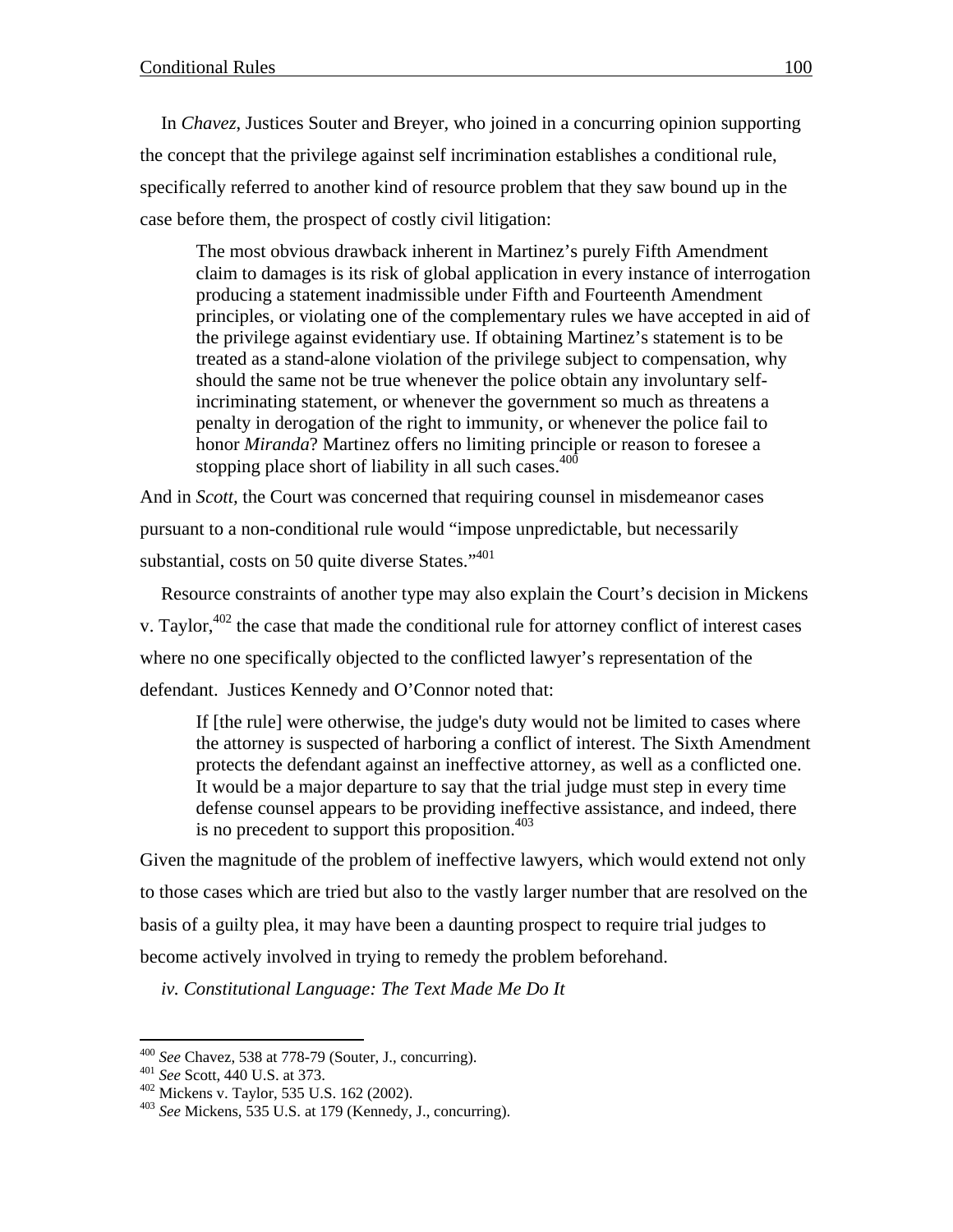If the language of a constitutional provision were worded so that the only thing it did was to command the government to respond in a certain way if one of its agents committed a particular act, then it would make sense to construct a conditional rule to implement it. The Takings Clause of the Fifth Amendment has this character: "nor shall private property be taken for public use, without just compensation."<sup>404</sup>

The Takings Clause imposes two rules on the government, one of which is nonconditional and one which is conditional.  $405$  In a non-conditional format, it prohibits the government from ever taking property for a private purpose.<sup>406</sup> However, the government may seize private property for any public use without restriction, subject to the future condition that it pay just compensation.<sup>407</sup> This second rule is clearly conditional. It creates a regime where a government official may make the decision about whether to take a citizen's property unconcerned with and indeed not authorized to make payment. Whether the taking violates the Constitution depends on what happens later on, in the payment stage.  $408$ 

It is possible to view the Due Process Clause in the same way. Carefully parsing the phrase "No person shall . . . be deprived of life, liberty or property without due process of law"409 might lead one to conclude that it created only a conditional rule that simply focused on the consequence of government action, but left the government's agents free to do what they wished so long as their behavior did not result in the loss of someone's life, liberty or property. In fact, such an extreme reductionist view of the Due Process

<sup>404</sup> U.S. CONST., amend. V.

<sup>&</sup>lt;sup>405</sup> See Brown v. Legal Foundation of Wash., 538 U.S. 216, 231-232 (2003) ("While it confirms the state's authority to confiscate private property, the text of the Fifth Amendment imposes two conditions on the exercise of such authority: the taking must be for a "public use" and "just compensation" must be paid to the owner.").

<sup>406</sup> *See* Thompson v. Consolidated Gas Corp., 300 U.S. 55, 80 (1937) ("one person's property may not be taken for the benefit of another private person without a justifying public purpose, even though compensation be paid.").

<sup>407</sup> *See* First English Evangelical Lutheran Church v. County of Los Angeles, 482 U.S. 304, 314-17 (1987) ("[A]s the Court has frequently noted, this provision does not prohibit the taking of private property, but

 $\frac{408}{90}$  One could recast this rule into a non-conditional format regulating the primary behavior of the official who took the property. The Takings Clause could have said: "No private property shall be taken for public use unless the state paid its owner reasonable compensation." In this form, it would be reasonable to create a legal regime that required payment of reasonable compensation in advance of the taking, or at the very least would impose some obligation on the government official who took the property to ensure that reasonable payment was forthcoming.

<sup>409</sup> U.S. CONST., amend. V.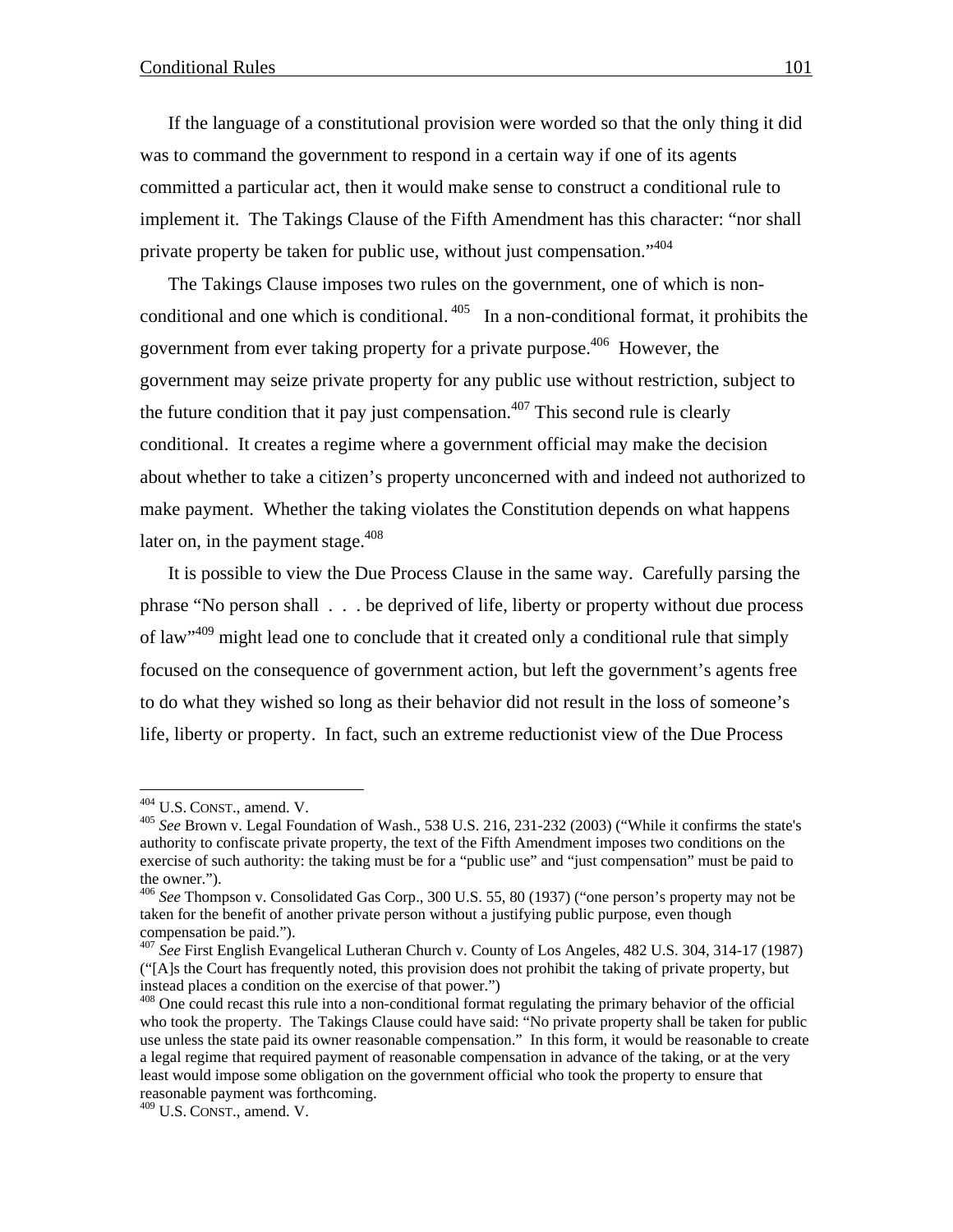Clause is not altogether uncommon. A Second Circuit case, Zahrey v. Coffey,  $410$  is an illustration.

*Zahrey* was a § 1983 case against an Assistant United States Attorney who allegedly conspired to fabricate evidence that he used to prosecute the plaintiff, a police officer, on conspiracy to commit robbery and other charges.<sup>411</sup> The ultimate source of the right the plaintiff relied on was the Due Process Clause, the basis for the Supreme Court's cases holding that a prosecutor may not knowingly use false evidence to obtain a conviction.<sup>412</sup> The problem for the plaintiff, though, was that he was not trying to set aside a guilty verdict, since his trial ended in an acquittal. He was suing for a violation of his civil rights. But where was the violation if at the end of the trial he walked away a free man?

In answering this question, the *Zahrey* court reasoned that whatever the Due Process Clause requires, it does not rise to the level of a constitutional command until someone loses his or her life, or is incarcerated or fined as a result of what had happened:

The manufacture of false evidence, 'in and of itself,' . . . does not impair anyone's liberty, and therefore does not impair anyone's constitutional right. . . . If, for example, a prosecutor places in evidence testimony known to be perjured or a trial judge makes a racially disparaging remark about a defendant, no deprivation of liberty occurs unless and until the jury convicts and the defendant is sentenced. . . . If the trial was aborted before a verdict, it could be said . . . that  $\ldots$  that no constitutional right was violated.<sup>413</sup>

<sup>410 221</sup> F.3d 342 (2<sup>nd</sup> Cir. 2000).

<sup>411</sup> *Id.* at 346.<br><sup>412</sup> *See* Napue v. Illinois, 360 U.S. 264, 269 (1959); Pyle v. Kansas, 317 U.S. 213 (1942); Mooney v. Holohan, 294 U.S. 103, 112 (1935).

<sup>413 221</sup> F.3d at 348,350. *See also* Landrigan v. City of Warwick, 628 F.2d 736, 744 (1st Cir. 1980) ("We do not see how the existence of a false police report, sitting in a drawer in a police station, by itself deprives a person of a right secured by the Constitution and laws.") The *Zahrey* court was uneasy about refusing to label the type of unseemly action the complaint alleged as constitutionally unobjectionable in the absence of a deprivation of liberty. It finessed this problem by referring to a prosecutor fabricating evidence in her investigative role as something that "violates the *standards* of due process," (emphasis added) *id*. at 356, and calling a resulting loss of liberty "a denial of a constitutional right." *Id.* The opinion never explained what it means to violate a standard. If the court meant that standards were requirements, then it is hard to reconcile with its reliance on language from one of Justice Scalia's concurring opinions that there is "no authority for the proposition that the mere preparation of false evidence, as opposed to its use in a fashion that deprives someone of a fair trial or otherwise harms him, violates the Constitution." *See id. quoting* Buckley v. Fitzsimmons, 509 U.S. 273, 280 (1993) (Scalia, J. concurring).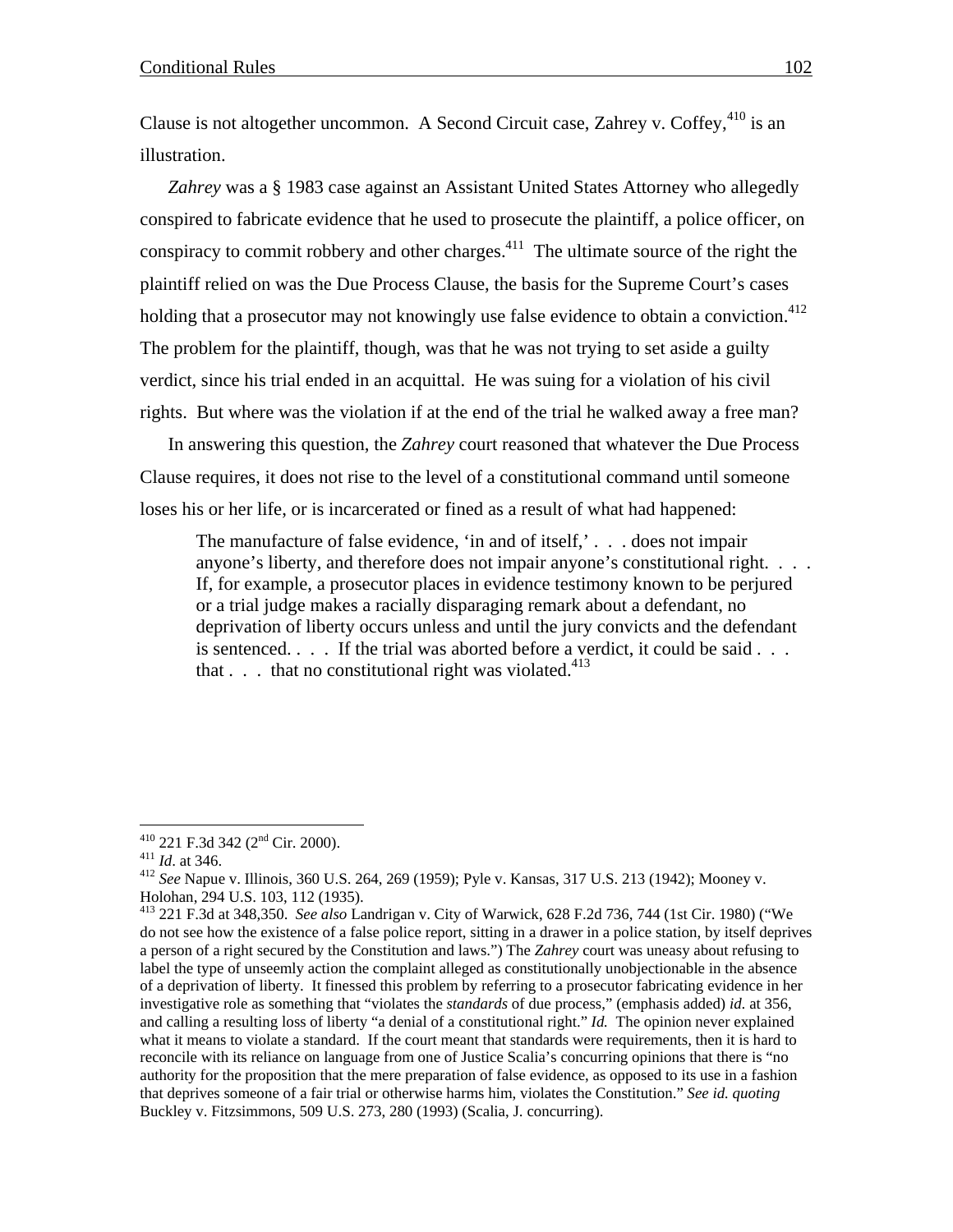$\overline{a}$ 

Under this view of the Due Process Clause, everything it requires of government officials is conditional, subject to a defendant losing the trial and eventually suffering a loss of life, liberty or property. $414$ 

Could it be that the Constitution would tolerate a trial process that completely ignored all of the rules that emanate from the Due Process Clause so long as the result was something other than a conviction? There is a historical precedent for a system that comes close to this, trial *de novo*. In early America, this method of handling minor criminal cases was a feature of the criminal justice systems in all of the New England states as well North Carolina.<sup>415</sup> It was a way of providing rough justice administered by a local magistrate, often not formally trained in the law, whose decisions to convict could be nullified by a defendant's choice to have a trial *de novo* in front of a circuit riding professional judge.416 Trials in the first tier of a *de novo* system were not expected to provide all of the trappings of due process. If defendants wanted the panoply of protections the law provided, they could simply appeal for trial *de novo* where they would get all of the formal protection of the law. It was, in essence, a system based on an idea very similar to the conditional rules that the *Zahrey* court thought embedded in the Due Process Clause.

 While the analogy to trial *de novo* is appealing on its face, it ignores history. The federal system never adopted trial *de novo*. In fact, a point in controversy over the ratification of the Constitution was the possibility the anti-federalists raised that Article III's grant of appellate jurisdiction to the Supreme Court might allow it to hold a trial *de novo* in criminal cases.<sup>417</sup> Even more telling is the way that the Court has dealt with arguments over the years that constitutional limitations do not apply in the first tier of a system of trial *de novo* simply because the state eventually offers the defendant a trial that contains the protection missing from the original proceeding. In the  $19<sup>th</sup>$  century,

<sup>&</sup>lt;sup>414</sup> It is possible for criminal defendants to suffer a loss of liberty prior to trial, as a result of being held on bail. This, in fact, is what happened in *Zahrey* and it was the pretrial confinement that gave the plaintiff the

factual predicate on which to base his due process claim. *See Zahrey*, 221 F.3d at 348.<br><sup>415</sup> *See* David Rossman, *"Were There No Appeal": The History of Review in American Criminal Courts*, 81<br>J. CRIM. LAW AND CRIMINOLO

 $^{416}$  See REPORT OF THE COMMITTEE ON JURIES OF SIX TO THE CHIEF JUSTICE OF THE DISTRICT COURT DEPARTMENT, "ELIMINATION OF THE TRIAL DE NOVO SYSTEM IN CRIMINAL CASES" 11 (1984). <sup>417</sup> *See Rossman*, supra note 370 at 554.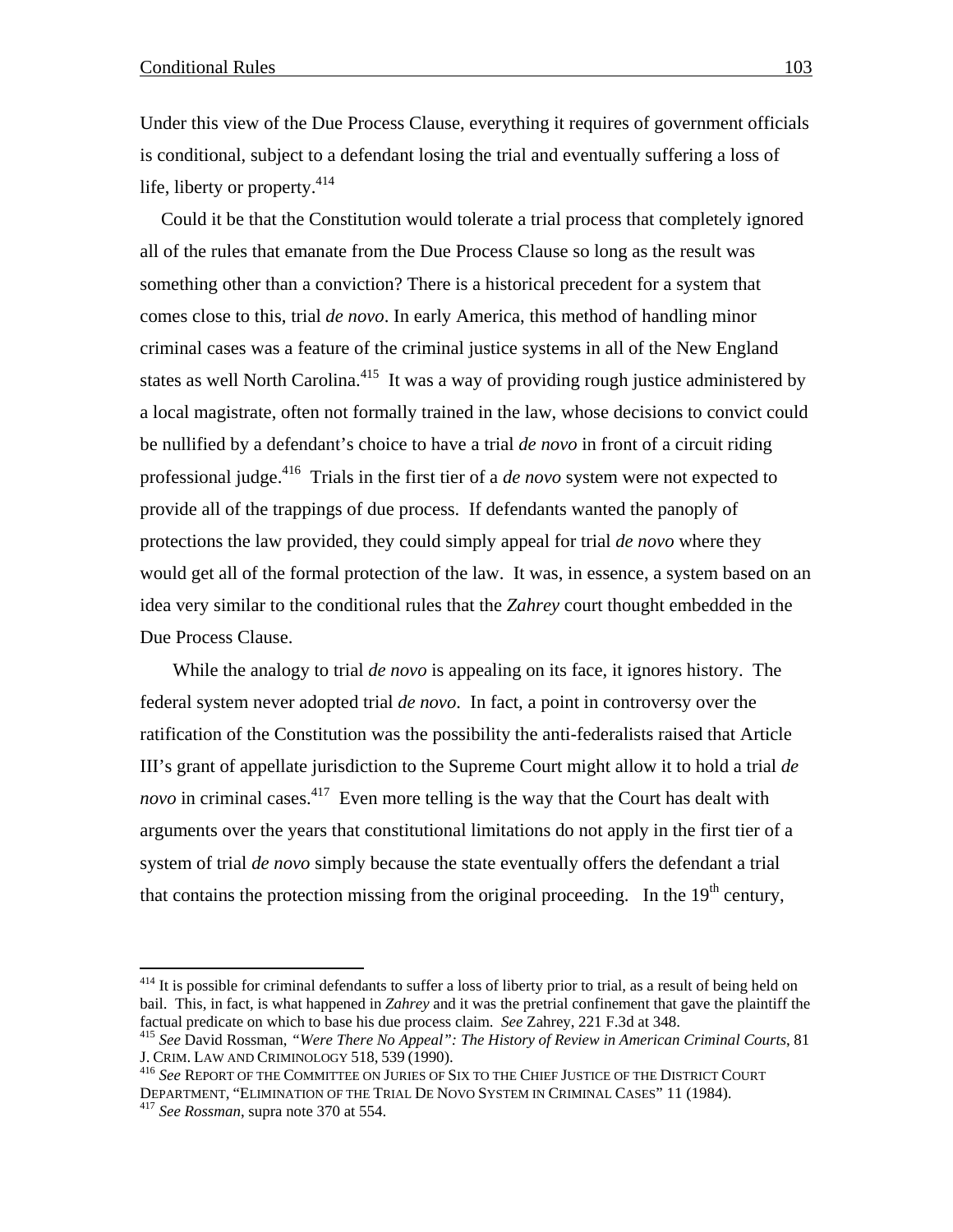Callan v. Wilson<sup>418</sup> considered whether the Sixth Amendment's guarantee of trial by jury applied to the first tier of the trial *de novo* system in the local courts of the District of Columbia. The government argued that so long as the defendant was given free access to a jury in the second stage of the *de novo* process, the District was free to shape the first tier trial free of this particular constitutional restraint. The Court rejected the argument out of hand.<sup>419</sup>

*Callan*, of course, did not rest on the Due Process Clause. Therefore, its rejection of a conditional interpretation of the right to a jury does not directly address the point on which the *Zahrey* court rested its view: the fact that the language of the Clause specifically refers to deprivations of life, liberty and property rather than to the means by which the state might accomplish those ends. However, the Court revisited this issue under the rubric of the Due Process Clause in Ward v. Village of Monroeville.<sup>420</sup> *Ward* dealt with whether the village mayor could act as the judge in the local criminal court in light of the fact that the fines the court collected formed a major part of the village's income. Whatever restrictions the Constitution placed on the use of a judge with a stake in the outcome of a criminal case stem directly from the Due Process Clause.<sup>421</sup> The government raised the same argument as in *Callan*, that the prospect of a trial de novo in front of an impartial judge was sufficient to meet the demands of the Constitution.<sup>422</sup> The Court again summarily rejected the suggestion: "[The] State's trial court procedure [is not] constitutionally acceptable simply because the State eventually offers a defendant an

<u>.</u>

 $418$  127 U.S. 540 (1888).

<sup>&</sup>lt;sup>419</sup> See id. at 556 ("[A] judgment of conviction, not based upon a verdict of guilty by a jury, is void. To accord to the accused a right to be tried by a jury, in an appellate court, after he has been once fully tried otherwise than by a jury, in the court of original jurisdiction, and sentenced to pay a fine or be imprisoned for not paying it, does not satisfy the requirements of the Constitution."). Ludwig v. Massachusetts, 427 U.S. 618 (1976) upheld the Massachusetts trial *de novo* system against a similar claim, but left *Callan* in place for two reasons. The first was because the right to a jury in federal court had a basis in Article III, which did not apply to the states, as well in the Sixth Amendment. The second was because the Massachusetts system allowed a defendant to circumvent the first trial by admitting to sufficient facts to support a guilty finding. *See id.* at 630.<br><sup>420</sup> 400 U S 57 (1072)

<sup>&</sup>lt;sup>420</sup> 409 U.S. 57 (1972).<br><sup>421</sup> *See* Tumey v. Ohio, 273 U.S. 510 (1927) (It is a violation of due process for judge to have a financial stake in the outcome of the trial.)

<sup>422</sup> *See* Brief for Respondent at 14, Ward v. City of Monroeville, 1972 WL 136240 ("Respondent Village of Monroeville respectfully submits that the existing right to a trial de novo in a county court or a municipal court is a sufficient fair trial guarantee for any defendant who believes that his individual case was not fairly tried in mayor's court.")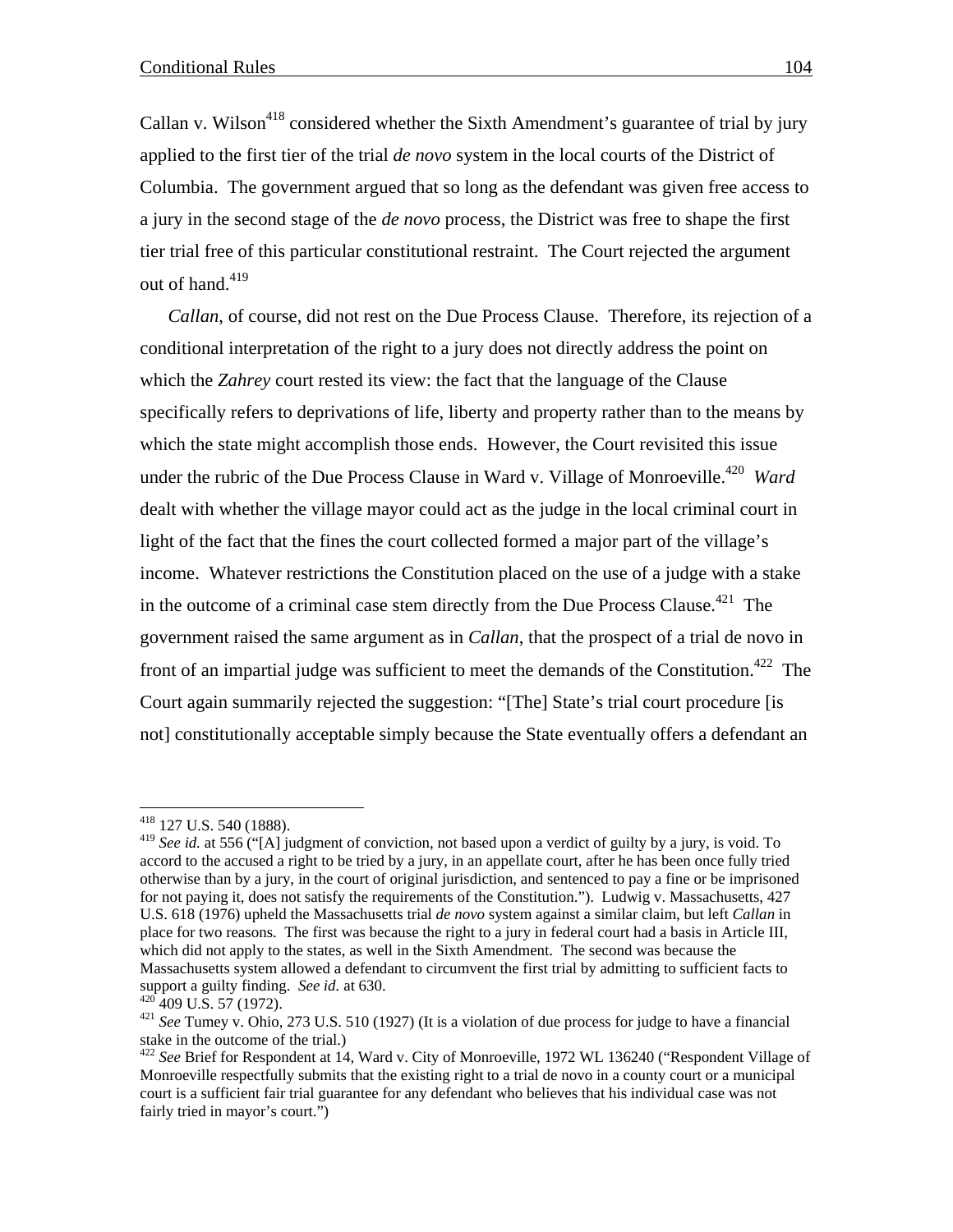impartial adjudication. Petitioner is entitled to a neutral and detached judge in the first instance."<sup>423</sup>

Although these two Supreme Court decisions do not spell out the rationale for rejecting a conditional view of the constitutional rules that apply to the system of trial *de novo*, the results the Court reached fit with the way that the Framers of the Constitution likely conceived of the nature of the rights they enshrined in the first ten amendments.<sup>424</sup> The parts of the Constitution that regulate the criminal justice system were the result of a deep mistrust of the central government.<sup>425</sup> The Bill of Rights was designed to limit the new federal entity the Constitution created. It was much more congenial to this objective, and to the notion of rights that was common at the time, for the Constitution to

<sup>&</sup>lt;sup>423</sup> Ward, 409 U.S. at 61-62.<br><sup>424</sup> In particular, the original understanding of the Due Process Clause was very likely more consistent with a focus on specific rules that the government had to follow, rather than a contextual assessment of the fairness of the process after it had concluded. "The gist of the Due Process Clause, as understood at the founding and since, was to force the Government to follow those common-law procedures traditionally deemed necessary before depriving a person of life, liberty, or property." Hamdi v. Rumsfeld, 542 U.S. 507, 556 (2004) (Scalia, J., dissenting). As noted historian Leonard Levy wrote:

The history of due process shows that it did mean trial by jury and many of the other traditional rights of accused persons that were specified separately in the Bill of Rights. Its framers were in many respects careless, even haphazard, draftsmen. They enumerated particular rights associated with due process and then added the due process clause itself, probably as a rhetorical flourish, a reinforced guarantee, and a genuflection toward traditional usage going back to medieval reenactments of Magna Carta.

Leonard W. Levy, Judgments: Essays on American Constitutional History 66 (1972).

This view of the Due Process Clause is also consistent with the way the Supreme Court interpreted it in the first case applying it in the context of the criminal process, Hurtado v. California, 110 U.S. 516 (1884). In *Hurtado,* the Court had to decide whether the Due Process Clause of the Fourteenth Amendment required the states to initiate criminal proceedings with a grand jury indictment. In the pre-incorporation era, cases like *Hurtado* imposed on the states only those rules so fundamental that they represented, in the words Justice Cardozo first used in *Snyder*, the "immutable principles of justice." *See* Snyder v. Massachusetts, 291 U.S. 97, 108 (1934). As a result, *Hurtado* recognized that the Due Process Clause in the Fourteenth Amendment, which is directed to the states, imposed the same limitations on the exercise of government power as did the Due Process Clause of the Fifth Amendment, which constrains the federal government.

Although *Hurtado* concluded that the requirement of a grand jury indictment was not a part of due process, it did explain something about what the concept meant. It prohibited specific exercises of government power, not just procedures that in retrospect were not fair: "acts of attainder, bills of pains and penalties, acts of confiscation, acts reversing judgments, and acts directly transferring one man's estate to another, legislative judgments and decrees, and other similar special, partial and arbitrary exertions of power under the forms of legislation." Hurtado, 110 U.S. at 536. Due process, *Hurtado* said, "refers to certain fundamental rights . . . If any of these are disregarded in the proceedings by which a person is condemned to the loss of life, liberty, or property, then the deprivation has not been by 'due process of law.'" *Id.* That is not language describing a generalized guarantee of fairness. It talks of concrete rights.  $^{425}$  *See* Leonard W. Levy, ORIGINAL INTENT AND THE FRAMERS' CONSTITUTION at 159-62 (1988) (Anti-Federalist insistence on a Bill of Rights stemmed from fear that federal government's power would be used

to invade personal rights).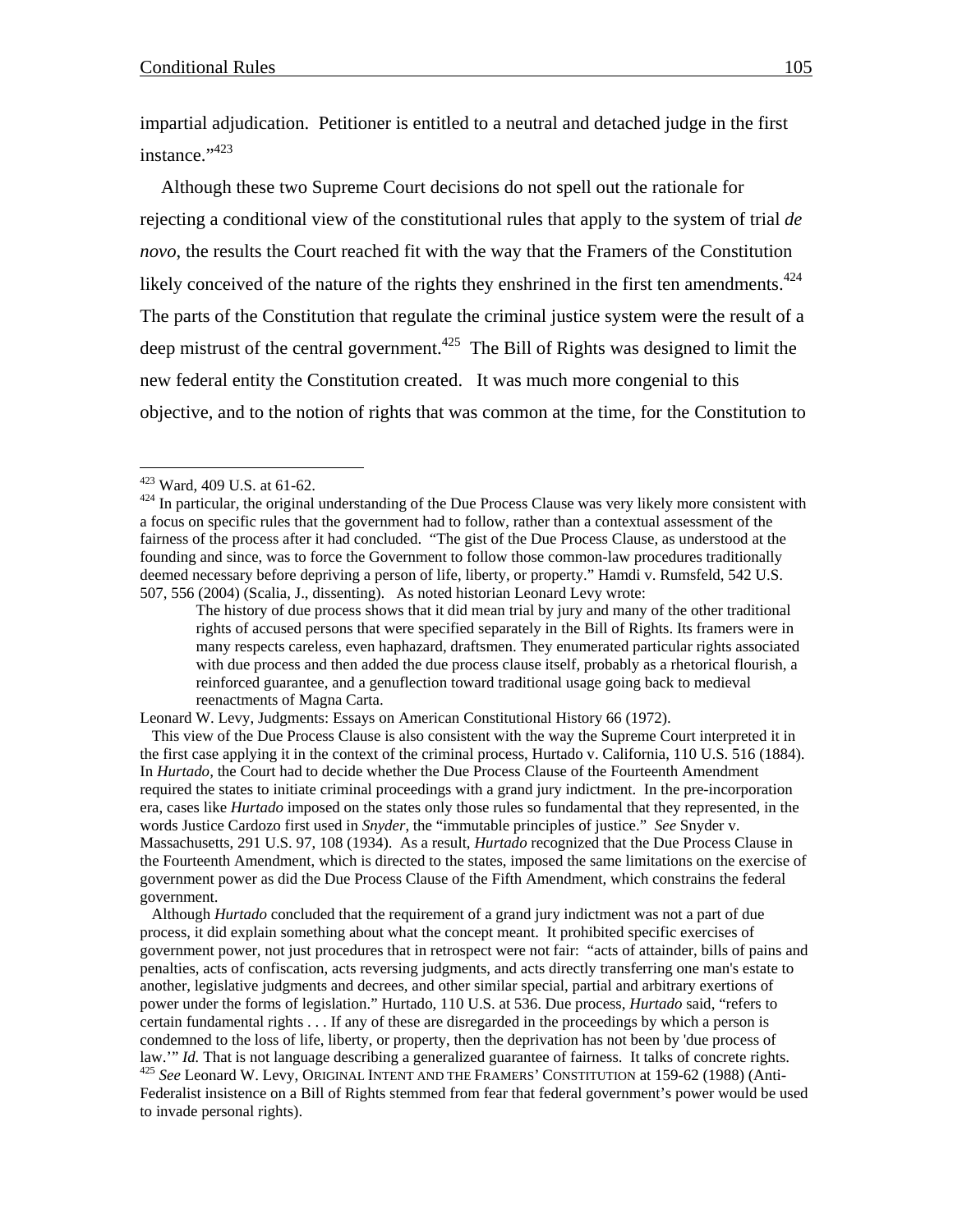regulate government behavior rather than simply guard individuals against illegitimate results. The Anglo-American conception of rights was more concerned with the limitation of government power rather than vindicating individual injuries: "In the eighteenth century . . . many authorities would still have held that the primary holders of rights were not individuals but rather the collective body of the people. The real issue . . . was to protect the people at large from tyranny."<sup>426</sup>

Even under a conception of rights that focuses on the individual, however, the *Zahrey* model of due process creates a problem. It essentially treats the Due Process Clause as a collection of liability rules, allowing government actors, like the village judge in Monroeville, to ignore the protections the rules announce so long as the government is willing to pay a price later on, for example by giving the defendant an impartial judge at a trial *de novo.* However, a system which essentially allows the government to purchase the ability to ignore the limits on its exercise of power is fundamentally inconsistent with the notion of rights designed to secure liberty. $427$ 

## IV. Conclusion

Until a phenomenon is given a name, it often goes unrecognized and unexamined.<sup>428</sup> So it is with conditional rules. Because up to now no one has pointed out the similarity among cases that announce conditional rules, neither the Court nor commentators have been able to assess in a systematic way the use of this device.

Taking the conditional rules cases as a whole does not reveal any insight that the Court has a coherent philosophy of when they are appropriate and when not. This is not surprising given the failure to recognize what cases as disparate in time and doctrine as

<sup>&</sup>lt;sup>426</sup> Judd Rakove, DECLARING RIGHTS: A BRIEF HISTORY WITH DOCUMENTS 22 (1998).

<sup>&</sup>lt;sup>427</sup> See e.g., Jules L. Coleman & Judy Kraus, *Rethinking the Theory of Legal Rights*, 95 YALE L.J. 1335, 1339-40 (1986) ("If rights entail or secure liberties, then it is hard to see how liability rules protect them. .

<sup>. .</sup> Because liability rules neither confer nor respect a domain of lawful control . . . the very idea of a 'liability rule entitlement,' that is of a right secured by a liability rule, is inconceivable."); James Boyd White, *Forgotten Points in the "Exclusionary Rule" Debate*, 81 MICH. L. REV. 1273, 1278 n.21 (1983) (damages for violation of a constitutional right "would be a kind of forced exchange, and however appropriate that may be in a commercial context where all things are in principle exchangeable, it would be incompatible with the idea of a right specifically against the government, and with the reasons why such rights exist."); Walter F. Dellinger, *Of Rights and Remedies: The Constitution as a Sword*, 85 HARV. L. REV. 1532, 1563 (1972) (though liability protection might be appropriate for private law rights, "it is inconsistent with a constitutional system.")

<sup>428</sup> *Cf.* Judith Worell, *Feminism in Psychology: Revolution or Evolution?*, 571 ANNALS OF THE AMERICAN ACADEMY OF POLITICAL AND SOCIAL SCIENCE 183, 189 (2000) (giving a label to date rape and sexual harassment led to their recognition as a societal problem).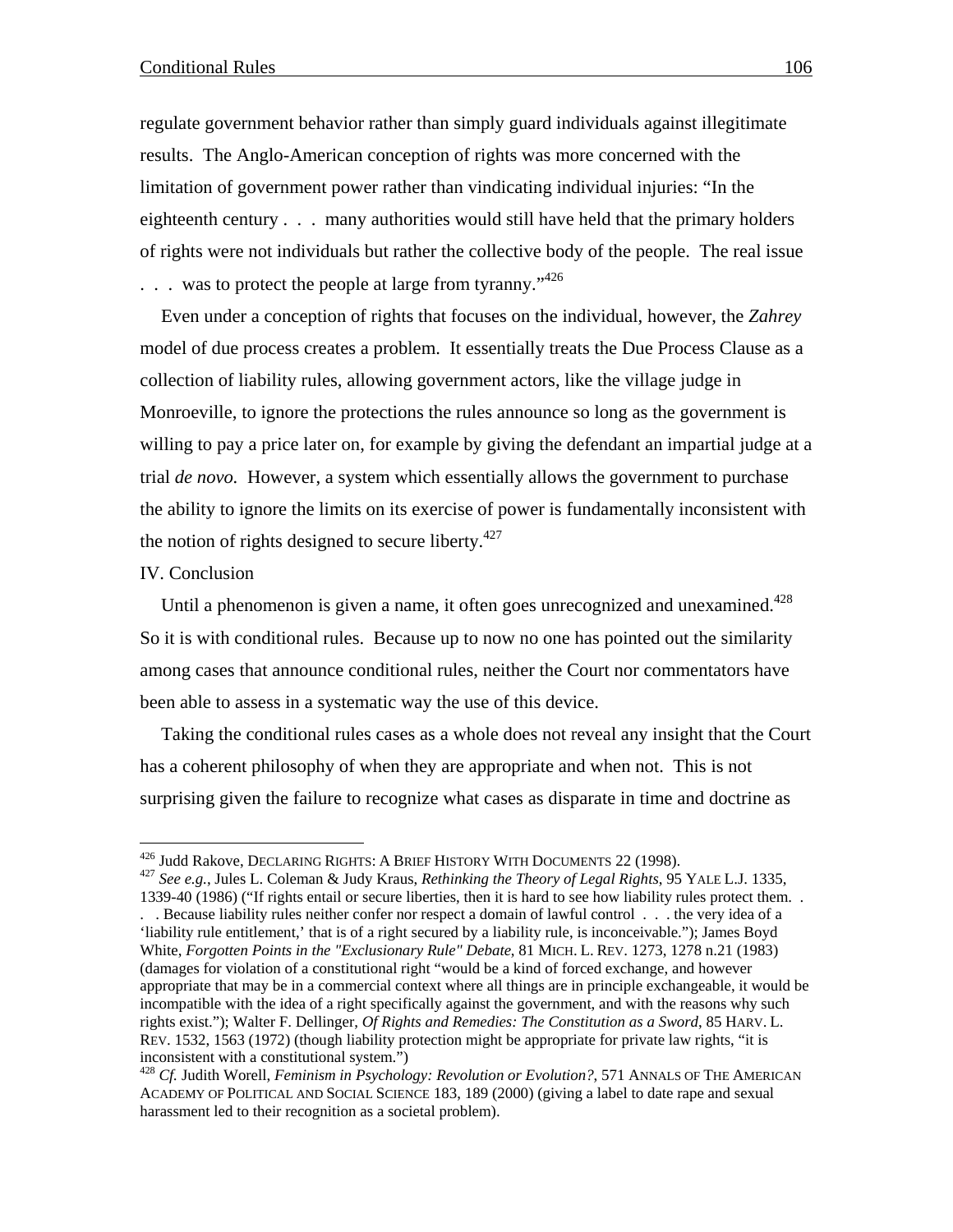Snyder v. Massachusetts,  $429$  Chavez v. Martinez $430$  and Estelle v. Williams,  $431$  to choose just one conditional rule case from each category, all have in common. At times, the Court adopts a conditional rule without any recognition of what it is doing, such as in Nelson v. O'Neil.<sup>432</sup> And in the eleven cases in which the Court discussed whether to adopt either an aggregation or liability type conditional rule, it never recognized that it had chosen a rule that shared its conditional nature with rules stemming from other provisions in the Constitution.<sup>433</sup> It is only in the ten cases where the Court explicitly considered whether prejudice should be an element of the underlying rule that one finds any discussion that refers to cases dealing with other parts of the process where there was a similar question. But even there, the Court has not been consistent in applying the reason why it says that prejudice must be a component of the rule.<sup>434</sup>

However, some things do stand out when you consider all the conditional rules cases together. Conditional rules almost always favor the state over the individual.<sup>435</sup> They

sympathetic to claims based on individual liberties in criminal cases while their supporters come from those who view state power with a less jaundiced eye. Of the Justices who have sat on five or more cases presenting an issue of whether to adopt a conditional rule, Justices Marshall, Brennan, and Stevens are the only ones who voted against adopting a conditional rule more than half of the time, while Justices Stewart, White, and Burger were the most receptive, favoring them in over nine out of ten cases. *See* appendix B. The chart below shows how frequently those Justices who sat on at least five cases in which adopting a conditional rule was discussed in one of the opinions favored the adoption of a conditional rule.

| <b>Justice</b> | <b>Total Cases</b> | <b>Favored Conditional Rules</b> |
|----------------|--------------------|----------------------------------|
| Stewart        | 8                  | 100%                             |
| White          | 16                 | 94%                              |
| <b>Burger</b>  | 12                 | 92%                              |
| Rehnquist      | 15                 | 87%                              |
| Powell         | 12                 | 83%                              |
| Scalia         |                    | 81%                              |
| Blackmun       | 14                 | 79%                              |
| O'Connect      | 10                 | 70%                              |
| <b>Stevens</b> | 15                 | 40%                              |
| <b>Brennan</b> | 13                 | 36%                              |

<sup>429 291</sup> U.S. 97 (1934).

<sup>&</sup>lt;sup>430</sup> 538 U.S. 760 (2004).<br><sup>431</sup> 425 U.S. 501 (1976).<br><sup>432</sup> 402 U.S. 622 (1971). *See* the discussion at section II-B-iii *supra*.<br><sup>433</sup> The only example of the Court recognizing in these eleven cases that it has adopted elsewhere is in *Patane*. *Patane* cites *Martinez*, a case the Court decided the year before, which also raised the question of whether the privilege against self incrimination could be the basis for civil liability on the part of police officers who acted prior to the initiation of a formal criminal case. *See* United States v. Patane, 542 U.S. 630, 641 (2004) (recognizing that Chavez v. Martinez, 538 U.S. 760 (2003) established that "a mere failure to give *Miranda* warnings does not, by itself, violate a suspect's constitutional rights.")<br><sup>434</sup> See the discussion at section III-A-iv-a *supra*.<br><sup>435</sup> It is not surprising, therefore, that their op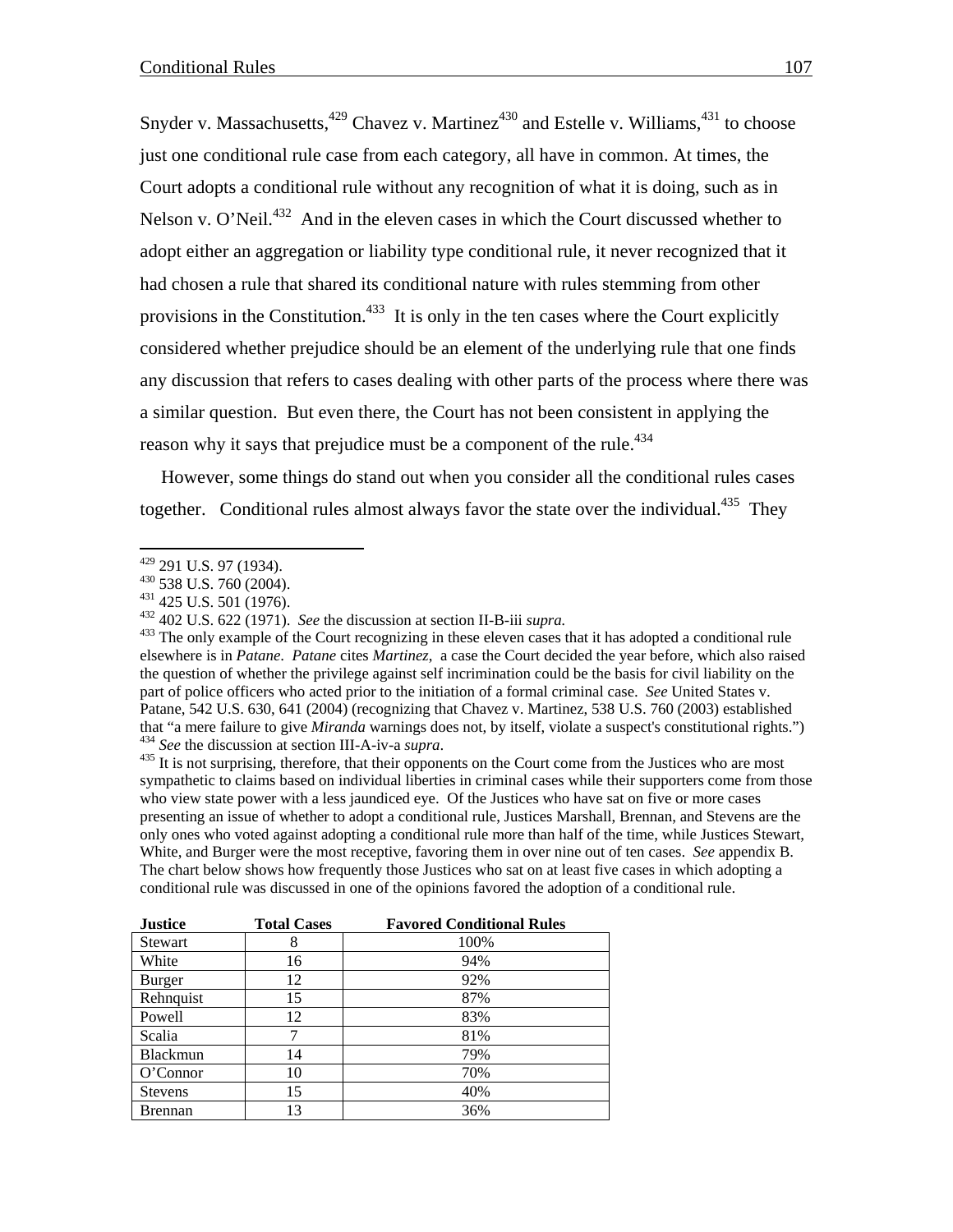allow state actors to exercise power more freely, make the constitutional basis for institutional reform harder, and they make it easier to uphold convictions. Conditional rules also contribute to a lack of clarity and transparency in government. They make it harder for those who exercise government power to know what they can and cannot do, remove much of the incentive for them to avoid abusing their power, and they make it harder for the rest of us to understand when they cross a line drawn by the Constitution.

Other than in some of the more obscure areas in the worlds of regulating soccer, baseball and football, it is hard to find examples of other regimes where conditional rules are attractive enough to be worth adopting. Their use in the realm of constitutional adjudication is not worth the cost they bear.

|  | $\mathbf{u}$ |
|--|--------------|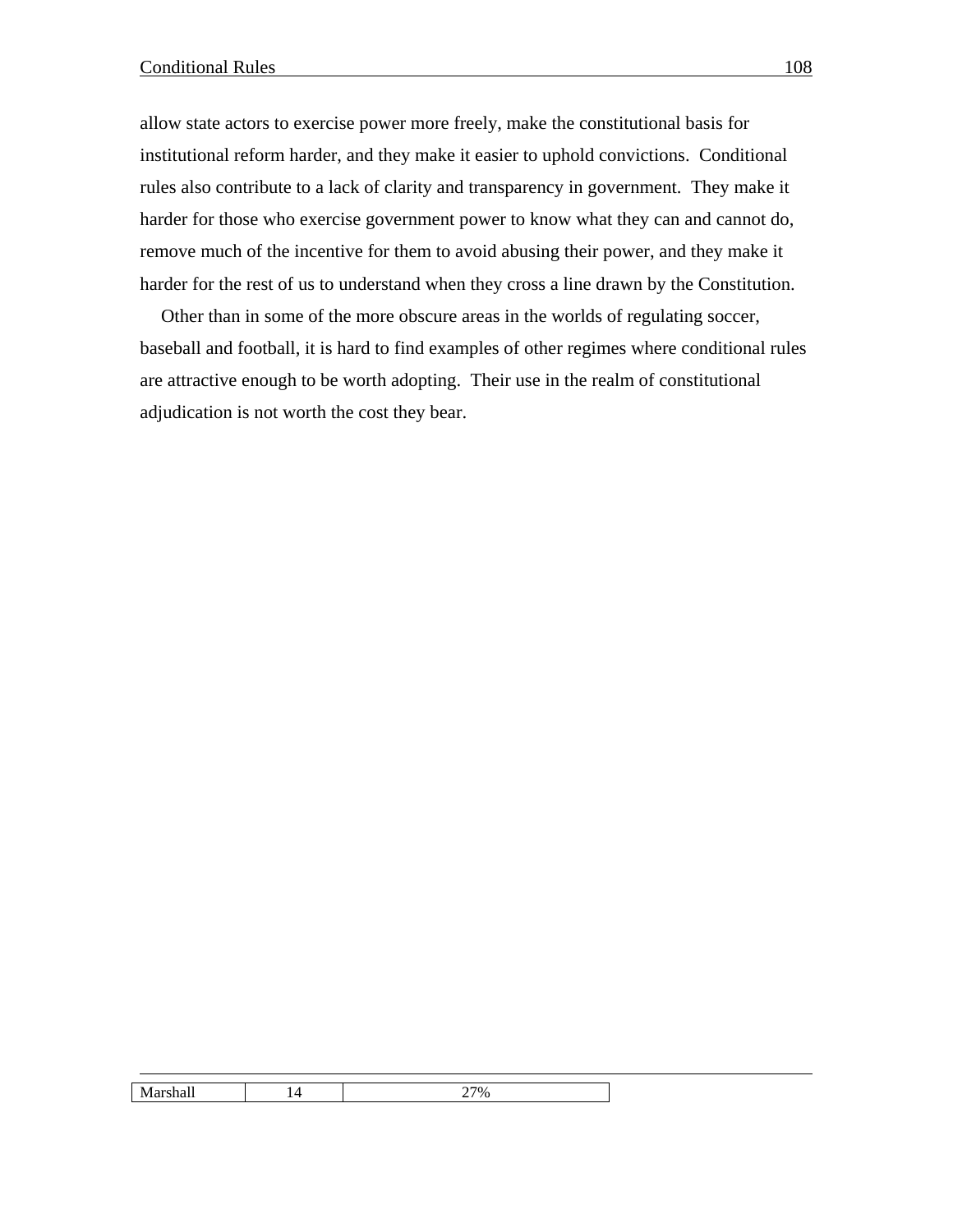## APPENDIX A

There are twenty-one cases in which the Supreme Court has either adopted a conditional rule or explicitly discussed whether to do so. They are listed here in two fashions. In the first, they appear in chronological order. After each case is a description of the conditional rule that the Court adopted or that was discussed in one of the concurring or dissenting opinions. In the second list, they are grouped according to whether the conditional rule applicable to the case was a prejudice rule, an aggregation rule or a liability rule.

#### 1. Chronological List of Conditional Rule Cases

Snyder v. Massachusetts, 291 U.S. 97 (1934) (excluding the defendant from a view only violates due process if the defendant was prejudiced)

United States v. Marion, 404 U.S. 307 (1971) (preindictment delay only violates due process if the defendant was prejudiced)

Nelson v. O'Neil, 402 U.S. 622 (1971) (a prosecutor's introduction into evidence of an inculpatory statement by a codefendant only violates the Confrontation Clause if the codefendant does not eventually testify)

Chambers v. Mississippi, 410 U.S. 284 (1973) (denying a defendant the right to present exculpatory evidence only violates due process if the defendant was prejudiced)

Estelle v. Williams, 425 U.S. 501 (1976) (ordering a defendant to appear in front of the jury wearing distinctive prison clothing only violates due process if the defendant objects)

United States v. Agurs, 427 U.S. 97 (1976) (a prosecutor's withholding exculpatory evidence only violates due process if the defendant was prejudiced)

Weatherford v. Bursey, 429 U.S. 545 (1977) (a state agent who deliberately overhears a privileged conversation between a criminal defendant and defense counsel only violates the Sixth Amendment's guarantee of the assistance of counsel if the prosecutor eventually learns the content of the conversation)

Manson v. Brathwaite, 432 U.S. 98 (1977) (an unnecessarily suggestive pretrial identification procedure only violates due process if it results in an identification by a witness who eventually testifies in a criminal trial)

Scott v. Illinois, 440 U.S. 367 (1978) (refusing to appoint a lawyer for an indigent defendant charged with a misdemeanor only violates the Sixth Amendment if the defendant is sentenced to a term of incarceration)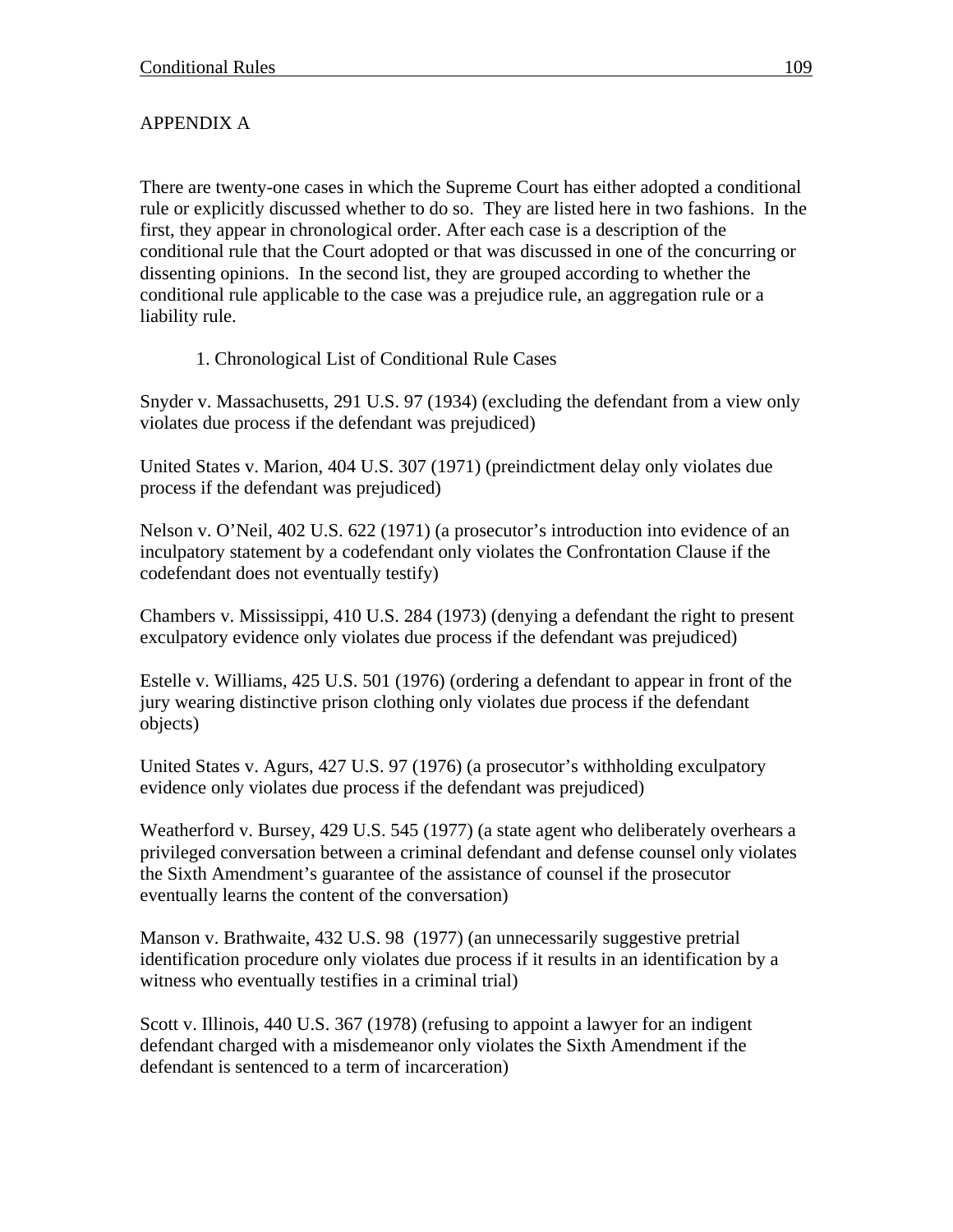United States v. Valenzuela-Bernal, 458 U.S. 858 (1982) (a prosecutor's deporting a potential defense witness only violates due process if the defendant was prejudiced)

Strickland v. Washington, 466 U.S. 668 (1984) (a defense attorney's inadequate performance only violates the Sixth Amendment's guarantee of effective assistance of counsel if the defendant was prejudiced)

United States v. Bagley, 473 U.S. 667 (1985) (a prosecutor's withholding exculpatory evidence only violates due process if the defendant was prejudiced)

Delaware v. Van Arsdall, 475 U.S. 673 (1986) (denying a defendant the opportunity to cross examine a witness to show bias should only violate the Confrontation Clause if the defendant was prejudiced)

Greer v. Miller, 483 U.S. 756 (1987) (a prosecutor's asking a defendant on cross examination if the defendant had remained silent after receiving a *Miranda* warning only violates due process if the defendant answers the question)

Kentucky v. Stincer, 482 U.S. 730 (1987) (excluding the defendant from a competency hearing for a prosecution witness only violates due process if the defendant was prejudiced)

Richardson v. Marsh, 481 U.S. 200 (1987) (a prosecutor's introduction into evidence of a statement by a codefendant that does not explicitly mention the defendant should violate the Confrontation Clause if other evidence the prosecutor subsequently introduces prejudices the defendant by making the statement inculpatory as to the defendant)

California v. Hodari D., 499 U.S. 621 (1991) (a police officer who tries to restrain a suspect by a show of force only comes under the restriction of the Fourth Amendment if the suspect complies)

Mickens v. Taylor, 535 U.S. 162 (2002) (even where a defense attorney's conflict of interest is apparent to the judge who appoints the attorney to represent the defendant, it only violates the Sixth Amendment's guarantee to the assistance of counsel if the conflict affected the attorney's subsequent performance)

Chavez v. Martinez, 538 U.S. 760 (2003) (a government official who uses compulsion to extract an incriminating testimonial statement from an individual only violates the Fifth Amendment's privilege against self incrimination if the state eventually uses the statement in a criminal trial)

United States v. Patane, 542 U.S. 630 (2004) (a government official who uses compulsion to extract an incriminating testimonial statement from an individual only violates the Fifth Amendment's privilege against self incrimination if the state eventually uses the statement in a criminal trial)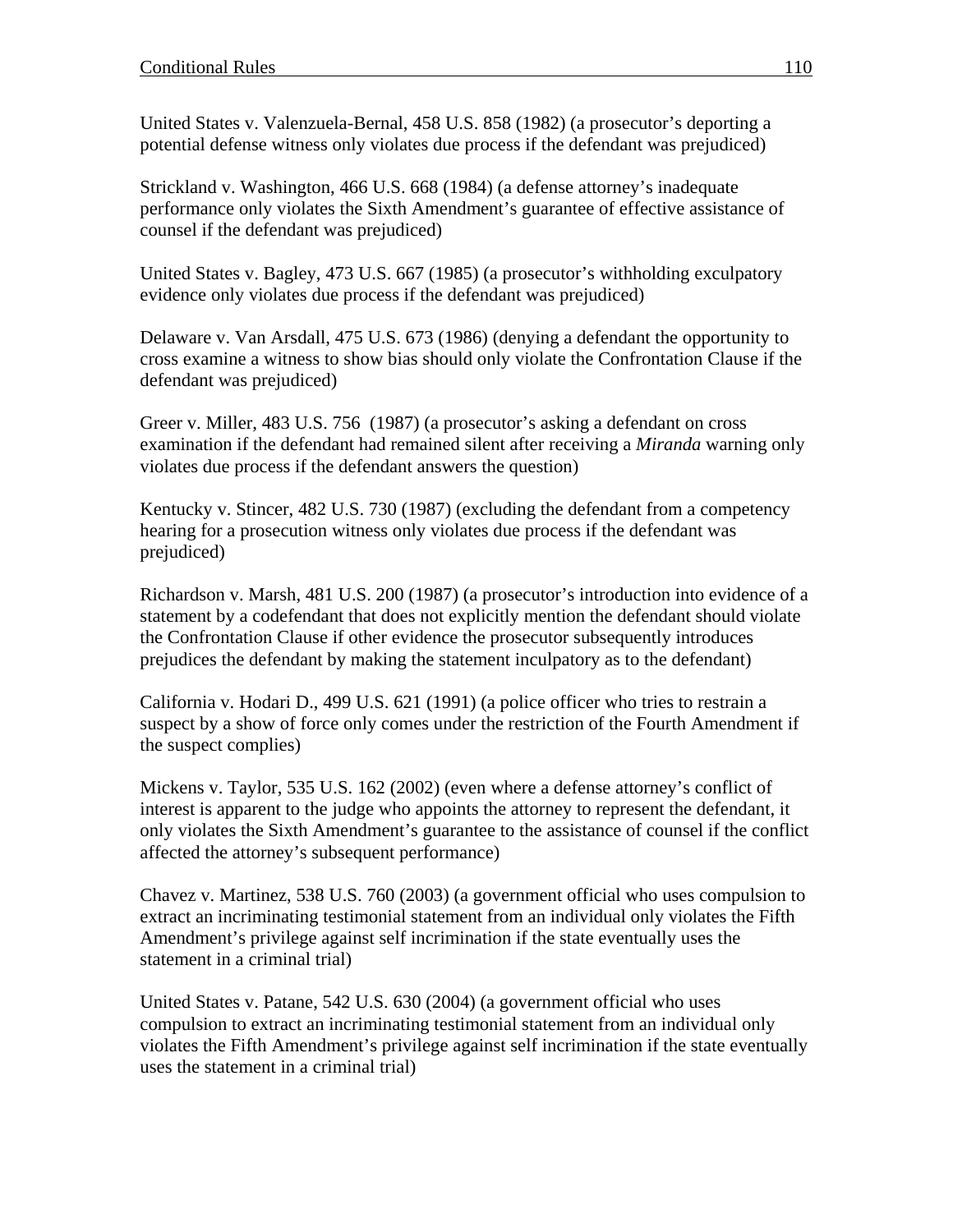U.S. v. Gonzalez-Lopez, U.S. (2006) (if a judge, without a valid reason, denies the defendant the right to hire an attorney of the defendant's choice, it should only violate the Sixth Amendment's guarantee to the assistance of counsel if the defendant was prejudiced)

# 2. Conditional Rule Cases By Type of Rule

# **(i) Prejudice Rules**

Snyder v. Massachusetts, 291 U.S. 97 (1934) United States v. Marion, 404 U.S. 307 (1971) United States v. Agurs, 427 U.S. 97 (1976) United States v. Valenzuela-Bernal, 458 U.S. 858 (1982) Strickland v. Washington, 466 U.S. 668 (1984) United States v. Bagley, 473 U.S. 667 (1985) Delaware v. Van Arsdall, 475 U.S. 673 (1986) Kentucky v. Stincer, 482 U.S. 730 (1987) Mickens v. Taylor, 535 U.S. 162 (2002) United States v. Gonzalez-Lopez, 548 U.S. 140 (2006)

### **(ii) Aggregation Rules**

Chambers v. Mississippi, 410 U.S. 284 (1973) Weatherford v. Bursey, 429 U.S. 545 (1977) Manson v. Brathwaite, 432 U.S. 98 (1977) Scott v. Illinois, 440 U.S. 367 (1978) Richardson v. Marsh, 481 U.S. 200 (1987) Chavez v. Martinez, 538 U.S. 760 (2003) United States v. Patane, 542 U.S. 630 (2004)

### **(iii) Liability Rules**

Nelson v. O'Neil, 402 U.S. 622 (1971) Estelle v. Williams, 425 U.S. 501 (1976) Greer v. Miller, 483 U.S. 756 (1987) California v. Hodari D., 499 U.S. 621 (1991)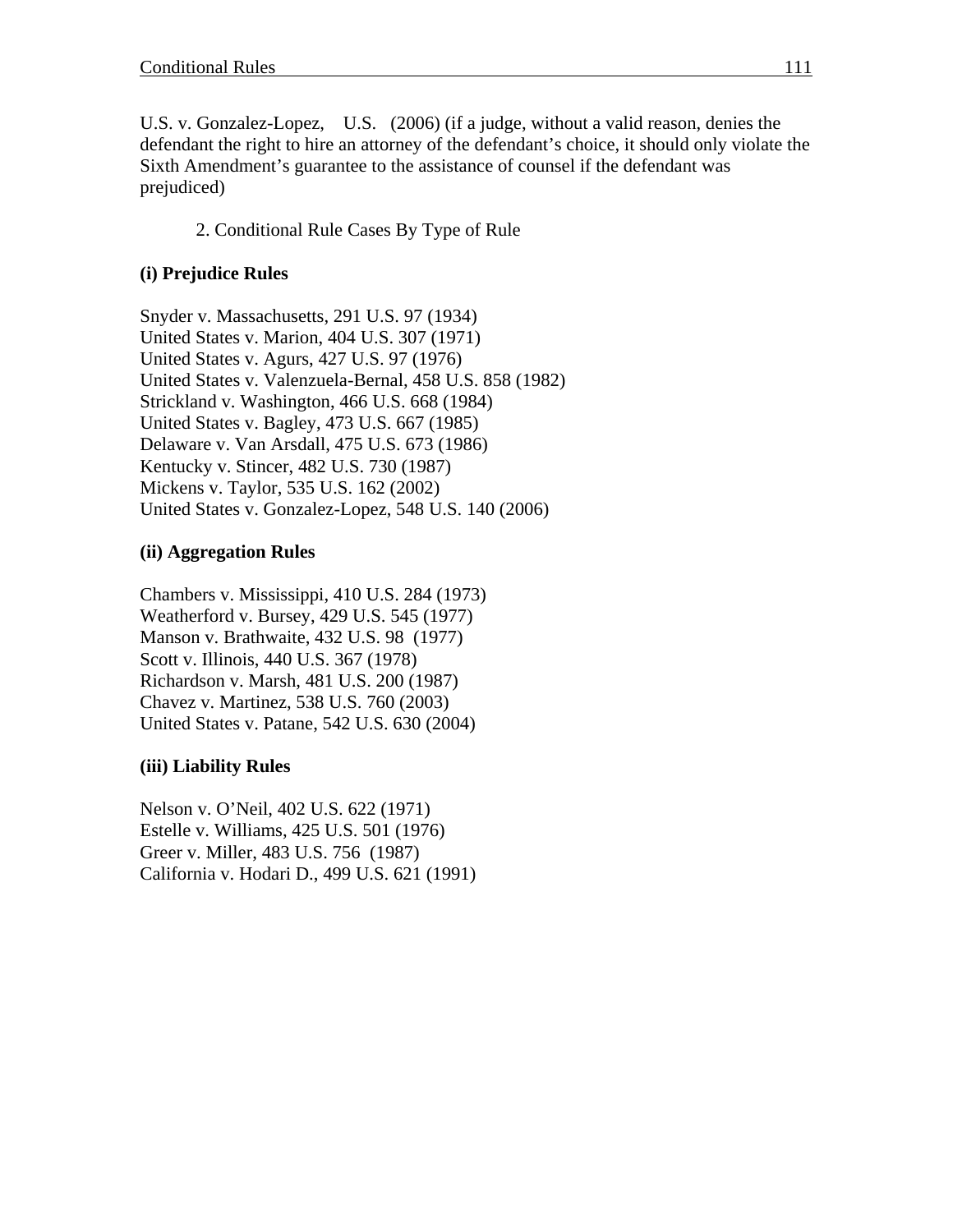## APPENDIX B

 This list indicates the vote of each Justice on every case in which conditional rules were either adopted or discussed. Opposed means that the justice wrote or joined an opinion (either a dissent or a concurring opinion) specifically rejecting the use of a conditional rule, rather than writing or joining a dissenting opinion that reached a result different from the majority, but on other grounds. Supporting means that the justice either wrote or joined an opinion (either a majority, concurring or dissenting opinion) specifically advocating the use of a conditional rule.

 For those Justices who participated in five or more cases, the last column indicates the per centage of these cases in which the Justice opposed the conditional rule.

| Name of         | <b>Opposed Conditional</b> | <b>Supported Conditional</b> | % Favoring              |
|-----------------|----------------------------|------------------------------|-------------------------|
| Justice         | Rule in                    | Rule in                      | <b>Conditional Rule</b> |
| Cardozo         |                            | Snyder                       |                         |
| Van Devanter    |                            | Snyder                       |                         |
| Hughes          |                            | Snyder                       |                         |
| McReynolds      |                            | Snyder                       |                         |
| Stone           |                            | Snyder                       |                         |
| Roberts         | Snyder                     |                              |                         |
| <b>Brandeis</b> | Snyder                     |                              |                         |
| Sutherland      | Snyder                     |                              |                         |
| <b>Butler</b>   | Snyder                     |                              |                         |
| Scalia          | Richardson;                | Greer; Stincer; Hodari D.;   | 81%                     |
|                 | Gonzalez-Lopez             | Mickens; Chavez              |                         |
| Souter          | Mickens; Gonzalez-         | Hodari D.; Chavez            |                         |
|                 | Lopez                      |                              |                         |
| <b>Stevens</b>  | Scott; Bagley; Van         | Agurs; Bursey; Manson;       | 40%                     |
|                 | Arsdall; Greer;            | Valenzuela-Bernal;           |                         |
|                 | Stincer; Hodari D.;        | Strickland; Richardson       |                         |
|                 | Mickens; Chavez;           |                              |                         |
|                 | Gonzalez-Lopez             |                              |                         |
| White           | Richardson                 | Marion; Nelson;              | 94%                     |
|                 |                            | Chambers; Estelle;           |                         |
|                 |                            | Agurs; Bursey; Manson;       |                         |
|                 |                            | Scott; Valenzuela-Bernal;    |                         |
|                 |                            | ; Strickland; Bagley; Van    |                         |
|                 |                            | Arsdall; Greer; Stincer;     |                         |
|                 |                            | Hodari D.                    |                         |
| <b>Burger</b>   | Van Arsdall                | Marion; Nelson;              | 72%                     |
|                 |                            | Chambers; Estelle;           |                         |
|                 |                            | Agurs; Bursey; Manson;       |                         |
|                 |                            | Scott; Valenzuela-Bernal;    |                         |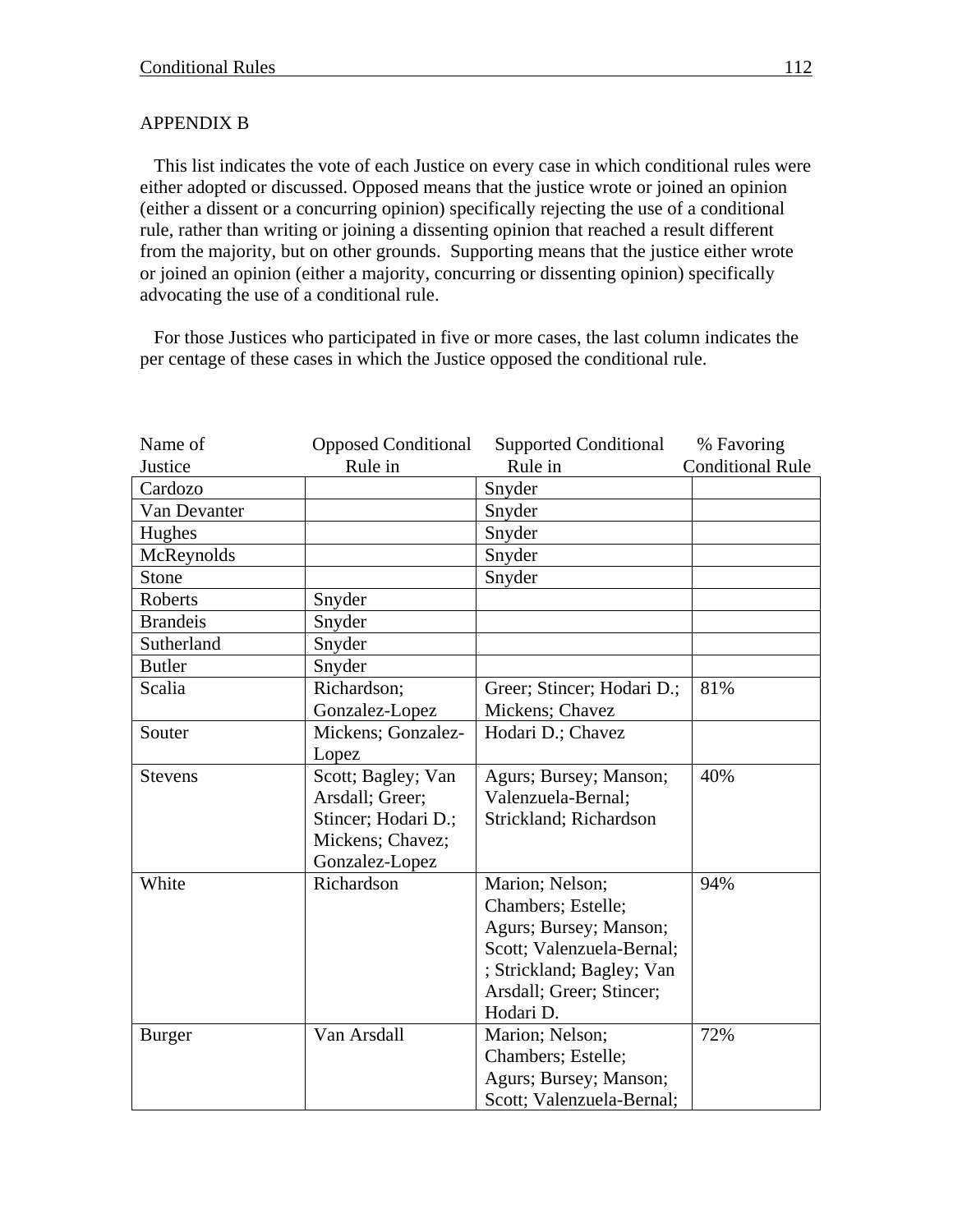|                |                     | Strickland; Bagley;        |      |
|----------------|---------------------|----------------------------|------|
| <b>Stewart</b> |                     | Marion; Nelson;            | 0%   |
|                |                     | Chambers; Estelle;         |      |
|                |                     | Agurs; Bursey; Manson;     |      |
|                |                     | Scott;                     |      |
| Blackmun       | Van Arsdall; Greer; | Marion; Nelson;            | 79%  |
|                | Richardson          | Chambers; Estelle;         |      |
|                |                     | Agurs; Bursey; Manson;     |      |
|                |                     | Strickland; Bagley;        |      |
|                |                     | Stincer; Hodari D.         |      |
| Douglas        | Donnelly            | Marion; Chambers           |      |
| <b>Brennan</b> | Estelle; Bursey;    | Marion; Chambers;          | 36 % |
|                | Manson; Scott;      | Agurs; Strickland;         |      |
|                | Valenzuela-Bernal;  | Richardson                 |      |
|                | Bagley; Van         |                            |      |
|                | Arsdall; Greer;     |                            |      |
|                | <b>Stincer</b>      |                            |      |
| Marshall       | Estelle; Bursey;    | Marion; Chambers;          | 27%  |
|                | Manson; Scott;      | Agurs; Richardson          |      |
|                | Valenzuela-Bernal;  |                            |      |
|                | Strickland; Bagley; |                            |      |
|                | Van Arsdall; Greer; |                            |      |
|                | Stincer; Hodari D.  |                            |      |
| <b>Black</b>   |                     | Nelson                     |      |
| Harlan         |                     | Nelson                     |      |
| Powell         | Van Arsdall;        | Chambers; Estelle;         | 83%  |
|                | Richardson          | Agurs; Bursey; Manson;     |      |
|                |                     | Scott; Valenzuela-Bernal;  |      |
|                |                     | Strickland; Greer; Stincer |      |
| Rehnquist      | Van Arsdall;        | Estelle; Agurs; Bursey;    | 87%  |
|                | Richardson          | Manson; Scott;             |      |
|                |                     | Valenzuela-Bernal;         |      |
|                |                     | Strickland; Bagley; Greer; |      |
|                |                     | Stincer; Hodari D.;        |      |
|                |                     | Mickens; Chavez            |      |
| O'Connor       | Valenzuela-Bernal;  | Strickland; Bagley; Greer; | 70%  |
|                | Van Arsdall;        | Stincer; Hodari D.;        |      |
|                | Richardson          | Mickens; Chavez            |      |
| Kennedy        | Chavez              | Hodari D.; Mickens;        |      |
|                |                     | Gonzalez-Lopez             |      |
| Ginsburg       | Mickens; Chavez;    |                            |      |
|                | Gonzalez-Lopez      |                            |      |
| <b>Breyer</b>  | Mickens; Gonzalez-  | Chavez                     |      |
|                | Lopez               |                            |      |
| Thomas         |                     | Mickens; Chavez;           |      |
|                |                     | Gonzalez-Lopez             |      |